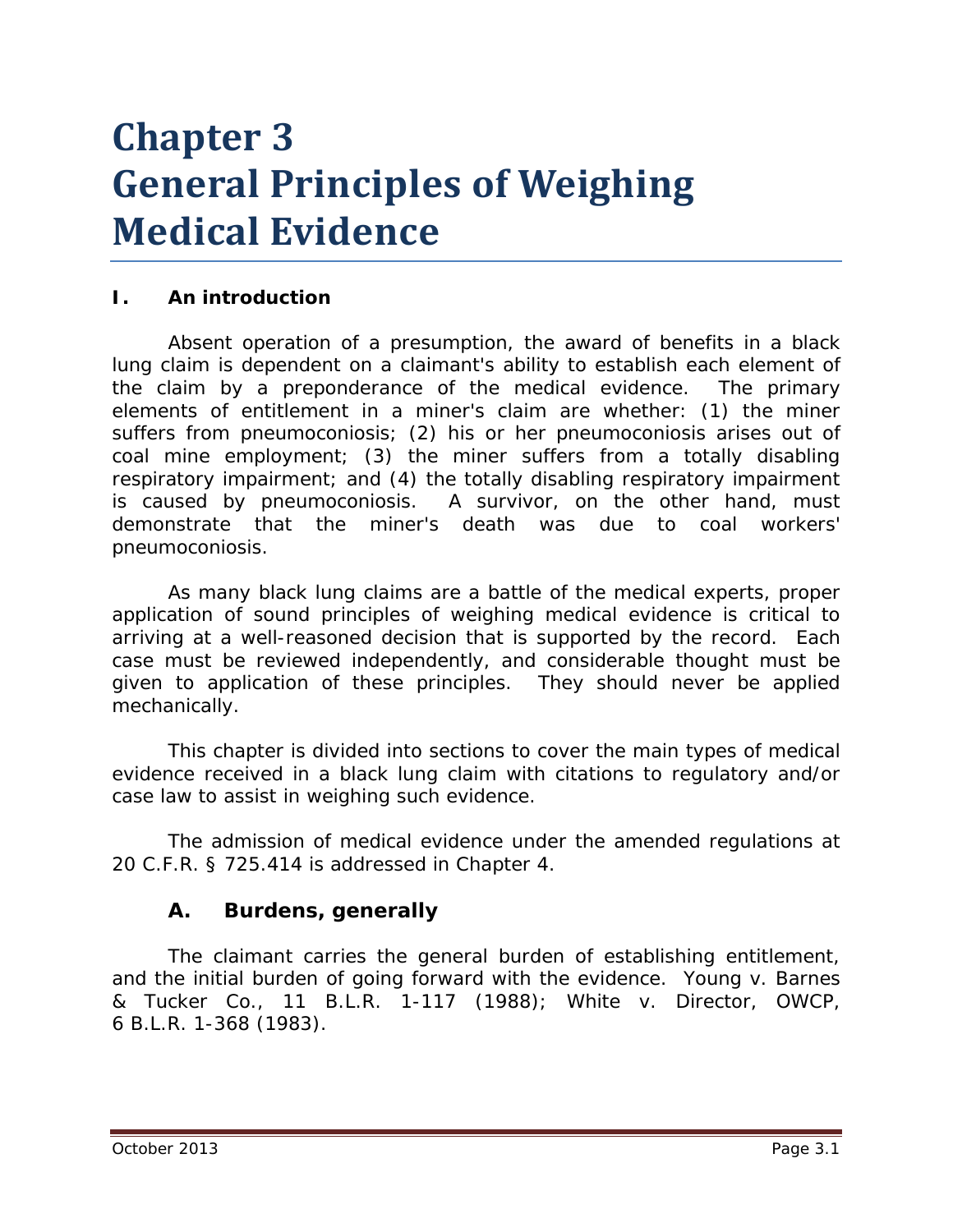#### **B. Claims adjudicated under 20 C.F.R. Part 727 or 20 C.F.R. § 410.490**

If a claim falls under 20 C.F.R. Part 727 or 20 C.F.R. § 410.490, and a claimant establishes invocation of an interim presumption by a preponderance of the evidence, then the burden shifts to the party opposing entitlement to establish rebuttal by a preponderance of the evidence. *Gilson v. Price River Coal Co.*, 6 B.L.R. 1-96 (1983) (if party opposing entitlement fails to carry its burden of proof, claimant prevails). For claims adjudicated under these provisions, *see* Chapters 8, 9, and 10.

# **C. Claims adjudicated under 20 C.F.R. Part 718**

Under 20 C.F.R. Part 718, a claimant must demonstrate each element of entitlement by a preponderance of the evidence. *Lattimer v. Peabody Coal Co.*, 8 B.L.R. 1-509 (1986) (addressing Part 727); *Gee v. W.G. Moore & Sons*, 9 B.L.R. 1-4 (1986)(en banc) (addressing Part 718); *Perry v. Director, OWCP*, 9 B.L.R. 1-1 (1986)(en banc) (addressing Part 718). For claims adjudicated under 20 C.F.R. Part 718, *see* Chapter 11.

# **II. Rules of general application**

## **A. The "true doubt" rule**

## **1. For claims filed on or before January 19, 2001**

The "true doubt" rule was a judicial creation intended to give the benefit of the doubt to claimants in those black lung cases where the evidence was in "equipoise." For example, a claim file contains two x-ray interpretations of the same study, one positive and one negative and the qualifications of the physicians interpreting the study are identical, *i.e.* both readers are Board-certified radiologists and B-readers. For several years, an Administrative Law Judge reviewing this evidence would find that it was in equipoise, apply the "true doubt" rule, and find in a claimant's favor that the evidence supported the existence of pneumoconiosis.

The United States Supreme Court, in *Director, OWCP v. Greenwich Collieries*, 114 S. Ct. 2251 (1994), *aff'g. sub. nom., Greenwich Collieries v. Director, OWCP*, 990 F.2d 730 (3rd Cir. 1993), dispensed with the "true doubt" rule stating it violated Section 556(d) of the Administrative Procedure Act by improperly placing the burden of persuasion on the party opposing entitlement. Consequently, under any of the regulatory schemes, a claimant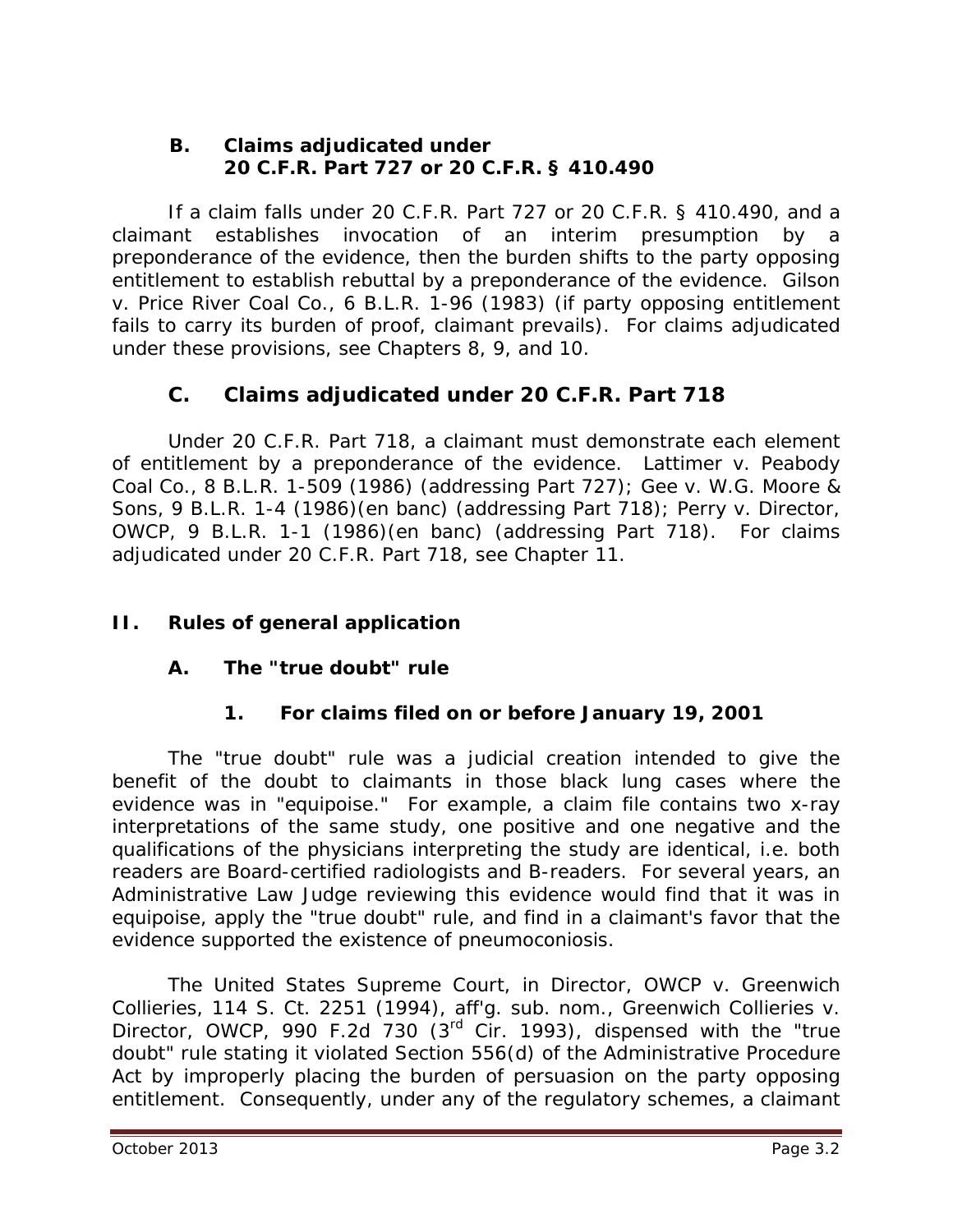must establish the requisite elements of his or her claim by a preponderance of the evidence.

As a result of the Court's holding in *Greenwich*, any claim pending on appeal, wherein this rule was applied, was remanded for re-evaluation of the evidence. On remand, some Administrative Law Judges concluded, because the "true doubt" rule was utilized in the prior decision, then the evidence is necessarily deficient and a claimant could not prevail on remand. However, in *Cole v. East Kentucky Collieries*, 20 B.L.R. 1-50 (1996), the Board concluded otherwise and stated:

[A] finding of evidentiary equipoise under the discredited true doubt principle does not automatically require a finding of insufficient evidence under a preponderance of the evidence standard. Rather, the administrative law judge as fact-finder must determine whether, under this standard, claimant has met his burden of proof pursuant to Section 7(c) of the Administrative Procedure Act.

Consequently, the Administrative Law Judge must re-weigh the evidence *de novo* if a claim is remanded for improper application of the "true doubt" rule.

## **2. For claims filed after January 19, 2001**

There is no provision under the amended regulations codifying the "true doubt" rule. In its comments to the amended regulations rules, the Department states the following:

The Department has not adopted a 'true doubt' rule in these regulations. The 'true doubt' rule was an evidentiary weighing principle under which an issue was resolved in favor of the claimant if the probative evidence for and against the claimant was in equipoise. The Department believes that evaluation of conflicting medical evidence requires careful consideration of a wide variety of disparate factors affecting the credibility of that evidence. The presence of these factors makes it unlikely that a fact-finder will be able to conclude that conflicting evidence is truly in equipoise. See preamble to § 718.3.

65 Fed. Reg. 79,924 (Dec. 20, 2000).[1](#page-2-0)

<span id="page-2-0"></span><sup>1</sup> *See also* 64 Fed. Reg. 54,969 (Oct. 8, 1999) and 62 Fed. Reg. 3,341 (Jan. 22, 1997) (regulatory history to support decision not to promulgate the "true doubt" rule).  $\overline{a}$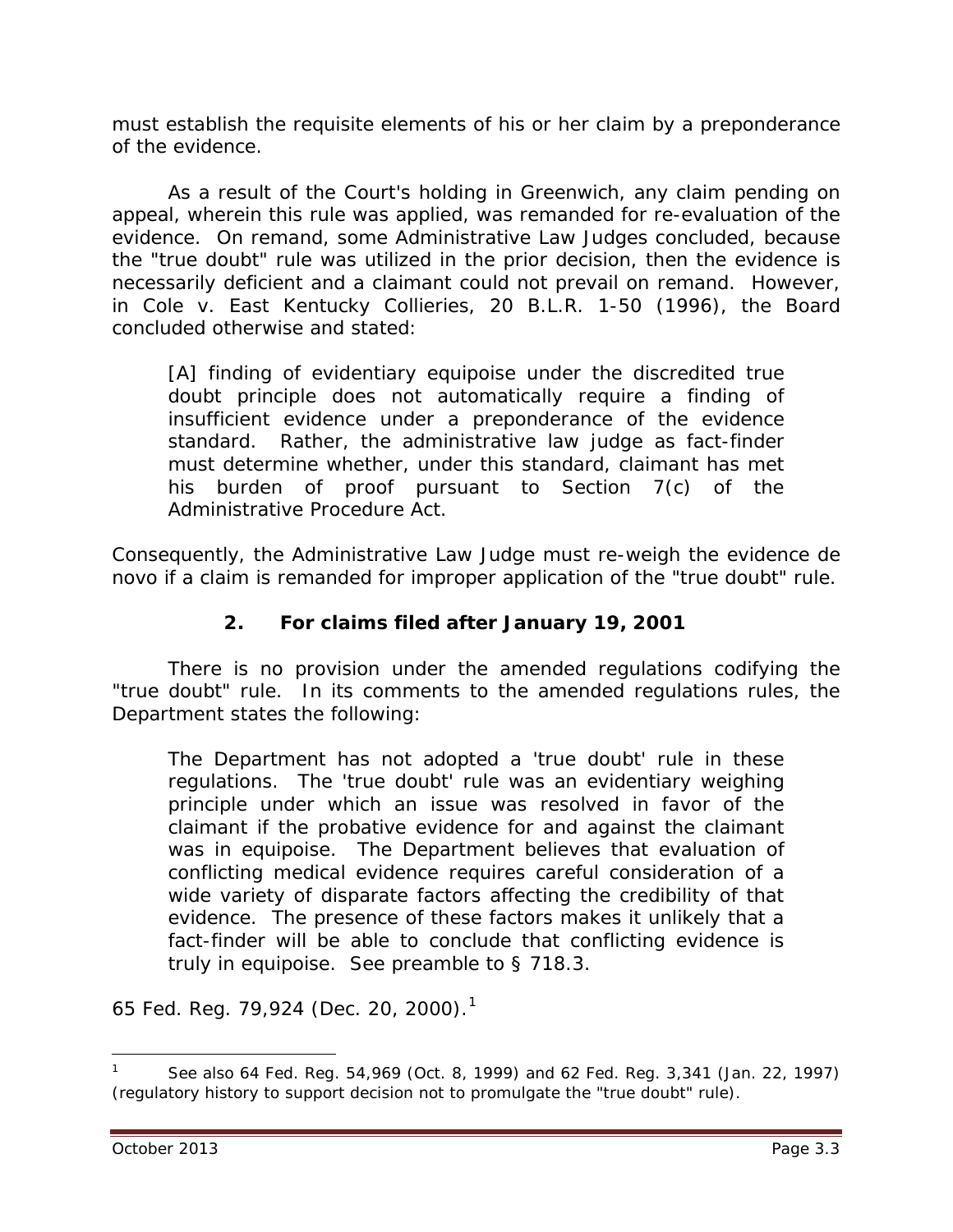#### **B. The "later evidence" rule**

Because pneumoconiosis is a progressive and irreversible disease, it may be appropriate to accord greater weight to the most recent evidence of record, especially where a significant amount of time separates newer evidence from older evidence. *Clark v. Karst-Robbins Coal Co*., 12 B.L.R. 1-149 (1989)(en banc); *Casella v. Kaiser Steel Corp.*, 9 B.L.R. 1-131 (1986). This rule should not be mechanically applied, however, in situations where the evidence would tend to demonstrate an "improvement" in the miner's condition since the Board and courts agree that pneumoconiosis is progressive and irreversible. Indeed, the nature of pneumoconiosis as a disease process is codified at 20 C.F.R. § 718.201 as "a latent and progressive disease which may first become detectable only after the cessation of coal mine dust exposure." 20 C.F.R. § 718.201(c).

#### **1. The appellate tribunals**

The following are cases involving application of the "later evidence rule" by the Benefits Review Board and circuit courts of appeals:

#### **●** Benefits Review Board

In *Bailey v. U.S. Steel Mining Co.*, 21 B.L.R. 1-152 (1999)(en banc on recon.), the Board held it was improper to apply the "later evidence" rule where "all the interpretations of the most recent x-rays are negative and the second most recent x-ray taken on June 11, 1991 had conflicting interpretations." The Board concluded, on remand, the Administrative Law Judge must analyze the evidence without reference to "its chronological relationship," but should consider the radiological qualifications of the physicians.

In *Cranor v. Peabody Coal Co.*, 22 B.L.R. 1-1 (1999) (en banc on recon.), it was proper for the Administrative Law Judge to give greater weight to the more recent evidence of record as the Sixth Circuit, in which jurisdiction the case arose, has held that pneumoconiosis is a "'progressive and degenerative disease.'" The Board also cited to *Mullins Coal Co. of Virginia v. Director, OWCP*, 483 U.S. 135 (1987), *reh'g. denied*, 484 U.S. 1047 (1988), wherein the Supreme Court stated pneumoconiosis is a "'serious and progressive pulmonary condition<sup>"</sup> and *Woodward v. Director, OWCP*, 991 F.2d 314 (6<sup>th</sup> Cir. 1993).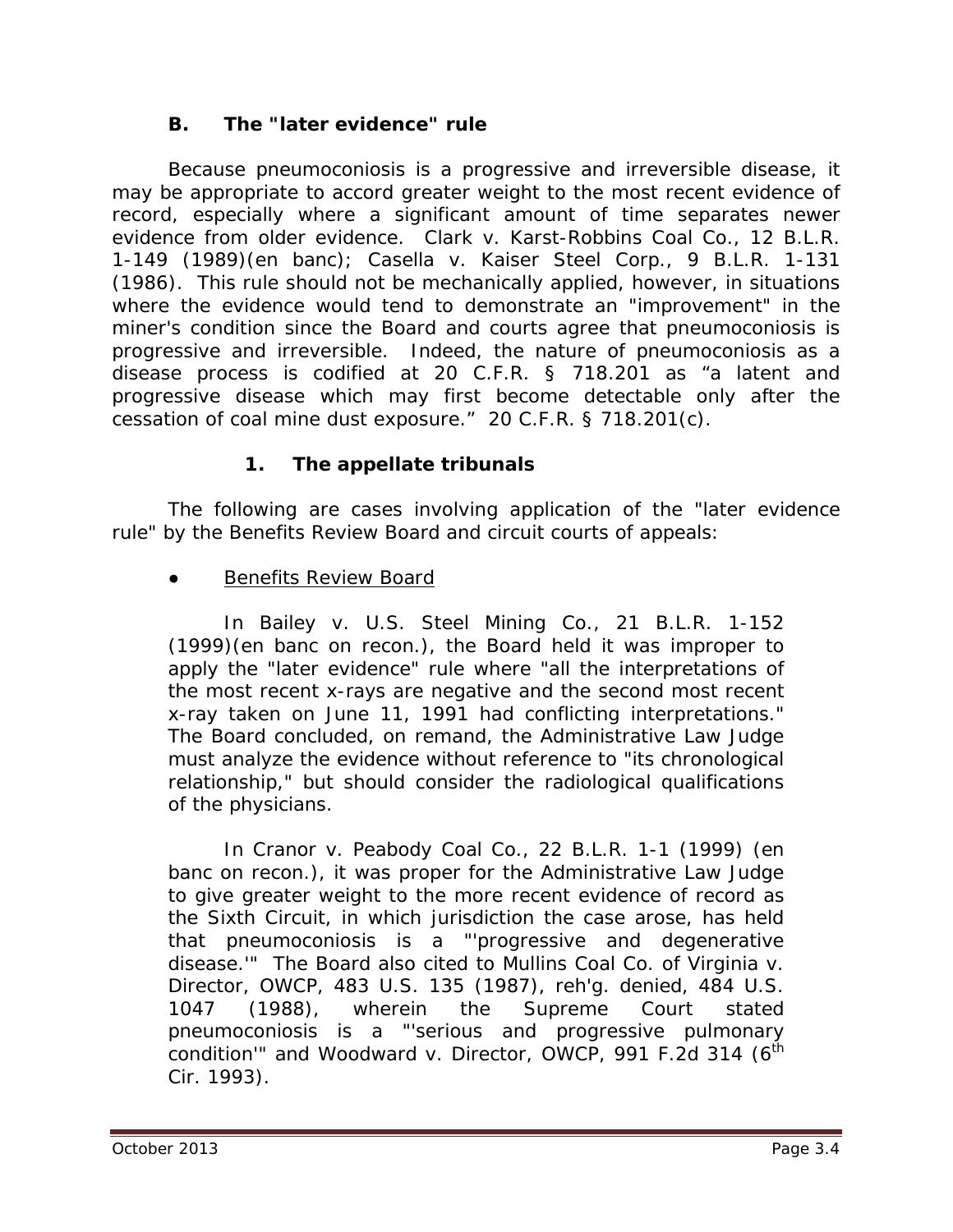#### **●** Fourth Circuit

The Fourth Circuit *upheld* use of the "later evidence" rule in the following cases: *Thorn v. Itmann Coal Co.*, 3 F.3d 713  $(4<sup>th</sup>$  Cir. 1993) (while "recency" by itself is an arbitrary benchmark for weighing evidence, "[t]here may be new or additional evidence developed that discredits an earlier opinion); *Eastern Associated Coal Corp. v. Director, OWCP [Scarbro]*, 220 F.3d 250  $(4<sup>th</sup>$  Cir. 2000) (in a case involving complicated pneumoconiosis, the "later is better rule" was not mechanically applied; rather, it was properly used where the later x-rays were not inconsistent with earlier studies given the progressiveness and irreversibility of pneumoconiosis); *Lane Hollow Coal Co. v. Director, OWCP [Lockhart]*, 137 F.3d 799 (4<sup>th</sup> Cir. 1998) (case arising under Part 727; "later evidence is more likely to show the miner's current condition").

Moreover, the court accepted use of the rule where later evidence yielded non-qualifying blood gas study results over earlier qualifying studies. In *Milburn Colliery Co. v. Director, OWCP [Hicks]*, 138 F.3d 524 (4<sup>th</sup> Cir. 1998), the court reviewed the blood gas study evidence and found, "[o]ut of a total of nine tests, the five initial tests produced qualifying results, and the four later tests did not." The court noted, in previous decisions, the "later is better" approach has been rejected where later xrays were negative and earlier studies were interpreted positively. However, the court found, in this case, "the parties conceded at oral argument that because pneumoconiosis is a progressive disease, later nonqualifying blood gas studies are inconsistent with coal workers' pneumoconiosis . . .."

However, the Fourth Circuit rejected use of the "later evidence" rule in *Adkins v. Director, OWCP*, 958 F.2d 49 (4<sup>th</sup> Cir. 1992):

The 'later evidence is better' rationale began as a reasonable way to discount old non-qualifying test results or physical examinations in favor of subsequent results that reveal a deterioration of the miner's condition. In recent years the BRB has applied the concept wholesale, in situations like this one, where it cannot have any logical force*.*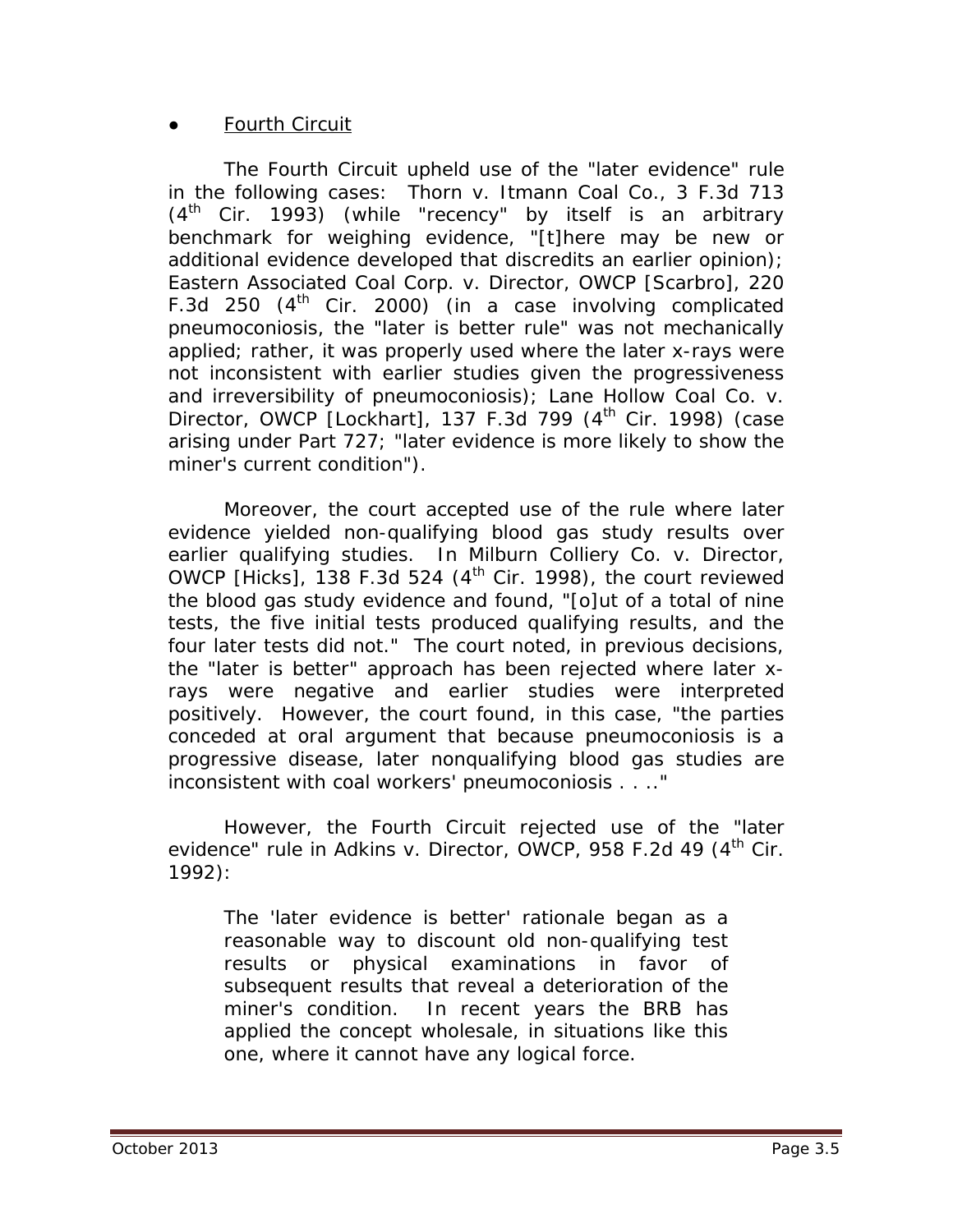Specifically, the court rejected application of the rule where the miner has pneumoconiosis, yet "the evidence, taken at face value, shows that the miner has improved . . .." The court concluded, "Either the earlier or the later result *must* be wrong, and it is just as likely that the later evidence is faulty as the earlier. The reliability of irreconcilable items of evidence must therefore be evaluated without reference to their chronological relationship." (emphasis in original).

#### ●Sixth Circuit

Citing to the Fourth Circuit's decision in *Adkins* as well as to its own decision in *Conn v. White Deer Coal Co.*, 862 F.2d 591 (6th Cir. 1988), the Sixth Circuit, in *Woodward v. Director,*   $OWCP$ , 991 F.2d 314 ( $6<sup>th</sup>$  Cir. 1993), rejected wholesale application of the "later evidence" rule where the recent x-ray evidence was negative for the existence of pneumoconiosis, but prior evidence was positive for the disease. The court noted, because "pneumoconiosis is a progressive and degenerative disease", the Administrative Law Judge is required to specifically resolve the "disharmony in the x-ray evidence." On the other hand, where newer evidence demonstrates a worsening of the miner's condition consistent with the presence of pneumoconiosis, the "later evidence" rule may be applied. *See also Stewart v. Wampler Brothers Coal Co.*, 22 B.L.R. 1-80 (2000) (en banc) (a case arising in the Sixth Circuit; rejection of "later evidence" rule proper where earlier x-ray evidence was positive and later x-ray evidence was negative); *Crace v.*  Kentland-Elkhorn Coal Corp., 109 F.3d 1163 (6<sup>th</sup> Cir. 1997) ("[r]ecent evidence is particularly important in black lung cases, where because of the progressive nature of pneumoconiosis, more recent evidence is often accorded more weight").

## **Seventh Circuit**

In *Old Ben Coal Co. v. Scott*, 144 F.3d 1045 (7<sup>th</sup> Cir. 1998), it was proper for the Administrative Law Judge to accord greater weight to the more recent x-ray studies submitted by the survivor with her timely petition for modification. Employer argued the Administrative Law Judge erred in crediting the more recent x-ray studies of record based on the "'mythology'" that pneumoconiosis is a progressive disease. In rejecting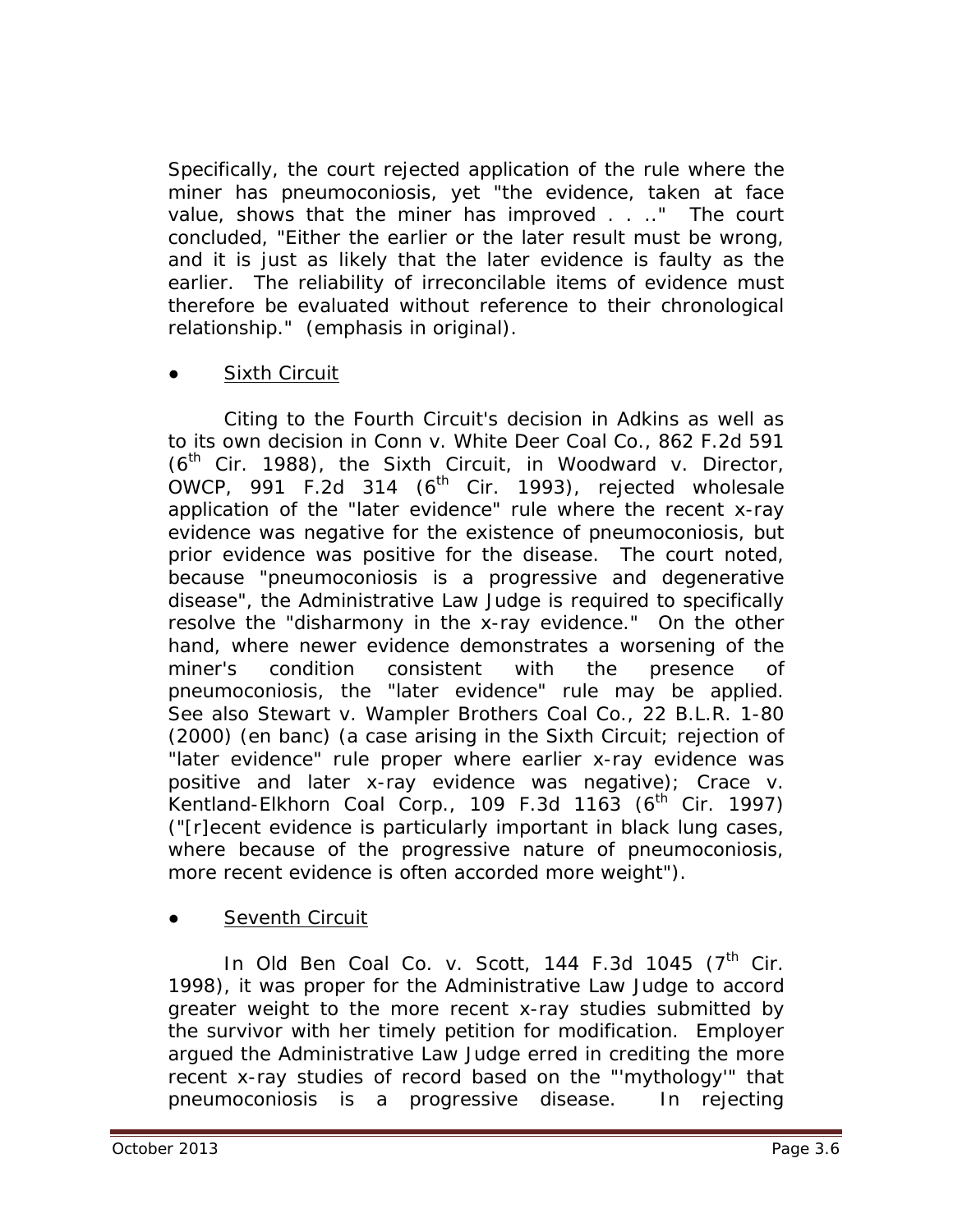Employer's position, the court stated the following:

We have held . . . that the etiology of this disease is a question of legislative fact, . . . so that the Department of Labor's view may be upset only by medical evidence of the kind that would invalidate a regulation. Old Ben has not adduced evidence on this issue, so we accept the administrative approach. (citations omitted). Mine operators must put up or shut up on this issue.

# **2. Chest x-rays**

# **a. Date of study relevant**

In weighing x-ray interpretations using the "later evidence" rule, it is the date of the study, and not the date of the interpretation, which is relevant. *Wheatley v. Peabody Coal Co.*, 6 B.L.R. 1-1214 (1984). Generally, it is proper to accord greater weight to the most recent x-ray study of record. *Clark, supra; Stanford v. Director, OWCP*, 7 B.L.R. 1-541 (1984); *Tokarcik v. Consolidation Coal Co.*, 6 B.L.R. 1-666 (1983).

#### **b. Length of time between studies, qualifications of readers relevant**

Even if the most recent x-ray evidence is positive, the Administrative Law Judge is not required to accord it greater weight. Rather, the length of time between the x-ray studies and the qualifications of the interpreting physicians are factors to be considered. *McMath v. Director, OWCP*, 12 B.L.R. 1-6 (1988); *Pruitt v. Director, OWCP*, 7 B.L.R. 1-544 (1984); *Gleza v. Ohio Mining Co.*, 2 B.L.R. 1-436 (1979). The Board indicated a seven month time period between x-ray studies is sufficient to apply the "later evidence" rule, but five and one-half months is too short a time period. *Tokarcik, supra*; *Stanley v. Director, OWCP*, 7 B.L.R. 1-386 (1984). However, in *Aimone v. Morrison Knudson Co.*, 8 B.L.R. 1-32 (1985), it was proper for the Administrative Law Judge not to apply the "later evidence" rule where eight months separated the dates of the x-ray studies.

## **3. Ventilatory studies**

More weight may be accorded to the results of a recent ventilatory study over the results of an earlier study. *Coleman v. Ramey Coal Co.*, 18 B.L.R. 1-9 (1993).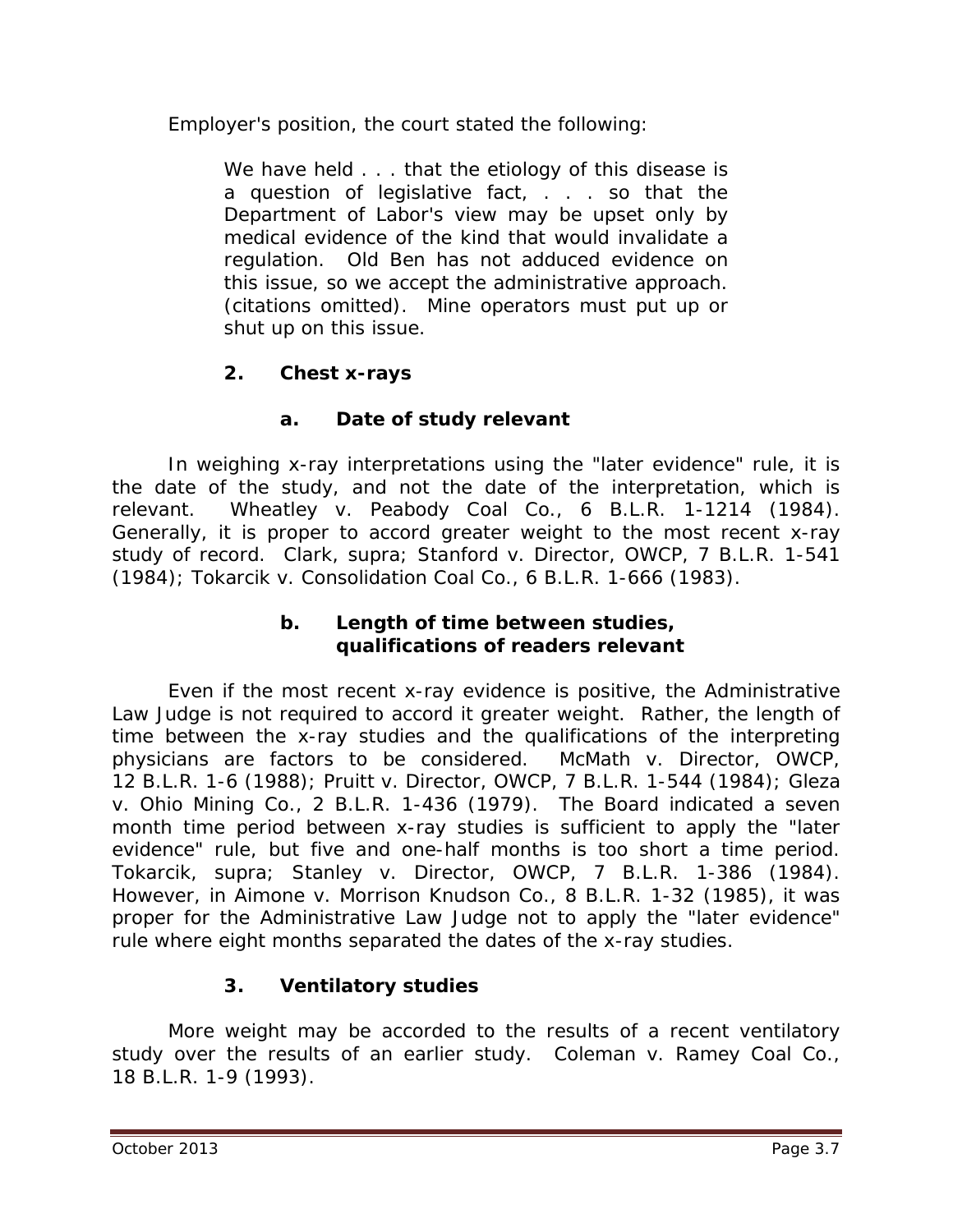In *Andruscavage v. Director, OWCP*, Case No. 93-3291 (3rd Cir. Feb. 1, 1994) (unpub.), the Administrative Law Judge properly accepted four qualifying studies "as having been conducted in accordance with the quality standards," but found these earlier tests "were not the most reliable indicators of the claimant's respiratory condition." In so holding, the Administrative Law Judge noted the most recent test of record yielded nonqualifying values, and he found:

Unexpectedly, here the most recent of the five studies in question resulted in substantially higher values than the others. However, pulmonary function testing is effort-dependent and spurious low volumes can result, but spurious high volumes are not possible. Based on above, I find the higher results achieved by the claimant in the (latest) testing is the best indicator of the claimant's respiratory or pulmonary condition.

The court determined that the Administrative Law Judge acted within his discretion as the trier-of-fact in rendering the foregoing findings.

# **4. Blood gas studies**

More weight may be accorded to the results of a recent blood gas study over a study that was conducted earlier. *Schretroma v. Director, OWCP*, 18 B.L.R. 1-17 (1993).

## **5. Medical opinions**

A medical report containing the most recent physical examination of the miner may be properly accorded greater weight on grounds that it contains a more accurate evaluation of the miner's current condition. *Gillespie v. Badger Coal Co.*, 7 B.L.R. 1-839 (1985). *See also Bates v. Director, OWCP*, 7 B.L.R. 1-113 (1984) (more recent report of record entitled to more weight than reports dated eight years earlier); *Kendrick v. Kentland-Elkhorn Coal Co.*, 5 B.L.R. 1-730 (1983).

# **C. Numerical superiority**

The issue of numerical superiority most often arises with regard to the x-ray evidence, although it is also relevant to other types of medical evidence in a claim. Even in the aftermath of the evidentiary limitations at 20 C.F.R. § 725.414 of the amended regulations, a party may submit multiple studies or re-readings of the same study to counter evidence from the opposing party.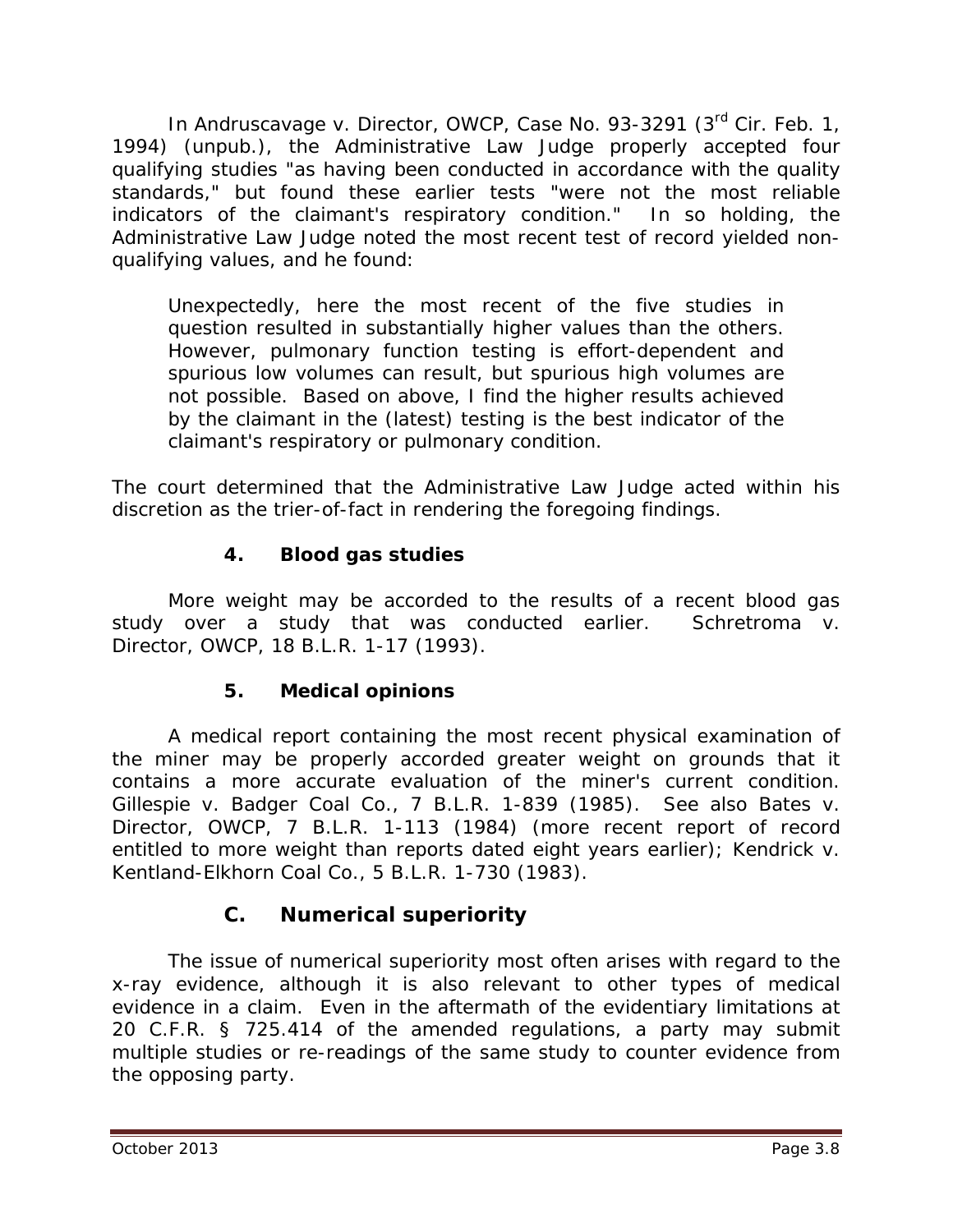## **1. Chest x-rays**

# **a. Generally**

An Administrative Law Judge is not required to defer to the numerical superiority of x-ray evidence, *Wilt v. Wolverine Mining Co.*, 14 B.L.R. 1-70 (1990), although it is within his or her discretion to do so, *Edmiston v. F & R Coal Co.*, 14 B.L.R. 1-65 (1990). *See also Tokaricik v. Consolidation Coal Co.*, 6 B.L.R. 1-666 (1984) (the Administrative Law Judge properly assigned greater weight to the positive x-ray evidence of record, notwithstanding the fact that the majority of x-ray interpretations in the record, including all of the B-reader reports, were negative for existence of the disease). Importantly, the Administrative Law Judge always must consider the qualifications of the physicians in weighing medical evidence.

# **b. Mechanical application, held improper**

## **●** Fourth Circuit

In *Adkins v. Director, OWCP*, 958 F.2d 49, 52 (4<sup>th</sup> Cir. 1992), the court exhibited disfavor in "counting heads" and, in *Copley v. Arch of West Virginia, Inc., Case No. 93-1940 (4<sup>th</sup> Cir.* June 21, 1994)(unpub.), the court held:

[E]ven if a simple 'head counting' approach were acceptable, the ALJ allowed the readings of one xray, by virtue of their numerical superiority, to control the question of whether the x-ray evidence established pneumoconiosis. That methodology encourages multiple readings in a quest for numbers and makes x-rays with fewer readings immaterial. It is, therefore, improper. The conflicting interpretations of one x-ray should be evaluated to determine whether the individual x-ray is negative or positive. Conflicts between x-rays should then be weighed in context to determine whether there is pneumoconiosis.

**●** Sixth Circuit

The Sixth Circuit rejected application of the rule in *Woodward v. Director, OWCP*, 991 F.2d 314 (6<sup>th</sup> Cir. 1993), and stated, "Administrative fact finders simply cannot consider the quantity of evidence alone, without reference to a difference in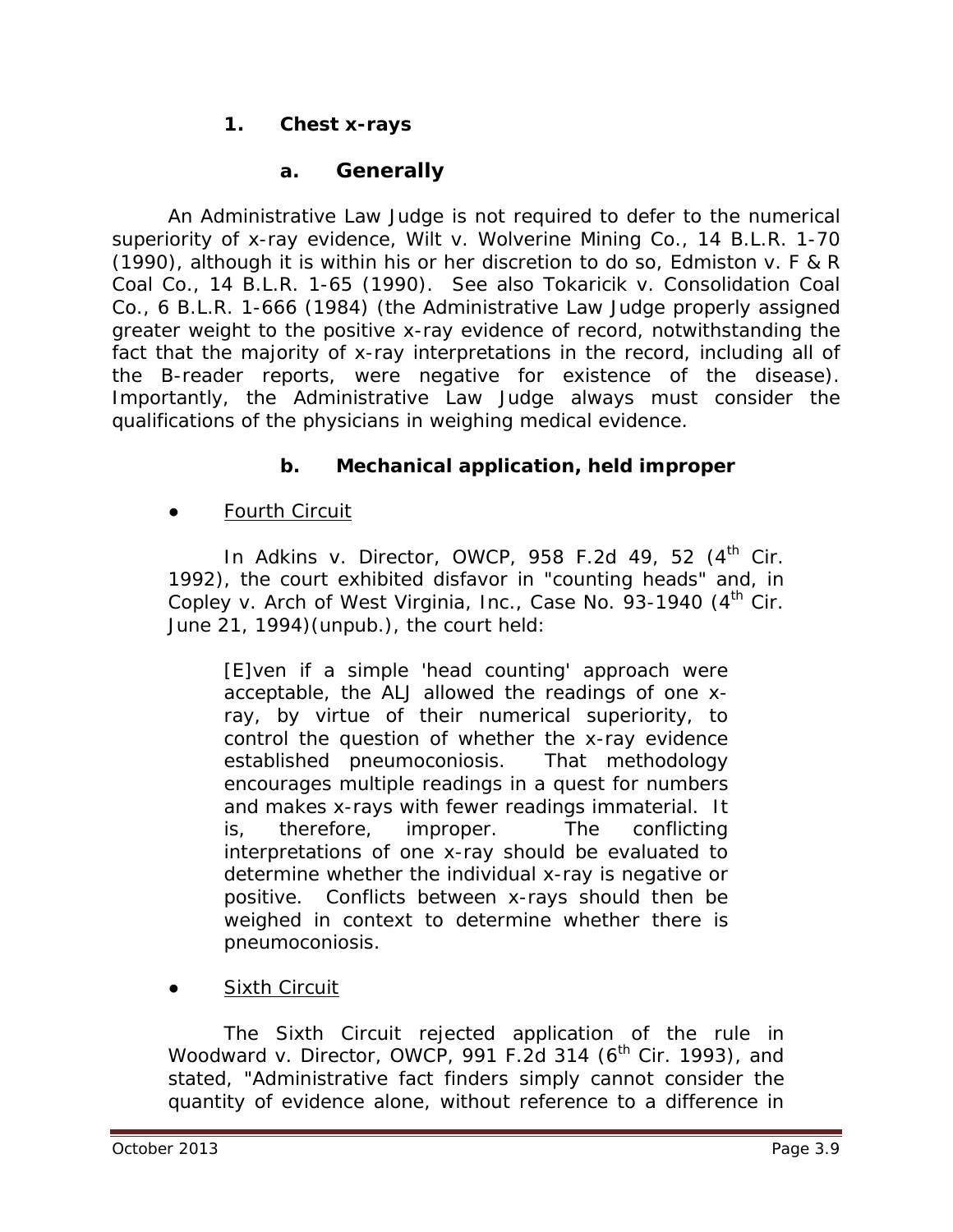the qualifications of the readers or without an examination of the party affiliation of the experts."

## **●** Seventh Circuit

In *Sahara Coal Co. v. Fitts*, 39 F.3d 781 (7<sup>th</sup> Cir. 1994), the court remanded the claim for further consideration and concluded, "To base a decision on which side produced more witnesses, and to include in the count of witnesses one whose opinion rested on a premise that was later discredited, is not a rational method of decision-making."

And, in a claim arising under 20 C.F.R. Part 727, *Zeigler Coal Co. v. Director, OWCP*, 23 F.3d 1235, *reh'g. en banc denied*  $(7<sup>th</sup>$  Cir. 1994), the court noted the record contained a 1980 chest x-ray that was read as negative by two B-readers. There were no positive interpretations of the study. A study conducted in 1981 produced three negative B-reader interpretations and two positive B-reader interpretations. On balance, the court concluded, "While our opinions have been critical of decisions based entirely on 'head counts' of experts, . . . we also have held that 'a single positively interpreted x-ray does not trump any number of negative readings.'"

The court emphasized "the age of the readings, the qualifications of the experts, the persuasiveness of their reports and any other relevant evidence" should be considered by the fact-finder in weighing x-ray evidence. In this claim, the court determined, because of the "paucity" of the evidence, the Administrative Law Judge's award of benefits was reversed and the claim was remanded for the miner to "pursue further testing, *i.e.*, ventilatory studies, blood gas studies and other diagnostic and pulmonary testing, so that he might be given an opportunity to establish the required standard of proof (substantial evidence) of his alleged pneumoconiosis. *See* 20 C.F.R. § 727.203(a)."

# **2. Blood gas studies**

*Schetroma v. Director, OWCP*, 18 B.L.R. 1- (1993) (use of numerical superiority upheld in weighing blood gas studies).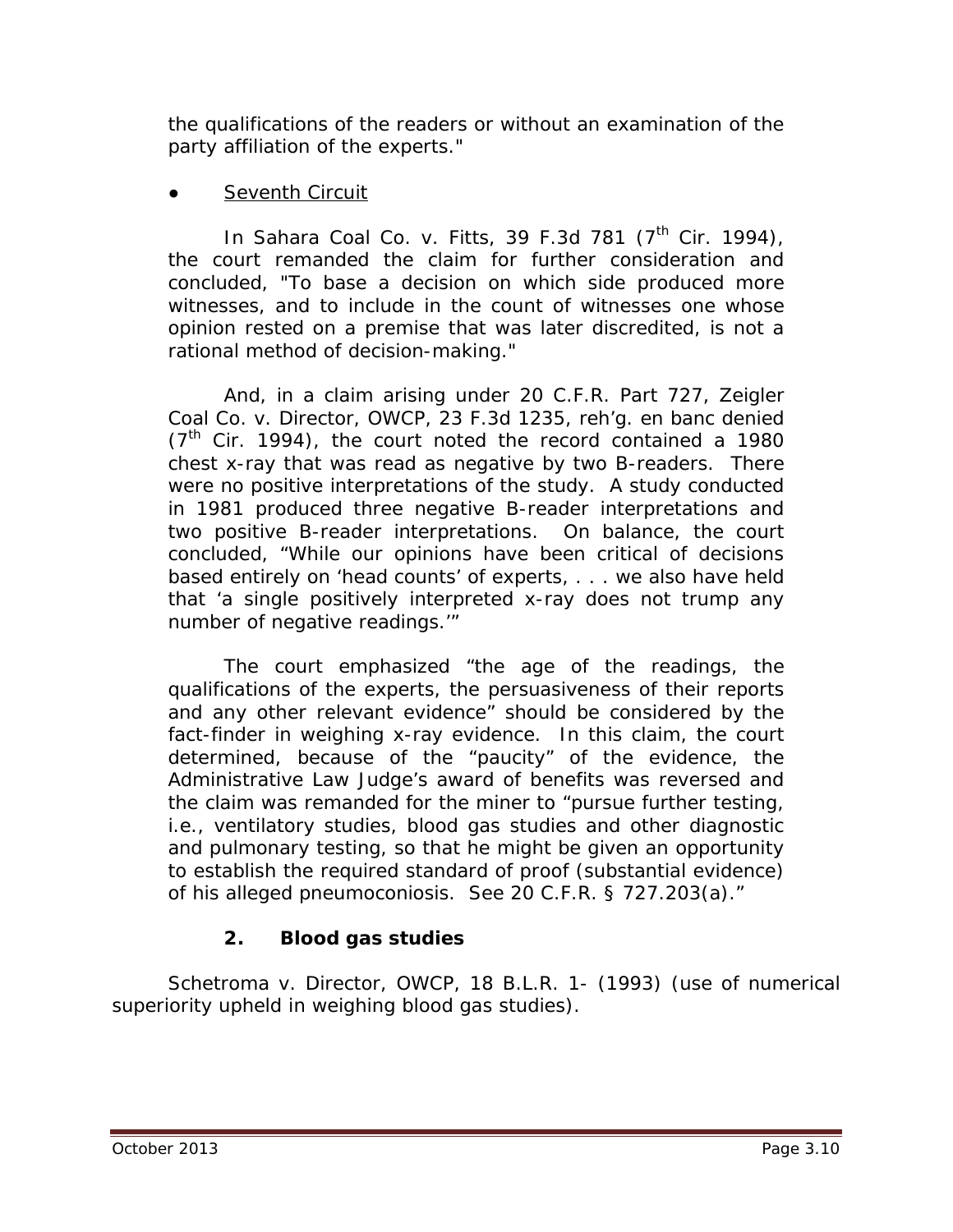#### **3. Medical opinions**

It is improper to accord greater weight to certain medical opinions of record based solely on numerical superiority.

In *Gunderson v. U.S. Dep't. of Labor*, 601 F.3d 1013 (10<sup>th</sup> Cir. 2010)(J. O'Brien, dissenting), the panel majority concluded, where "equally qualified experts give conflicting testimony" regarding the presence of legal coal workers' pneumoconiosis under 20 C.F.R. § 718.202(a)(4), the Administrative Law Judge cannot "avoid the scientific controversy by declaring a tie." The court explained:

This is a task that is routinely assigned to judges and to juries and that may be accomplished by careful consideration of many factors, including 'the qualifications of the respective physicians, the explanation of their medical opinions, the documentation underlying their medical judgments and the sophistication and bases of their diagnosis.

Moreover, the court noted, with regard "to disputes concerning the existence and causes of pneumoconiosis, an ALJ has the benefit of a substantial inquiry by the Department of Labor." The court noted the Administrative Law Judge may rely on regulations, which provide that pneumoconiosis is progressive, irreversible, and may be latent, in assessing scientific testimony. As a result, the court remanded the claim for re-evaluation of conflicting medical opinions under § 718.202(a)(4).

Similarly, in *Stalcup v. Peabody Coal Co.*, 477 F.3d 482 (7th Cir. 2007), the court vacated the Administrative Law Judge's denial of benefits on grounds that it was not sufficiently reasoned. In particular, the Administrative Law Judge concluded the qualifications and expertise of the physicians offering opinions were equal and held:

Drs. Castle, Tuteur and Dahhan found no pneumoconiosis, while Drs. Cohen and Koenig found the existence of the disease. Because these opinions are entitled to equal weight, I now find that [the miner] has not established the existence of pneumoconiosis.

The court noted black lung claims "often turn on science and involve conflicting medical opinions" such that a "scientific dispute must be resolved on scientific grounds." In this vein, the court held, "when an ALJ is faced with conflicting evidence from medical experts, he cannot avoid the scientific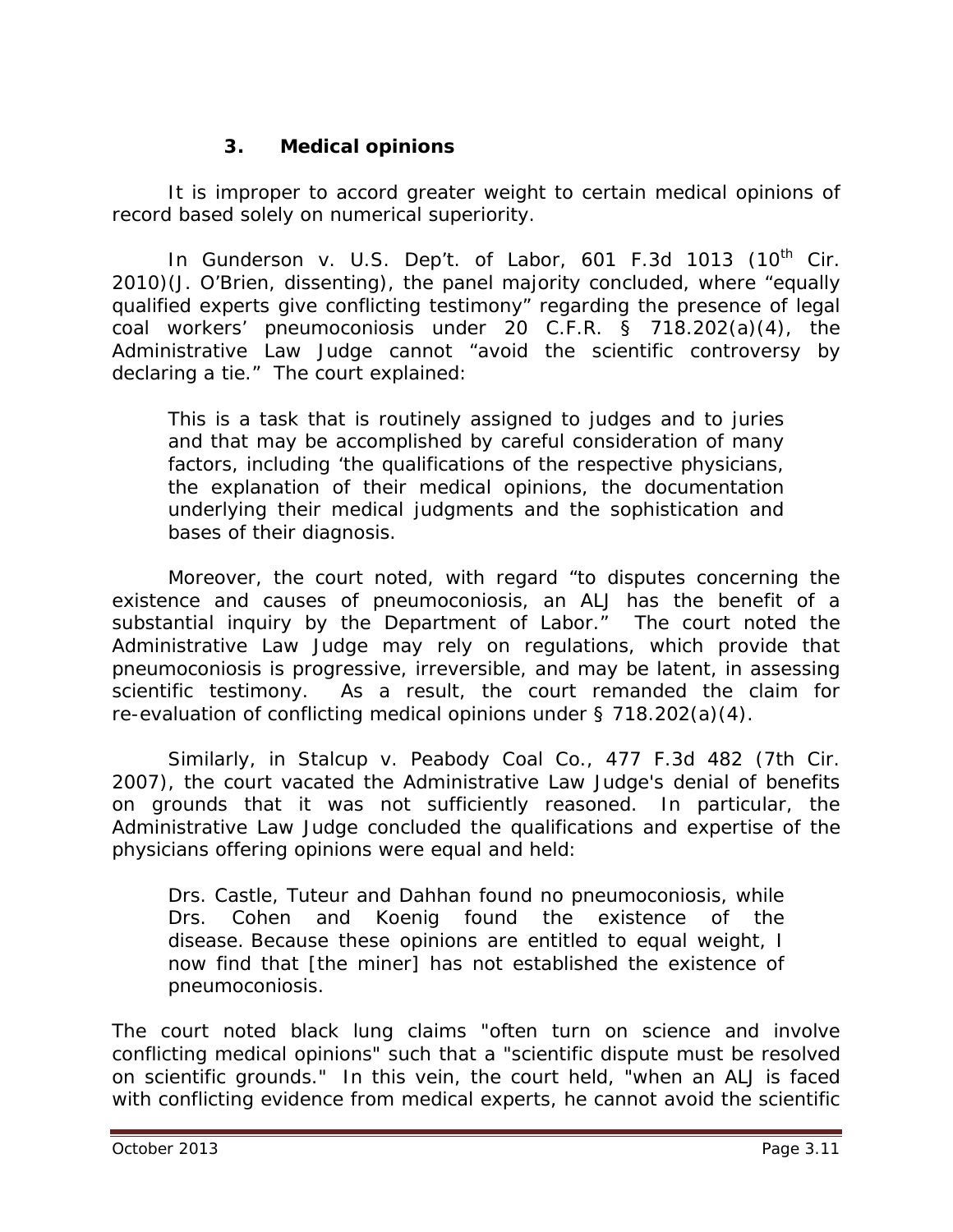controversy by basing his decision on which side has more medical opinions in its favor." The court stated, "This unreasoned approach, which amounts to nothing more than a 'mechanical nose count of witnesses,' . . . would promote a quantity-over-quality approach to expert retention, requiring parties to engage in a race to hire experts to insure victory."

# **D. Quality standards**

#### **1. For medical evidence developed on or before January 19, 2001**

## **a. Quality standards under Part 718**

The quality standards under Part 718 are not mandatory and "an otherwise reliable and probative study must not be rejected simply for failing to satisfy a noncritical quality standard." *Orek v. Director, OWCP*, 10 B.L.R. 1-51, 1-54 (1987)(20 C.F.R. § 718.105; blood gas studies); *Gorman v. Hawk Contracting, Inc.*, 9 B.L.R. 1-76, 1-78 (1986) (20 C.F.R. § 718.103; pulmonary function studies); *Budash v. Bethlehem Mines Corp.*, 9 B.L.R. 1- 48 (1986) (20 C.F.R. § 718.104; medical reports).

On the other hand, in the Third Circuit, the quality standards under Part 718 are mandatory, but the Administrative Law Judge may consider evidence that is in "substantial compliance" with the standards. *Director, OWCP v. Siwiec*, 894 F.2d 635 (3rd Cir. 1990); *Mangifest v. Director, OWCP*, 826 F.2d 1318 (3rd Cir. 1987). In particular, the court stated as follows in *Mangifest*:

We do not construe the regulations to require the exclusion from an ALJ's consideration of non-complying medical reports. Instead, we hold that a medical judgment contained in a noncomplying report may constitute substantial evidence of total disability if, as required by Part 718.204(c), it is 'reasoned' and 'based on medically acceptable clinical and laboratory diagnostic techniques.'

*Id.* at 1327.

#### **b. Quality standards under 20 C.F.R. Parts 410 and 727**

The quality standards under Parts 410 and 727 are mandatory. *Anderson v. Youghiogheny & Ohio Coal Co.*, 7 B.L.R. 1-152 (1984).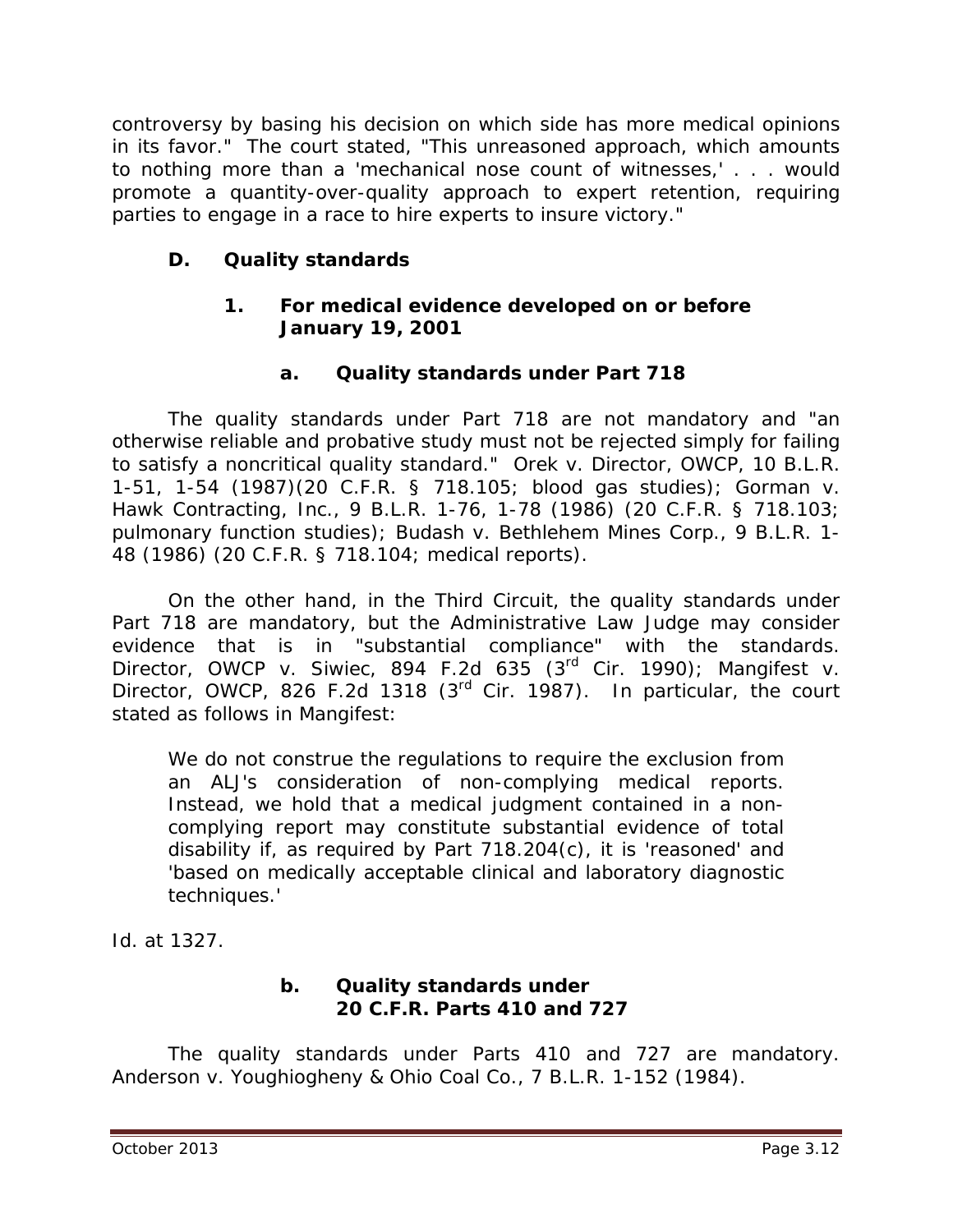#### **c. Applicability of Part 718 standards to Part 727 claims**

The 20 C.F.R. Part 718 quality standards do not apply to cases adjudicated under 20 C.F.R. Part 727, even where evidence is submitted after the effective date of the 20 C.F.R. Part 718 regulations. *Pezzetti v. Director, OWCP*, 8 B.L.R. 1-464 (1986).

Although 20 C.F.R. § 727.206(a) indicates the quality standards set forth at 20 C.F.R. § 718.103 apply to evidence submitted subsequent to March 31, 1980, the Board held this language is inconsistent with the purposes of the 1977 Reform Act, and concluded the provisions at 20 C.F.R. § 410.428 applied. *Sgro v. Rochester & Pittsburgh Coal Co.*, 4 B.L.R. 1-370 (1981). In so holding, the Board determined 20 C.F.R. § 727.206(a) should be interpreted to mean that the applicable quality standards, regardless of the date on which the evidence is submitted, are "those in effect at the time Part 727 became effective, *i.e.*, those provided by Part 410." *Id.* at 1-375.

However, in the Sixth and Tenth Circuits, the 20 C.F.R. Part 718 quality standards do apply to 20 C.F.R. Part 727. *Plutt v. Benefits Review Board*, 804 F.2d 597 (10<sup>th</sup> Cir. 1986); *Prater v. Hite Preparation Co.*, 829 F.2d 1363 ( $6<sup>th</sup>$  Cir. 1987). In the Sixth Circuit, however, where a pulmonary function study is at issue, the 20 C.F.R. Part 718 standards apply only to a study that is performed after March 31, 1980. *Wiley v. Consolidated Coal Co.*, 915 F.2d 1076 (6<sup>th</sup> Cir. 1990).

Additionally, in an unpublished decision, the Third Circuit held the 20 C.F.R. Part 718 quality standards apply to 20 C.F.R. Part 727. *Patton v. Director, OWCP*, Case No. 88-3296 (3<sup>rd</sup> Cir. 1988)(unpub.). As previously noted, the Third Circuit holds, satisfying the quality standards at 20 C.F.R. Part 718 requires the medical evidence be in "substantial compliance" with the mandatory standards. *Director, OWCP v. Siwiec*, 894 F.2d  $635$  ( $3^{rd}$  Cir. 1990).

## **2. For medical evidence developed after January 19, 2001**

#### **a. Quality standards, generally**

The amended regulations require "substantial compliance" with the quality standards for all evidence developed after the effective date of the amendments, which is January 19, 2001. Twenty C.F.R. § 718.101(b)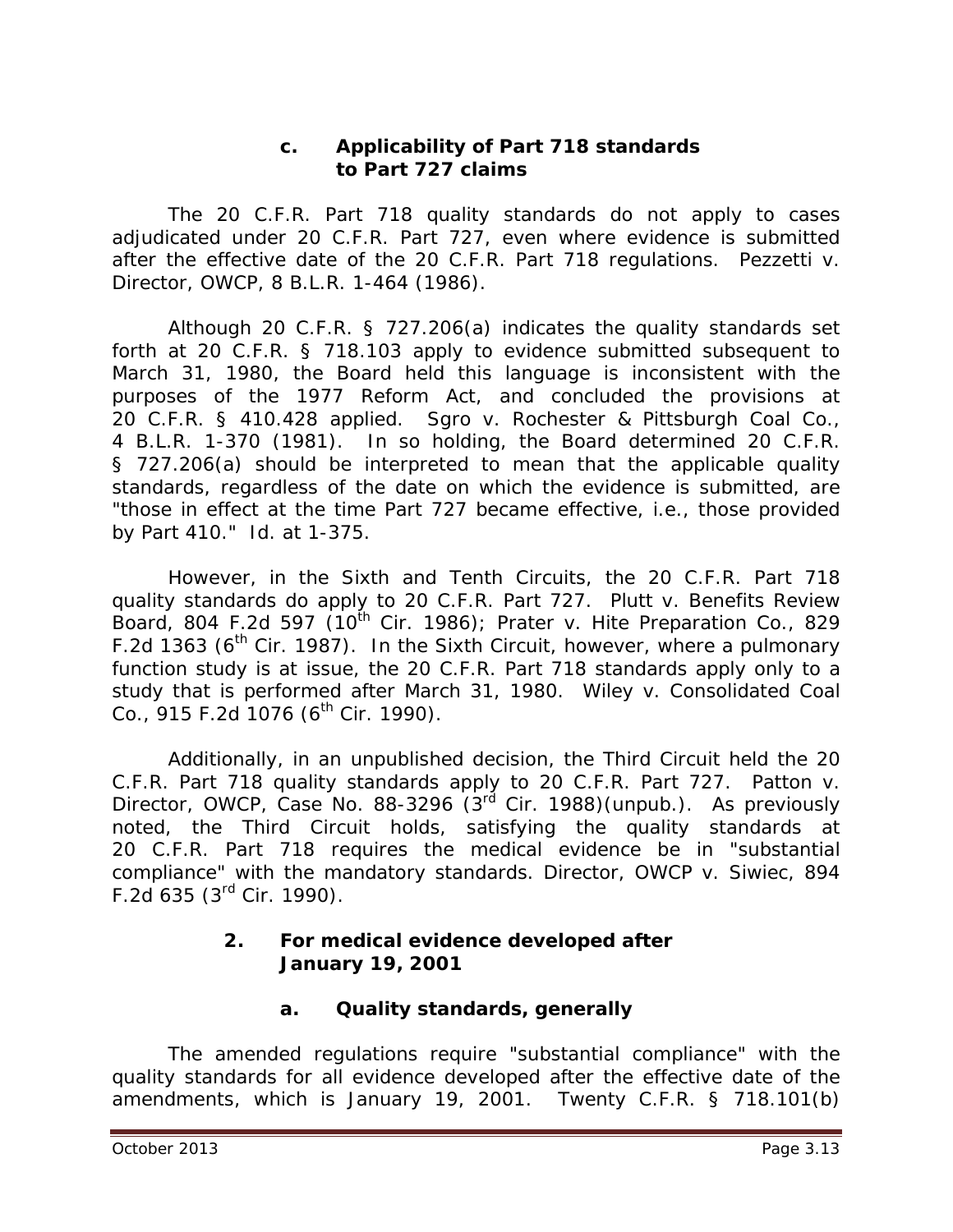requires "substantial compliance" with the quality standards only for evidence developed after the effective date, and reads as follows:

The standards for the administration of clinical tests and examinations contained in this subpart shall apply to all evidence developed by any party after January 19, 2001 in connection with a claim governed by this part . . .. These standards shall also apply to claims governed by part 727 . . . , but only for clinical tests or examinations conducted after January 19, 2001. Any clinical test or examination subject to these standards shall be in substantial compliance with the applicable standard in order to constitute evidence of the fact for which it is proffered. Unless otherwise provided, any evidence which is not in substantial compliance with the applicable standard is insufficient to establish the fact for which it is proffered.

20 C.F.R. § 718.101(b).

In its comments to the regulatory amendments, the Department noted 20 C.F.R. § 718.101(b) was added "to emphasize that the Part 718 quality standards apply to all evidence developed by any party in connection with a claim filed after March 31, 1980, and to claims governed by Part 727 if the evidence was developed after that date." 65 Fed. Reg. 79, 927 (Dec. 20, 2000).

#### **b. Chest x-rays**

The amended regulations at 20 C.F.R. § 718.102 provide, for chest xray studies, compliance with the quality standards is presumed in the absence of evidence to the contrary. However, the regulations further provide "no chest X-ray shall constitute evidence of the presence or absence of pneumoconiosis unless it is conducted and reported in accordance with the requirements of (§ 718.102) and Appendix A." 20 C.F.R. § 718.102(c).

In its comments to the amended regulations, the Department states "substantial compliance" with the quality standards for chest x-rays requires compliance with the ILO classification system:

In some circumstances, the adjudicator may determine that the x-ray interpretation provides sufficient information to make a factual finding on the presence or absence of pneumoconiosis. For example, the physician may describe the film findings in terms of 'no pneumoconiosis,' rather than classifying the film as '0/-, 0/0 or 0/1.' Such a reading may be considered sufficiently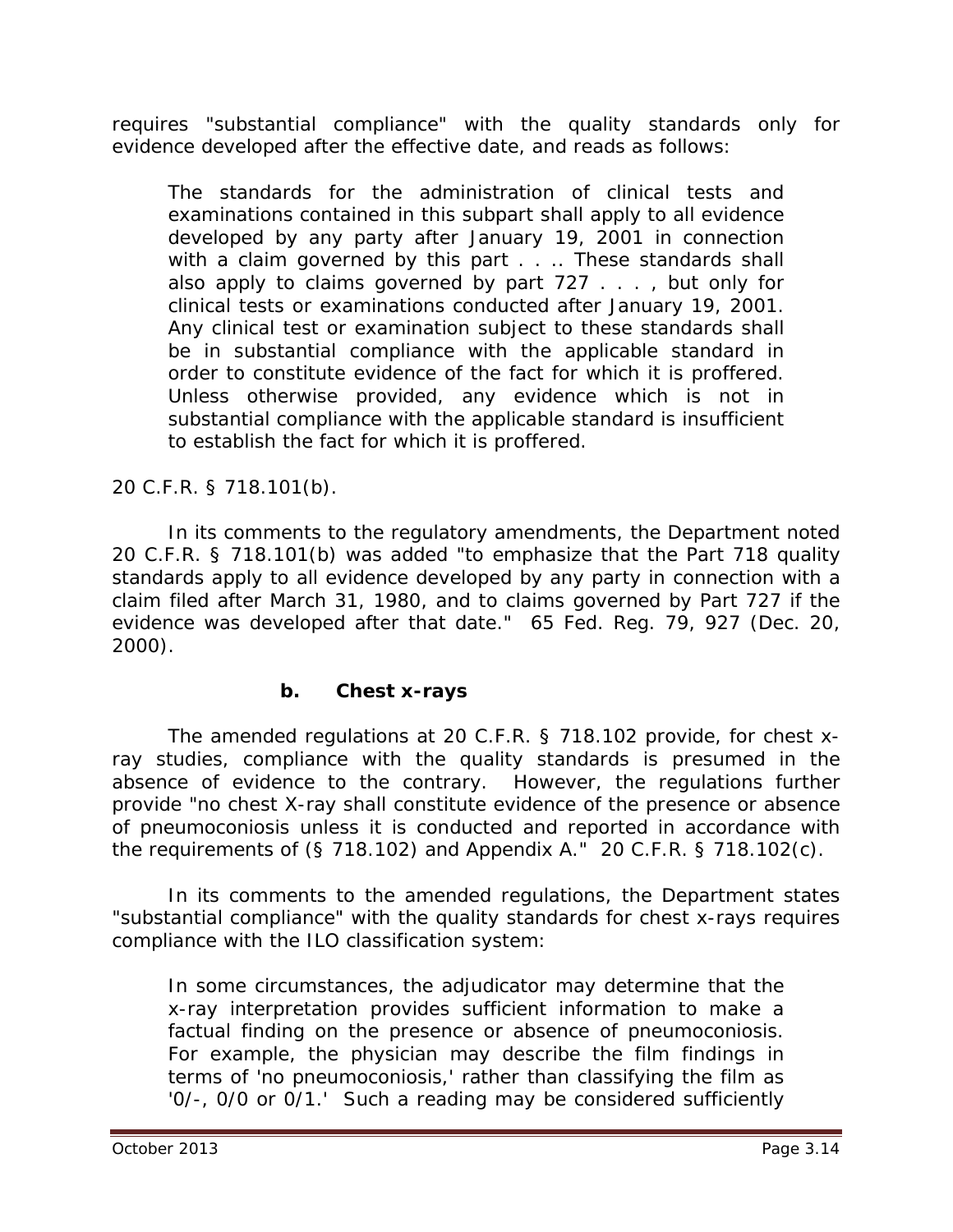detailed to be in 'substantial compliance' notwithstanding the lack of classification. Conversely, the physician's description or reporting of x-ray film findings may indicate that (s)he read the film for reasons unrelated to diagnosing the existence of pneumoconiosis, *e.g.*, lung cancer or cardiac surgery. The adjudicator may consider that evidence not in substantial compliance because it does not reliably address the presence or absence of pneumoconiosis.

65 Fed. Reg. 79,929 (Dec. 20, 2000).

#### **c. Pulmonary function studies**

The regulations at 20 C.F.R. § 718.103 provide the following quality standards for pulmonary function studies:

(a) Any report of pulmonary function tests submitted in connection with a claim for benefits shall record the results of flow versus volume (flow-volume loop). The instrument shall simultaneously provide records of volume versus time (spirometric tracing). The report shall provide the results of the forced expiratory volume in one second  $(FEV_1)$  and the forced vital capacity (FVC). The report shall also provide the  $FEV<sub>1</sub>/FVC$ ratio, expressed as a percentage. If the maximum voluntary ventilation (MVV) is reported, the results of such test shall be obtained independently rather than calculated from the results of the  $FEV<sub>1</sub>$ .

**. . .**

(c) Except as provided in this paragraph, no results of a pulmonary function study shall constitute evidence of the presence or absence of a respiratory or pulmonary impairment unless it is conducted and reported in accordance with the requirements of this section and Appendix B to this part. In the absence of evidence to the contrary, compliance with the requirements of Appendix B shall be presumed. In the case of a decreased miner, where no pulmonary function tests are in substantial compliance with paragraphs (a) and (b) and Appendix B, non-complying tests may form the basis for a finding if, in the opinion of the adjudication officer, the tests demonstrate technically valid results obtained with good cooperation of the miner.

20 C.F.R. § 718.103. Twenty C.F.R. § 718.103(b) continues to require three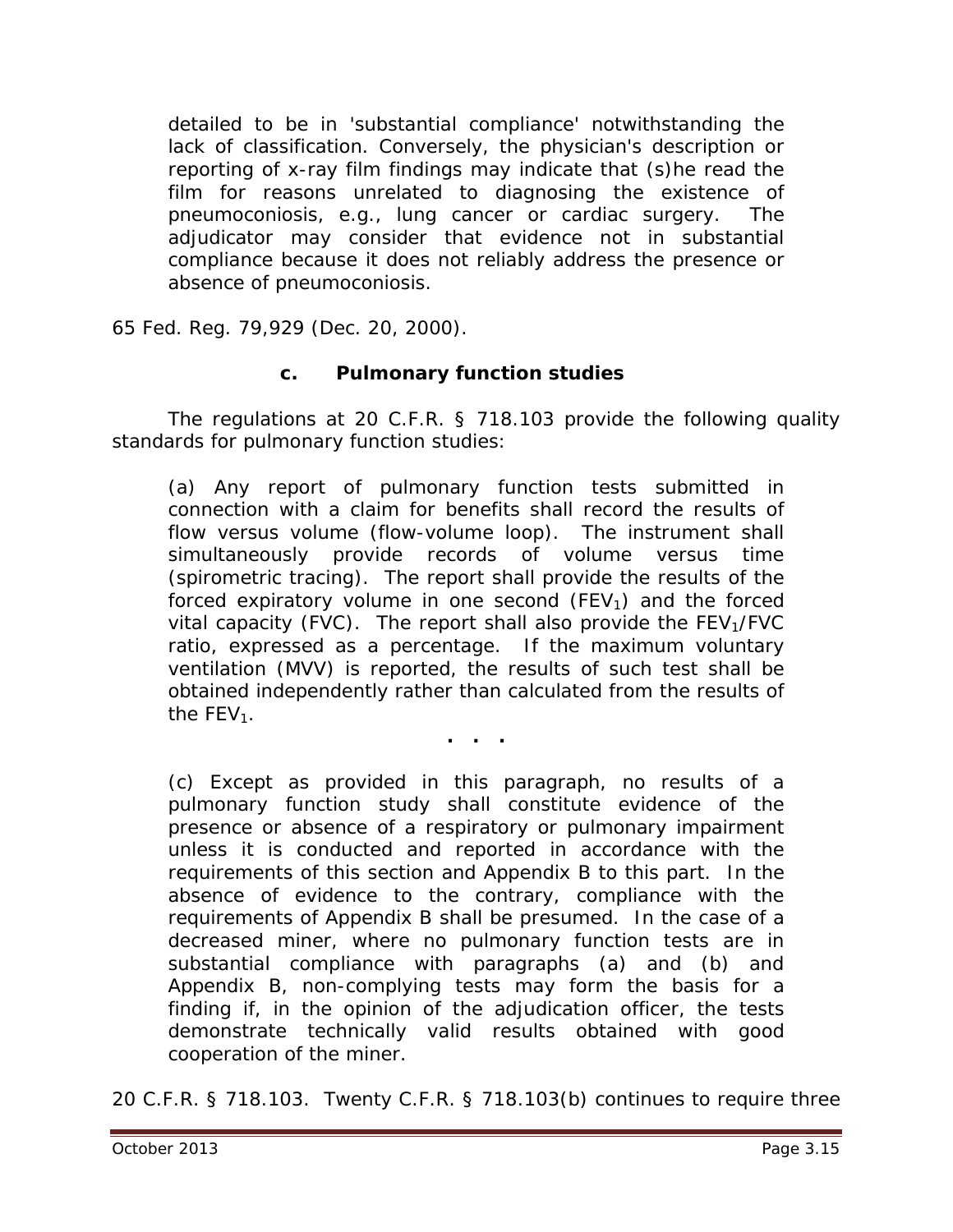tracings for each pulmonary function study, and variability of the MVV values may be within ten percent, and be valid. 20 C.F.R. § 718.103(b). However, the amended regulations also require the flow-volume loop for the study be admitted into the record. 20 C.F.R. § 718.103(b).

#### **d. Blood gas studies**

The amended provisions at 20 C.F.R. § 718.105 contain new provisions related to blood gas studies conducted during a terminal hospitalization:

(d) If one or more blood-gas studies producing results which meet the appropriate table in Appendix C is administered during a hospitalization which ends in the miner's death, then any such study must be accompanied by a physician's report establishing that the test results were produced by a chronic respiratory or pulmonary condition. Failure to produce such a report will prevent reliance on the blood-gas study as evidence that the miner was totally disabled at death.

(e) In the case of a deceased miner, where no blood gas tests are in substantial compliance with paragraphs  $(a)$ ,  $(b)$ , and  $(c)$ , non-complying tests may form the basis for a finding if, in the opinion of the adjudication officer, the only available tests demonstrate technically valid results. This provision shall not excuse compliance with the requirements in paragraph (d) for any blood gas study administered during a hospitalization which ends in the miner's death.

20 C.F.R. § 718.105. In its comments, the Department states "the proposed requirement was necessary because the miner's qualifying test results during a terminal hospitalization may be related to an acute non-pulmonary condition rather than a chronic pulmonary impairment." 65 Fed. Reg. 79,935 (Dec. 20, 2000).

## **e. Autopsy and biopsy evidence**

The provisions at 20 C.F.R. § 718.106(b) are modified to state the following:

In the case of a miner who died prior to March 31, 1980, an autopsy or biopsy report shall be considered even when the report does not substantially comply with the requirements of this section. A non-complying report concerning a miner who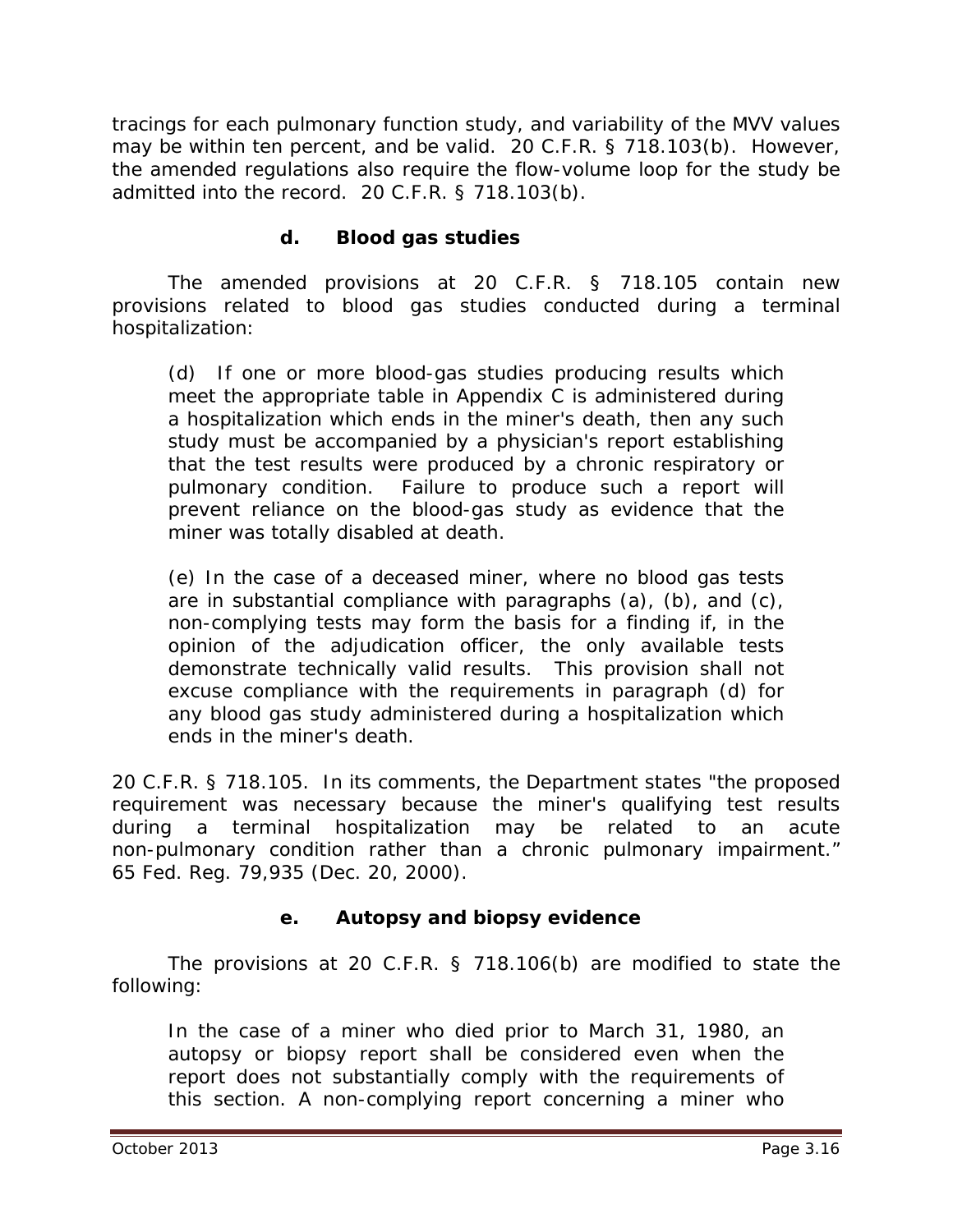died prior to March 31, 1980, shall be accorded the appropriate weight in light of all relevant evidence.

20 C.F.R. § 718.106(b). This language does not present a departure from the prior provisions at subsection (b); rather, the amended regulation is merely shortened.

### **f. Medical opinion evidence**

The amended regulations contain specific quality standards for medical opinion evidence at 20 C.F.R. § 718.104, which were not present under the prior regulations:

(a) A report of any physical examination conducted in connection with a claim shall be prepared on a medical report form supplied by the office or in a manner containing substantially the same information. Any such report shall include the following information and test results:

(1) The miner's medical and employment history;

(2) All manifestations of chronic respiratory disease;

(3) Any pertinent findings not specifically listed on the form;

(4) If heart disease secondary to lung disease is found, all symptoms and significant findings;

(5) The results of a chest X-ray conducted and interpreted as required by Sec. 718.102; and

(6) The results of a pulmonary function test conducted and reported as required by Sec. 718.103. If the miner is physically unable to perform a pulmonary function test or if the test is medically contraindicated, in the absence of evidence establishing total disability pursuant to Sec. 718.304, the report must be based on either medically acceptable clinical and laboratory diagnostic techniques, such as a blood gas study.

(b) In addition to the requirements of paragraph (a), a report of physical examination may be based on any other procedures such as electrocardiogram, blood gas studies conducted and reported as required by Sec. 718.105, and other blood analyses which, in the physician's opinion, aid in his or her evaluation of the miner.

(c) In the case of a deceased miner, where no report is in substantial compliance with paragraphs (a) and (b), a report prepared by a physician who is unavailable may nevertheless form the basis for a finding if, in the opinion of the adjudication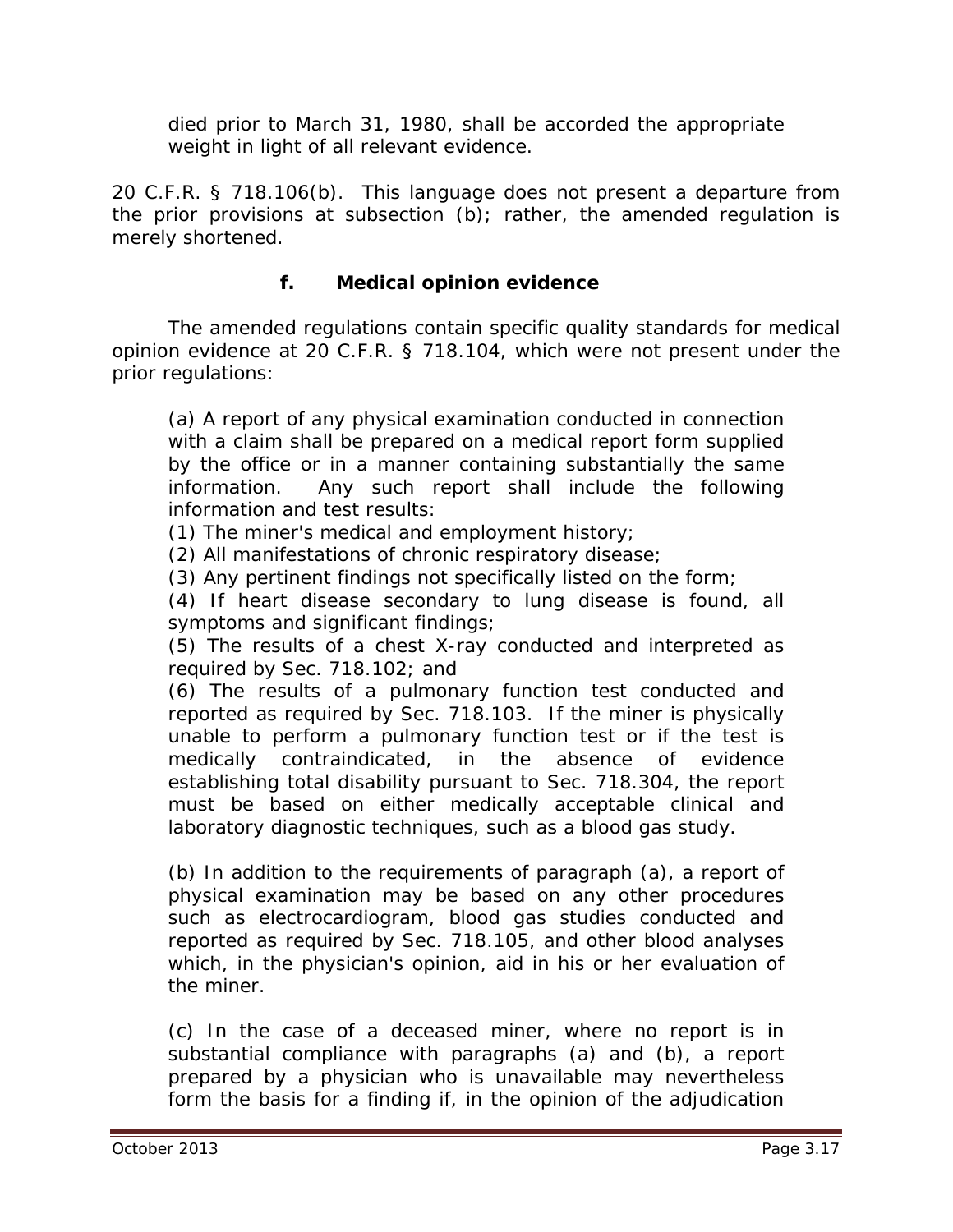officer, it is accompanied by sufficient indicia of reliability in light of all relevant evidence.

20 C.F.R. § 718.104.

In its comments to the amended regulation requiring that medical opinions comply with certain quality standards, the Department states the following:

With respect to the mandatory x-ray requirement, . . . X-rays are an integral part of any informed and complete pulmonary evaluation of a miner; a general requirement for inclusion of this test is therefore appropriate. The Department also notes, however, that the quality standards require only 'substantial compliance' with the various criteria, not technical compliance with every criterion in every quality standard in every case. A fact-finder may conclude the omission of an x-ray does not undermine the overall credibility of the opinion, but this determination must be made on a case-by-case basis.

65 Fed. Reg. 79932 (Dec. 20, 2000).

## **g. Hospitalization and treatment records**

In its comments to the amended regulations, the Department noted "there was not need to add an exemption from the quality standards for hospitalization and treatment records because § 718.101 is clear that it applies quality standards only to evidence developed in connection with a claim for black lung benefits." 65 Fed. Reg. 79,927 (Dec. 20, 2000).

## **3. Challenging quality of evidence, burdens for**

A party challenging the admission of objective medical evidence must (1) specify how the evidence fails to conform to the quality standards, and (2) how this defect or omission renders the study unreliable. *Defore v. Alambama By-Products Corp.*, 12 B.L.R. 1-27 (1988); *Orek v. Director, OWCP*, 10 B.L.R. 1-51 (1987). The fact-finder must render a reasoned decision with regard to consideration of the evidence in question.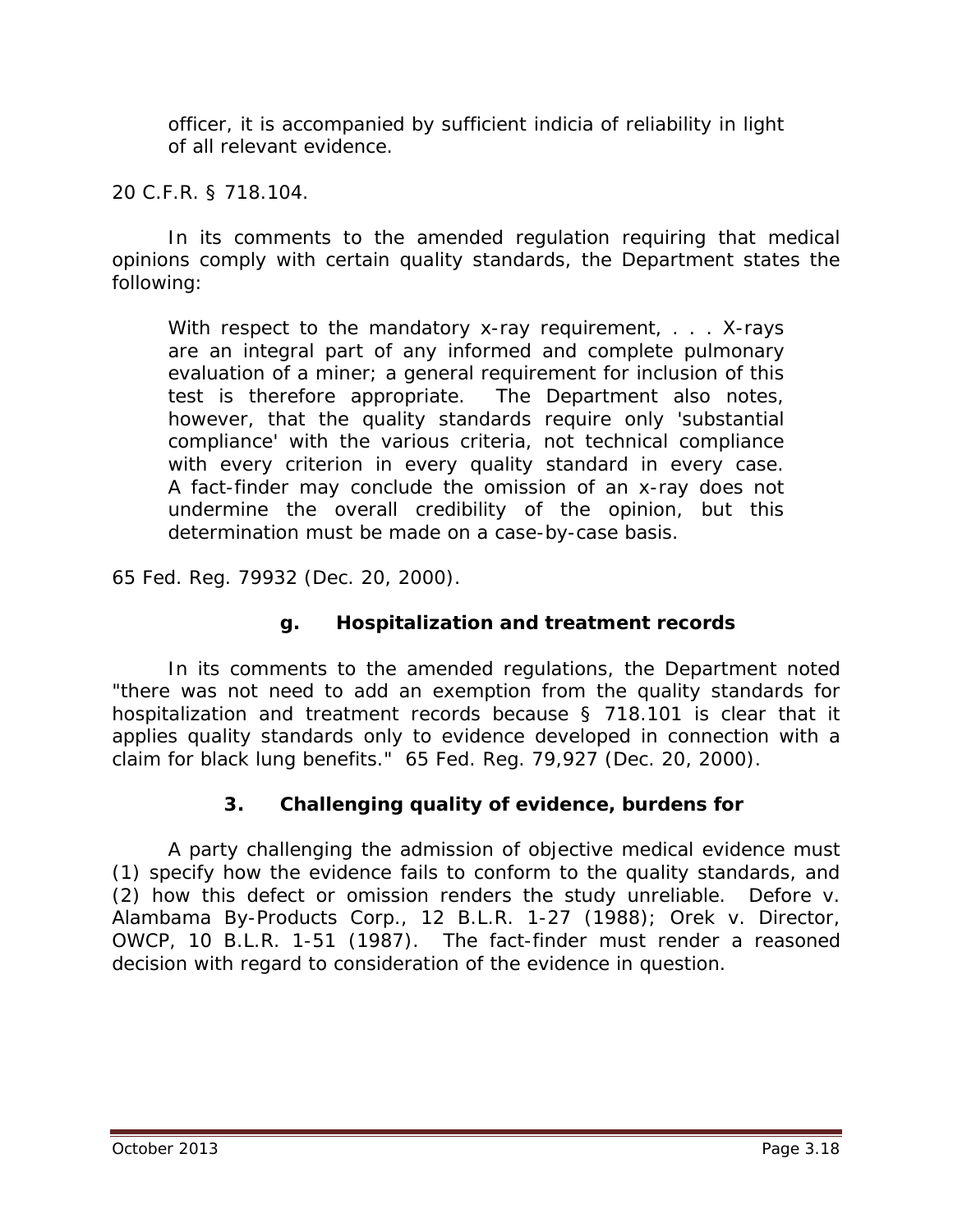# **E. Party affiliation**

#### **1. Allegations of bias based on adverse opinion or party affiliation**

Allegations of party affiliation, standing alone, do not establish improper bias. In the seminal case of *Richardson v. Perales*, 402 U.S. 387, 404 (1971), the Supreme Court held the fact that certain physicians' reports, including consultative opinions, "were adverse to Perales' claim is not in itself bias or an indication of non-probative character."

Similarly, in *Brown v. Director, OWCP*, 7 B.L.R. 1-730 (1985), the Board held the following:

Claimant argues that Dr. Altose is biased because he consults for coal companies and the government and spends only five percent of his time seeing patients directly. The determination of a medical witness's credibility is for the trier-of-fact. (citation omitted). We cannot say, on these facts, that claimant's allegations establish that it was irrational to credit Dr. Altose's opinion.

**. . .**

Claimant also contends that, since the government paid Dr. Altose, his report should be given less weight. Dr. Altose was actually hired by claimant's employer, which had the right to have claimant examined by its chosen physician prior to the hearing. 20 C.F.R. § 725.414(a). Medical reports prepared for litigation are not unusual and, absent evidence to the contrary, should be considered as equally reliable as other reports. (citation omitted).

*Id.* at 1-732 and 1-733. *See also Urgolites v. Bethenergy Mines, Inc.*, 17 B.L.R. 1-20 (1992); *Chancey v. Consolidation Coal Co.*, 7 B.L.R. 1-240 (1984); *Peabody Coal Co. v. BRB*, 560 F.2d 797 (7<sup>th</sup> Cir. 1977).

However, the Fourth Circuit, in *Underwood v. Elkay Mining, Inc.*, 105 F.3d 946  $(4<sup>th</sup>$  Cir. 1997), held the following with regard to establishing bias via party affiliation of experts:

To the extent that ALJs determine that a particular expert's opinion is not, in fact, independently based on the facts of a particular claim, but is instead influenced more by the identity of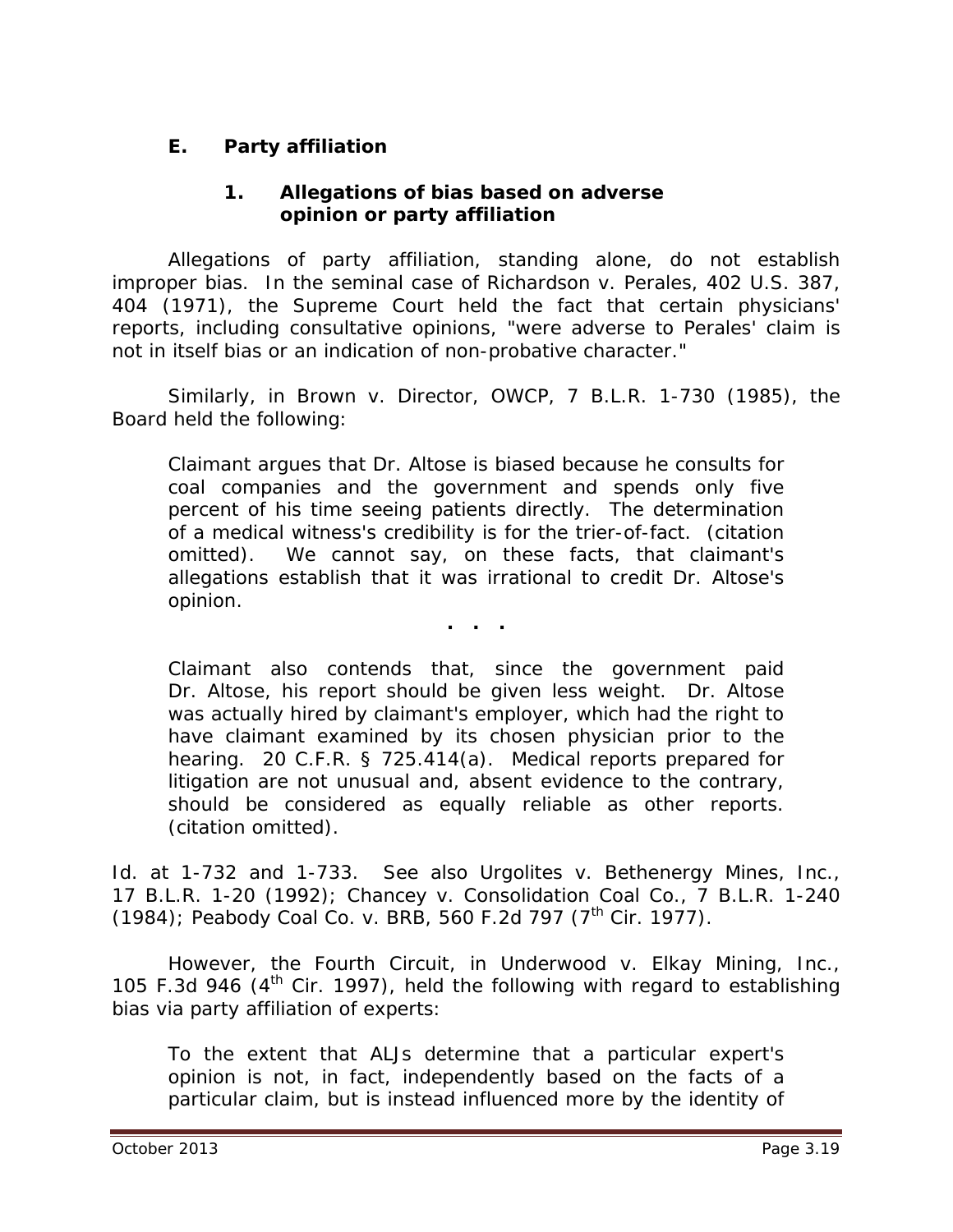his or her employer, ALJs have clear discretion to disregard such an expert's opinion as being of exceedingly low probative value.

Moreover, while the Sixth Circuit, in *Woodward v. Director, OWCP*, 991 F.2d 314 ( $6<sup>th</sup>$  Cir. 1993), indicated party affiliation may be considered when weighing numerous x-ray interpretations, the court did not provide any guidance on how to properly accomplish this very difficult task.

# **2. Department of Labor sponsored examination**

The opinions of Department of Labor physicians should not automatically be accorded greater weight absent a foundation in the record that the Department's expert is independent, and the opinions offered by the parties are biased. *Melnick v. Consolidation Coal Co.*, 16 B.L.R. 1-31 (1991)(en banc).

# **F. Cumulative, repetitious, or immaterial evidence**

Prior to applicability of the amended regulations at 20 C.F.R. Part 725, evidence was admissible in black lung claims without restrictions so long as the due process rights of the parties were protected, *i.e.* the parties had notice and an opportunity to be heard on the evidence presented.

In *Underwood v. Elkay Mining, Inc.*, 105 F.3d 946 (4<sup>th</sup> Cir. 1997), Claimant argued that "the administrative law judge violated the Administrative Procedure Act, 5 U.S.C. § 556(d), by admitting cumulative or repetitive evidence submitted by Elkay Mining." Initially, the court noted, "Because the ALJ is presumably competent to disregard that evidence which should be excluded or to discount that evidence which has lesser probative value, it makes little sense, as a practical matter, for an administrative law judge in that position to apply strict exclusionary evidentiary rules."

The court concluded, however, "the APA grants ALJ's broad discretion to exclude excessive evidence which lacks significant probative value . . .." In this vein, the court noted, in a case involving voluminous evidence, "[t]here is a point of diminishing returns and a point at which additional evidence provides almost no value." The court then emphasized the importance of considering the "quality" of the evidence when weighing it.

The amended regulations, however, contain specific restrictions on the admission of medical evidence. *See Chapter 4* for a discussion of these amendments.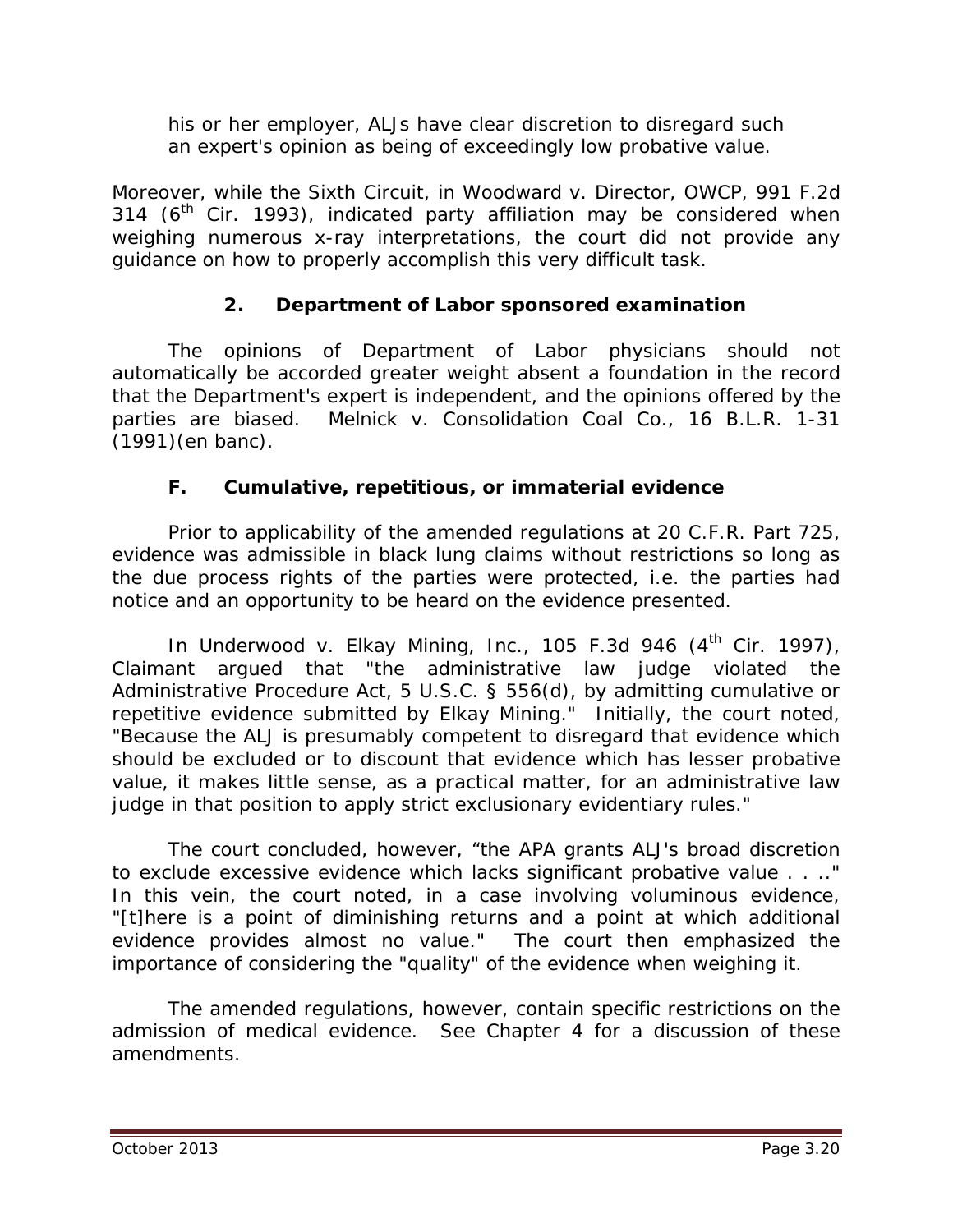#### **III. Chest x-ray evidence**

The following principles are intended to assist the fact-finder in weighing the x-ray evidence of record.

### **A. Physicians' qualifications**

The fact-finder always must consider physicians' qualifications when weighing medical opinions. The following categories (A, B, and C readers, board-certified and board-eligible radiologists, and "dually-qualified" physicians) provide general principles for weighing x-ray evidence based on qualifications of the physicians. A physician's qualifications *at the time the interpretation is rendered* should be considered. *Aimone v. Morrison Knudson Co.*, 8 B.L.R. 1-32 (1985). However, an Administrative Law Judge may utilize any reasonable method of weighing such evidence. For example, in *Sexton v. Director, OWCP*, 752 F.2d 213 (6<sup>th</sup> Cir. 1985), the court held the x-ray interpretation of an examining physician without any specialized qualifications related to interpreting chest x-rays, but whose credentials entailed several pages of achievements, was entitled to greater weight than the interpretation of a B-reader.

## **1. Dually qualified physicians**

## **a. Over a board-certified radiologist**

Greater weight may be accorded the x-ray interpretation of a duallyqualified (B-reader and board-certified radiologist) physician over the reading of a board-certified radiologist who is not a B-reader. *Herald v. Director, OWCP*, BRB No. 94-2354 BLA (Mar. 23, 1995)(unpub.). *See also Peranich v. Director, OWCP*, BRB No. 87-3158 BLA (Nov. 27, 1990) (unpub.) (it is proper to accord greater weight to the opinion of a dually-qualified physician over a physician who is a board-certified radiologist, but not a B-reader).

#### **b. Over a B-reader**

In *Roberts v. Bethlehem Mines Corp.*, 8 B.L.R. 1-211, 1-213 n. 5 (1985), the Board held it "takes official notice that the qualifications of a certified radiologist are at least comparable if not superior to a physician certified as a reader pursuant to 42 C.F.R. § 37.51 . . .."

The Board and some circuit courts hold it is proper to credit the interpretation of a dually-qualified physician over the interpretation of a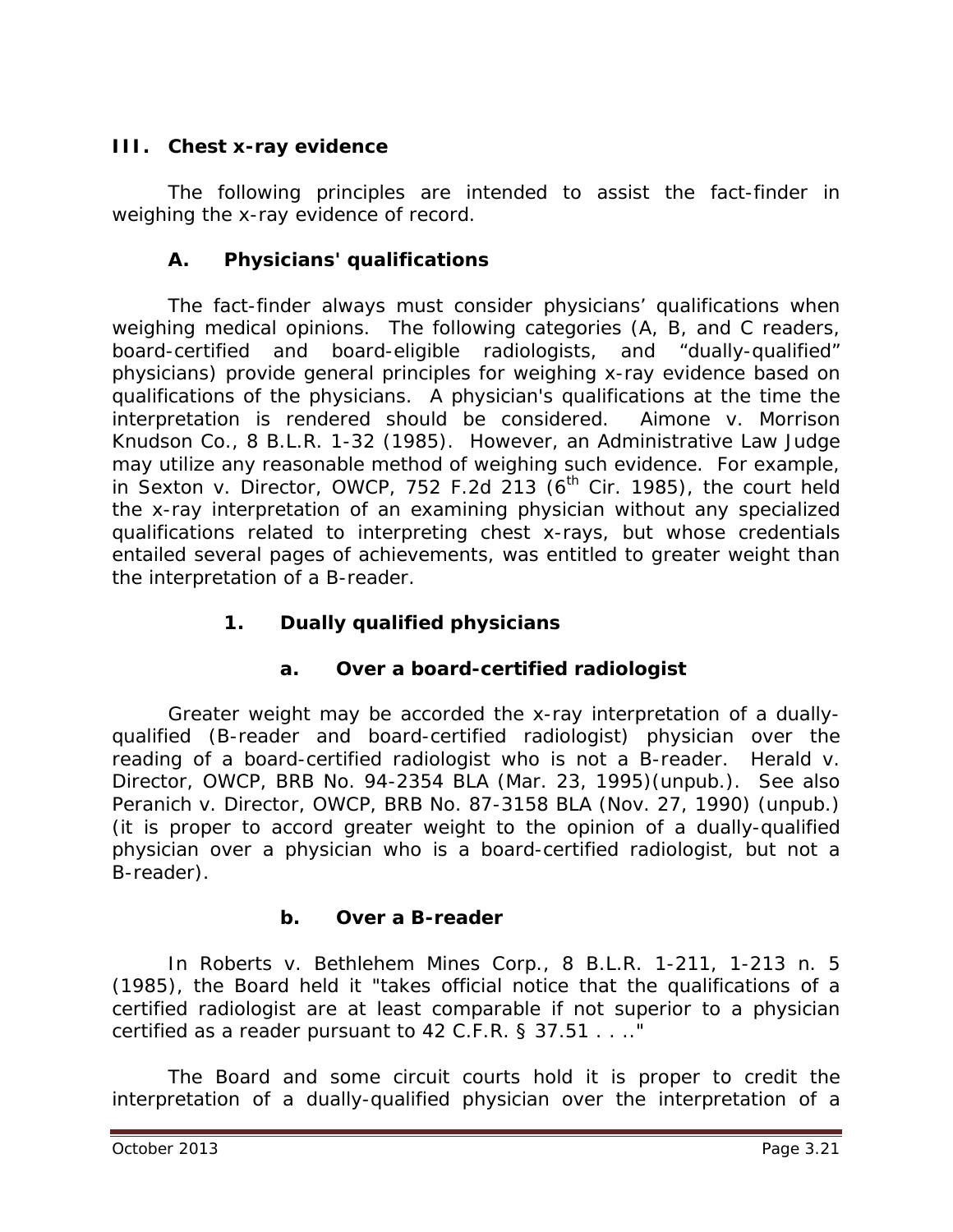B-reader. *Zeigler Coal Co. v. Director, OWCP [Hawker]*, 326 F.3d 894 (7th Cir. 2003) (complicated pneumoconiosis); *Zeigler Coal Co. v. Kelley*, 112 F.3d 839, 842-43 ( $7<sup>th</sup>$  Cir. 1997) (proper to accord greater weight to the interpretation of a dually-qualified physician over the interpretation of a B-reader, who was not board-certified in radiology); *Bethenergy Mines, Inc. v. Cunningham*, Case No. 03-1561 (4th Cir. July 20, 2004)(unpub.); *Cranor v. Peabody Coal Co.*, 22 B.L.R. 1-1 (1999) (en banc on recon.); *Sheckler v. Clinchfield Coal Co.*, 7 B.L.R. 1-128 (1984). *See also Roberts v. Bethlehem Mines Corp.*, 8 B.L.R. 1-211 (1985) (weighing evidence under 20 C.F.R. Part 718).

# **2. Board-certified and board-eligible radiologists**

The interpretation of a board-certified radiologist is entitled to greater weight than the interpretation of a physician who is board-eligible in radiology. 20 C.F.R. § 718.202(a)(1)(ii).

## **3. C-readers and B-readers**

It is proper to accord greater weight to the interpretation of a C-reader over an interpretation by a B-reader. *Allen v. Riley Hall Coal Co.*, 6 B.L.R. 1-376 (1983).

## **4. B-readers and A-readers**

A B-reader's interpretation is entitled to greater weight than the reading of an A-reader. *Pavesi v. Director, OWCP*, 758 F.2d 956 (3rd Cir. 1985). However, the fact-finder may not, without explanation, accord greater weight to one B-reader's interpretation over the interpretation of another B-reader as they are presumably equally qualified. *York v. Jewell Ridge Coal Corp.*, 7 B.L.R. 1-767 (1985); *Isaacs v. Bailey Mining Co.*, 7 B.L.R. 1-62, 1-63 n. 2 (1984); *Whitman v. Califano*, 617 F.2d 1055 (4th Cir. 1980).

## **5. Credentials unknown**

It is improper to accord greater weight to the interpretation of a physician whose qualifications are unknown (*i.e.* the reader is identified only by initials). *Stanley v. Director, OWCP*, 7 B.L.R. 1-386 (1984). The party seeking to rely on an x-ray interpretation bears the burden of establishing the qualifications of the reader. *Rankin v. Keystone Coal Mining Co.*, 8 B.L.R. 1-54 (1985).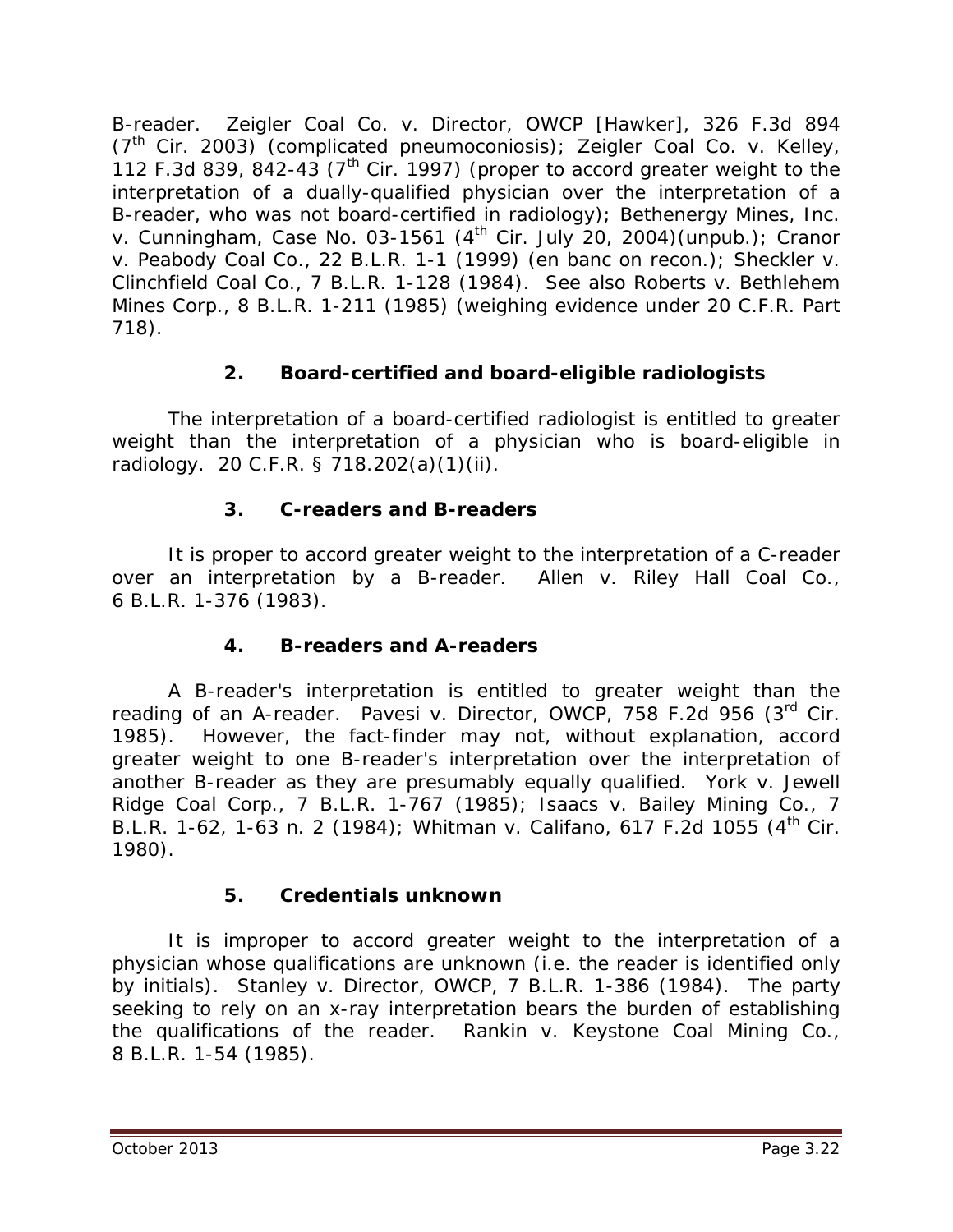# **6. Taking official notice of credentials**

In *Pruitt v. Amax Coal Co.*, 7 B.L.R. 1-544, 1-546 (1984), the Board held as follows with regard to taking official notice of an interpreter's credentials:

The rules of official notice in administrative proceedings are more relaxed than in common law courts. The mere fact that the determining body has looked beyond the record proper does not invalidate its action unless substantial prejudice is shown to result. (citation omitted). Although the administrative law judge erred in failing to cite the 'B' reader list as the source of his information regarding Dr. Morgan's qualifications, and the parties should have been afforded a full opportunity to dispute his qualifications, *Casias v. Director, OWCP*, 2 B.L.R. 1-259 (1979), the error is harmless, because Dr. Morgan's name does, in fact, appear on the 'B' reader list and a contrary finding cannot be made on remand. (citations omitted). Claimant has not shown that he was substantially prejudiced by the administrative law judge's action.

*See also Simpson v. Director, OWCP*, 9 B.L.R. 1-99 (1986).

#### **B. Format of the x-ray report**

#### **1. Use of ILO form not required**

An x-ray interpretation need not be submitted on an official ILO form, but may be contained in the body of a medical report, treatment note, or hospitalization record. *Consolidation Coal Co. v. Chubb*, 741 F.2d 968  $(7<sup>th</sup>$  Cir. 1984).<sup>[2](#page-22-0)</sup> All admitted x-ray interpretations must be weighed in determining whether the miner suffers from pneumoconiosis. Moreover, the fact-finder must provide an explanation for crediting, or discrediting, certain readings. *Yeager v. Bethlehem Mines Corp.*, 6 B.L.R. 1-307 (1983) (all interpretations must be weighed prior to invocation under 20 C.F.R. Part 727); *Justice v. Jewell Ridge Coal Corp.*, 3 B.L.R. 1-547 (1981) (20 C.F.R. Part 727). Failure to consider all admitted x-ray interpretations generally will result in a remand of the claim. *Isaacs v. Bailey Mining Co.*, 7 B.L.R. 1-62 (1984).

 $\overline{a}$ 

<span id="page-22-0"></span><sup>2</sup> For x-ray evidence developed after January 19, 2001, see the discussion of quality standards in this chapter.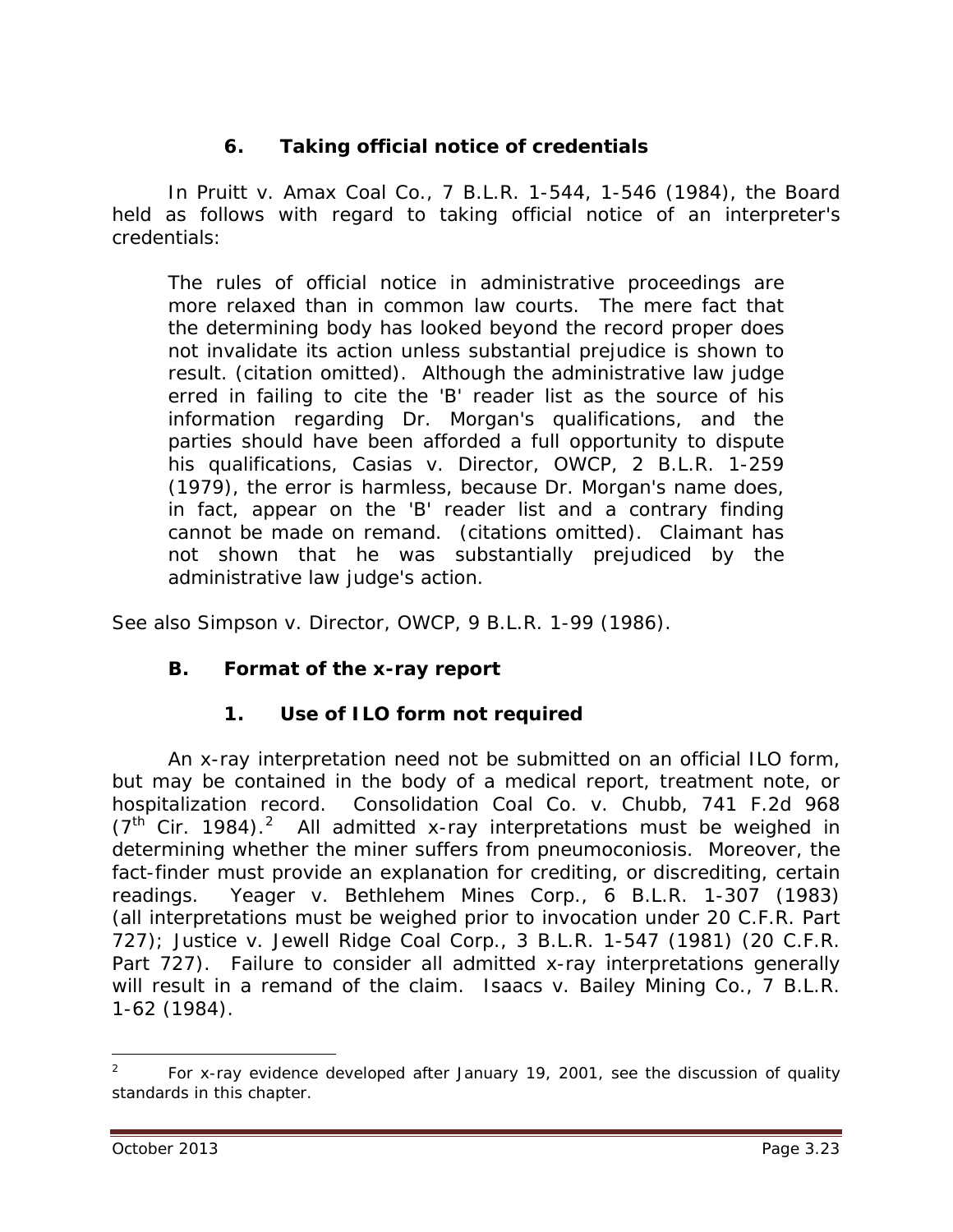#### **2. Use of the official ILO form, generally**

An Administrative Law Judge may treat an x-ray reading with a profusion level of 1/0 or greater as positive for pneumoconiosis. *Cranor v. Peabody Coal Co.*, 22 B.L.R. 1-1, 1-4 (1999) (en banc on recon.). Sometimes, a physician will add "comments" to his or her interpretation.

#### **a. Comments reflecting bias**

With regard to comments offered on the x-ray report, the Administrative Law Judge first should determine whether the interpretation reflects bias on the part of the reader. The Board affirmed the Administrative Law Judge's weighing of medical evidence in two unpublished decisions arising in the Fourth Circuit, *Reed v. Triple S Energy, Inc.*, BRB No. 09-0819 BLA (Sept. 29, 2010)(unpub.), and *Shrewsberry v. Itmann Coal Co.*, BRB Nos. 09-0864 BLA and 09-0865 BLA (Sept. 29, 2010)(unpub.). In both cases, the Administrative Law Judge properly accorded greater weight to positive x-ray interpretations of pneumoconiosis because physicians offering negative interpretations of the studies "applied criteria not included in the regulations."

In *Reed*, some experts found Category 1 pneumoconiosis, whereas other physicians did not mark a category reading, and commented that the miner suffered from "asbestosis." The Administrative Law Judge found "asbestosis" is a form of clinical pneumoconiosis and, citing to a dictionary definition that asbestosis is "a form of pneumoconiosis (silicatosis) caused by inhaling fibers of asbestos," the Board affirmed this finding. As a result, the Board held it was proper to accord less weight to certain chest x-ray interpretations on this basis.

In *Shrewsberry*, the Administrative Law Judge accorded little probative weight to a medical opinion regarding the existence of complicated pneumoconiosis where the physician testified that he preferred to rely on x-ray interpretations of radiologists who "require that any opacities found be representative of coal workers' pneumoconiosis." The Administrative Law Judge stated:

[T]he selective reliance by (the medical opinion expert) upon the interpretations by (expert radiologists) because they required that any opacities found be representative of coal workers' pneumoconiosis (as opposed to pneumoconiosis in general, as envisioned by the statutory and regulatory scheme) reflected bias and affected (the medical opinion expert's) credibility and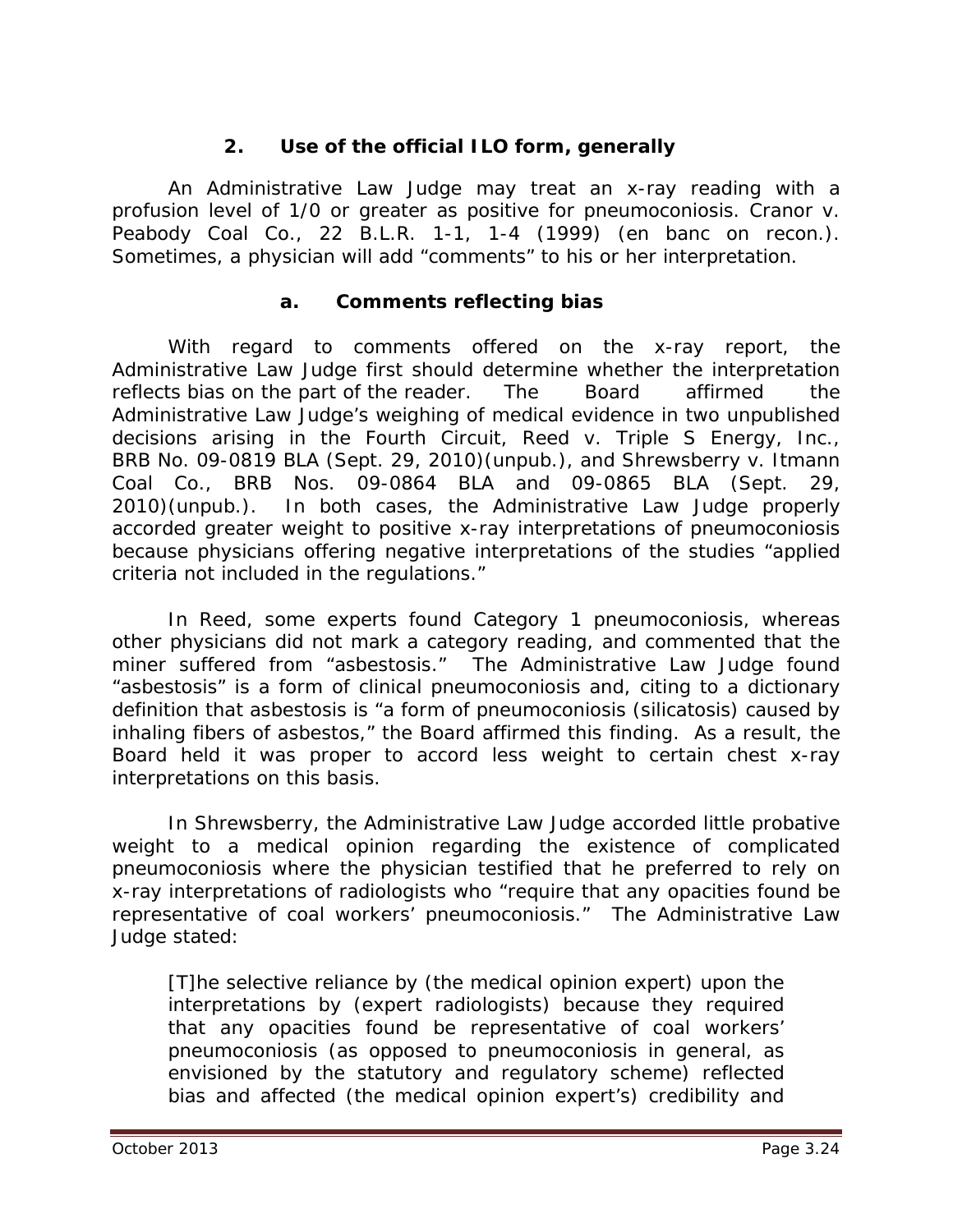the amount of weight to which his opinion is entitled.

The Board noted the ILO classification form "requires the reviewing radiologist to indicate whether the patient has any parenchymal or pleural abnormalities 'consistent with pneumoconiosis,' regardless of whether pneumoconiosis is caused by coal dust exposure."

#### **b. No bias, alternative versus additional diagnosis**

If bias is not present, then the fact-finder must determine whether the comments constitute an "alternative diagnosis," or merely an "additional diagnosis."

#### **●** Alternative diagnosis

A physician diagnosing Category 1 pneumoconiosis or greater may also comment that another disease cannot be ruled out, as in *Melnick v. Consolidation Coal Co.*, 16 B.L.R. 1-31 (1991) (en banc) (a case involving complicated pneumoconiosis). In this situation, the physician's comment calls the diagnosis of pneumoconiosis into question. *Id*. at 1-37. Consequently, the comments should be evaluated within an Administrative Law Judge's 20 C.F.R. § 718.202(a)(1) analysis. Notably, where comments suggest an alternative diagnosis, the "internal inconsistencies" may "detract from the credibility of the x-ray interpretation under 20 C.F.R. § 718.202(a)(1)." *Cranor*, 22 B.L.R. at 1-5 (discussing *Melnick*).

#### **●** Additional diagnosis

A physician diagnosing Category 1 pneumoconiosis or greater may comment that the disease is "not CWP etiology unknown," as occurred in *Cranor*. *Id*. at 1-4. Under these circumstances, the physician's comments are directed not to the presence of pneumoconiosis, but to the etiology of the diagnosed pneumoconiosis. *Id*. at 1-5, 1-6. Accordingly, an Administrative Law Judge should consider the comments under 20 C.F.R. § 718.203 (*i.e.* when addressing the etiology of a miner's pneumoconiosis).

In *Kiser v. L&J Equipment Co.*, 23 B.L.R. 1-246 (2006), the Board reaffirmed its decision in *Cranor v. Peabody Coal Co.*, 22 B.L.R. 1-1, 1-5 (1999) (en banc), and held it was proper for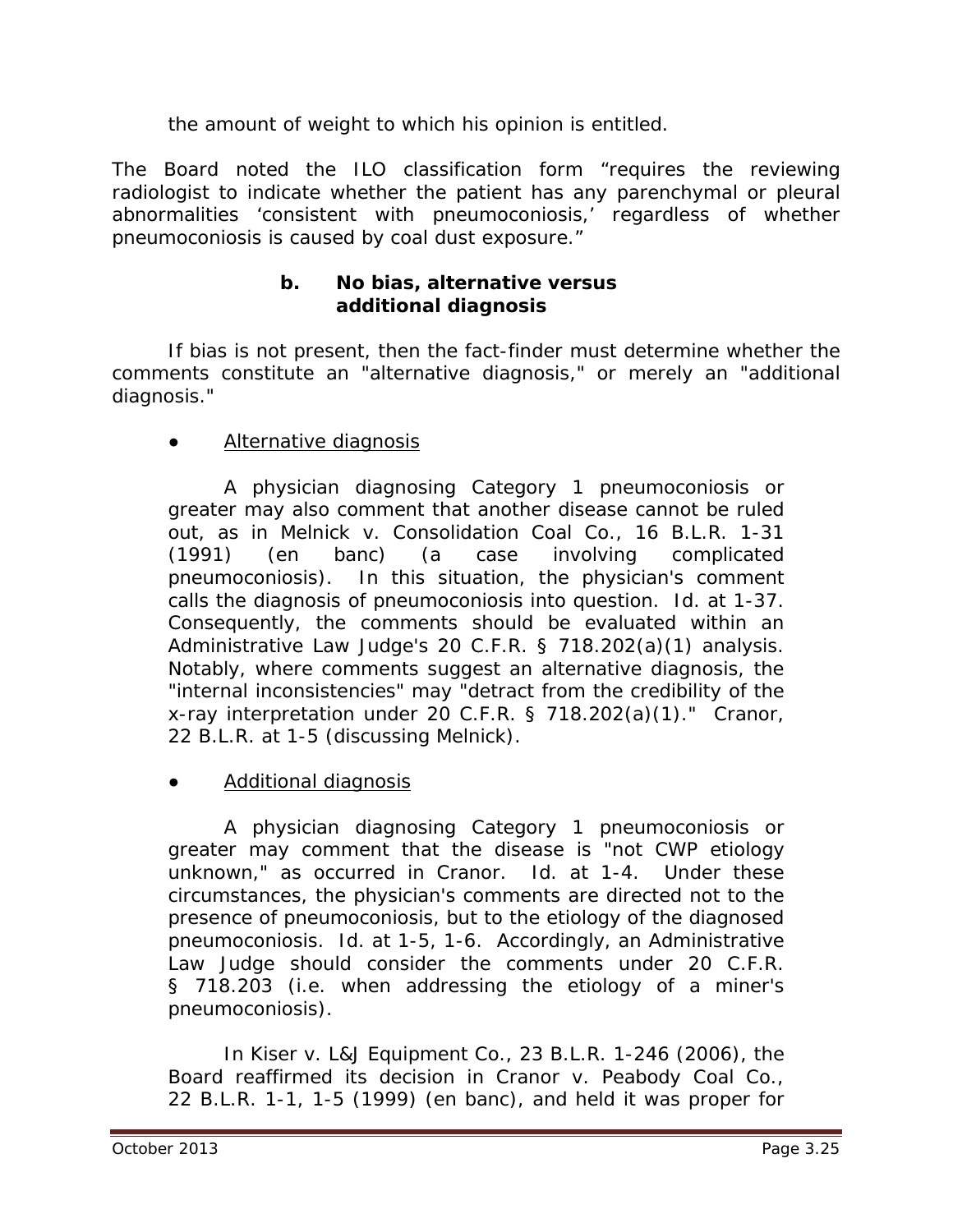the Administrative Law Judge to conclude Dr. Halbert's classification of an x-ray as Category 1/1 was positive for the presence of pneumoconiosis under § 718.202(a)(1) of the regulations. In a narrative report accompanying the ILO classification form, Dr. Halbert indicated he "found opacities consistent with pneumoconiosis of some type (such as asbestosis) but no CWP." The Board agreed with the Director's position that the Administrative Law Judge properly considered Dr. Halbert's comments under § 718.203 as "Section 718.202(a)(1) does not require that claimant prove the cause of the clinical pneumoconiosis diagnosed by chest x-ray."

### **3. Treatment record and use of the ILO form**

By unpublished decision in *Reed v. Markfork Coal Co.*, BRB No. 10-0170 BLA (Feb. 22, 2011)(unpub.), the Board affirmed the award of benefits on grounds that Claimant suffered from complicated coal workers' pneumoconiosis. On appeal, Employer challenged the Administrative Law Judge's designation of certain ILO x-ray interpretations, which were generated at a black lung clinic, as "treatment" records. The Board upheld the Administrative Law Judge's characterization of the ILO interpretations as "treatment" records and stated:

Because the regulations do not specifically define what evidence may constitute a treatment record, such a determination is a matter of discretion for the administrative law judge, based on his review of the facts and evidence in a particular case. (citation omitted). As an initial matter, we hold that the administrative law judge acted within his discretion in rejecting employer's general contention that the classification of an x-ray under the ILO system establishes, *per se*, that the x-ray reading is not a treatment record under 20 C.F.R. § 725.414(a)(4). The administrative law judge rationally determined that employer did not provide any evidence establishing that ILO classified x-rays are obtained, or used, solely for the purpose of litigation. (citations omitted).

*Slip op*. at 7.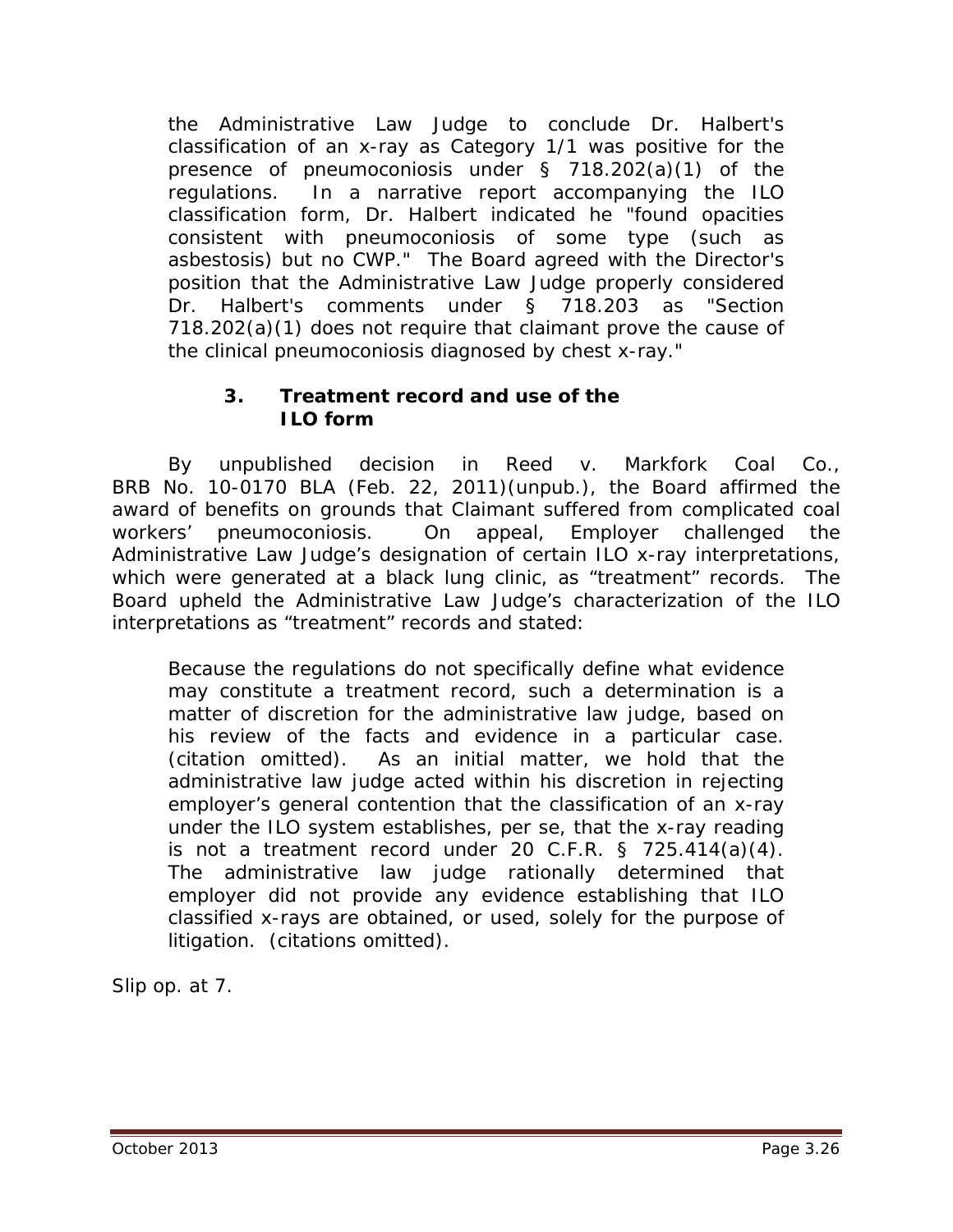#### **C. Interpretation that is silent regarding pneumoconiosis**

Chest x-rays classified as less than 1/0 (*i.e.* 0/0 or 0/1) do not constitute affirmative evidence of pneumoconiosis. 20 C.F.R. § 718.102(b). However, in some instances, a physician will not specifically indicate whether the disease is present or absent. In *Marra v. Consolidation Coal Co.*, 7 B.L.R. 1-216 (1984), a case arising under 20 C.F.R. Part 727, the Board held, under some circumstances, it is proper for the Administrative Law Judge to infer that an interpretation, which does not mention the presence of pneumoconiosis, as negative.

On the other hand, in *Sacolick v. Rushton Mining Co.*, 6 B.L.R. 1-930 (1984), the Board upheld invocation under 20 C.F.R. §  $727.203(a)(1)$  where one x-ray was interpreted as positive for the disease and the remainder of the studies, which were interpreted for purposes of diagnosing cancer, included no diagnosis of pneumoconiosis. *See also Billings v. Harlan #4 Coal Co.*, BRB No. 94-3721 BLA (June 19, 1997)(en banc)(unpub.) ("when an x-ray is not classified, and makes no mention of pneumoconiosis, the administrative law judge has discretion to infer whether or not the x-ray is negative for pneumoconiosis").

If a physician has left the "profusion" boxes blank on the official ILO form, then the fact-finder may conclude the interpretation is negative for the presence of pneumoconiosis if (1) the reader checked the "completely negative" box on the form, or (2) the physician checked the box that s/he found no parenchymal abnormalities consistent with pneumoconiosis. On the other hand, where the physician finds parenchymal abnormalities consistent with the presence of pneumoconiosis, but leaves the "profusion" boxes blank, the fact-finder may conclude the study is internally inconsistent, or does not support a finding of the presence or absence of pneumoconiosis.

For a discussion of the effect of the amended regulations on silent x-ray interpretations dated after January 19, 2001, see the discussion on quality standards in this chapter.

## **D. Film quality**

If the quality of the film is not noted on the x-ray report, then the study is assumed to be of acceptable quality (absent contrary proof), if the study is read. *Auxier v. Director, OWCP*, 8 B.L.R. 1-109 (1985); *Lambert v. Itmann Coal Co.*, 6 B.L.R. 1-256 (1983). *See also Consolidation Coal Co. v. Director, OWCP [Chubb], 741 F.2d 968 (7<sup>th</sup> Cir. 1984).*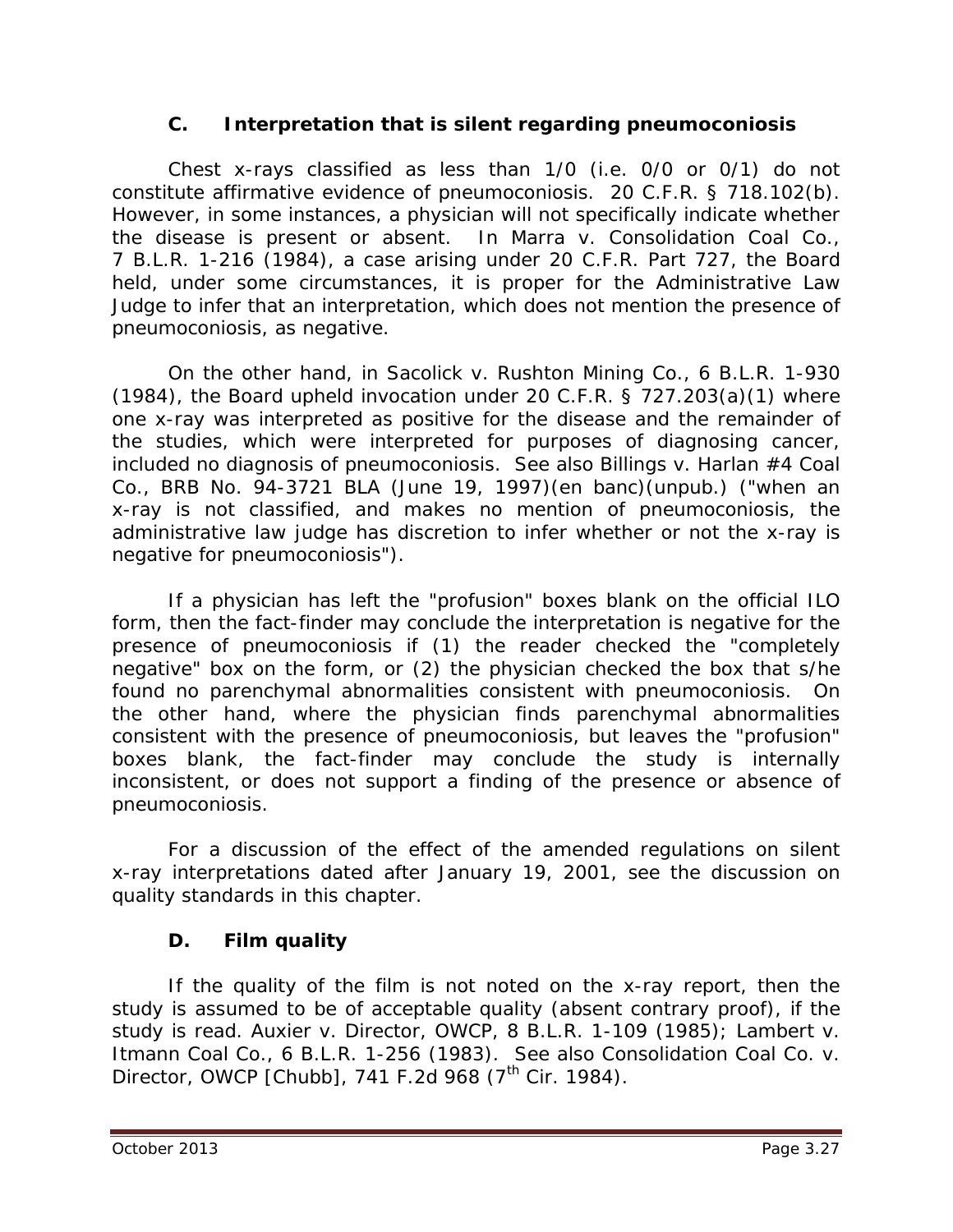#### **E. Digital x-rays and CT-scans considered separately from chest x-ray evidence**

In *Webber v. Peabody Coal Co*, 23 B.L.R. 1-123 (2006)(en banc) (J. Boggs, concurring), the Board adopted the Director's position and held digital x-ray interpretations are not considered "chest x-ray" evidence under 20 C.F.R. §§ 718.101(b), 718.102, 718.202(a)(1), and Appendix A to Part 718, as they do not satisfy the quality standards at Appendix A. Consequently, digital chest x-rays are "properly considered under 20 C.F.R. § 718.107, where the Administrative Law Judge must determine, on a caseby-case basis, pursuant to 20 C.F.R. § 718.107(b), whether the proponent of the digital x-ray evidence has established that it is medically acceptable and relevant to entitlement." *See also Harris v. Old Ben Coal Co.*, 23 B.L.R. 1-273 (2007) (en banc on recon.) (J. McGranery and J. Hall, concurring and dissenting), *aff'g.*, 23 B.L.R. 1-98 (2006) (en banc). Similarly, CT-scans would be considered with "other evidence" and not with the chest x-ray interpretations. *See also Melnick v. Consolidation Coal Co.*, 16 B.L.R. 1-31 (1991) (en banc) (CT-scans should be weighed separately from chest x-ray evidence).

As a result, "other evidence" under 20 C.F.R. § 718.107 such as CTscans and digital x-rays should be weighed under 20 C.F.R. § 718.202(a)(4) and/or 20 C.F.R. § 718.304(c) (for cases involving complicated pneumoconiosis).

# **IV. Pulmonary function (ventilatory) studies**

## **A. Resolving height discrepancies**

The fact-finder must resolve conflicting heights of the miner recorded on the ventilatory study reports in the claim. *Protopappas v. Director, OWCP*, 6 B.L.R. 1-221 (1983). *See also Toler v. Eastern Assoc. Coal Co.*, 43 F.3d 109 (4<sup>th</sup> Cir. 1995) (the fact-finder erred in failing to resolve height discrepancies in the record particularly where the discrepancies affected whether the tests were qualifying).

It is prudent to review the file prior to the hearing to ascertain whether total disability is at issue and, if so, whether the record contains discrepancies in the recorded height of the miner. Where there is conflict in the record, testimony may be elicited at the hearing, or the parties may be required to stipulate to the miner's height. Otherwise, the fact-finder may average the heights recorded in the studies admitted as evidence. *See Protopappas, supra*.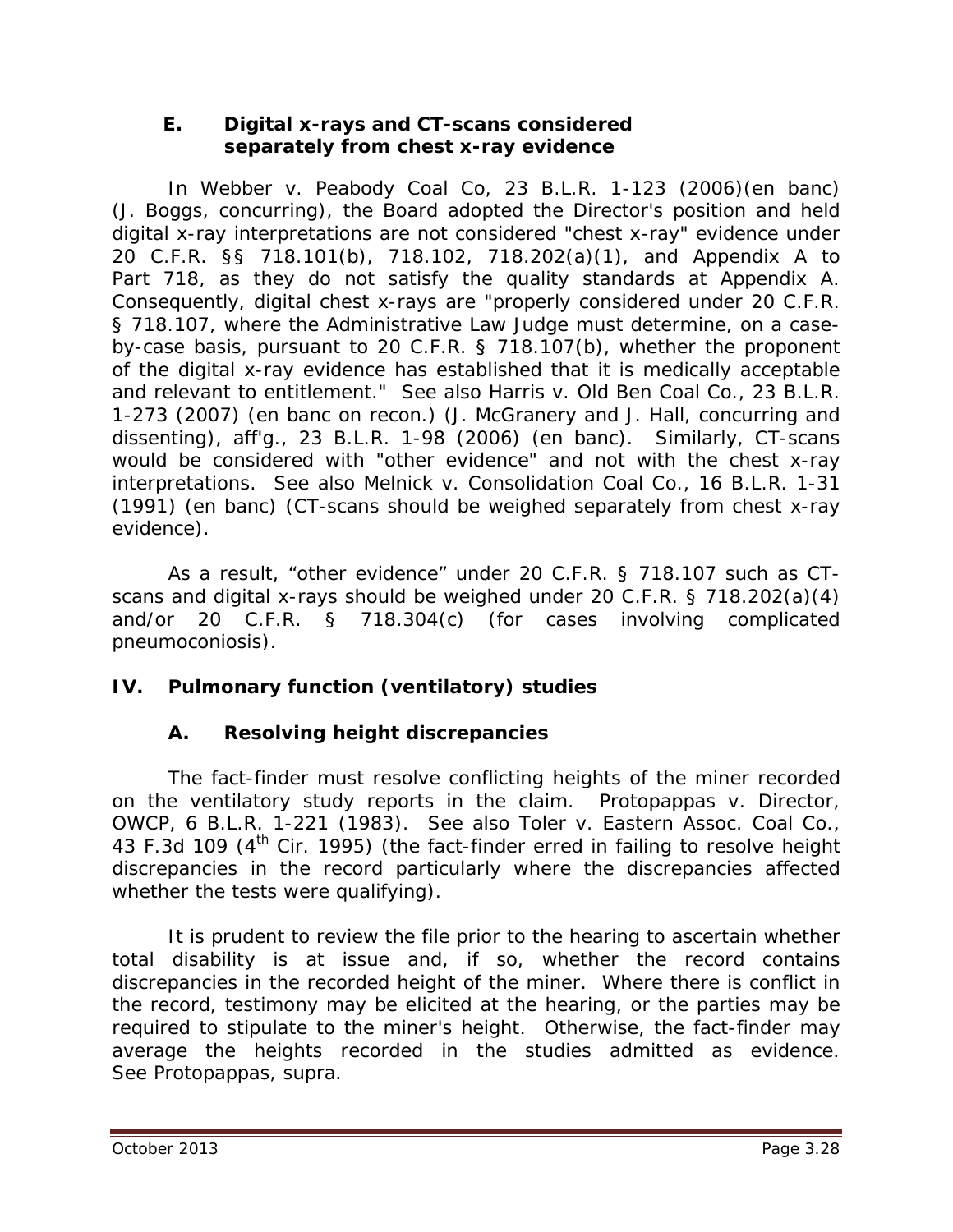## **B. Qualifying test results**

An Administrative Law Judge may infer, in the absence of evidence to the contrary, the reported ventilatory results represent the best of each of the three trials. *Braden v. Director, OWCP*, 6 B.L.R. 1-1083 (1984).

All ventilatory studies of record, both pre-bronchodilator and post-bronchodilator, must be weighed. *Strako v. Ziegler Coal Co.*, 3 B.L.R. 1-136 (1981). To be qualifying, (1) the  $FEV_1$  must qualify, and (2) the MVV or FVC values must qualify, or FEV<sub>1</sub>/FVC must equal 55% or less. *Tischler v. Director, OWCP*, 6 B.L.R. 1-1086 (1984).

In addition, the results of a study cannot be "rounded off" to render it qualifying. *Bolyard v. Peabody Coal Co.*, 6 B.L.R. 1-767 (1984); *Sexton v. Peabody Coal Co.*, 7 B.L.R. 1-411, 1-412 n. 2 (1984).

## **C. Determination of reliability or conformity**

The fact-finder must determine the reliability of a study based on its conformity to the applicable quality standards, *Robinette v. Director, OWCP*, 9 B.L.R. 1-154 (1986), and must consider medical opinions of record regarding reliability of a particular study. *Casella v. Kaiser Steel Corp.*, 9 B.L.R. 1-131 (1986).

In assessing the reliability of a study, an Administrative Law Judge may accord greater weight to the opinion of a physician who reviewed the tracings. *Street v. Consolidation Coal Co.*, 7 B.L.R. 1-65 (1984). However, the Administrative Law Judge should not invalidate a study based on the opinion of a reviewing technician. *Bolyard v. Peabody Coal Co.*, 6 B.L.R. 1-767 (1984).

On the other hand, more weight may be given to the first-hand observations of technicians who administered the studies than to physicians who reviewed the tracings. *Revnack v. Director, OWCP*, 7 B.L.R. 1-771 (1985). Indeed, if the Administrative Law Judge credits a consultant's opinion over the opinion of the physician/technician who actually observed the test, a rationale must be provided. *Brinkley v. Peabody Coal Co.*, 14 B.L.R. 1-147 (1990).

Further, a consulting physician, who merely places a checkmark in a box indicating "poor or unacceptable technique" without explanation, has not provided sufficient evidence to support his or her rejection of the study. *Gambino v. Director, OWCP*, 6 B.L.R. 1-134 (1983). *See also Chester v.*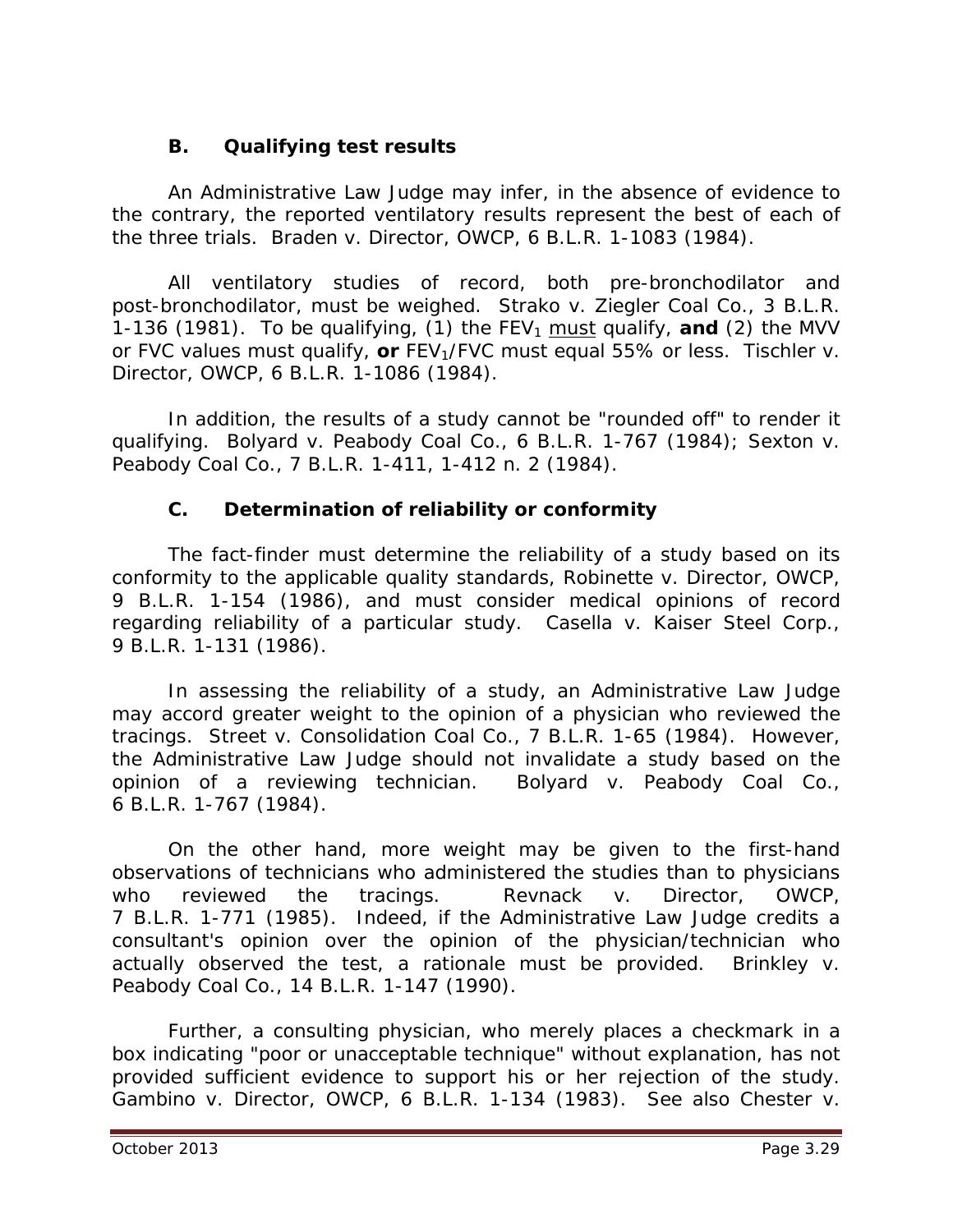*Hi-Top Coal Co.*, BRB No. 00-1000 BLA (July 31, 2001) (unpub.) (the Administrative Law Judge properly accorded no weight to a physician's "failure to fully identify the evidence he relied upon in reaching his conclusions regarding the validity of (a) pulmonary function study").

For more information on pulmonary function studies conducted on or after January 19, 2001, see the discussion regarding quality standards in this chapter.

# **1. Conformity issues**

#### **a. "Poor" cooperation or comprehension**

Little or no weight may be accorded a ventilatory study where the miner exhibited "poor" cooperation or comprehension. This is because the study is non-conforming, *i.e.* the study does not "conform" to the quality standards set forth in the regulations. *Houchin v. Old Ben Coal Co.*, 6 B.L.R. 1-1141 (1984); *Runco v. Director, OWCP*, 6 B.L.R. 1-945 (1984); *Justice v. Jewell Ridge Coal Co.*, 3 B.L.R. 1-547 (1981).

## **b. "Fair" cooperation or comprehension**

If "fair" effort is noted on the study, the study may be conforming and accorded weight. *Laird v. Freeman United Coal Co.*, 6 B.L.R. 1-883 (1984); *Verdi v. Price River Coal Co.*, 6 B.L.R. 1-1067 (1984); *Whitaker v. Director, OWCP*, 6 B.L.R. 1-983 (1984). However, the Board found a study was nonconforming where "fair" effort was noted, and the administering physician stated that the miner was "coughing" during the test. *Clay v. Director, OWCP*, 7 B.L.R. 1-82 (1984).

#### **c. Non-conforming, non-qualifying study may be probative**

In *Crapp v. U.S. Steel Corp.*, 6 B.L.R. 1-476 (1983), a non-conforming pulmonary function study may be entitled to probative value where the results exceed the table values, *i.e.*, the test is non-qualifying. In particular, the Board noted that the non-qualifying study was not accompanied by statements of the miner's cooperation and comprehension, thus rendering it non-conforming. However, the Board held:

[T]he lack of these statements does not lessen the reliability of the study. Despite any deficiency in cooperation and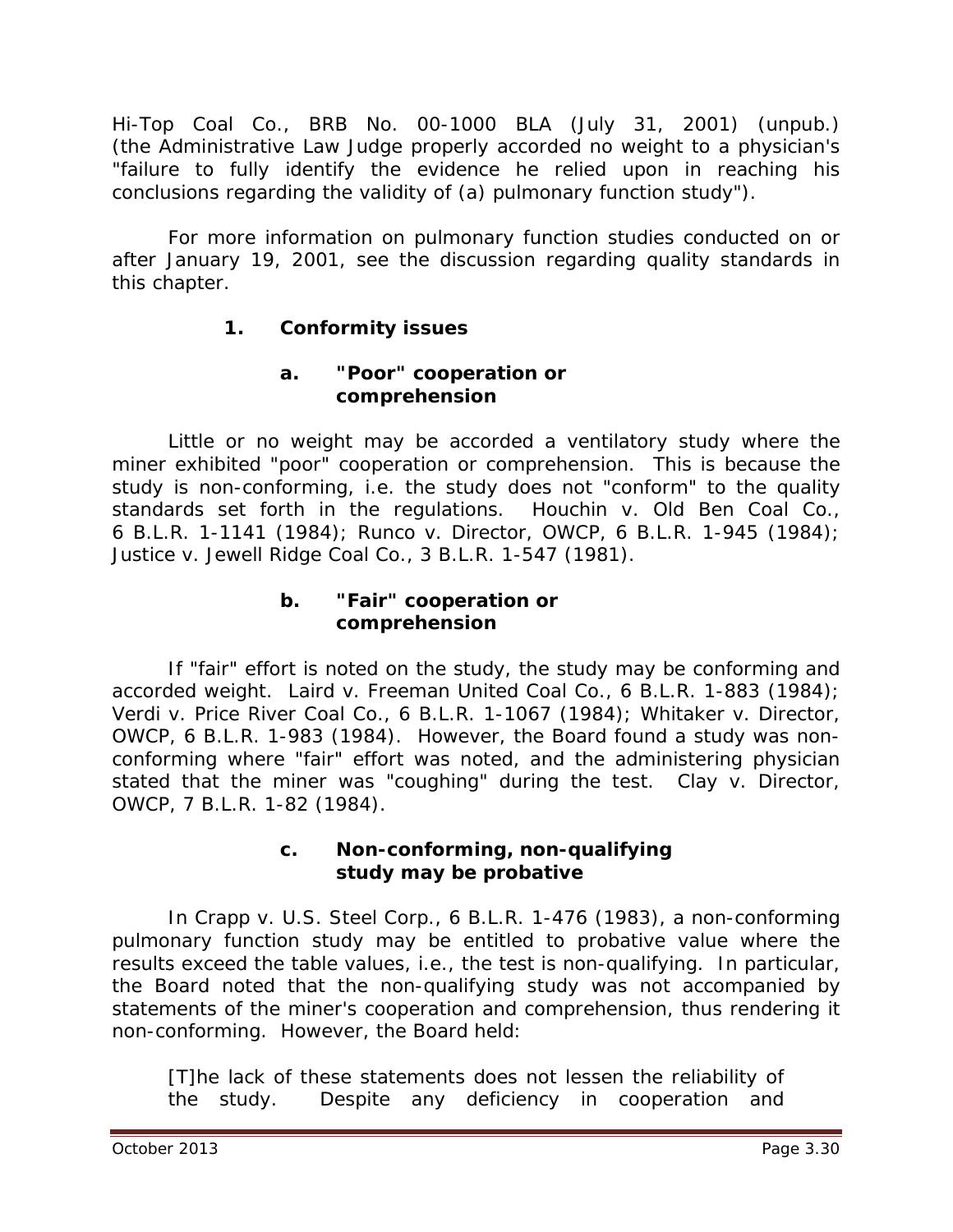comprehension, the demonstrated ventilatory capacity was still above the table values. Had the claimant understood or cooperated more fully, the test results could only have been higher.

**. . .**

It should be noted, however, that the only non-conforming pulmonary function tests that may be considered on invocation are those with non-qualifying results and that are nonconforming only due to a lack of statements of cooperation and/or comprehension.

*Id.* at 1-479 (emphasis in original).

#### **2. Requirement of three tracings and flow-volume loop**

Because tracings are used to determine the reliability of a ventilatory study, a study that is not accompanied by three tracings may be less probative. *Estes v. Director, OWCP*, 7 B.L.R. 1-414 (1984). If a study is accompanied by three tracings, then the Administrative Law Judge may presume the study conforms, unless the party challenging conformance submits a medical opinion in support of this challenge. *Inman v. Peabody Coal Co.*, 6 B.L.R. 1-1249 (1984).

For studies conducted after January 19, 2001, the flow-volume loop must also be admitted into the record. 20 C.F.R. § 718.103(b).

## **3. Testing conducted during hospitalization**

In *Jeffries v. Director, OWCP*, 6 B.L.R. 1-1013 (1984), the Board held as follows regarding probative value of ventilatory studies conducted during the miner's hospitalization for a heart attack:

The Director contends that, because the studies were performed during claimant's hospitalization for a heart attack, they are unreliable and cannot support invocation. Although this argument is very appealing, we decline to accept it in this case. While the studies may have been affected by claimant's heart attack, and may, therefore, actually be unreliable, without qualified medical testimony to that effect, neither the Board nor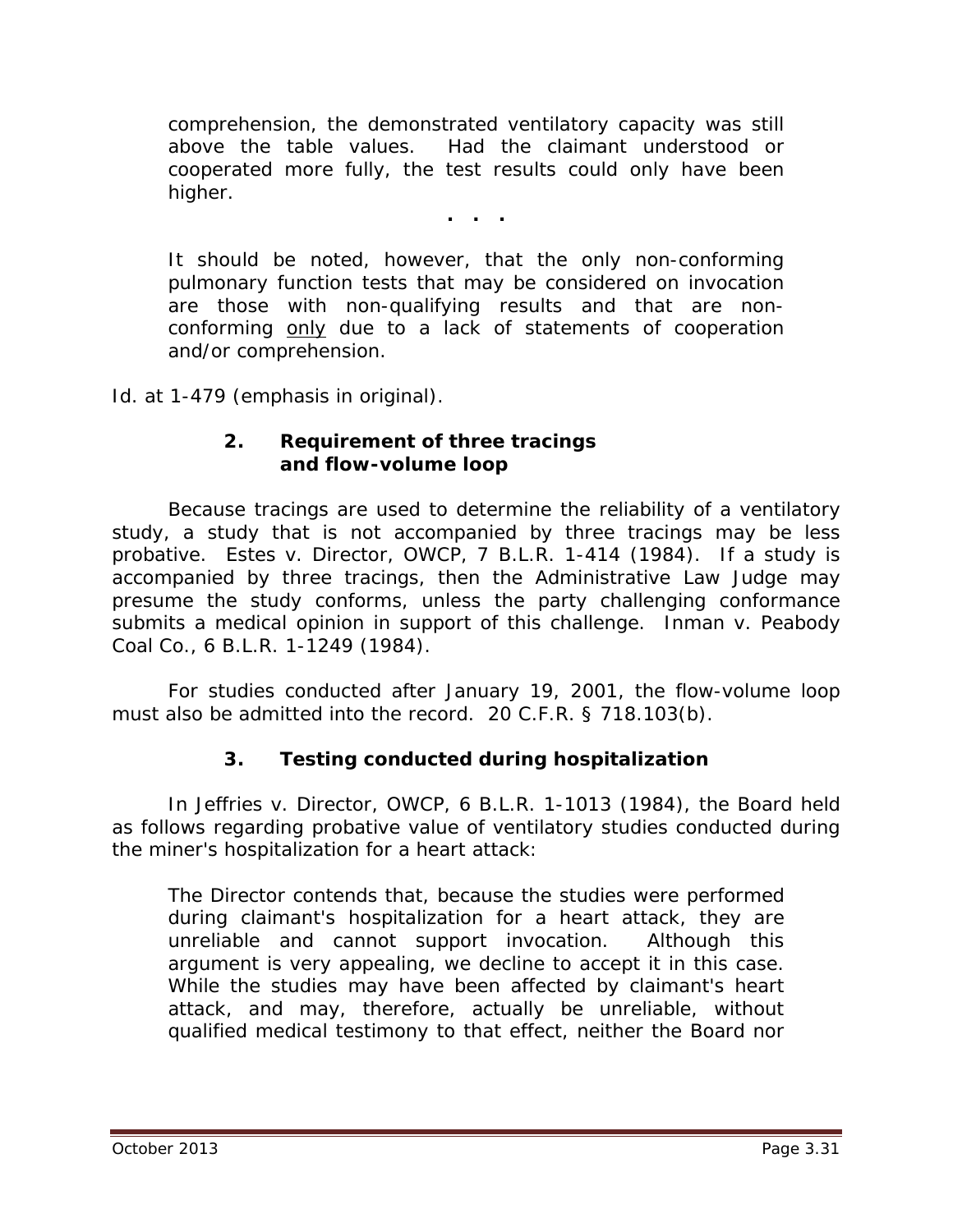the administrative law judge has the requisite medical expertise to make that judgment. The Director has produced no such evidence.

*Id.* at 1-1014.

#### **D. Miners over 71 years of age**

In *K.J.M. v. Clinchfield Coal Co.*, 24 B.L.R. 1-40 (2008), the Board adopted the Director's position and held, for miners over 71 years of age, the table values of Appendix B for a 71-year-old miner should be used to determine whether the study is qualifying. The Board reasoned, "In the absence of a revision to Appendix B to account for older miners, we are persuaded that the Director has presented a reasonable method for resolving the problem of the table values ending at age 71." However, the Board also held the opposing party must be allowed to submit evidence to challenge whether the test establishes total disability under the circumstances.

Thus, while the Board remanded the claim and instructed the Administrative Law Judge to utilize the values for a 71-year-old miner at Appendix B to determine whether the 75-year-old Claimant's study was qualifying, the Board also instructed that the Administrative Law Judge "reopen the record to allow employer to submit evidence . . . indicating that the ventilatory function tests that yield qualifying values for age 71 are actually normal or otherwise do not demonstrate a totally disabling respiratory impairment."

In this case, Employer proposed on appeal that the "Knudson formula" be used for this miner's testing. According to Employer, the formula provides that the predicted normal  $FEV_1$  is 0.1321 x height (in inches) – 0.0270 x age (in years) – 4.203." The threshold  $FEV<sub>1</sub>$  is then calculated by multiplying the predicted normal value by 0.60. The Board noted the tables at Appendix B were derived using a formula contained in the published study by R.J. Knudson and others entitled, "The Maximal Expiratory Flow-volume Curve: Normal Standards, Variability, and Effects of Age," 113 Am. Rev. Resp. Dis. 587-660 (May 1976).

Thus, the Board directed, on remand, the record be reopened by the Administrative Law Judge to address this evidence from Employer. The Board specified that Employer's evidence "should be considered by the Administrative Law Judge when he or she is making her initial determination as to whether the pulmonary function study supports a finding of total disability at Section 718.204(b)(2)(i)." Moreover, although this claim was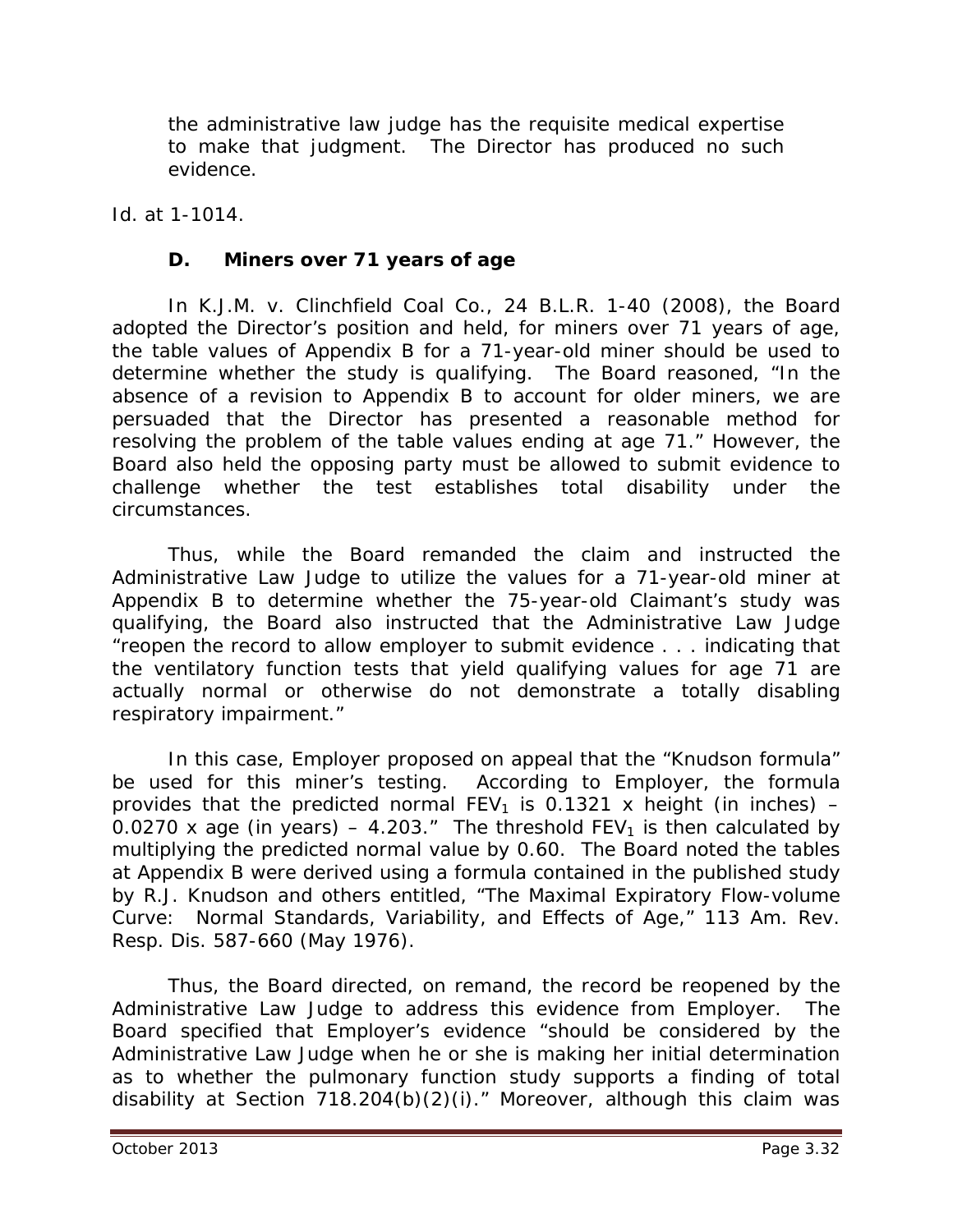not governed by the *amended regulations* at 20 C.F.R. § 725.414, even if the amendments applied, the Board noted Employer's proffered evidence would be admissible under the "rebuttal" provisions of the regulatory amendments at 20 C.F.R. § 725.414(a)(2)(ii) and (a)(3)(ii).

Subsequent decisions of the Board continue to support use of the table values for a 71 year old miner in cases where the claimant is over 71 years of age. In *Styka v. Jeddo-Highland Coal Co.*, 25 B.L.R. 1-61 (2012), the Board affirmed the Administrative Law Judge's use of pulmonary function study table values of a 71-year-old miner for a miner who was tested at the ages of 76 and 77 years. *See Meade v. Clinchfield Coal Co.,* 24 B.L.R. 1-40 (2008). Employer argued this was error, and the Administrative Law Judge "should have extrapolated the table values to reflect claimant's age." The Board disagreed:

[A]s employer submitted no evidence to show that this test, which produced qualifying values for age 71, was actually normal or otherwise did not demonstrate a totally disabling pulmonary impairment, we affirm the administrative law judge's finding ....

By unpublished decision in *Wilson v. Peabody Coal Co.*, BRB No. 09-0770 BLA (Aug. 11, 2010)(unpub.), a case arising in the Sixth Circuit, the Board cited to *Meade v. Clinchfield Coal Co.,* 24 B.L.R. 1-40 (2008), and held, "Given claimant's advanced age (over 71 years old), the administrative law judge permissibly utilized the qualifying values for a 71 year old miner."

# **V. Blood gas studies**

All blood gas study evidence of record must be weighed. *Sturnick v. Consolidation Coal Co.*, 2 B.L.R. 1-972 (1980). This includes testing conducted before and after exercise, and an Administrative Law Judge must provide a rationale for according greater probative value to the results of one study over the results of another study. *Coen v. Director, OWCP*, 7 B.L.R. 1-30 (1984); *Lesser v. C.F. & I. Steel Corp.*, 3 B.L.R. 1-63 (1981).

## **A. Cannot "round-up" or "round-down" values**

Blood gas tables at Appendix C of Part 718 do not permit "rounding up" or "rounding down" of  $PCO<sub>2</sub>$  or PO<sub>2</sub> values to determine whether the test is qualifying; rather, each value must be "equal to or less than" the applicable table value. *Tucker v. Director, OWCP*, 10 B.L.R. 1-35 (1987).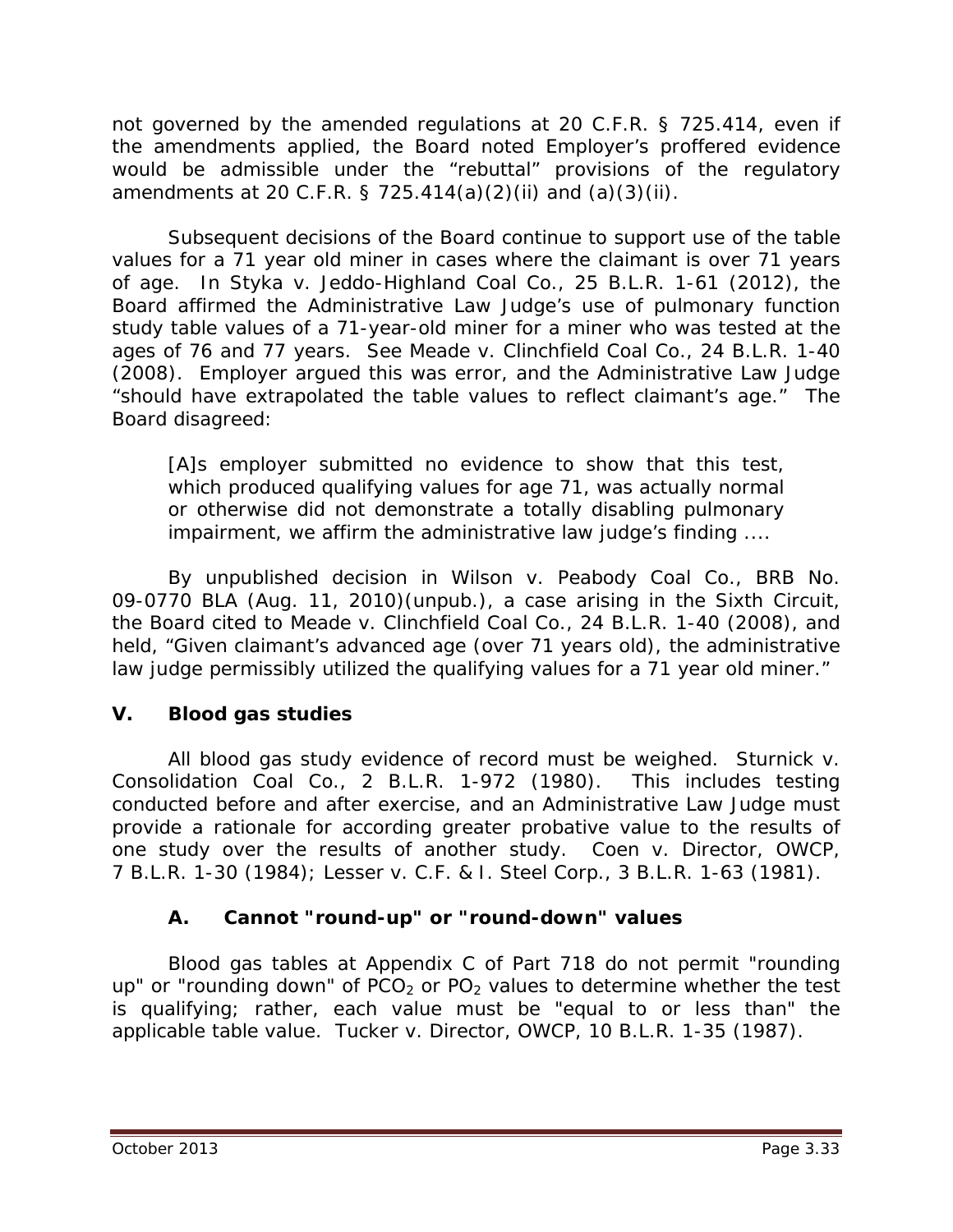# **B. Determination of reliability or conformity**

The following list contains a few of the principles which may be utilized in assigning probative value to the blood gas studies of record:

## **1. Validation by medical opinion**

#### **a. Factors to consider, generally**

In order to render a blood gas study unreliable, the party must submit a medical opinion that a condition suffered by the miner, or circumstances surrounding the testing, affected the results of the study and rendered it unreliable. *Vivian v. Director, OWCP*, 7 B.L.R. 1-360 (1984) (miner suffered from several blood diseases); *Cardwell v. Circle B Coal Co.*, 6 B.L.R. 1-788 (1984) (miner was intoxicated). Similarly, in *Big Horn Coal Co. v. Director, OWCP [Alley], 897 F.2d 1045 (10<sup>th</sup> Cir. 1990) and <i>Twin Pines Coal Co. v. U.S. DOL*, 854 F.2d 1212 (10th Cir. 1988), the Administrative Law Judge must consider a physician's report addressing the reliability and probative value of testing, where the physician attributes qualifying results to non-respiratory factors such as age, altitude, or obesity.

#### **a. Technical validation of study, value of**

Technical validation of a study, without explanation, does not automatically entitle the study to greater weight. In *Milburn Colliery Co. v. Director, OWCP [Hicks]*, 138 F.3d 524 (4<sup>th</sup> Cir. 1998), the court reviewed the blood gas study of evidence and found, "Out of a total of nine tests, the five initial tests produced qualifying results, and the four later tests did not." The court concluded it was error for the Administrative Law Judge to credit an earlier qualifying study solely on the grounds that it was "validated" by a Department of Labor physician. Specifically, the court stated the physician "merely checked a box verifying that the test was technically acceptable" and "provided no reasons for his opinion," such that "his validation lent little additional persuasive authority to (the earlier study)." In addition, the court concluded the Administrative Law Judge "failed to consider . . . testimony that obesity could affect the blood gas studies, causing the studies to be more likely to qualify; nor did the ALJ address the potential effect of (Claimant's) heart disease and intervening coronary artery surgery on the tests."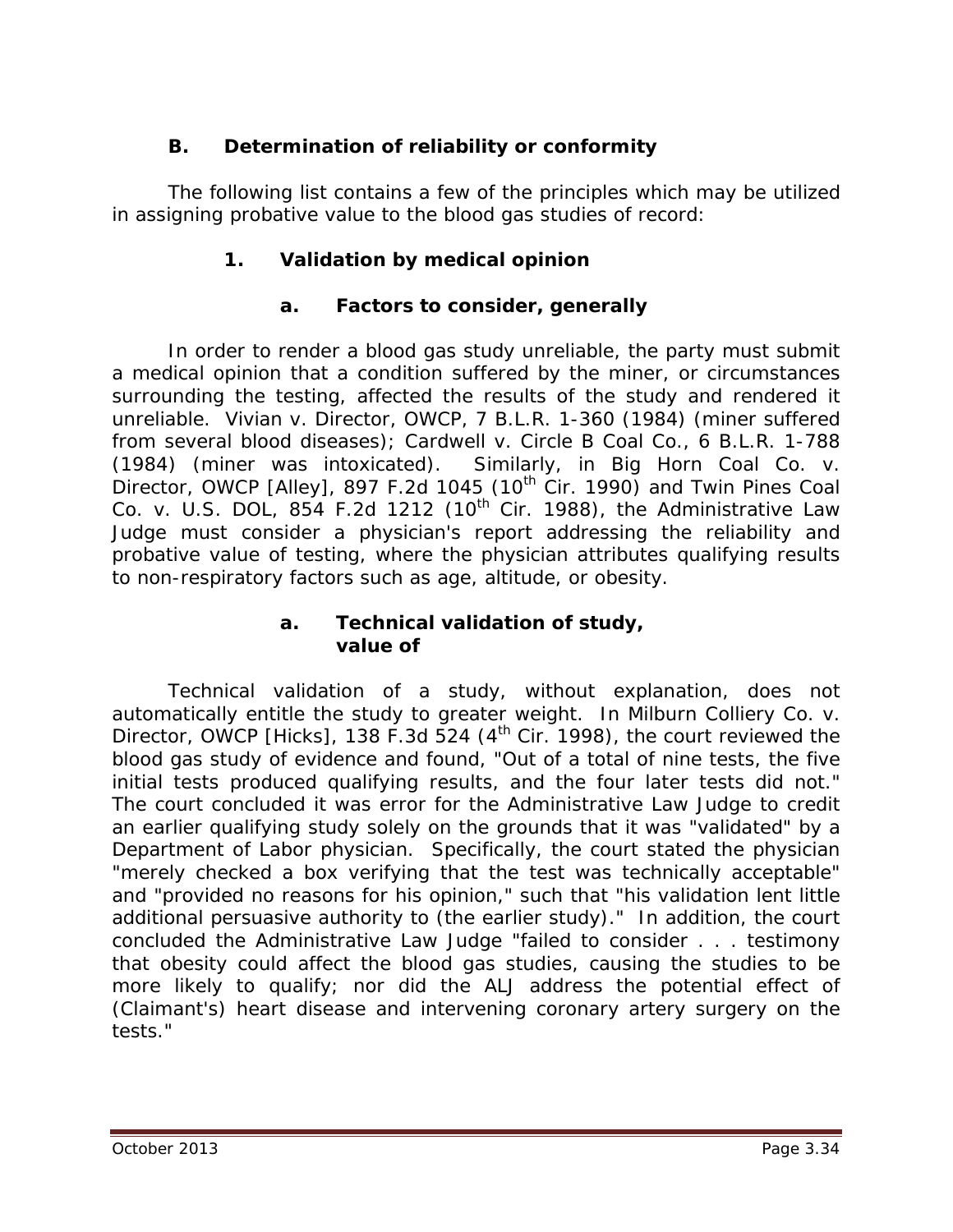## **2. Test conducted during hospitalization**

#### **a. For testing conducted on or before January 19, 2001**

In *Jeffries v. Director, OWCP*, 6 B.L.R. 1-1013 (1984), the Board held as follows regarding probative value of blood gas studies conducted during the miner's hospitalization for a heart attack:

The Director contends that, because the studies were performed during claimant's hospitalization for a heart attack, they are unreliable and cannot support invocation. Although this argument is very appealing, we decline to accept it in this case. While the studies may have been affected by claimant's heart attack, and may, therefore, actually be unreliable, without qualified medical testimony to that effect, neither the Board nor the administrative law judge has the requisite medical expertise to make that judgment. The Director has produced no such evidence.

*Id.* at 1-1014. *But see Hess v. Director, OWCP*, 21 B.L.R. 1-141 (1998) (it was proper for the Administrative Law Judge to question the reliability of a blood gas study where a physician stated it was taken while Claimant was in the hospital, and "may not be representative of [claimant's] true lung function").

#### **b. For testing conducted after January 19, 2001**

At 20 C.F.R. § 718.105(d), the amended regulations provide the following with regard to blood gas studies conducted during a miner's terminal hospitalization:

If one or more blood-gas studies producing results which meet the appropriate table in Appendix C is administered during a hospitalization which ends in the miner's death, then any such study must be accompanied by a physician's report establishing that the test results were produced by a chronic respiratory or pulmonary condition. Failure to produce such a report will prevent reliance on the blood-gas study as evidence that the miner was totally disabled at death.

20 C.F.R. § 718.105(d).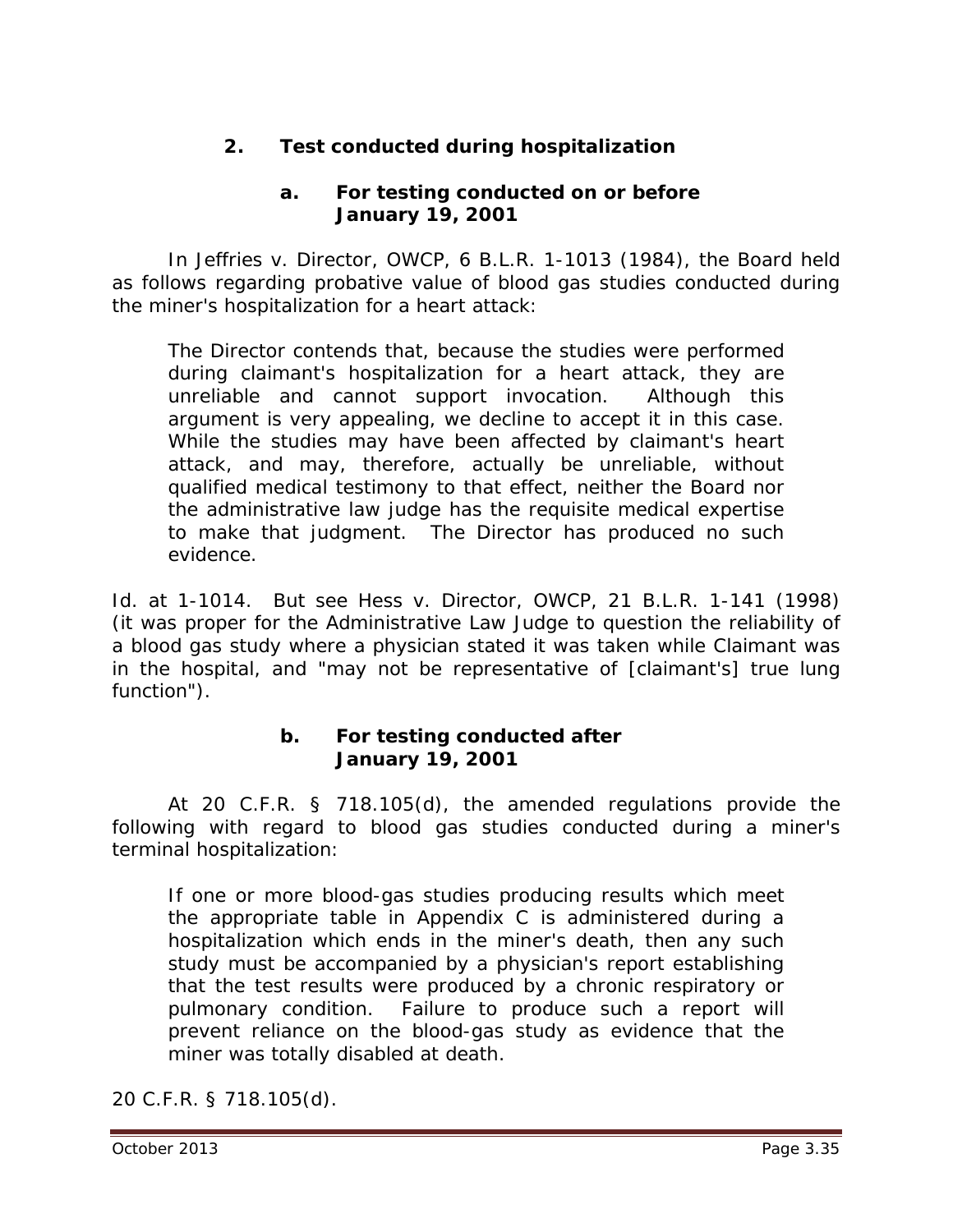## **VI. Medical reports**

There are several basic principles of weighing evidence, which are relevant to medical reports and opinions. This subsection of Chapter 3 sets forth a variety of techniques for weighing medical opinions.

### **A. Well-documented, well-reasoned opinion defined**

A "documented" opinion sets forth the clinical findings, observations, facts, and other data upon which the physician based the diagnosis. *Fields v. Island Creek Coal Co.*, 10 B.L.R. 1-19 (1987). An opinion may be adequately documented if it is based on items such as a physical examination, symptoms, and the patient's work and social histories. *Hoffman v. B&G Construction Co.*, 8 B.L.R. 1-65 (1985); *Hess v. Clinchfield Coal Co.*, 7 B.L.R. 1-295 (1984); *Justus v. Director, OWCP*, 6 B.L.R. 1-1127 (1984). As one example, a treating physician's opinion based on a positive x-ray interpretation, physical examination, and the miner's symptoms was deemed sufficiently documented. *Adamson v. Director, OWCP*, 7 B.L.R. 1-229 (1984).

A "reasoned" opinion is one in which the Administrative Law Judge finds the underlying documentation and data adequate to support the physician's conclusions. *Fields, supra.* Whether a medical report is sufficiently documented and reasoned is for the finder-of-fact to decide. *Clark v. Karst-Robbins Coal Co.*, 12 B.L.R. 1-149 (1989)(en banc).

#### **B. Undocumented and unreasoned opinion, little or no probative value**

## **1. Generally**

An unreasoned or undocumented opinion may be given little or no weight. *Clark v. Karst-Robbins Coal Co.*, 12 B.L.R. 1-149 (1989)(en banc). *See also Mabe v. Bishop Coal Co.*, 9 B.L.R. 1-67 (1986) (an internally inconsistent and inadequately reasoned report may be entitled to little probative value).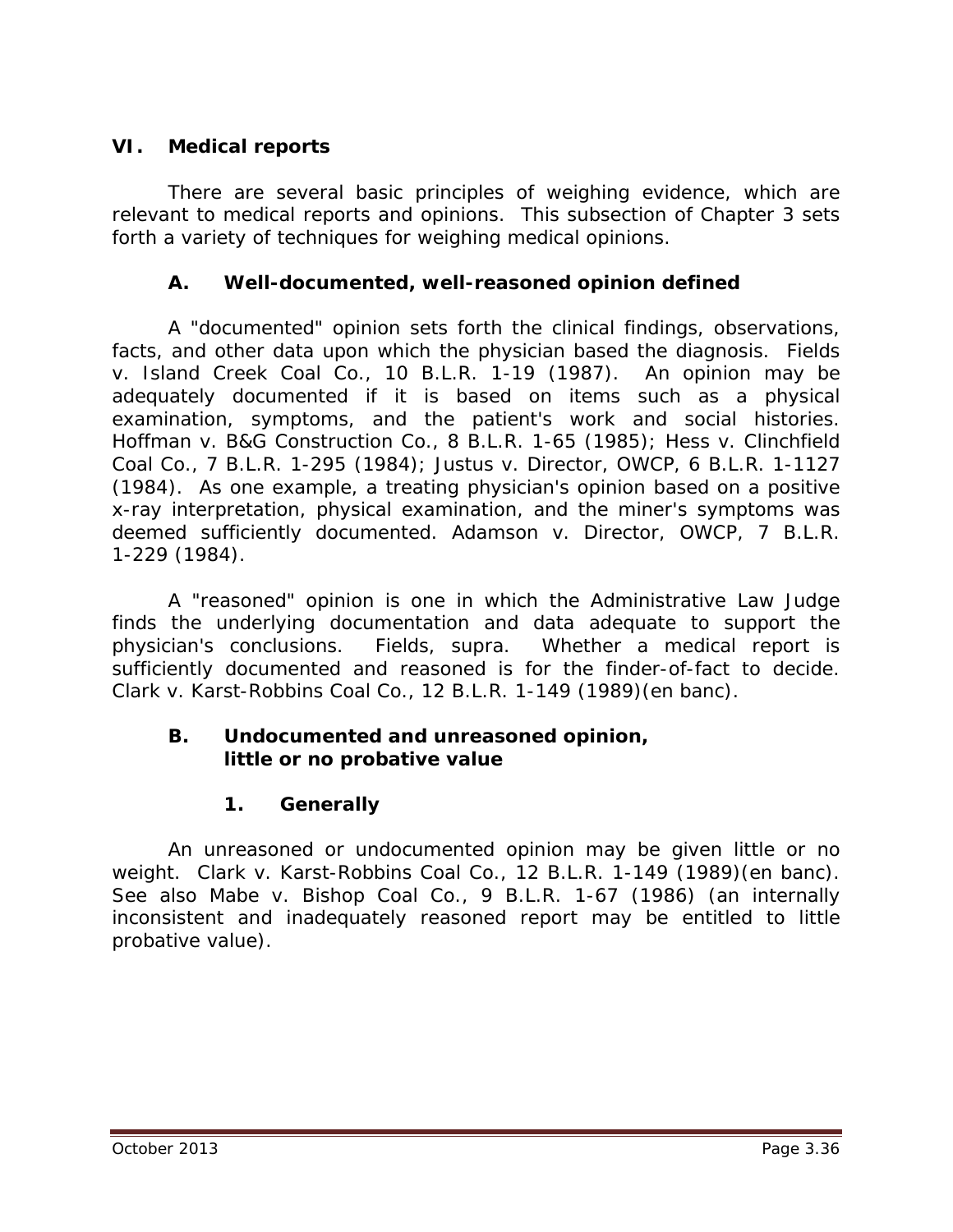#### **2. Separation of probative, non-probative components of report**

In *Drummond Coal Co. v. Freeman*, 17 F.3d 361 (11th Cir. 1994), the Eleventh Circuit held an Administrative Law Judge "need not . . . find that a medical opinion is either wholly reliable or wholly unreliable"; rather, the opinion may be divided into the relevant issues of entitlement to determine whether it is reasoned and documented with regard to any particular issue. However, in applying this holding to cases arising under 20 C.F.R. Part 727, the court held, "when the weight of evidence in one of the medical evidence categories invokes the presumption, then the same evidence cannot be considered during rebuttal to challenge the existence of the fact proved, but it may be considered if relevant to rebut one of the presumed elements of a valid claim for benefits."

Similarly, in *Cumberland River Coal Co. v. Director, OWCP [Banks]*, 690 F.3d 477 ( $6<sup>th</sup>$  Cir. 2012), the circuit court affirmed the Administrative Law Judge's award of benefits based on a finding that the miner was totally disabled due to legal coal workers' pneumoconiosis. Noting a 38-pack-year cigarette smoking history and a 17-year coal mine employment history, the Administrative Law Judge weighed conflicting medical opinions to conclude that smoking and coal dust exposure contributed to development of the miner's disabling emphysema and chronic bronchitis.

The Administrative Law Judge found clinical pneumoconiosis was not established by x-ray evidence under 20 C.F.R. § 718.202(a)(1) and, as a result, he accorded less weight to components of opinions prepared by Drs. Forehand and Rasmussen wherein they diagnosed clinical pneumoconiosis based on x-ray data underlying their reports. The court affirmed this determination as well as the Administrative Law Judge's holding that the diagnoses of legal pneumoconiosis by Drs. Forehand and Rasmussen were entitled to "full probative weight":

[Employer] asserts that ALJ Merck's explanation for crediting the diagnosis of legal pneumoconiosis while simultaneously discrediting the diagnoses of clinical pneumoconiosis 'is not supported by the record.' This argument is unavailing because the definition of legal pneumoconiosis is significantly broader than that of clinical pneumoconiosis. (citation omitted). Dr. Forehand diagnoses both pneumoconiosis and chronic bronchitis. Dr. Rasmussen found that Banks suffered from respiratory impairments that he attributed, in part, to coal dust exposure. The ALJ adequately explained his reliance on the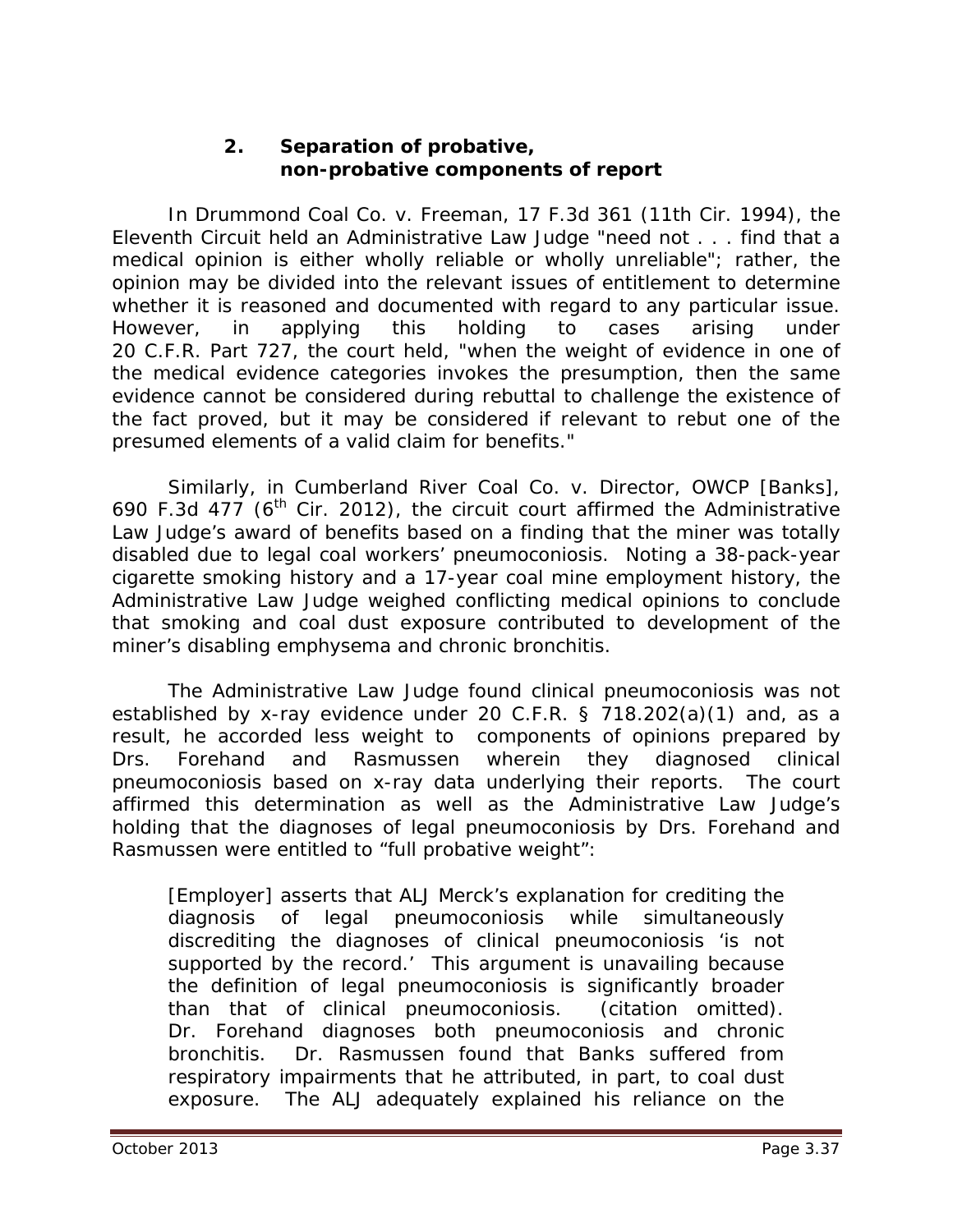diagnosis, finding that each doctor 'based his diagnosis on objective medical evidence, considered [Banks'] employment history and his smoking history, and explained the basis for his opinion.' Rather than showing that he erred in finding these reports to be well-reasoned and well-documented, ALJ Merck's rejection of the diagnosis of clinical pneumoconiosis demonstrates his careful examination of the record.

*Id.* at 486-487.

*See also Keener v. Peerless Eagle Coal Co.*, 23 B.L.R. 1-229 (2007) (en banc) (separation of admissible and inadmissible portions of physician's opinion under the amended regulations); *Martin v. Ligon Preparation Co.*, 400 F.3d 302 (6<sup>th</sup> Cir. 2005) (physician's finding of clinical pneumoconiosis not probative, but finding of legal pneumoconiosis supported by the record and probative).

# **3. Unsupported medical conclusion**

An unsupported medical conclusion is not a reasoned diagnosis. *Fuller v. Gibraltar Corp.*, 6 B.L.R. 1-1291 (1984). *See also Phillips v. Director, OWCP,* 768 F.2d 982 (8th Cir. 1985)*; Smith v. Eastern Coal Co.*, 6 B.L.R. 1-1130 (1984); *Duke v. Director, OWCP*, 6 B.L.R. 1-673 (1983) (a report is properly discredited where the physician does not explain how underlying documentation supports his or her diagnosis); *Waxman v. Pittsburgh & Midway Coal Co.*, 4 B.L.R. 1-601 (1982); *Cranor v. Peabody Coal Co.*, 22 B.L.R. 1-1 (1999) (en banc on recon.) (proper to give less weight to the report of Dr. Fino because his opinion was based on a CT-scan that was not in the record, and he did not have the benefit of reviewing the two most recent qualifying pulmonary function studies).

## **4. Basis for opinion unclear**

A physician's report may be rejected where the basis for the physician's opinion cannot be determined. *Cosaltar v. Mathies Coal Co.*, 6 B.L.R. 1-1182 (1984).

For example, in *Mingo Logan Coal Co. v. Director, OWCP [Owens]*, 724 F.3d 550  $(4^{th}$  Cir. 2013), the court found the Administrative Law Judge properly found the opinions of Employer's experts insufficiently reasoned, stating:

(The Administrative Law Judge) found (the experts) both 'dismissed in a cursory [fashion] the medical literature that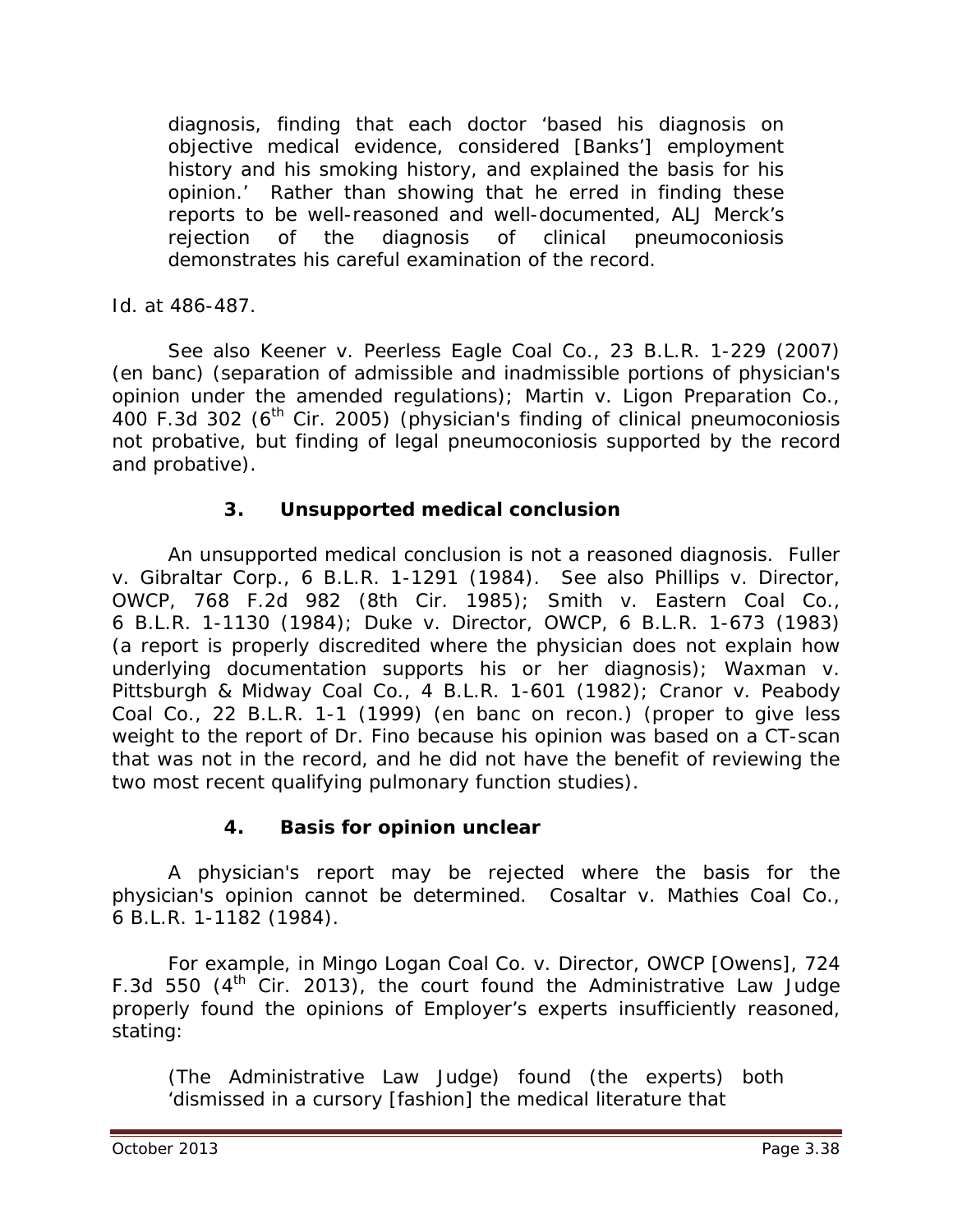associated coal dust exposure with interstitial fibrosis;' that they both 'maintained that idiopathic interstitial fibrosis exists in the general population, but neither adequately addressed the fact that [Owens] is not a member of the general population' based on his extensive coal-dust exposure; and that they '[b]oth acknowledged that the diagnosis of idiopathic interstitial fibrosis depended on ruling out all suspected factor[s], but neither doctor gave an adequate explanation for why coal dust inhalation could not have caused at least some of [Owens'] impairment.'

The court upheld the Administrative Law Judge's conclusion that the experts did not adequately explain why the miner's "interstitial fibrosis—which they identified as the cause of his total disability—did not constitute legal pneumoconiosis."

# **5. Opinion based on generalities**

A medical opinion based on generalities, rather than specifically focusing on the miner's condition, may be accorded less weight. *Knizer v. Bethlehem Mines Corp.*, 8 B.L.R. 1-5 (1985).

An example where a circuit court found that a physician's opinion was less probative because it was based on generalities is found in *Consolidation Coal Co. v. Director, OWCP [Beeler]*, 521 F.3d 723 (7<sup>th</sup> Cir. 2008). Here, the court affirmed the Administrative Law Judge's award of benefits based on a finding that the miner suffered from totally disabling chronic obstructive pulmonary disease stemming from 13 years of coal mine employment. The court noted:

What complicates this case is that (the miner) was also a smoker. He started smoking cigarettes at age 18 or 19, averaging one to one-half pack per day at varying times. He quit at age 54, after about 35 years of smoking.

The record further revealed that, by 2005, the miner was totally dependent on supplemental oxygen and "was taking three nebulizer treatments a day."

While noting the regulations recognize the existence of "legal" pneumoconiosis, the court emphasized the miner carried the burden of demonstrating "that his COPD was caused, at least in part, by his work in the mines, and not simply his smoking habit." In this vein, the court cited to medical opinions in the record supporting a finding that coal dust contributed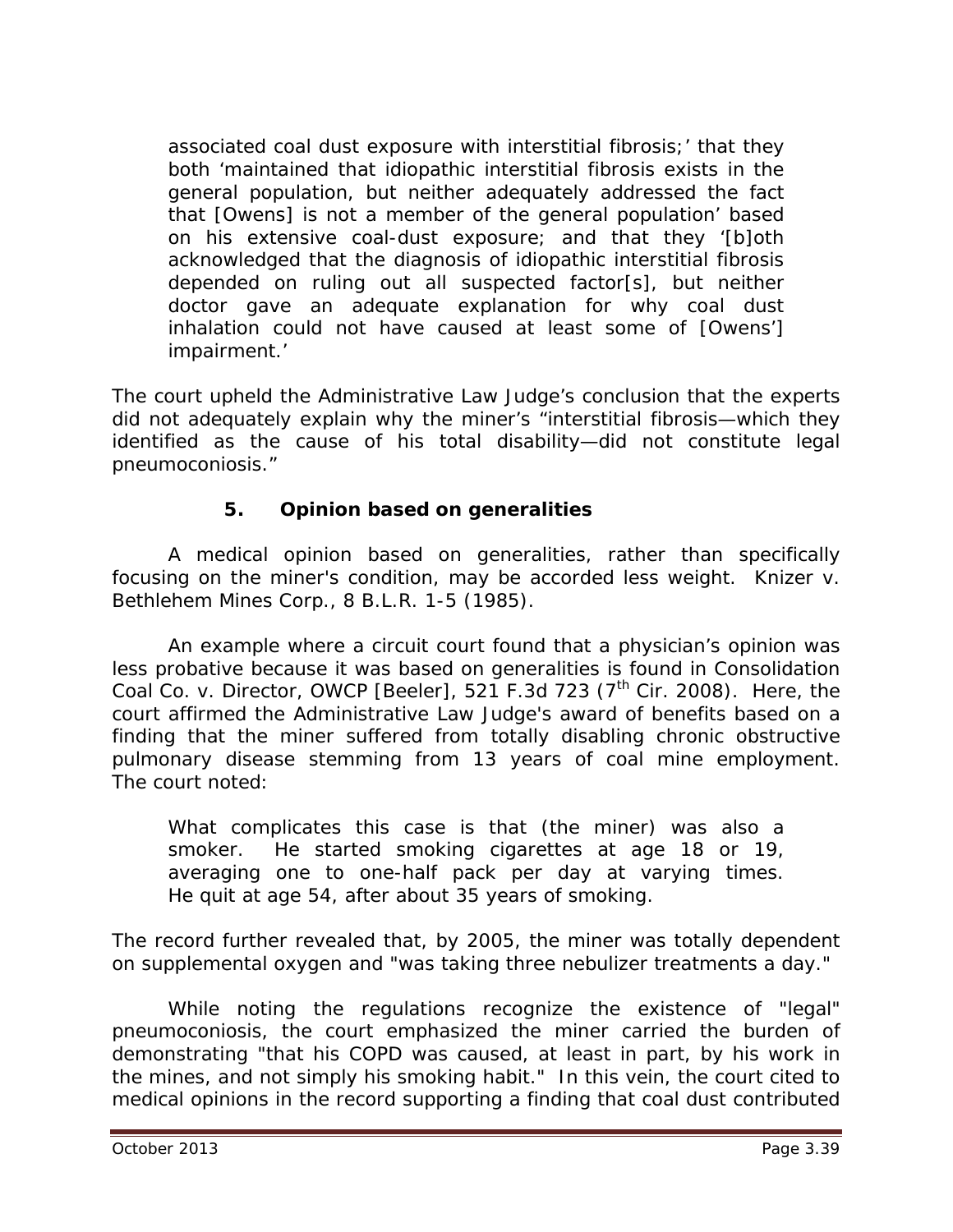to the miner's COPD, but it also noted the following:

. . . Dr. Tuteur examined (the miner) . . .; he diagnosed severe COPD solely due to smoking. He concluded that coal dust exposure did not cause or contribute to (the miner's disease), noting that miners with no smoking history rarely have COPD, while smokers have a one in five chance of developing a severe obstruction. Dr. Renn reviewed the medical records and issued a report in 2004 where he diagnosed COPD due solely to smoking.

The Administrative Law Judge accorded little weight to the opinions of Drs. Tuteur and Renn in this claim, and the court agreed:

First, the essence of (Dr. Tuteur's) opinion was a three sentence comment that presented a personal view that (the miner's) condition had to be caused by smoking because miners rarely have clinically significant obstruction from coal-dust-induced lung disease and would not attribute any miner's obstruction, no matter how severe, to coal dust. However, the Department of Labor reviewed the medical literature on this issue and found that there is consensus among scientists and researchers that coal dust-induced COPD is clinically significant. This medical authority indicates that nonsmoking miners develop moderate and severe obstruction at the same rate as smoking miners. 65 Fed. Reg. 79,938. Second, Dr. Tuteur did not rely on information particular to (the miner) to conclude that smoking was the only cause of his obstruction. Third, he did not cite a single article in the medical literature to support his propositions.

The court then rejected Employer's argument that Dr. Tuteur merely states that development of coal dust induced COPD is "rare" in miners:

. . . the Department of Labor report does not indicate that this causality is merely rare. And even if the causation is rare, Dr. Tuteur does not explain why (the miner) could not be one of these 'rare' cases. This flaw is endemic to the entire opinion, because Dr. Tuteur did not appear to analyze any data or observations specific to (the miner).

On the other hand, the court approved of the Administrative Law Judge's crediting of Dr. Cohen's report, which supported the miner's entitlement to benefits:

First, it was based on objective data and a substantial body of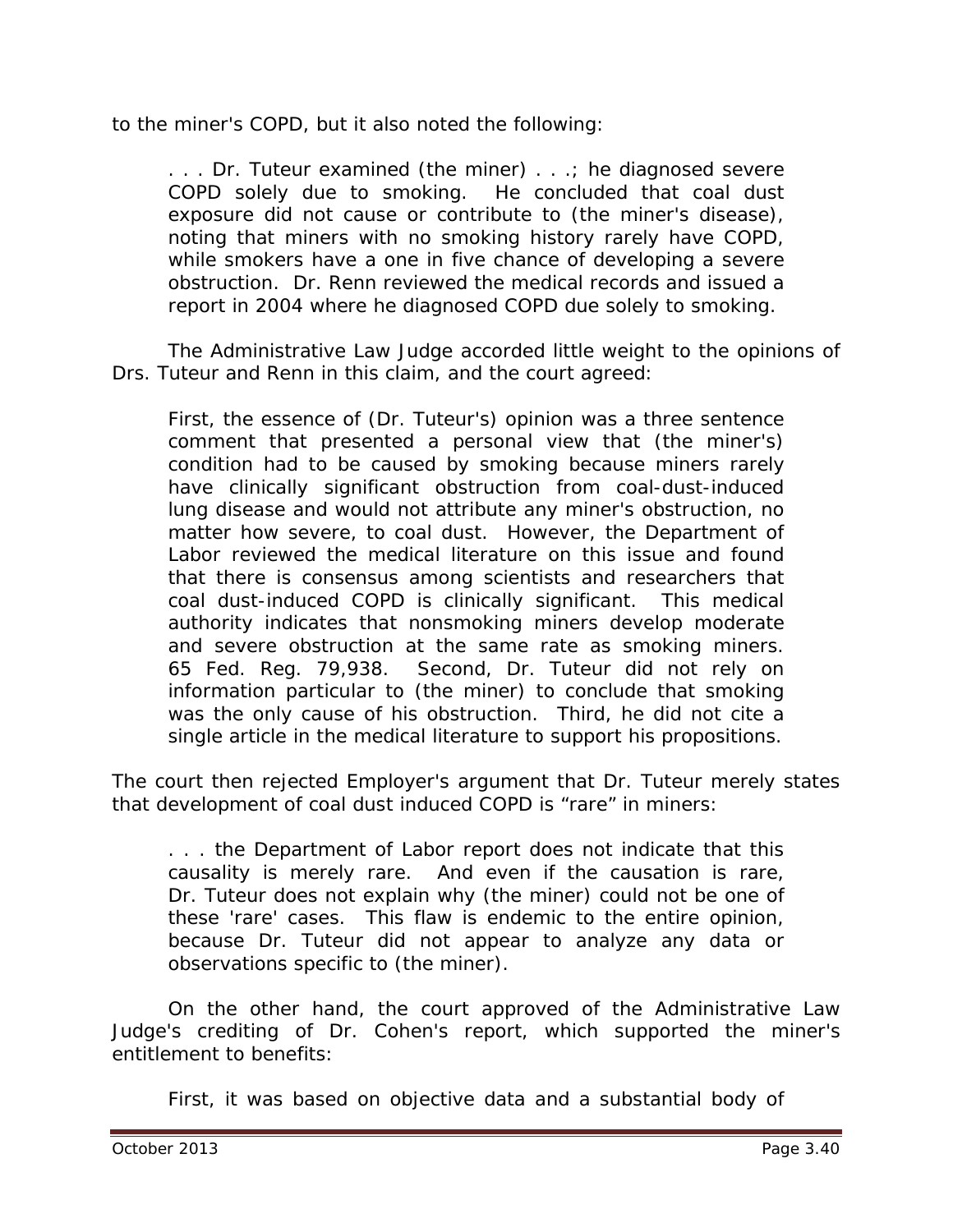peer-reviewed medical literature that confirms the causal link between coal dust and COPD. Second, he reviewed studies that were even more recent than the aforementioned Department of Labor study. Third, he linked these studies with (the miner's) symptoms, physical examination findings, pulmonary function studies, and arterial blood gas studies. Finally, he explained that (the miner's) pulmonary function studies showed 'minimal reversibility after administration of bronchodilator' and that he had an 'abnormal diffusion capacity,' all of which is consistent with a respiratory condition related to coal dust exposure.

### **6. Reliance on unreliable study, subjective complaints**

A flawed report may be discredited. *Goss v. Eastern Assoc. Coal Corp.*, 7 B.L.R. 1-400 (1984). As an example, an Administrative Law Judge properly discredited a physician's opinion as undocumented where it was based only on the claimant's work history, subjective complaints, and an unreliable blood gas study. *Mahan v. Kerr-McGee*, 7 B.L.R. 1-159 (1984).

### **7. Inaccurate coal mine employment or smoking history**

It is proper for an Administrative Law Judge to discredit a medical opinion based on an inaccurate coal mine employment history, or an inaccurate smoking history. *Worhach v. Director, OWCP*, 17 B.L.R. 1-105 (1993)(per curiam) (physicians reported an eight year coal mine employment history, but the Administrative Law Judge only found four years of such employment); *Trumbo v. Reading Anthracite Co.*, 17 B.L.R. 1-85 (1993) (physician's opinion less probative where based on inaccurate smoking history).

# **8. Inadequate reasoning**

# **a. Reliance on negative x-ray alone**

In *Cannelton Industries, Inc. v. Director, OWCP [Frye],* 93 Fed. Appx. 551 (4<sup>th</sup> Cir. Apr. 5, 2004) (unpub.), the Administrative Law Judge properly accorded less weight to the opinion of Dr. Forehand, who found the miner was totally disabled due to smoking-induced bronchitis, but failed to explain "how he eliminated (the miner's) nearly thirty years of exposure to coal mine dust as a possible cause" of the bronchitis. In affirming the Administrative Law Judge, the court noted, "Dr. Forehand erred by assuming that the negative x-rays (underlying his opinion) necessarily ruled out that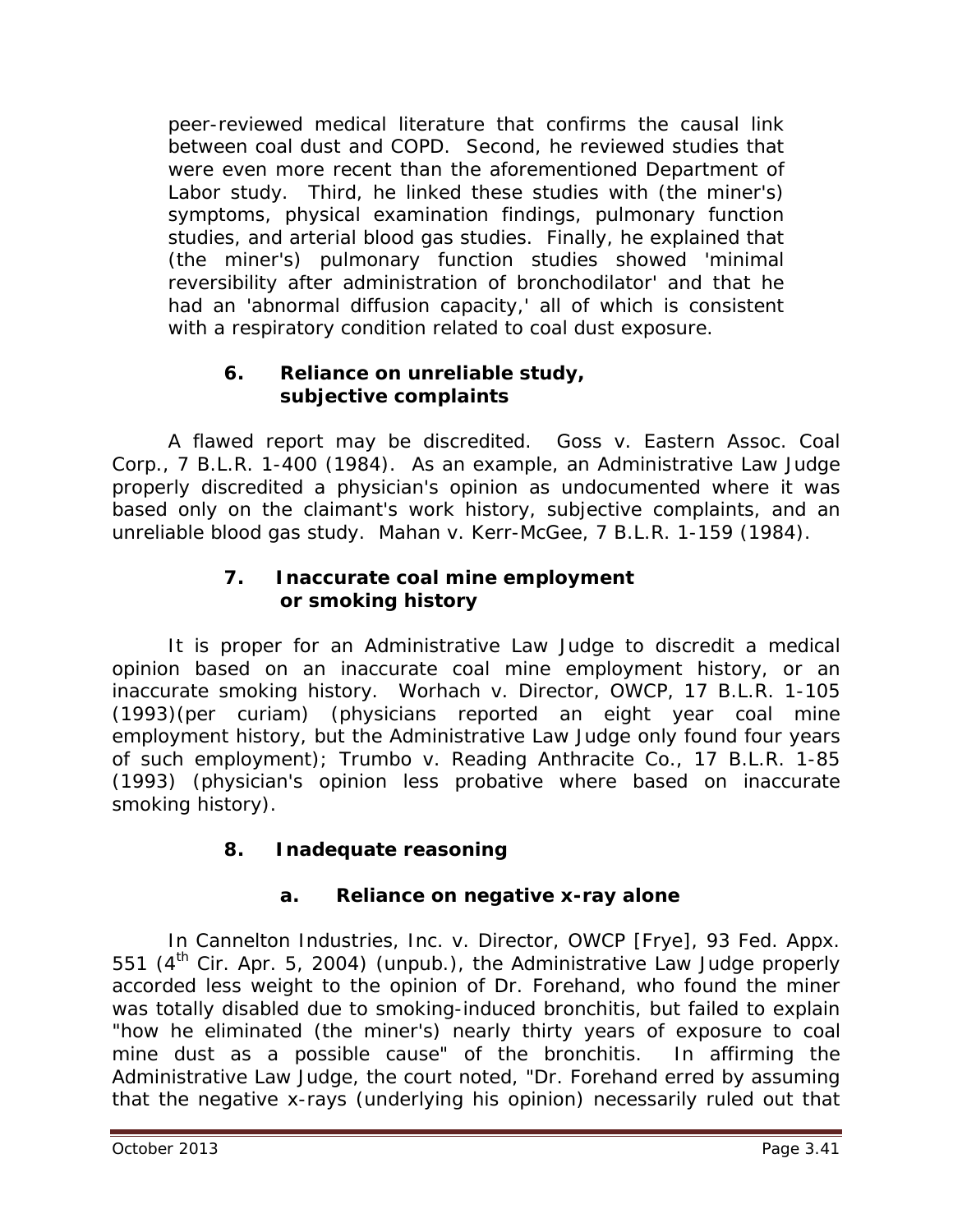(the miner's) bronchitis was caused by coal mine dust . . .."

*See also A&E Coal Co. v. Director, OWCP [Adams]*, 694 F.3d 798 (6th Cir. 2012); *Cumberland River Coal Co. v. Director, OWCP [Banks]*, 690 F.3d 477 ( $6<sup>th</sup>$  Cir. 2012) (Dr. Jarboe maintained the miner did not suffer from coal dust induced emphysema because there was not enough coal dust retention shown on the chest x-rays; the Administrative Law Judge properly concluded that the regulations provide legal pneumoconiosis may exist even in the absence of clinical pneumoconiosis, *i.e.* negative x-rays and CT scans).

### **b. Reversibility on pulmonary function testing with residual disability**

In *Consolidation Coal Co. v. Swiger*, 98 Fed. Appx. 227 (4<sup>th</sup> Cir. May 11, 2004) (unpub.), the court upheld the Administrative Law Judge's finding that reversibility of pulmonary function values after use of a bronchodilator did not preclude the presence of disabling coal workers' pneumoconiosis. In particular, the court noted the following:

All the experts agree that pneumoconiosis is a fixed condition and therefore any lung impairment caused by coal dust would not be susceptible to bronchodilator therapy. In this case, although Swiger's condition improved when given a bronchodilator, the fact that he experienced a disabling residual impairment suggested that a combination of factors was causing his pulmonary condition. As a trier of fact, the ALJ 'must evaluate the evidence, weigh it, and draw his own conclusions.' (citation omitted). Therefore, the ALJ could rightfully conclude that the presence of the residual fully disabling impairment suggested that coal mine dust was a contributing cause of Swiger's condition. (citation omitted).

Slip op. at 8.

See also Crockett Collieries, Inc. v. Barrett, 478 F.3d 350 (6<sup>th</sup> Cir. 2007) (the court upheld the Administrative Law Judge's decision to accord less weight to a physician who "had not adequately explained why Barrett's responsiveness to treatment with bronchodilators necessarily eliminated a finding of legal pneumoconiosis, and had not adequately explained 'why he believe[d] that coal dust exposure did not exacerbate [Barrett's] . . . smoking-related impairments").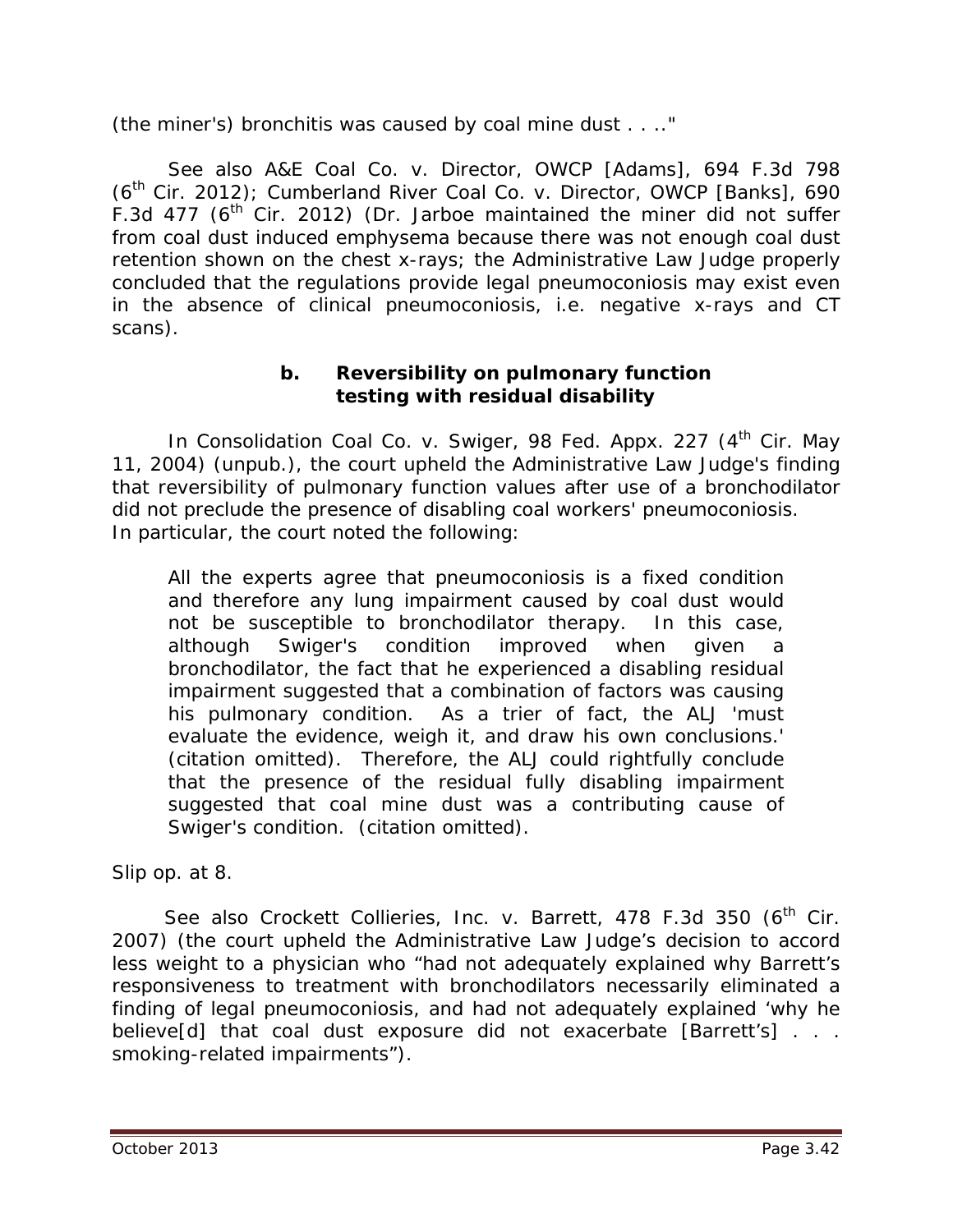*See also Cumberland River Coal Co. v. Director, OWCP [Banks]*, 690 F.3d 477 ( $6<sup>th</sup>$  Cir. 2012) (Dr. Dahhan cited to the miner's treatment with bronchodilator agents, which was suggestive that the miner suffered from a reversible condition, as support for his finding of no legal pneumoconiosis; the court agreed with the Administrative Law Judge that bronchodilator treatments constitute an insufficient basis to conclude legal pneumoconiosis is not present).

#### **9. Legal pneumoconiosis, smoking versus coal dust exposure must be explained**

In *Westmoreland Coal Co. v. Amick*, 289 Fed. Appx. 638 (4th Cir. Aug. 18, 2008) (unpub.), the court upheld the Administrative Law Judge's award of benefits based on finding the miner was totally disabled due to coal dust-induced and smoking-induced chronic obstructive pulmonary disease. Under the facts of the case, the miner had a 33-year coal mine employment history as well as a history of smoking one pack of cigarettes per day from 1941 until 1988. A dispute arose among the medical experts regarding whether the miner's chronic obstructive pulmonary disease stemmed solely from his smoking history, or whether it was due both to smoking and coal dust exposure. In affirming an Administrative Law Judge's weighing of medical opinions, the court concluded it was proper for the Administrative Law Judge to accord greater weight to physicians who recognized, and discussed, the latent and progressive nature of pneumoconiosis.

The court also held it was proper to accord less weight to physicians who did not take into account both cigarette smoking and coal mine dust exposure as potential causes of the miner's chronic obstructive pulmonary disease. Specifically, the Administrative Law Judge found Employer's experts failed to explain "why no part of (the miner's) disability was due to thirtythree of coal dust exposure." The court held this did not improperly shift the burden to Employer as Claimant's medical experts "supported their conclusions that (the miner's) disability impairment was due, at least in part, to thirty-three years of coal mine dust exposure."

Likewise, in *Island Creek Coal Co. v. Henline*, Case No. 07-1850 (4th Cir. July 9, 2008) (unpub.), the court affirmed the Administrative Law Judge's weighing of medical evidence pertaining to the issue of disability causation and stated:

. . . the ALJ reasonably determined that none of Island Creek's doctors satisfactorily explained why (Claimant's) total disability was not due to a coal-dust induced disease . . .. In employing this analysis, the ALJ did not improperly 'shift[] the burden of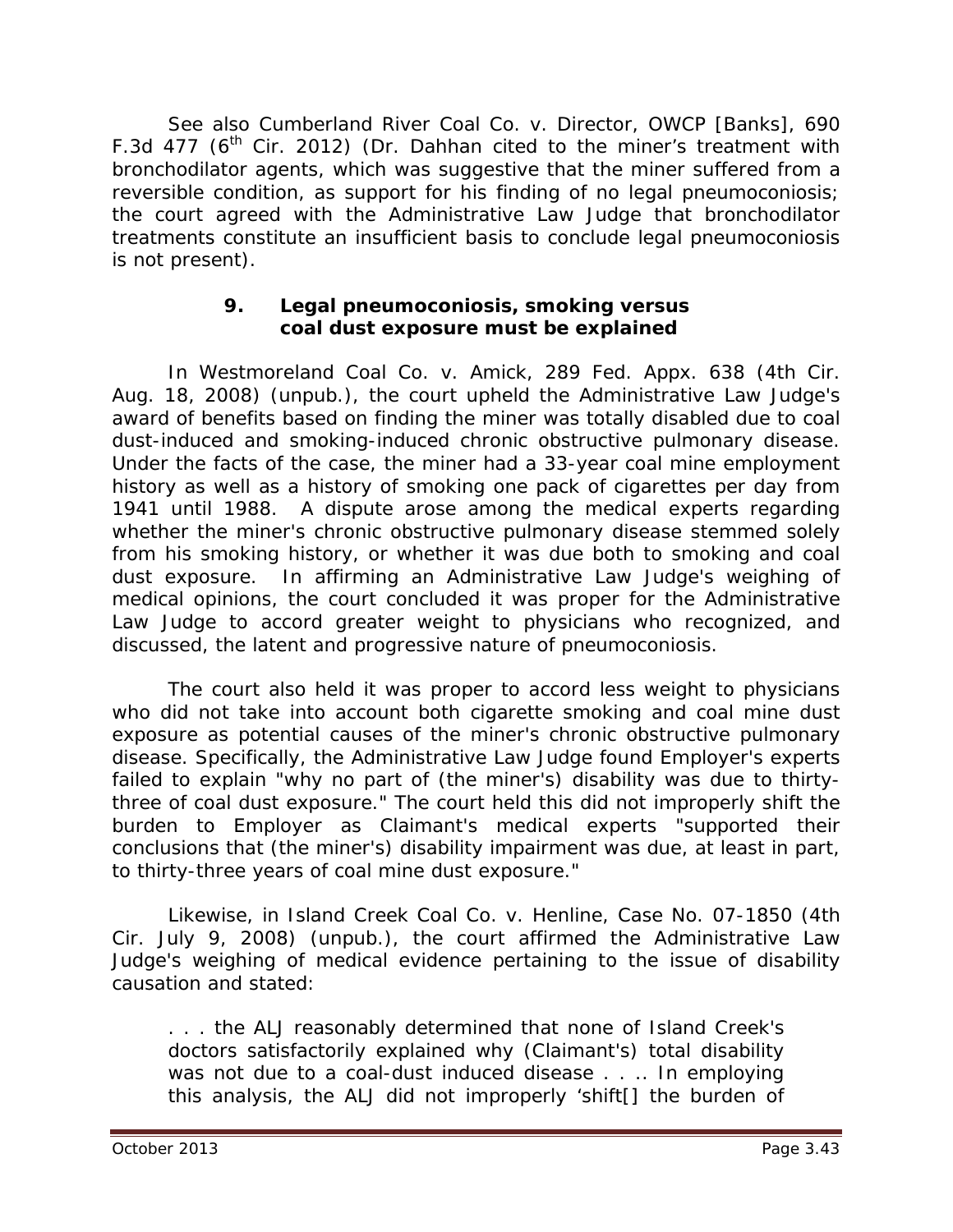proof from the claimant to the employer,' as Island Creek claims he did. (citation omitted). Rather, he merely concluded their analysis was incomplete, and therefore that their opinions were not well-reasoned.

*Slip op.* at 2.

*See also C.B. v. Bowman Coal Co.*, BRB No. 07-0320 BLA (July 23, 2008) (unpub.) (the Board upheld the Administrative Law Judge's decision to accord the opinion of Employer's expert little weight on grounds that the expert "did not explain his conclusion that claimant's pulmonary condition is entirely attributable to smoking").

#### **10. Medical opinion cannot be based on chest x-ray alone**

A medical opinion submitted for consideration under 20 C.F.R. § 718.204(a)(4) is entitled to little weight if the diagnosis regarding the presence or absence of pneumoconiosis is based on a chest x-ray alone. In *Cornett v. Benham Coal, Inc.*, 227 F.3d 569 (6<sup>th</sup> Cir. 2000), the circuit court held, if a physician bases his or her finding of coal workers' pneumoconiosis only on the miner's history of coal dust exposure and a positive chest x-ray, then the opinion "should not count as a reasoned medical judgment under § 718.202(a)(4)." However, the court found the opinions of Drs. Veazy and Baker were not, as characterized by the Administrative Law Judge, based only on the miner's exposure to coal dust. Rather, in addition to consideration of coal mine employment and chest x-rays, the physicians "considered their examinations of Cornett, his history in the mines, his history as a smoker and pulmonary functions studies."

Similarly, in a claim involving complicated pneumoconiosis, *S.P.W. v. Peabody Coal Co.*, BRB No. 07-0278 BLA (Dec. 27, 2007)(unpub.), the Board held the irrebuttable presumption at 20 C.F.R. § 718.304 cannot be invoked under subsection (c) using medical opinions based solely on chest x-ray interpretations. Specifically, the Board noted 20 C.F.R. § 718.304(c) permits invocation of the presumption "*by means other than*" interpretations of chest x-rays at 20 C.F.R. § 718.304(a) of the regulations. Therefore, while medical opinions may be considered under 20 C.F.R. § 718.304(c) to invoke the irrebuttable presumption, such opinions cannot be based solely on x-ray interpretations.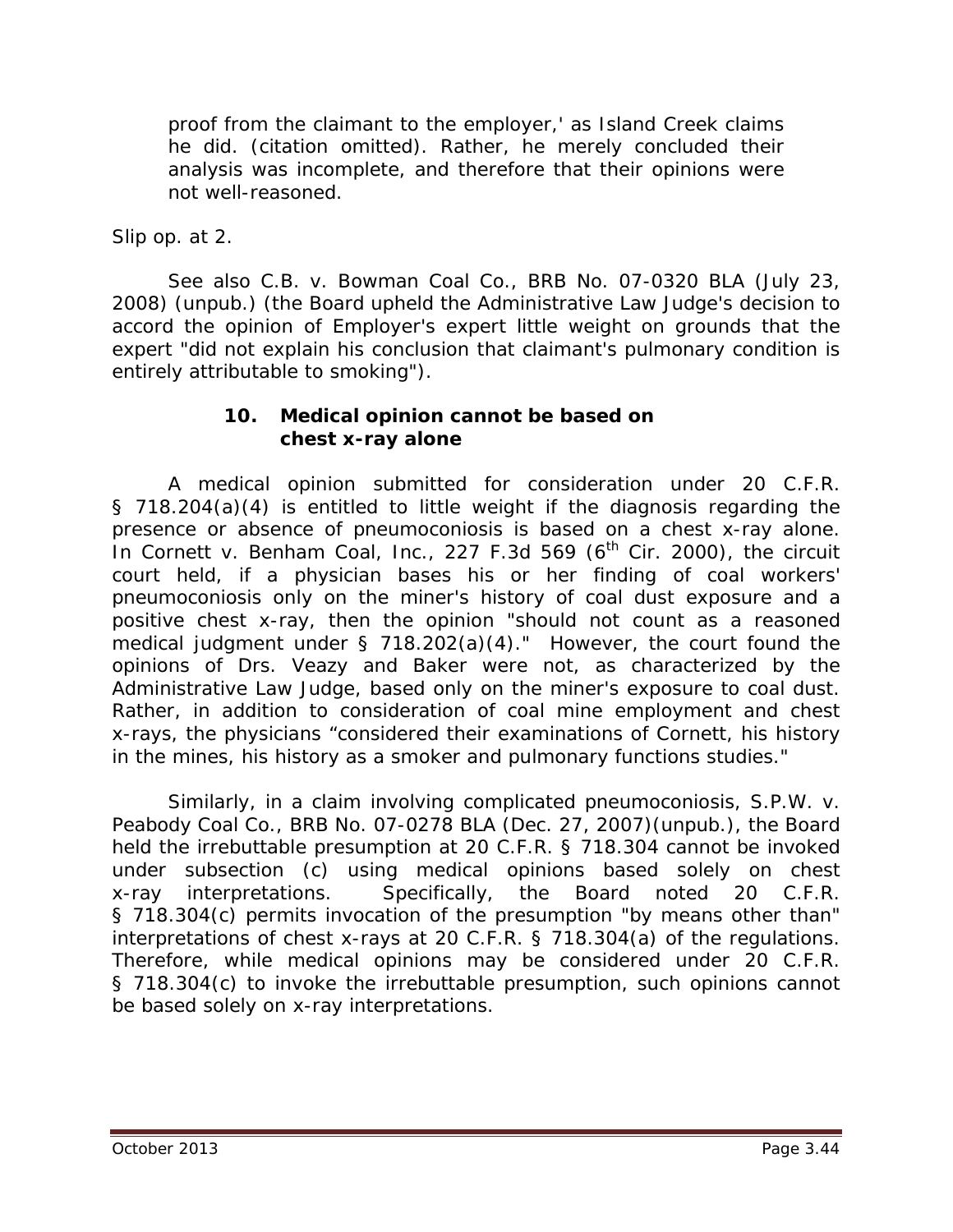# **C. Physicians' qualifications**

The qualifications of physicians are relevant in assessing the respective probative values to which their opinions are entitled. *Burns v. Director, OWCP*, 7 B.L.R. 1-597 (1984).

## **1. Treating physician**

Proper consideration of treating physicians' opinions has been, and continues to be, a point of contention. On the one hand, treating physicians may have the benefit of observing the miner over time, and may be more familiar with his or her condition. On the other hand, episodic treatment, or an opinion by the treating physician that is not well-reasoned or welldocumented, does not compel the fact-finder to accord greater weight to the opinion solely because of the status of the authoring physician.

The amended regulations at 20 C.F.R. § 718.104(d) set forth specific considerations when weighing treating physicians' opinions against other medical opinions of record. Although these provisions do not apply to opinions submitted in claims filed on or before January 19, 2001, there is a body of case law developed prior to the amendments, which sets forth many of the same considerations.

#### **a. For medical opinions developed on or before January 19, 2001**

More weight may be accorded to the reasoned and documented conclusions of a treating physician as s/he is more likely to be familiar with the miner's condition than a physician who examines the miner once or episodically. *Onderko v. Director, OWCP*, 14 B.L.R. 1-2 (1989). However, in *Collins v. J & L Steel (LTV Steel)*, 21 B.L.R. 1-182 (1999), it was error for the Administrative Law Judge to give greater weight to a treating physician's opinion without addressing its "flaws," *i.e.*, whether the doctor's failure to discuss the miner's lung cancer and heavy smoking history rendered his report less probative.

Status as "treating physician" not controlling

An Administrative Law Judge "is not required to accord greater weight to the opinion of a physician based solely on his status as claimant's treating physician. Rather, this is one factor which may be taken into consideration . . .." *Tedesco v. Director, OWCP*, 18 B.L.R. 1-103 (1994). *See also Consolidation*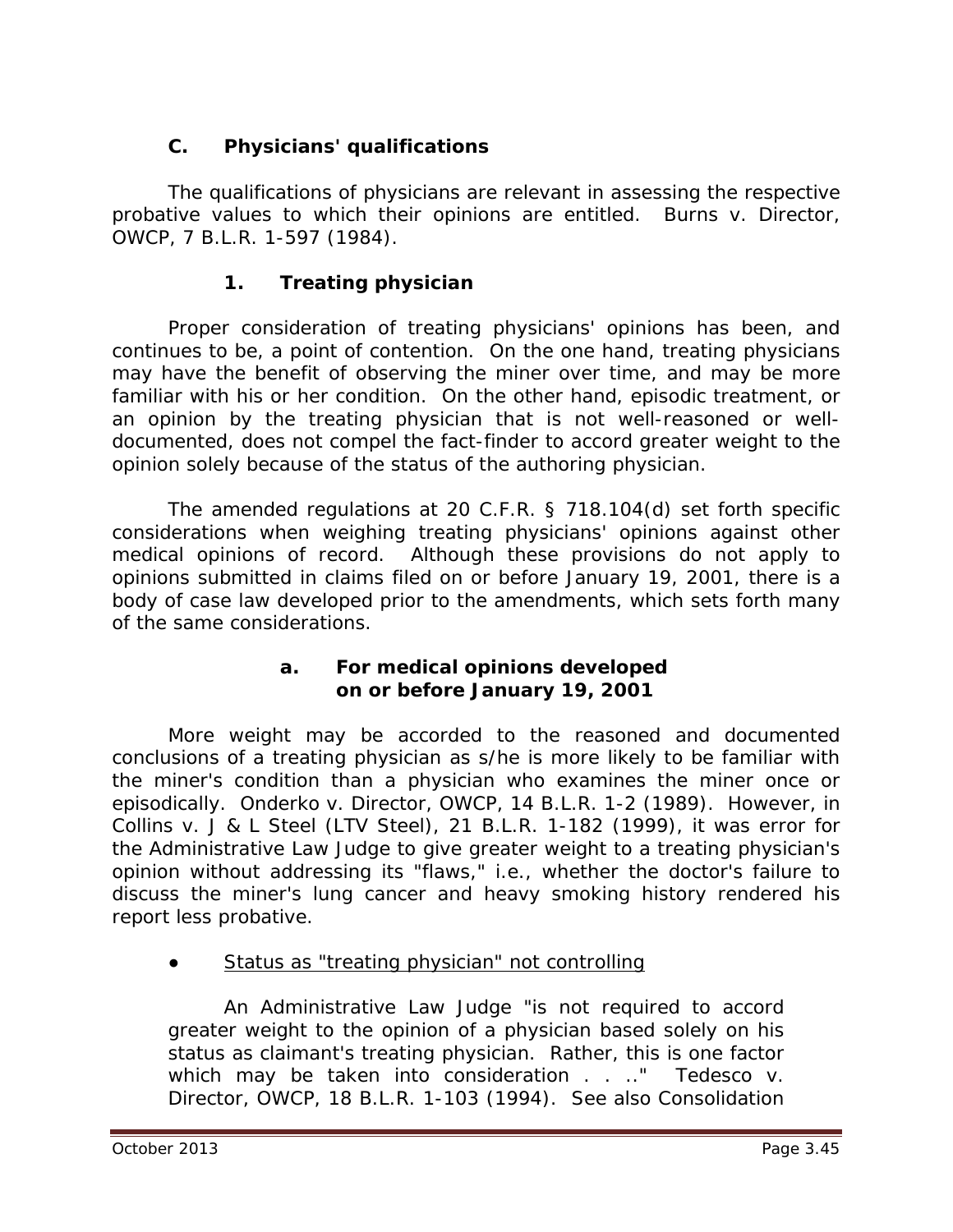# *Coal Co. v. Director, OWCP [Held]*, 314 F.3d 184 (4<sup>th</sup> Cir. 2002).

In *Eastover Mining Co. v. Williams*, 338 F.3d 501 (6<sup>th</sup> Cir. 2003), a case filed prior to promulgation of the amended regulations at 20 C.F.R. § 718.104(d), the court held the opinion of a treating physician is not automatically entitled to greater weight simply because of the physician's status and, as a result, the court retreated from its holding in *Tussey v. Island Creek*  Coal Co., 982 F.2d 1036 (6<sup>th</sup> Cir. 1993) that a treating physician's opinion should be accorded controlling weight. The court cited with approval the amended regulatory provisions at 20 C.F.R. § 718.204(d), stating, "A simple principle is evident: in black lung litigation, the opinions of treating physicians get the deference they deserve based on their power to persuade." In *Williams*, the court found, while the treating physician had an "almost-certainly benevolent intent" towards the miner's family, the fact that he did not diagnose pneumoconiosis during 14 years of treatment, but only after the miner allegedly died from it, rendered the physician's conclusion "dubious."

The Seventh Circuit holds a physician may not be entitled to greater weight solely because of his or her status as the miner's "treating" physician. In *Peabody Coal Co. v. McCandless*, 255 F.3d 465 (7<sup>th</sup> Cir. 2001), the circuit court found it was "irrational" to accord greater weight to the opinion of a treating physician, who may not be a specialist. The court stated:

Treating physicians often succumb to the temptation to accommodate their patients (and their survivors) at the expense of third parties such as insurers, which implies attaching a discount rather than a preference to their views.

#### Report must be well-reasoned, well-documented

Other factors to be considered in weighing a treating physician's report include whether the report is well-reasoned and well-documented. *McClendon v. Drummond Coal Co.*, 12 B.L.R. 2-108  $(11^{\text{th}}$  Cir. 1988) (a well-reasoned, well-documented treating physician's report may be given greater weight); *Amax Coal Co. v. Franklin*, 957 F.2d 355 (7th Cir. 1992) (a treating physician's report that is not well-reasoned or well-documented should not be given greater weight); *Amax*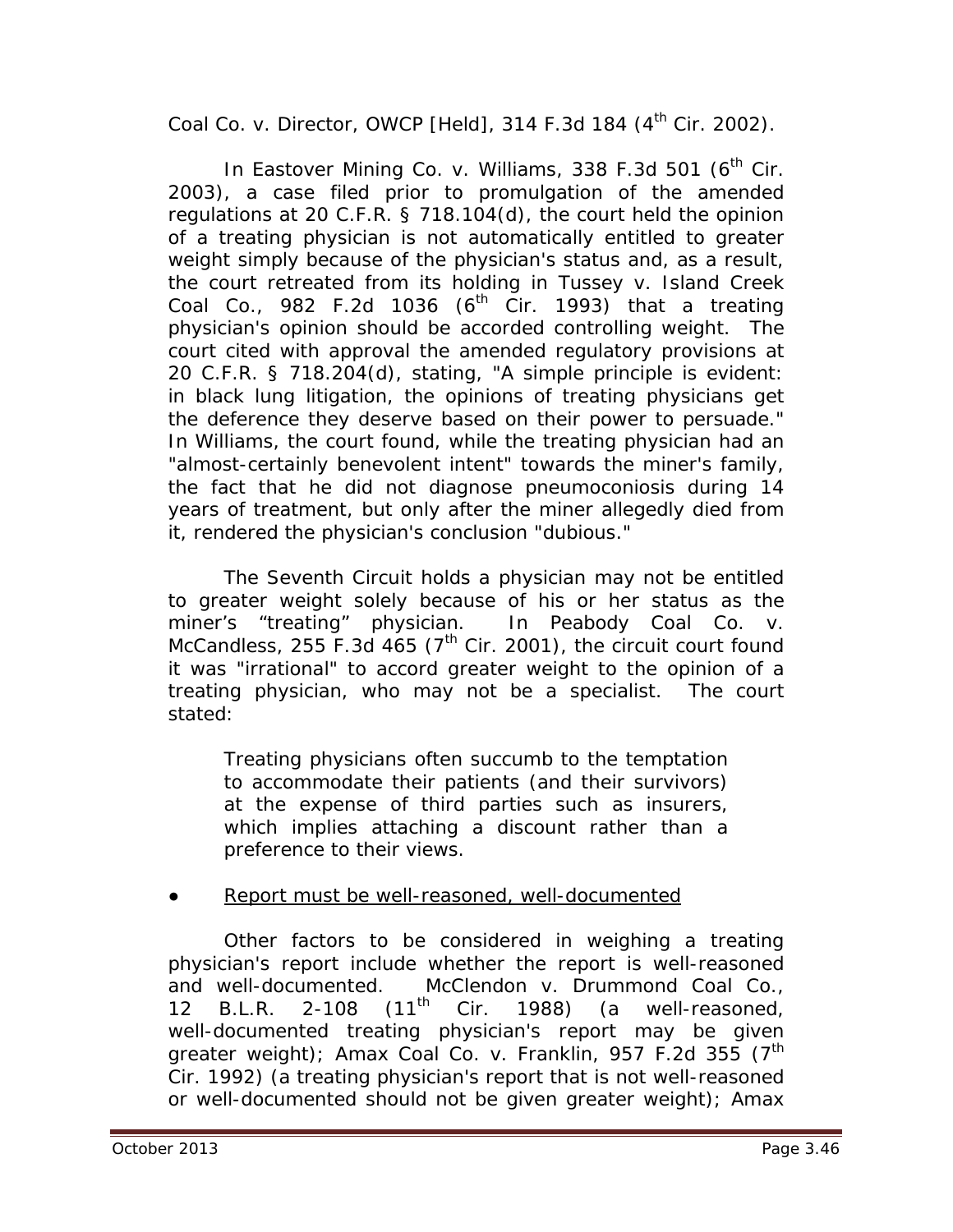*Coal Co. v. Beasley*, 957 F.2d 324 (7<sup>th</sup> Cir. 1992). Similarly, in *Lango v. Director, OWCP*, 104 F.3d 573 (3rd Cir. 1997), the court held a treating physician's opinion may be accorded greater weight than the opinions of other physicians of record, but "the ALJ may permissibly require the treating physician to provide more than a conclusory statement before finding that pneumoconiosis contributed to the miner's death."

### Length of time of treatment is relevant

The length of time during which the physician treated the miner is relevant to the weight given the physician's opinion. *Revnack v. Director, OWCP*, 7 B.L.R. 1-771 (1985). It is logical that a physician who recently began "treating" the miner will not necessarily have a more thorough understanding of the miner's condition than other examining physicians of record. *Gomola v. Manor Mining & Contracting Corp.*, 2 B.L.R. 1-130, 1-135 (1979) (the length of time a particular physician treats a claimant is a valid factor to be considered in the weighing process). *See also*  Peabody Coal Co. v. Odom, 342 F.3d 486 (6<sup>th</sup> Cir. 2003) (treating physician for 16 years with "extensive" treatment notes and reasoned opinions); *Wolf Creek Collieries v. Director, OWCP*  [Stephens], 298 F.3d 511 ( $6<sup>th</sup>$  Cir. 2002) (the Administrative Law Judge properly accorded greater weight to the opinion of the miner's treating physician, who examined the miner on numerous occasions from 1981 through 1989, as opposed to the opinions of employer's physicians who never examined the miner or who only examined the miner once in 1981); *Peabody Coal Co. v. Groves*, 277 F.3d 829 (6<sup>th</sup> Cir. 2002).

The Fourth Circuit noted the importance of conducting multiple examinations over time in *Adkins v. Director, OWCP*, 958 F.2d 49 ( $4<sup>th</sup>$  Cir. 1992), stating "a comparison of medical reports and tests over a long period of time may conceivably provide a physician with a better perspective than the pioneer physician." In *Grigg v. Director, OWCP*, 28 F.3d 416 (4<sup>th</sup> Cir. 1994), the court further held, although the miner's treating physician was "not as highly qualified as the other physicians whose opinions appear in this record, his status as the treating physician entitles his opinion to great, though not necessarily dispositive, weight."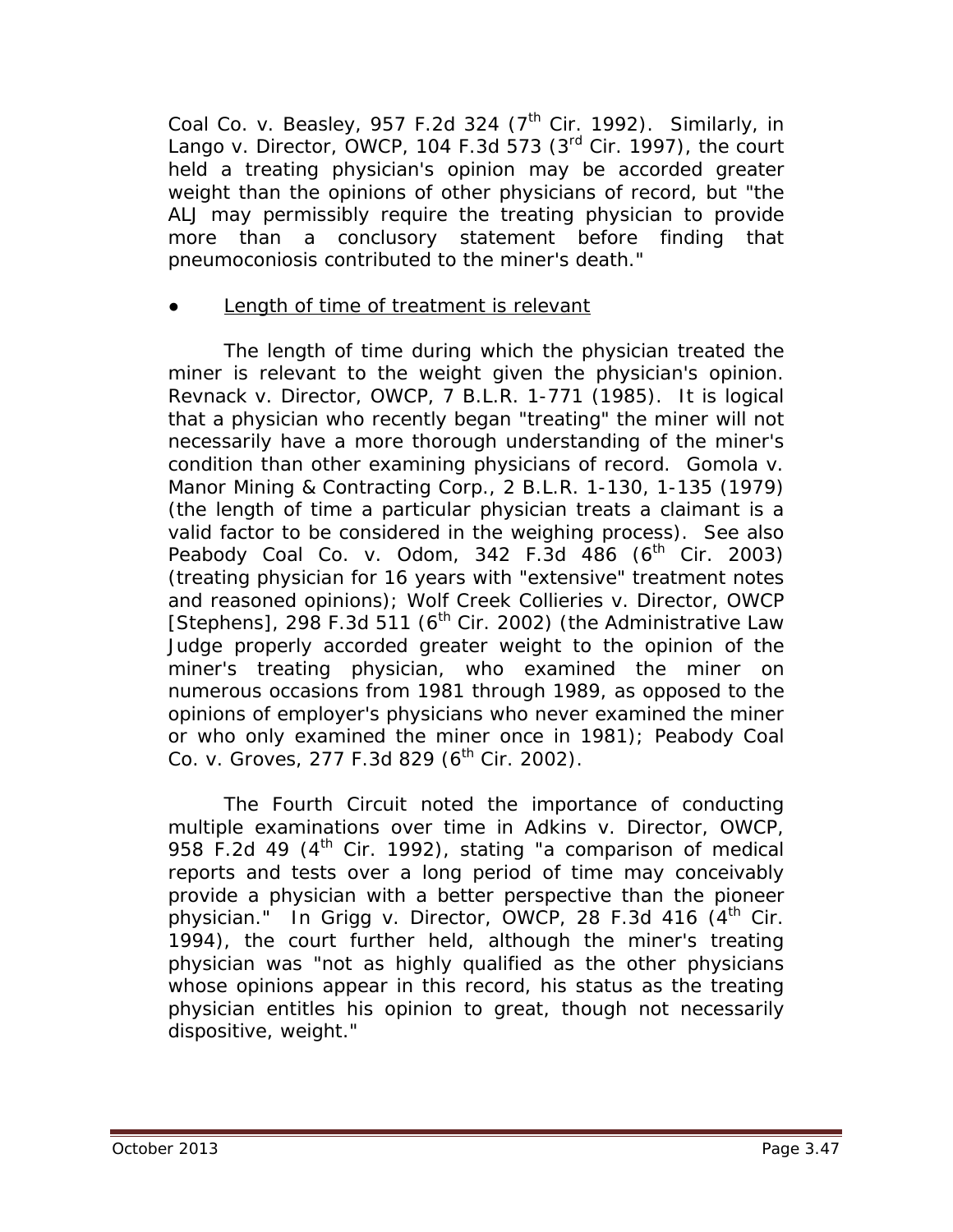## **Treating physician's qualifications relevant**

In *Peabody Coal Co. v. Odom*, 342 F.3d 486 (6<sup>th</sup> Cir. 2003), a treating physician's opinion that the miner suffered from coal workers' pneumoconiosis was entitled to "additional weight" because: (1) the treating physician was a "highly qualified" board-certified pulmonary specialist; (2) he treated the miner for 16 years and wrote "probative and persuasive medical reports"; and (3) he had "extensive" treatment notes from 1980 through 1996. The Administrative Law Judge properly considered the other medical reports of record, but determined the treating physician's report was well-documented and well-reasoned.

#### **b. For medical reports generated after January 19, 2001**

At 20 C.F.R. § 718.104(d), the amended regulations set forth specific considerations in weighing a treating physician's opinion:

(d) Treating physician. In weighing the medical evidence of record relevant to whether the miner suffers, or suffered, from pneumoconiosis, whether the pneumoconiosis arose out of coal mine employment, and whether the miner is, or was, totally disabled by pneumoconiosis or died due to pneumoconiosis, the adjudication officer must give consideration to the relationship between the miner and any treating physician whose report is admitted into the record. Specifically, the adjudication officer shall take into consideration the following factors in weighing the opinion of the miner's treating physician:

(1) Nature of relationship. The opinion of a physician who has treated the miner for respiratory or pulmonary conditions is entitled to more weight than a physician who has treated the miner for nonrespiratory conditions;

(2) Duration of relationship. The length of the treatment relationship demonstrates whether the physician has observed the miner long enough to obtain a superior understanding of his or her condition;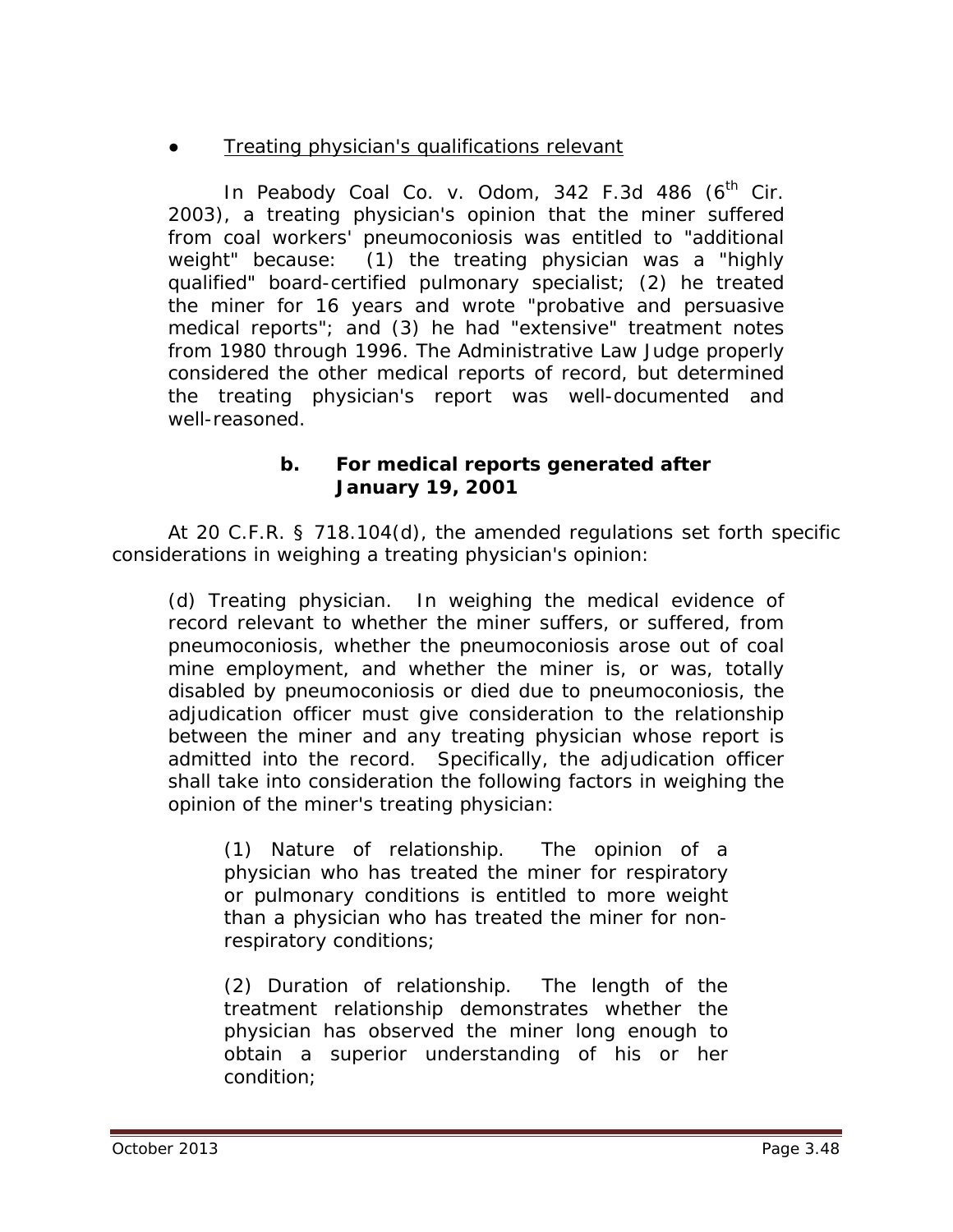(3) Frequency of treatment. The frequency of physician-patient visits demonstrates whether the physician has observed the miner often enough to obtain a superior understanding of his or her condition;

(4) Extent of treatment. The types of testing and examinations conducted during the treatment relationship demonstrate whether the physician has obtained superior and relevant information concerning the miner's condition;

(5) In the absence of contrary probative evidence, the adjudication officer shall accept the statement of a physician with regard to the factors listed in paragraphs (d)(1) through (4) of this section. In appropriate cases, the relationship between the miner and his treating physician may constitute substantial evidence in support of the adjudication officer's decision to give that physician's opinion controlling weight, provided that the weight given to the opinion of a miner's treating physician shall also be based on the credibility of the physician's opinion in light of its reasoning and documentation, other relevant evidence and the record as a whole.

In its comments to the amended regulations, the Department states the following:

The Department emphasizes that the 'treating physician' rule guides the adjudicator in determining whether the physician's doctor-patient relationship warrants special consideration of the doctor's conclusions. The rule does not require the adjudicator to defer to those conclusions regardless of the other evidence in the record. The adjudicator must have the latitude to determine which, among the conflicting opinions, presents the most comprehensive and credible assessment of the miner's pulmonary health. For the same reasons, the Department does not consider subsection (d) to be an evidentiary presumption which shifts the burden of production or persuasion to the party opposing entitlement upon the submission of an opinion from the miner's treating physician. Accordingly, the Department declines to eliminate the requirement in subsection (d)(5) that a treating physician's opinion must be considered in light of all relevant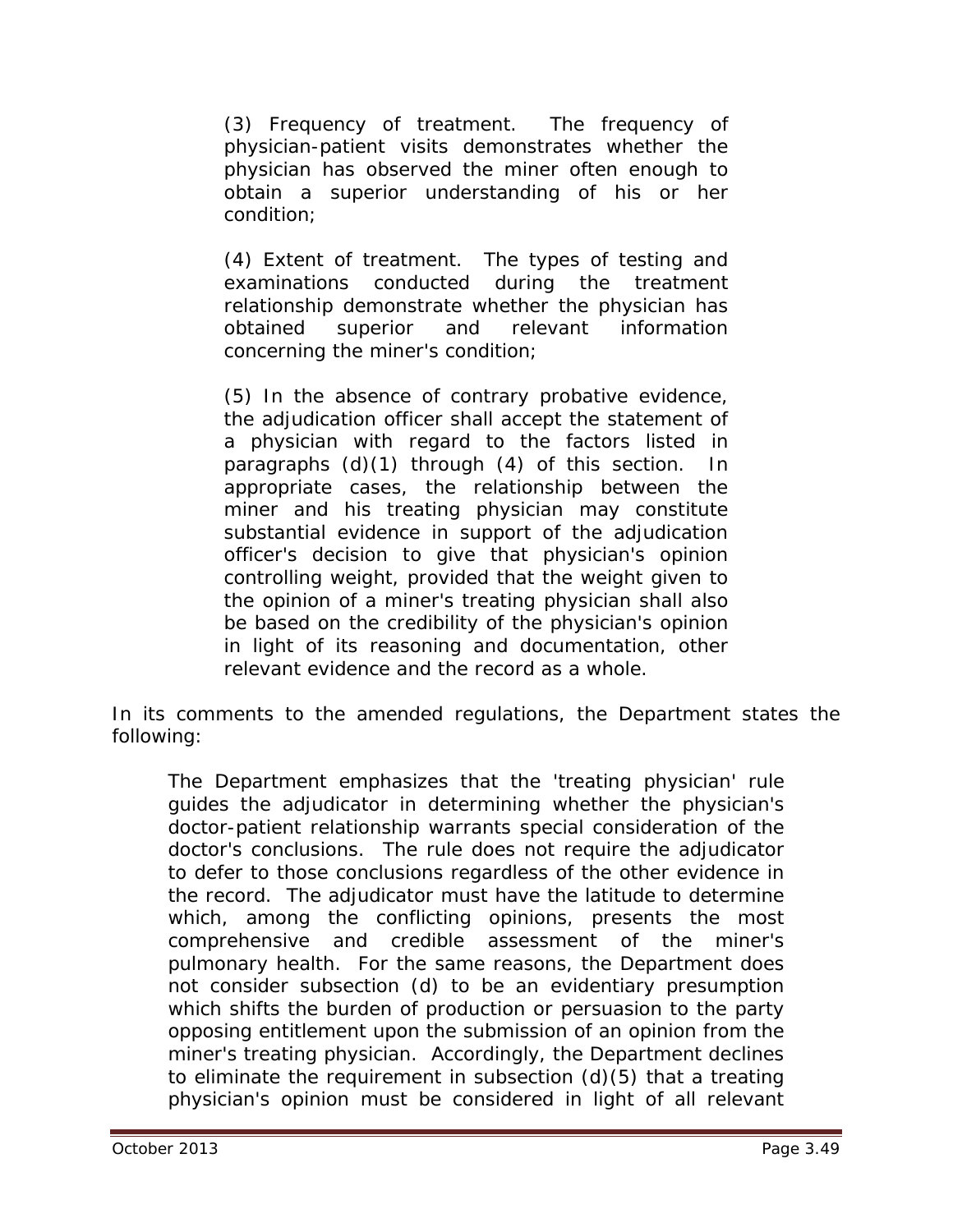evidence in the record.

65 Fed. Reg. 79,334 (Dec. 20, 2000).

In the preamble, the Department also notes that the new treating physician regulation does not apply retroactively:

None of these changes, however, apply retroactively. Section 718.101(b) provides that the 'standards for the administration of clinical tests and examinations' will govern all evidence developed in connection with benefits claims after the effective date of the final rule. Section 718.104 contains the quality standards for any '[r]eport of physical examinations,' including reports prepared by the miner's treating physician. Physicians' medical reports are expressly included in the terms of § 718.101(b). Consequently, the changes to § 718.104 apply only to evidence developed after the effective date of the final rule. With respect to treating physicians' opinions developed and submitted before the effective date of the final rule, the judicial precedent summarized in the Department's initial notice of proposed rule-making continues to apply. *See* 62 Fed. Reg. 3342 (Jan. 22, 1997). These decisions recognize that special weight may be afforded the opinion of a miner's treating physician based on the physician's opportunity to observe the miner over a period of time.

65 Fed. Reg. 79,334 (Dec. 20, 2000).

**Treating physician's opinion probative** 

For example, in *Soubik v. Director, OWCP*, 366 F.3d 226  $(3<sup>rd</sup>$  Cir. 2004), the Administrative Law Judge improperly accorded less weight to the treating physician's conclusion that coal workers' pneumoconiosis was present. The court reasoned as follows:

The ALJ stated that he did not credit Dr. Karlavage's opinion as that of a treating physician because Dr. Karlavage had only seen Soubik three times over six months. That was, of course, three more times and six months more than Dr. Spagnolo saw him. So easily minimizing a treating physician's opinion in favor of a physician who has never laid eyes on the patient is not only indefensible on this record, it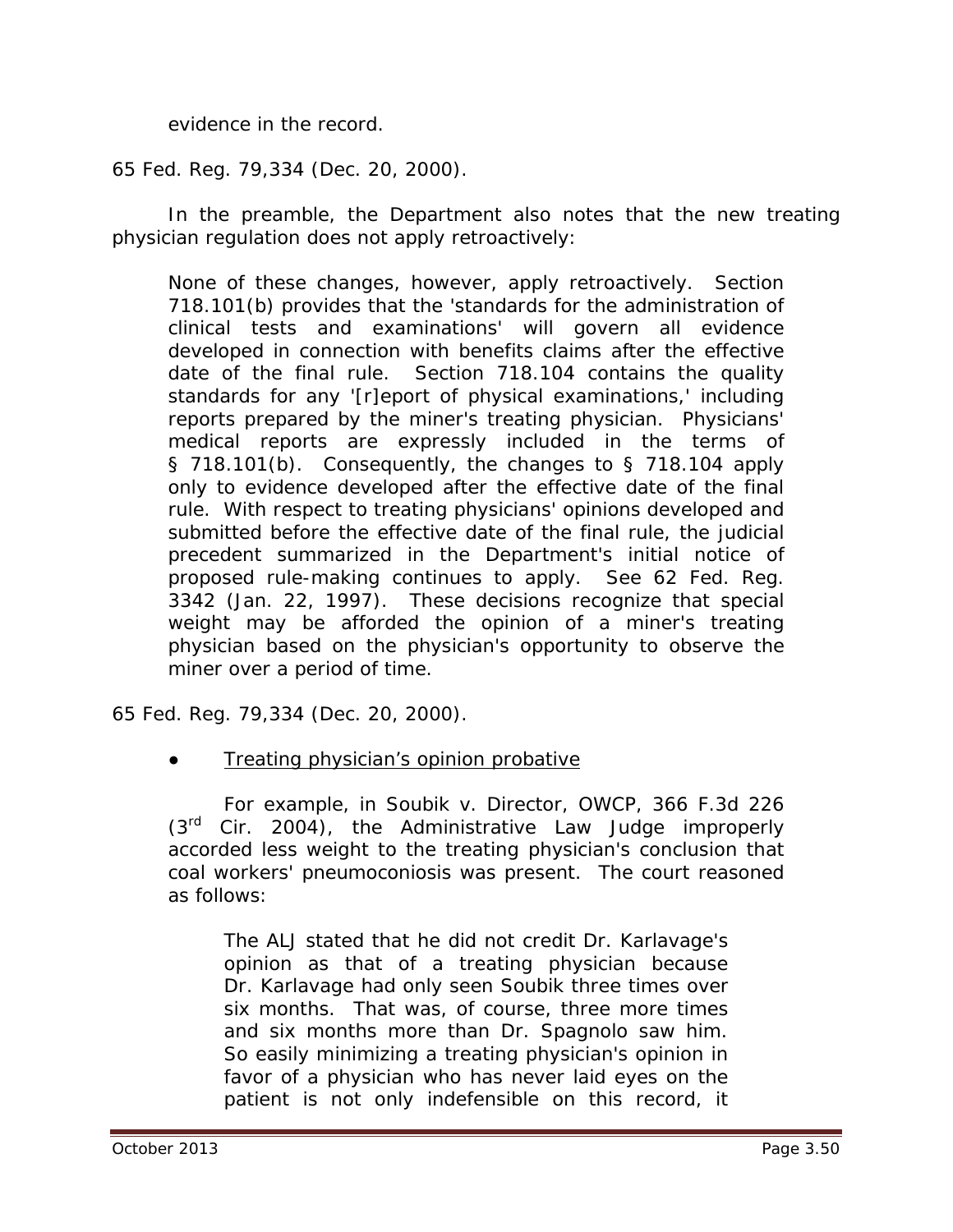suggests an inappropriate predisposition to deny benefits. It is well-established in this circuit that treating physicians' opinions are assumed to be more valuable than those of non-treating physicians. *Mancia v. Director, OWCP*, 130 F.3d 579, 590-91  $(3<sup>rd</sup>$  Cir. 1997). The ALJ nevertheless ignored Dr. Karlavage's clinical expertise; an expertise derived from many years of diagnosing and treating coal miners' pulmonary problems. The ALJ did so without making any effort to explain why Dr. Spagnolo's board certification in pulmonary medicine was a more compelling credential than Dr. Karlavage's many years of 'hands on' clinical training.

#### Treating physician not probative

In *Greene v. King James Coal Mining, Inc.*, 575 F.3d 628  $(6<sup>th</sup>$  Cir. 2009), the Administrative Law Judge's denial of benefits was affirmed. The Administrative Law Judge discredited a diagnosis of coal workers' pneumoconiosis by Dr. Brown, who was Claimant's treating physician. Here, Claimant maintained that Dr. Brown's opinion was entitled to greater weight by virtue of his status as a treating physician. The court rejected this argument and stated, "A medical opinion is not entitled to any additional weight simply because it was rendered by the claimant's treating physician"; rather, "the weight to be accorded a treating physician's opinion is based on its power to persuade." The Administrative Law Judge concluded Dr. Brown's opinion was entitled to little weight because it was "poorly" reasoned and documented stemming, in part, from Dr. Brown's reliance on an erroneous coal mine employment history, *i.e.* Dr. Brown relied on 18 years of coal mine employment and the Administrative Law Judge found only 11 years of such employment.

Similarly, in *Maynard v. Eastern Coal Co.*, Case No. 08-3909 ( $6<sup>th</sup>$  Cir. May 26, 2009)(unpub.), the court upheld a denial of benefits based on Claimant's failure to demonstrate the presence of complicated coal workers' pneumoconiosis, or that he was totally disabled due to simple coal workers' pneumoconiosis. With regard to weighing treating physicians' opinions, the court held, "Treating physicians are not entitled to automatic deference in black lung cases but may be given greater deference if their extended relationship with the patient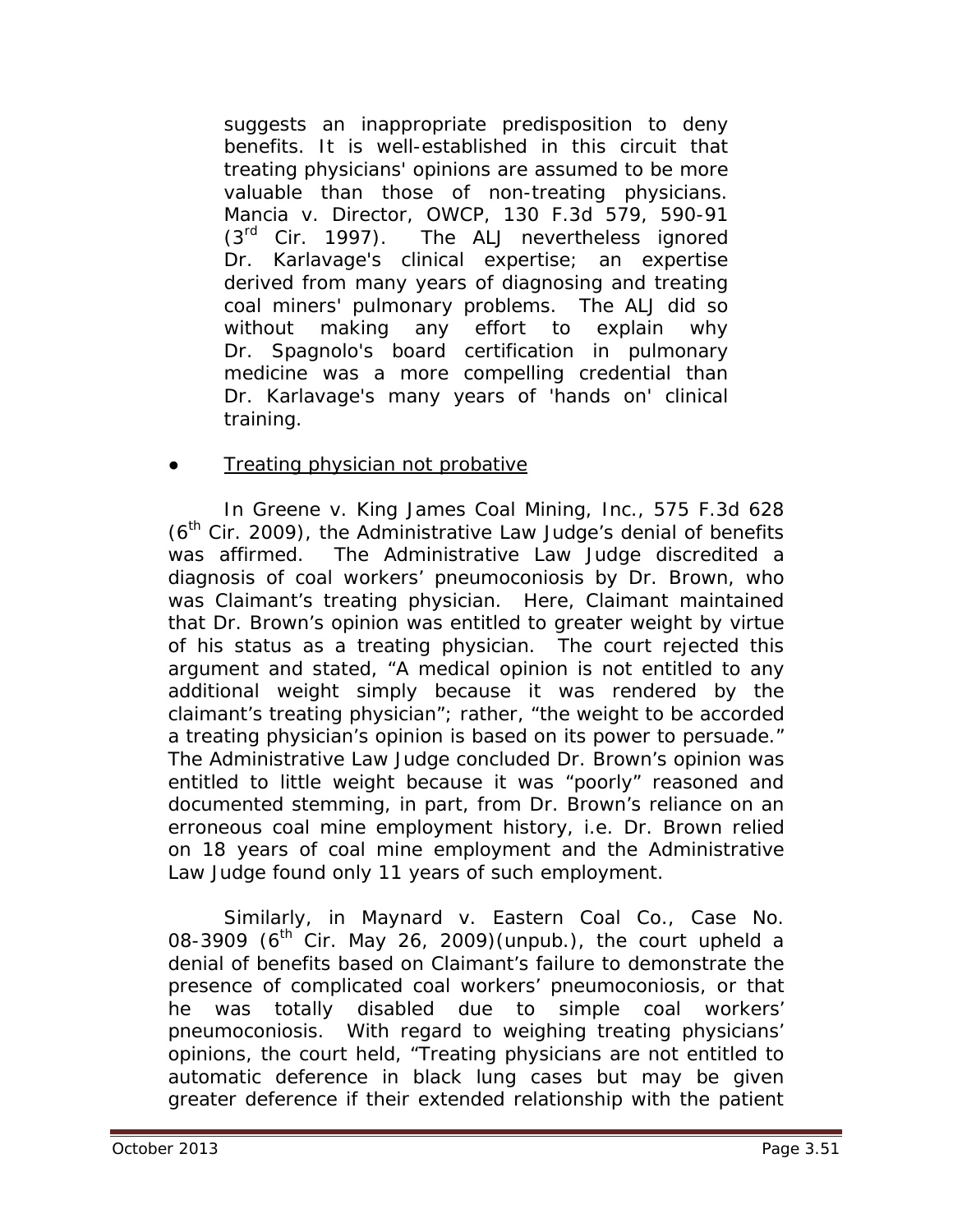makes their opinions more persuasive in the context of a given case." In affirming the Administrative Law Judge's decision to discount the treating physicians' opinions, the court stated:

Judge Levin noted that Dr. Nadorra, who diagnosed (Claimant) with complicated CWP in 2000, offered no basis for that diagnosis, presented no specialty credentials, and may have relied on an inaccurate smoking history. These are valid reasons for discounting Dr. Nadorra's opinion. Judge Levin's only explanation for discounting Dr. Younes's opinion was his reliance on an inaccurate smoking history. Although a history of smoking apparently has no direct relation to the diagnosis of CWP, a mistake as to such a basic historical fact by a physician treating a pulmonary ailment may cast doubt on the level of Dr. Younes's familiarity with (Claimant) and may be cause to undermine the reliability of his diagnosis.

*Slip op.* at 11.

Treating physician's qualifications relevant

In *Parsons v. Wolf Creek Collieries*, 23 B.L.R. 1-29 (2004) (en banc on recon.), the Administrative Law Judge improperly accorded less weight to the opinion of Dr. Tuteur solely because of his status as a consulting physician and "mechanically" accorded greater weight to the opinion of Claimant's treating physician. The Board noted, "While a treating physician's opinion may be entitled to special consideration, there is neither a requirement nor a presumption that treating or examining physicians' opinions be given greater weight than the opinions of other expert physicians."

# **2. Examining physicians**

In *Jericol Mining, Inc. v. Director, OWCP [Napier]*, 301 F.3d 703 (6th Cir. 2002), the court held the factors set forth at 20 C.F.R. § 718.104(d)(5) "are appropriate considerations in determining the weight to be given an examining physician's views." The court concluded that the Administrative Law Judge did not provide sufficient reasoning to accord greater weight to the opinion of Dr. Baker, who examined the miner four times over a four year period of time, as opposed to the opinion of Dr. Dahhan, who examined the miner twice over the same time period. The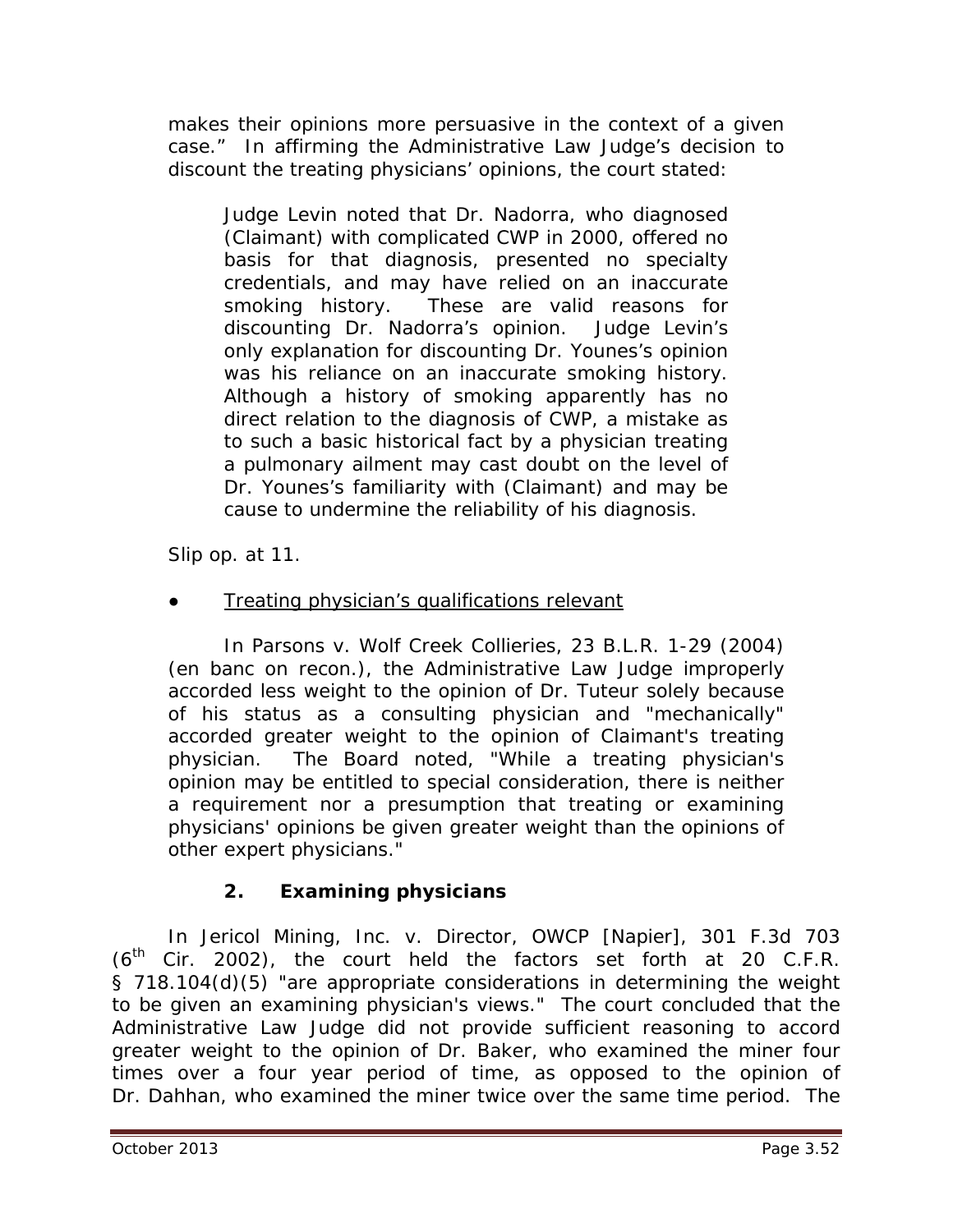court noted the "problem with the ALJ's analysis is that he did not specifically consider whether the four annual examinations by Dr. Baker were materially different from the two examinations that Dr. Dahhan performed during the same time frame." The court reasoned claimants could "'stack the deck' by frequently visiting a physician who provided a favorable diagnosis, and then arguing that the opinion of that examining physician should automatically be accorded greater weight." *See also Sewell Coal Co. v. O'Dell*, Case No. 00-2253 (4th Cir. July 26, 2001) (unpub.) (citing to *Sterling Smokeless Coal Co. v. Akers*, 131 F.3d 438, 440  $(4<sup>th</sup>$  Cir. 1997) (opinions of examining physicians, "although not necessarily dispositive, deserve special consideration").

## **3. Non-examining or consultative physician**

In earlier case law, the Board held an Administrative Law Judge may accord less weight to a consulting or non-examining physician's opinion on grounds that s/he does not have first-hand knowledge of the miner's condition. *Bogan v. Consolidation Coal Co.*, 6 B.L.R. 1-1000 (1984). *See also Cole v. East Kentucky Collieries*, 20 B.L.R. 1-51 (1996) (the Administrative Law Judge acted within his discretion in according less weight to the opinions of the non-examining physicians; he gave their opinions less weight, but did not completely discredit them). However, with regard to rebuttal under 20 C.F.R. Part 727, the opinion of such a physician is relevant. *Szafraniec v. Director, OWCP*, 7 B.L.R. 1-397 (1984).

In subsequent years, the case law evolved. Presently, a non-examining physician's opinion may constitute substantial evidence if it is corroborated by the opinion of an examining physician, or by the evidence considered as a whole. *Newland v. Consolidation Coal Co.*, 6 B.L.R. 1-1286 (1984); *Easthom v. Consolidiation Coal Co.*, 7 B.L.R. 1-582 (1984). Indeed, in *Collins v. J & L Steel (LTV Steel)*, 21 B.L.R. 1-182 (1999)*,* the Board cited the Fourth Circuit's decision in *Sterling Smokeless Coal Co. v. Akers*, 121 F.3d 438 ( $4<sup>th</sup>$  Cir. 1997), and held it was error for the Administrative Law Judge to discredit a physician's opinion solely because he was a "non-examining physician." Also, in *Chester v. Hi-Top Coal Co.*, BRB No. 00-1000 BLA (July 31, 2001) (unpub.), the Board cited to *Millburn Colliery Co. v. Hicks*, 138 F.3d 524  $(4<sup>th</sup>$  Cir. 1998), and held an Administrative Law Judge may not discredit a medical opinion solely because the physician did not examine the miner. *But see Consolidation Coal Co. v. Director, OWCP [Wasson]*, Case No. 98-1533 (4<sup>th</sup> Cir., Nov. 13, 2001)(unpub.) (a consulting physician's opinion was entitled to less weight because it was not well-reasoned or well-documented).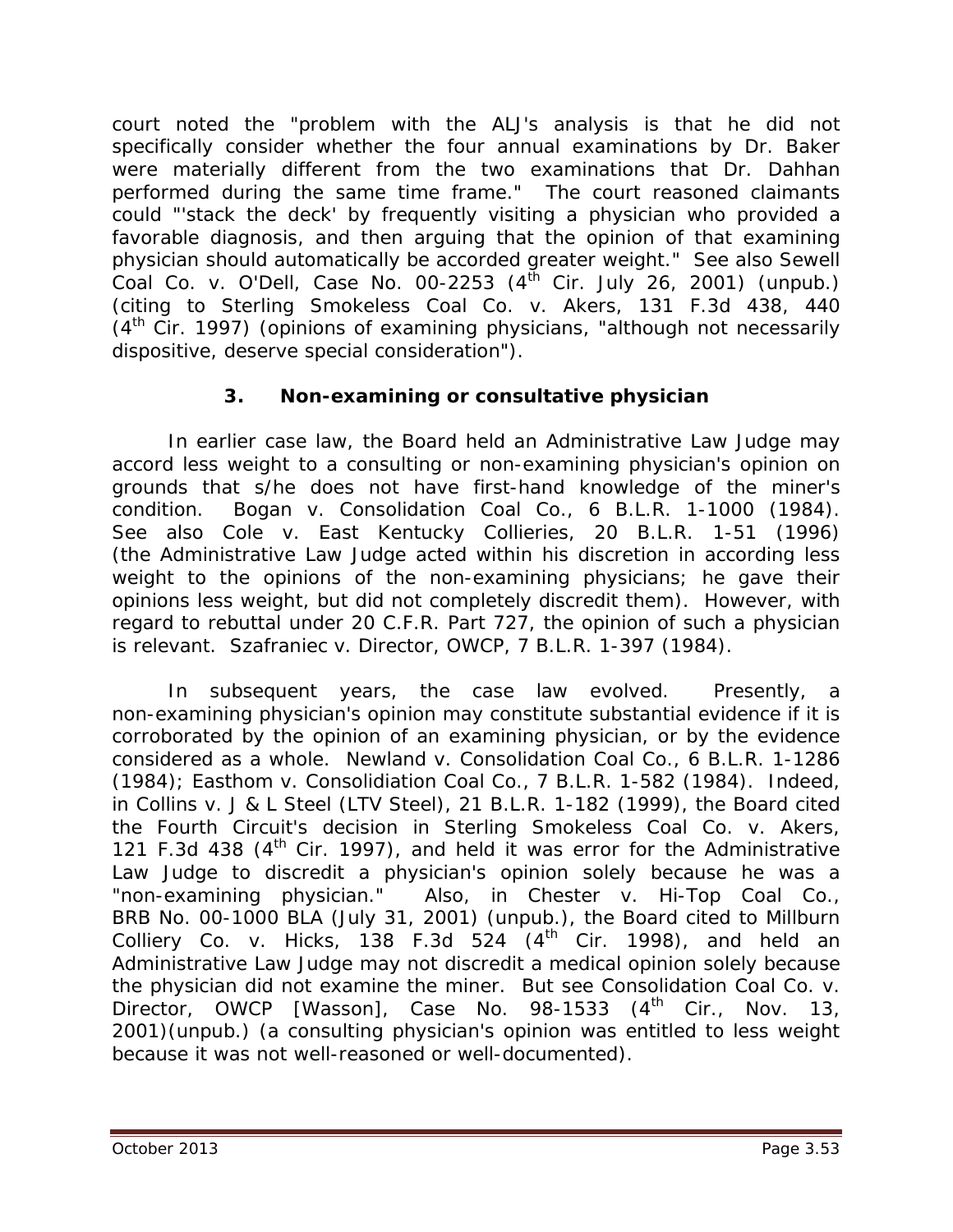### **4. Conviction or lapse of licensure, effect of**

Historically, in black lung litigation, Administrative Law Judges occasionally have been confronted with licensing and/or conviction issues surrounding a particular medical expert, and the resulting question of how much, if any, probative value to accord the expert's opinion in a claim. The spectrum of these issues ranges from a lapse in licensure for unstated reasons to fraud convictions stemming from conduct in the Black Lung Program.

#### **a. Lapse in licensure standing alone; opinion may be probative**

Starting with the lapse in licensure, in *Stone v. Zeigler Coal Co.*, 2007 WL 7629292, BRB No. 06-0491 BLA (Apr. 27, 2007)(unpub.), Employer urged "appropriate scrutiny" of a pathology report by Dr. Jones due to the lapse in his licensure for unknown reasons. In footnote 3 of its decision, the Board stated:

We reject employer's argument that Dr. Jones's opinion is inherently unreliable and entitled to little, if any, weight, based on employer's submission of evidence to the administrative law judge which showed that the physician's license was subsequently revoked or suspended in some states.

. . .

The administrative law judge was required to base his decision on the record evidence before him, and he permissibly concluded that the materials attached to employer's brief had no bearing on the weight to which Dr. Jones's report was entitled, as they did not establish that any problems existed with the physician's licensure at the time he rendered his opinion in this case, nor did they reveal the reasons for the alleged lapses in licensure.

*Slip op.* at 6. *See also Gump v. Consolidation Coal Co.*, 2003 WL 26099313, BRB No. 02-0305 BLA (Feb. 27, 2003)(unpub.) (the Board rejected Employer's argument that Dr. Kristofic's medical opinion should be accorded no probative weight because "his medical license, at one time, had been suspended").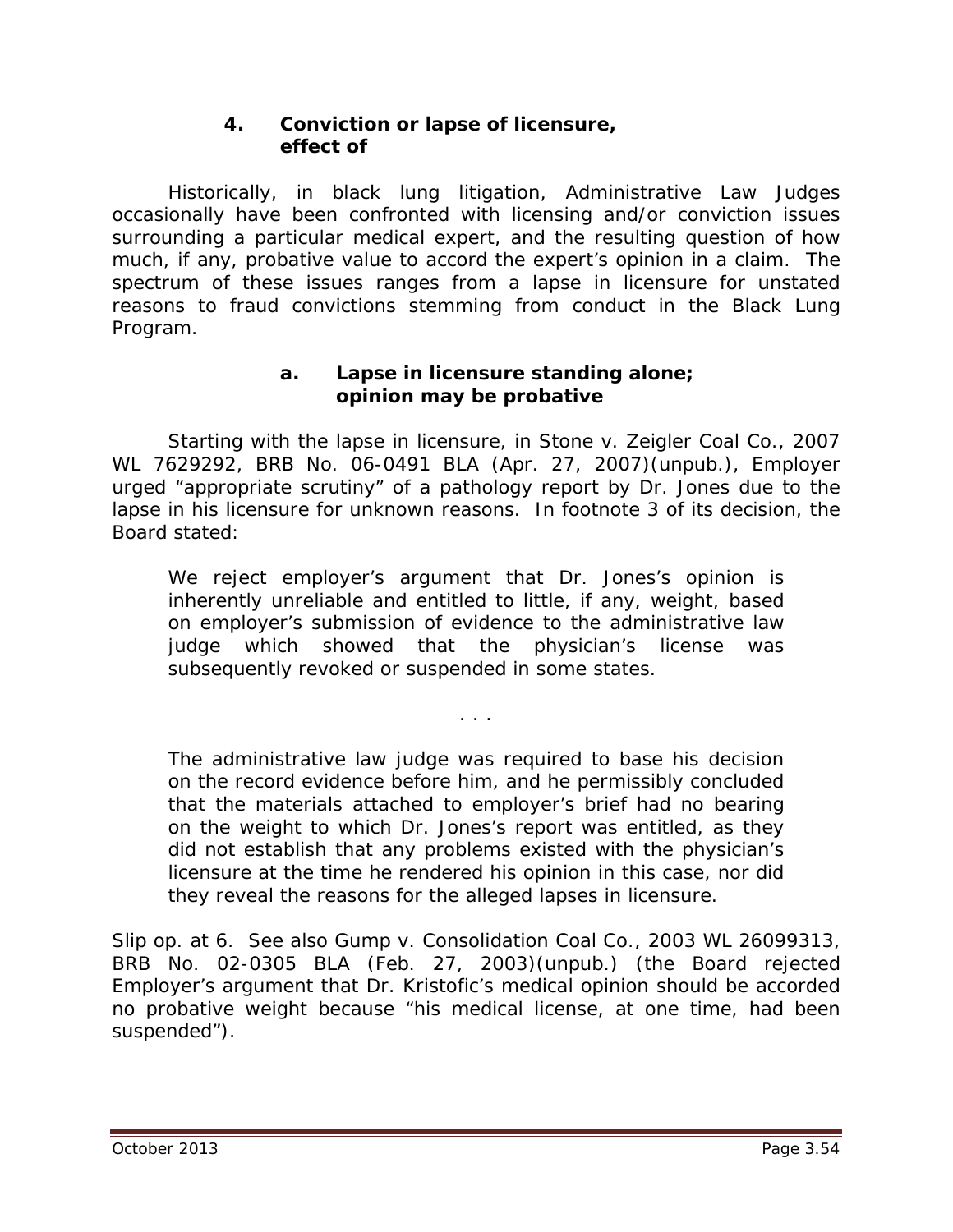### **b. Conviction for activities related to Black Lung Program**

**Opinion accorded no weight** 

Next, there is a series of cases involving consideration of tax evasion convictions of certain medical experts appearing in black lung claims. For example, in *Whitt v. Kennedy Coal Co.*, 2002 WL 34706896, BRB No. 01- 0958 BLA (Sept. 24, 2002)(unpub.), the Board noted Claimant's argument as follows:

. . . although Dr. Berry was convicted of not reporting income, part of which was derived from federal black lung examinations, there was never any allegation that Dr. Berry had modified or misconstrued his medical findings for personal gain in any black lung case. Thus, claimant contends that Dr. Berry's conviction for income tax evasion is distinguishable from a criminal case in which a physician was specifically convicted of defrauding the federal black lung program by falsifying medical records and submitting false claims.

*Slip op.* at 3. The Administrative Law Judge, however, accorded Dr. Berry's reports no weight:

. . . the administrative law judge found that because 'filing false income tax returns involves both dishonesty and false statement' and 'Dr. Berry was engaged in these activities at the time he prepared his . . . report,' 'Dr. Berry [was] not a credible individual, and . . . his report has no probative value.

*Slip op.* at 4. The Board upheld the Administrative Law Judge's determination on grounds that it "was rational."

Similarly, in *Boyd v. Clinchfield Coal Co.*, 46 F.3d 1122 (4<sup>th</sup> Cir. Jan. 12, 1995)(unpub.)(table), the Administrative Law Judge, acting *sua sponte*, issued an order requiring Claimant "to show cause why Dr. Modi's opinions should not be 'discredited' because Dr. Modi had admitting to defrauding the Black Lung Program." The court noted:

. . . Dr. Modi pled guilty to a charge of tax evasion based on illegal income derived from submitting to the Labor Department phony claims for oxygen equipment which he prescribed for black lung beneficiaries who did not need such treatment. The ALJ took judicial notice of the conviction. In response to the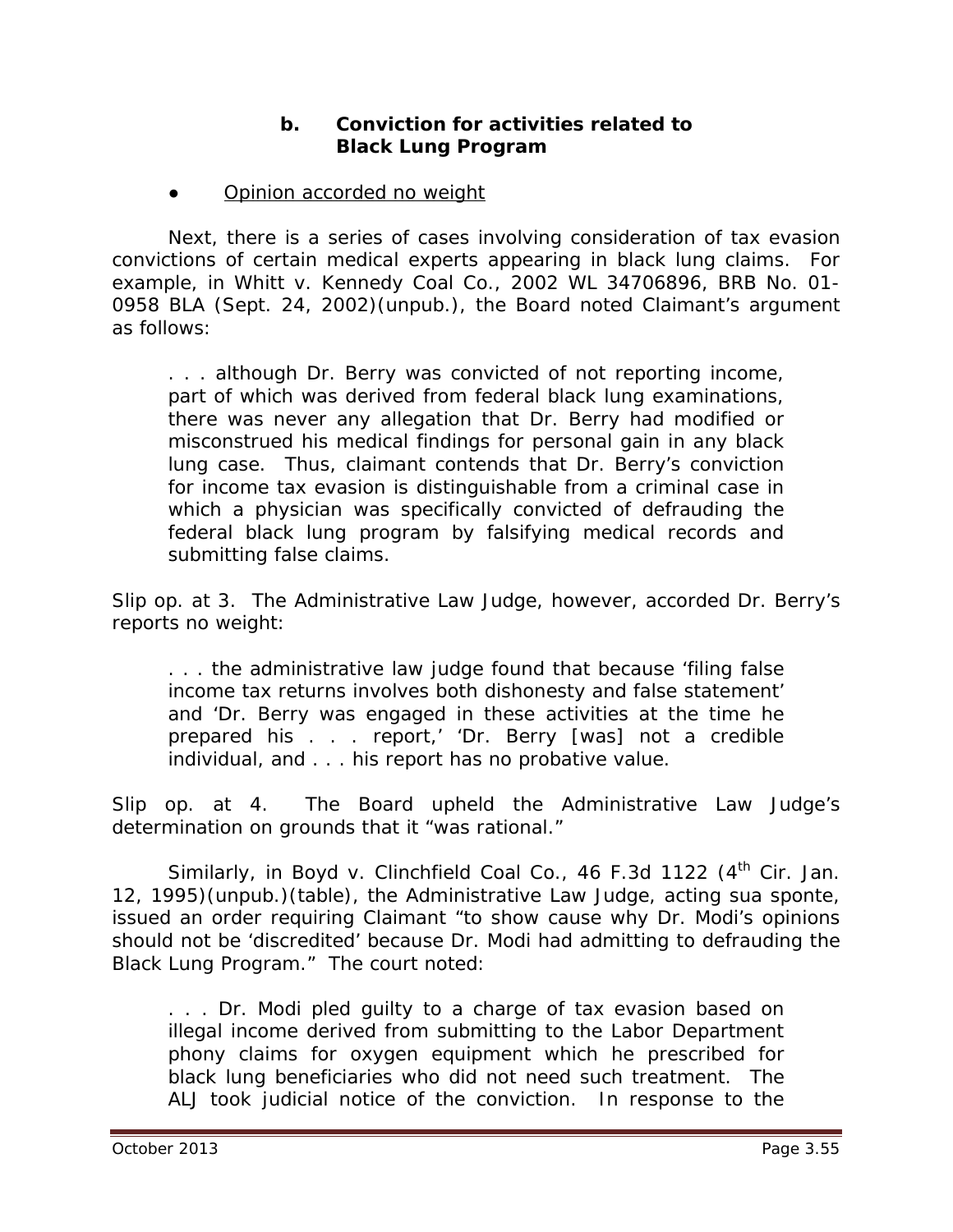show cause order, Boyd noted that Dr. Modi had been relicensed in Virginia and was again practicing medicine.

*Slip op.* at 1. In weighing the expert medical evidence, the Administrative Law Judge accorded "no weight" to Dr. Modi's opinion, and the court affirmed his decision. The court held it was "well within" the Administrative Law Judge's discretion to take official notice of Dr. Modi's conviction pursuant to 29 C.F.R. § 18.201<sup>[3](#page-55-0)</sup> as the judgment of another court.

Moreover, the court stated:

 $\overline{a}$ 

In considering this *adjudicative* fact, however, the ALJ did not need to reopen the record.

. . .

We also conclude that the ALJ did not abuse his discretion in giving no weight to Dr. Modi's opinion based on Dr. Modi's prior

(b) *Kinds of facts*. An officially noticed fact must be one not subject to reasonable dispute in that it is either:

(1) Generally known within the local area,

(2) Capable of accurate and ready determination by resort to sources whose accuracy cannot reasonably be questioned, or

(3) Derived from a not reasonably questioned scientific, medical or other technical process, technique, principle, or explanatory theory within the administrative agency's specialized field of knowledge.

(c) *When discretionary*. A judge may take official notice, whether requested or not.

(d) *When mandatory*. A judge shall take official notice if requested by a party and supplied with the necessary information.

(e) *Opportunity to be heard*. A party is entitled, upon timely request, to an opportunity to be heard as to the propriety of taking official notice and the tenor of the matter noticed. In the absence of prior notification, the request may be made after official notice has been taken.

(f) *Time of taking notice.* Official notice may be taken at any stage of the proceeding.

(g) *Effect of official notice*. An officially noticed fact is accepted as conclusive.

29 C.F.R. § 18.201. It should be noted, pursuant to 29 C.F.R. §18.1101, the provisions at 29 C.F.R. § 18.201 do not apply to black lung proceedings. However, the Board has approved of taking official notice of certain facts in black lung claims, provided the parties have notice and an opportunity to be heard. *See e.g., Pruitt v. Amax Coal Co.*, 7 B.L.R. 1- 544, 1-546 (1984) (taking official notice of a physician's radiological qualifications).

<span id="page-55-0"></span><sup>3</sup> The regulation at 29 C.F.R. § 18.201 is titled, "Official notice of adjudicative facts," and it provides the following:

<sup>(</sup>a) *Scope of the rule*. This rule governs only official notice of adjudicative facts.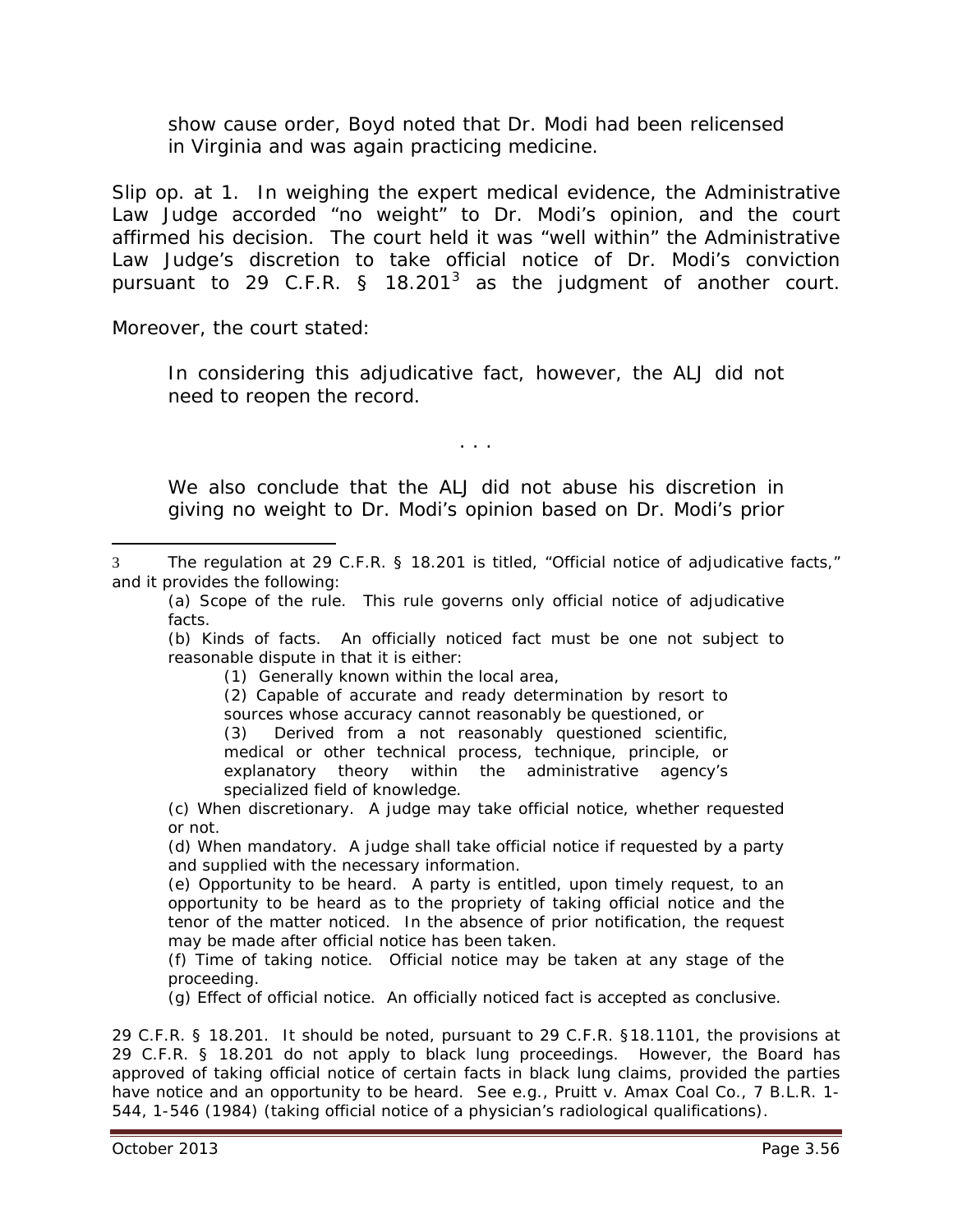acts of fraud against the Black Lung Program.

*Slip op.* at 2. *See also Adams v. Canada Coal Co.*, Case No. 91-3706 (6<sup>th</sup>) Cir. July 13, 1992)(unpub.) (the Administrative Law Judge "was obviously justified" in not crediting the testimony of Dr. Modi because of his fraud conviction).

#### May accord weight to opinion of other expert not convicted of fraud, dishonesty, or false statements\_

On the other hand, an Administrative Law Judge may rely on a medical expert who does not have a history of dishonesty, fraud, or false statements. In the medical treatment dispute case of *Four L Coal Co. v. Director, OWCP [Lester]*, 157 Fed.Appx. 551, 2005 WL 2673654 (4<sup>th</sup> Cir. Oct. 20, 2005)(unpub.), the court noted:

In rendering his decision, the ALJ found that the criminal convictions of Drs. Baxter, Berry, and Modi did not necessarily render fraudulent the treatment they provided. The ALJ reasoned that . . . Dr. Sargent had diagnosed Lester as suffering from a pulmonary impairment of undetermined etiology and that his opinion lent credence to the diagnoses and treatment provided by the three other physicians.

*Slip op.* at 3. The court then affirmed the Administrative Law Judge's decision, but did not elaborate further on the weighing of opinions by Drs. Baxter, Berry, and Modi.

Likewise, in an earlier opinion, *Middle Creek Coal Co. v. Director, OWCP [Blankenship]*, 91 F.3d 132 (4<sup>th</sup> Cir. July 11, 1996)(unpub.)(table), the court stated:

Middle Creek raises the issue that some of Blankenship's doctors have been in trouble with the law. The ALJ recognized this as to Dr. Modi and stated that he credited Dr. Modi's opinion only insofar as it was supportive of other medical opinions in the record. While we believe that an ALJ should give a doctor convicted of filing false claims or giving false information in connection with black lung cases little or no credibility at all, there were other doctors here who were not accused of anything on which the ALJ could and did rely.

*Slip op.* at 3. *See also Matney v. Lynn Coal Co.*, 995 F.2d 1063 (4<sup>th</sup> Cir. 1993).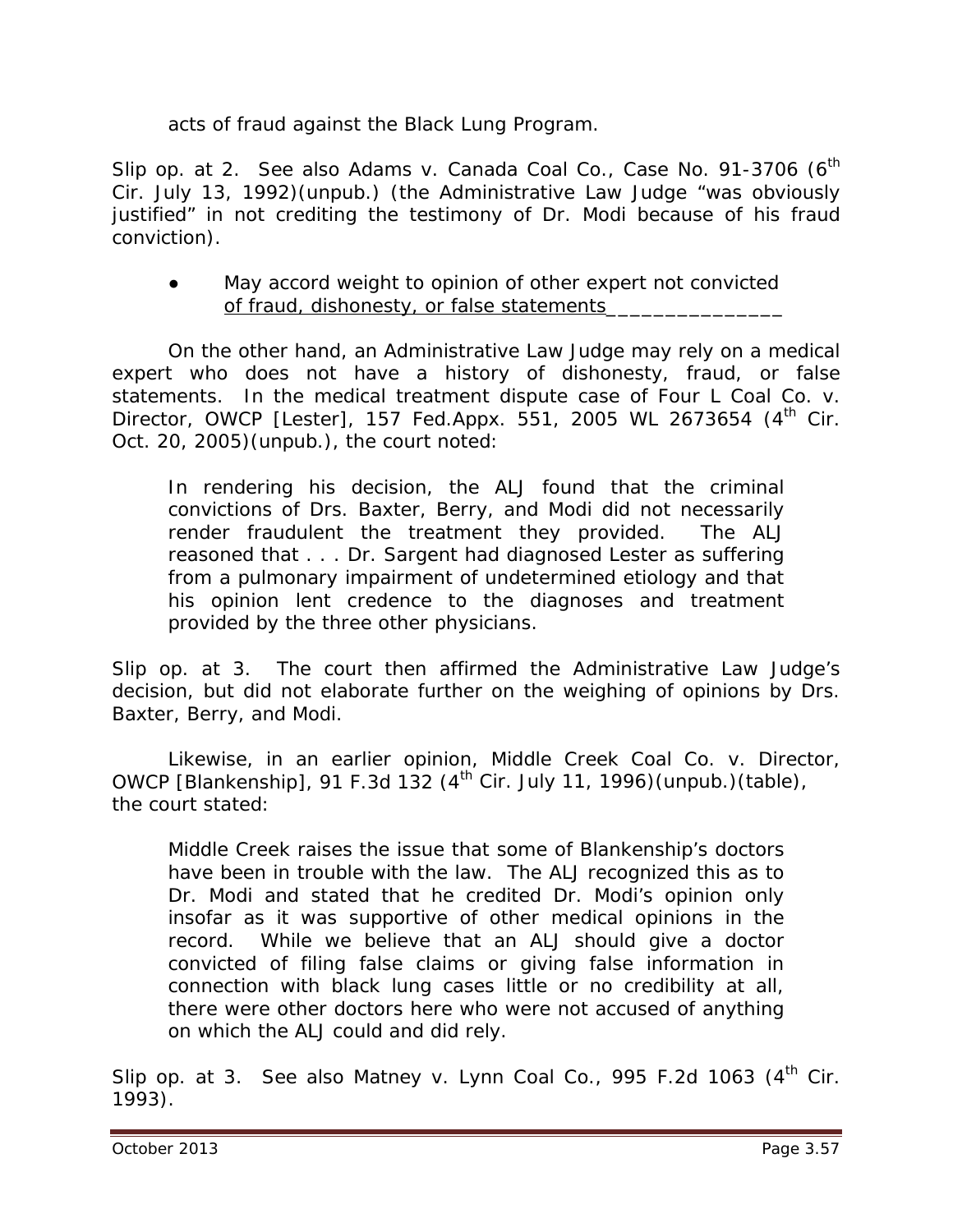# **D. Equivocal or vague conclusions**

## **1. Generally**

An opinion may be given little weight if it is equivocal or vague. *Griffith v. Director, OWCP*, 49 F.3d 184 (6th Cir. 1995) (treating physician's opinion entitled to little weight where he concluded the miner "probably" had black lung disease); *Justice v. Island Creek Coal Co.*, 11 B.L.R. 1-91 (1988) (an equivocal opinion regarding etiology may be given less weight); *Parsons v. Black Diamond Coal Co.*, 7 B.L.R. 1-236 (1984) (equivocal regarding disability); *Amax Coal Co. v. Director, OWCP [Chubb]*, 312 F.3d 882 (7<sup>th</sup> Cir. 2002) (under 20 C.F.R. Part 727, the physician's opinion was too equivocal because he found the miner suffered from a "significant limitation" that "appeared more cardiac than pulmonary").

In *Westmoreland Coal Co. v. Director, OWCP [Cochran]*, 718 F.3d 319  $(4<sup>th</sup>$  Cir. 2013) (Chief Judge Traxler, dissenting), the panel majority discussed the distinction between an equivocal and non-equivocal medical opinion. Although the court agreed with the Administrative Law Judge that the miner did not suffer from clinical pneumoconiosis, it was determined the miner demonstrated total disability due to legal pneumoconiosis through the medical opinion of Dr. Rasmussen. Westmoreland argued Dr. Rasmussen's opinion was insufficient to support a finding of legal pneumoconiosis. As noted by the court:

Westmoreland compares Dr. Rasmussen's testimony here to his testimony in another black lung case, *United States Steel Mining Co., Inc. v. Director, Office of Workers' Compensation Programs*, 187 F.3d 384 (4<sup>th</sup> Cir. 1999) ("Jarrell"), . . ..

In *Jarrell*, the ALJ had awarded survivor benefits to a claimant 'relying solely' on Dr. Rasmussen's testimony that '[i]t is possible that [the coal miner's] death could have occurred as a consequence of his pneumonia superimposed upon his chronic lung disease, including his occupational pneumoconiosis and occupationally related emphysema' and '[i]t can be stated that [the coal miner's] occupational pneumoconiosis was a contributing factor to his death.'

Whereas the *Jarrell* court reversed the award of benefits on grounds that "the mere possibility of causation was insufficient to support finding a nexus between a claimant's pneumoconiosis and his death," the *Cochran*  court concluded the tenor of Dr. Rasmussen's report differed, and it was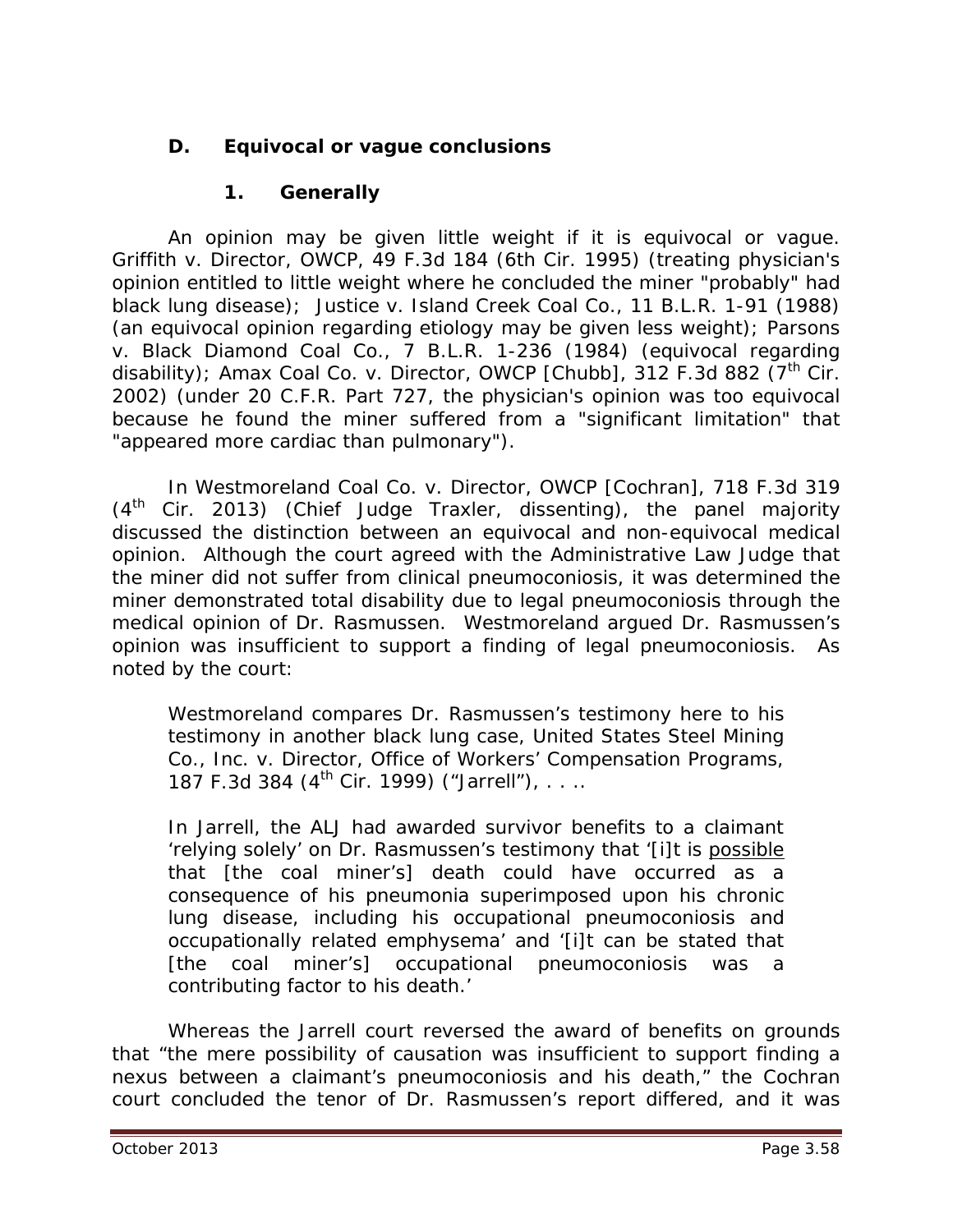sufficient to support an award:

Here, by contrast, Dr. Rasmussen did not testify that coal mine dust or cigarette smoke could be the cause of Cochran's respiratory impairment. Nor did he testify that he did not know or could not tell whether coal mine dust contributed to Cohran's respiratory impairment. Rather, Dr. Rasmussen testified that both coal mine dust and cigarette smoke were causes, affirmatively asserting 'Mr. Cochran's coal mine dust exposure must be considered a significant contributing factor to . . . what should be described as overlap syndrome . . . and that he does have at least legal pneumoconiosis, *i.e.* COPD/emphysema caused in significant part by coal mine dust exposure.'

*Id*.

### **2. Inadvisability of return to coal mine employment**

Inadvisability of returning to coal mine employment because of pneumoconiosis does not constitute a finding of total disability. *W.C. v. Whitaker Coal Corp.,* 24 B.L.R. 1-20, 1-30 (2008) (should avoid further exposure to coal dust does not constitute a finding of total disability); *Zimmerman v. Director, OWCP*, 871 F.2d 564, 567 (6th Cir. 1989); *Taylor v. Evans & Gambrel Co.*, 12 B.L.R. 1-83 (1988); *Justice v. Island Creek Coal Co.*, 11 B.L.R. 1-91 (1988); *Bentley v. Director, OWCP*, 7 B.L.R. 1-612 (1984); *Brusetto v. Kaiser Steel Corp.*, 7 B.L.R. 1-422 (1984).

## **3. Unable to assess impairment**

In *Kentland Elkhorn Coal Corp. v. Director, OWCP [Hall]*, 287 F.3d 555  $(6<sup>th</sup>$  Cir. 2002), the physician stated he could not measure the level of the miner's impairment, and concluded that the miner could perform his last coal mining job. The court found the report vague and equivocal, and the court concluded it was proper for the Administrative Law Judge to accord it less weight.

#### **4. Should work in "dust-free environment" too vague**

In *White v. New White Coal Co.*, 23 B.L.R. 1-1 (2004), a physician's assessment that the miner should "work in a dust-free environment" is too vague to establish a totally disabling respiratory impairment.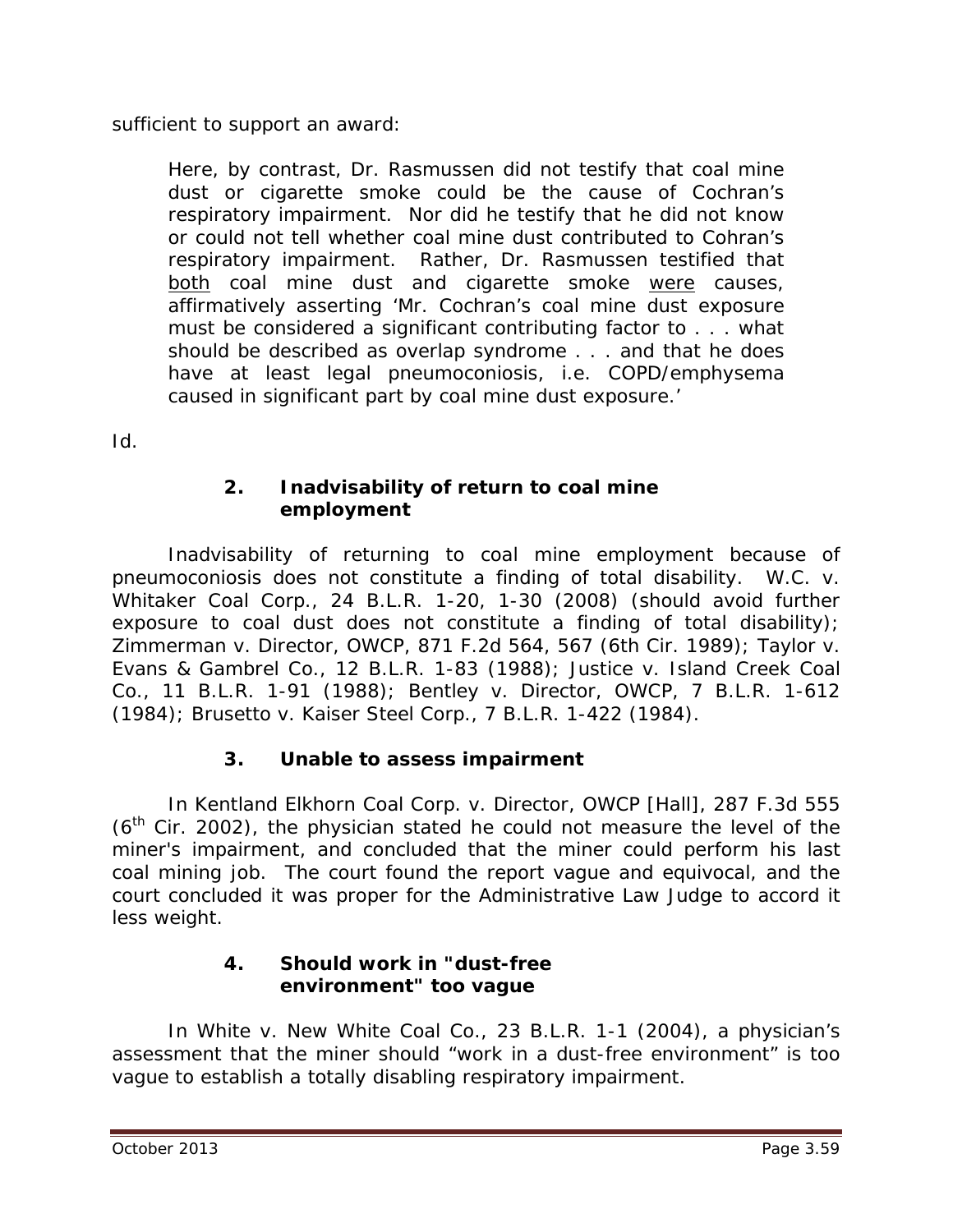### **5. Use of the AMA Guides**

#### Finding "Class II" impairment, too vague

In *Jeffrey v. Mingo Logan Coal Co.*, BRB Nos. 05-0107 BLA and 05-0107 BLA-A (Sept. 22, 2005) (unpub.), Dr. Baker examined Claimant, and concluded that he suffered from a "Class II impairment" under the *Guides to the Evaluation of Permanent Impairment* and had "a second impairment, based on Section 5.8, Page 106, Chapter Five, Guides to the Evaluation of Permanent Impairment, Fifth Edition, which states that persons who develop pneumoconiosis should limit further exposure to the offending agent." As a result, Dr. Baker stated, "This would imply the patient is 100% occupationally disabled for work in the coal mining industry or similar dusty occupations."

In view of the foregoing, the Board determined the Administrative Law Judge properly rejected the opinion:

Because Dr. Baker did not explain the severity of such a diagnosis or address whether such an impairment would prevent claimant from performing his usual coal mine employment, his diagnosis of a Class II impairment is insufficient to support a finding of total disability. (citation omitted). Moreover, since a physician's recommendation against further coal dust exposure is insufficient to establish a totally disabling respiratory impairment,. . . the administrative law judge permissibly found that this portion of Dr. Baker's opinion is insufficient to support a finding of total disability.

In addition, the Board stated:

[I]n view of our holding that the administrative law judge properly found Dr. Baker's opinion insufficient to support a finding of total disability, we reject claimant's assertion that the administrative law judge erred by not considering the exertional requirements of claimant's usual coal mine work in conjunction with Dr. Baker's opinion.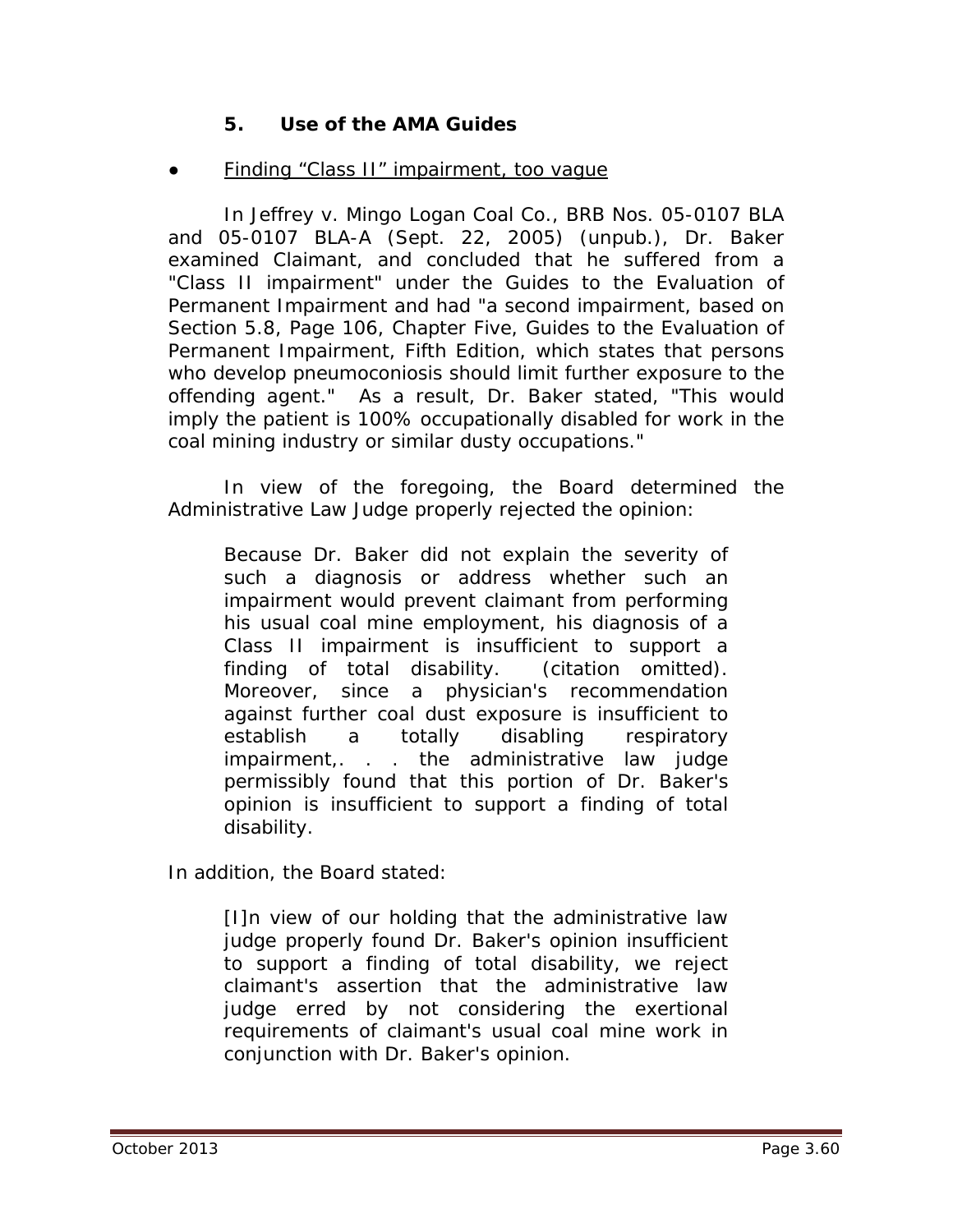## Use of the AMA Guidelines, proper

By unpublished decision in *Consolidation Coal Co. v. Director, OWCP [Wasson]*, Case No. 98-1533 (4<sup>th</sup> Cir., Nov. 13, 2001) (unpub.), the court upheld the Administrative Law Judge's use of the American Medical Association's *Guides to the Evaluation of Permanent Impairment* to conclude a miner's "single breath diffusing capacity (DLCO) study was abnormal." A conflict arose in the interpretation of the test:

Dr. Rasmussen questioned the lower predicted value used by Dr. Bercher's laboratory in the 1991 test, stating that he believed that the claimant's diffusing capacity on that test would be abnormal if a higher predicted value was used. Thus, a controversy arose as to whether the claimant's actual performance on the 1991 test was within normal or abnormal range, i.e., whether the lower predicted value was in fact the appropriate or correct value against which to measure the claimant's test result.

The Administrative Law Judge properly notified the parties that the AMA guidelines would be used to determine the proper predicted value for the test. Employer objected to the use of the AMA guidelines because "inter-laboratory differences" would render the AMA guidelines unreliable. The court disagreed, however, and held the AMA guidelines already take such differences into account. Consequently, the court concluded "the employer had adequate notice yet offered no specific evidence to show that the use of the AMA guide was unfair or inaccurate when applied to the case at hand."

#### **6. Presumption at 20 C.F.R. § 718.203, effect of**

In *Crockett Collieries, Inc. v. Director, OWCP [Barrett]*, 478 F.3d 350  $(6<sup>th</sup>$  Cir. 2007) (J. Rogers, concurring), the Administrative Law Judge's award of black lung benefits was affirmed. In the case, both Drs. Baker and Dahhan concluded the miner suffered from a respiratory impairment. They disagreed, however, on whether the impairment "could all be due to cigarette smoking or could be due to a combination of cigarette smoking and coal dust exposure." Dr. Baker concluded coal dust exposure "probably contributes to some extent in an undefinable portion" to the miner's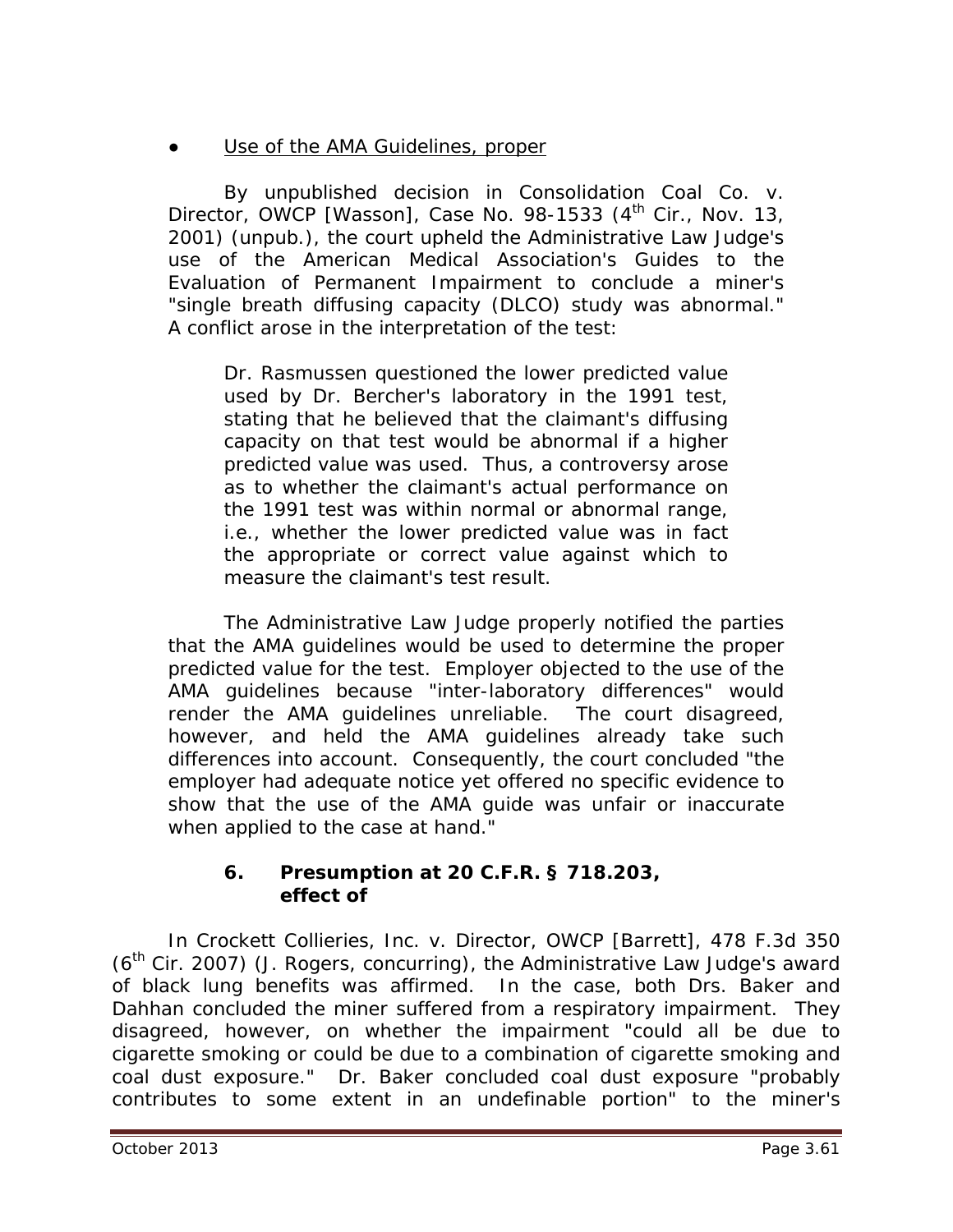pulmonary impairment. After invoking the rebuttable presumption that the miner's legal pneumoconiosis arose out of coal dust exposure at 20 C.F.R. § 718.203(b), the court held Dr. Baker's opinion was sufficient to support a finding that the miner suffered from the disease, and it was not too equivocal. The court further noted:

In rejecting Dr. Dahhan's opinion, the ALJ found that Dahhan had not adequately explained why Barrett's responsiveness to treatment with bronchodilators necessarily eliminated a finding of legal pneumoconiosis, and had not adequately explained 'why he believes that coal dust exposure did not exacerbate (the miner's) allegedly smoking-related impairments.'

The court agreed with the Administrative Law Judge's analysis and affirmed the award of benefits.

Note, however, that the Board and certain other circuit courts apply the 10-year presumption at 20 C.F.R. § 718.203 only to findings of *clinical* pneumoconiosis, not *legal* pneumoconiosis. *See* Chapter 11 for further discussion of these cases.

## **E. Physician's opinion based on premises contrary to administrative law judge's findings**

It is proper for the Administrative Law Judge to accord less weight to a physician's opinion based on premises, which are contrary to the Administrative Law Judge's findings. Some examples are as follows:

## **1. Benefits Review Board**

In *Abshire v. D&L Coal Co.*, 22 B.L.R. 1-202 (2002)(en banc), although Dr. Broudy based his opinion regarding the etiology of the miner's total disability on a finding that the miner did not suffer from coal workers' pneumoconiosis, it was error for the Administrative Law Judge to accord the opinion less probative value where Dr. Broudy also "opined that even if claimant suffered from coal workers' pneumoconiosis, his opinion with respect to claimant's pulmonary difficulties would not change." *See also Osborne v. Clinchfield Coal Co.*, BRB No. 96-1523 BLA (Apr. 30, 1998) (*en banc on recon.*)(unpub.) (it is proper to accord less weight to physicians' opinions, which found pneumoconiosis did not contribute to the miner's disability, on grounds that the physicians did not diagnose pneumoconiosis contrary to the Administrative Law Judge's findings on the record as a whole).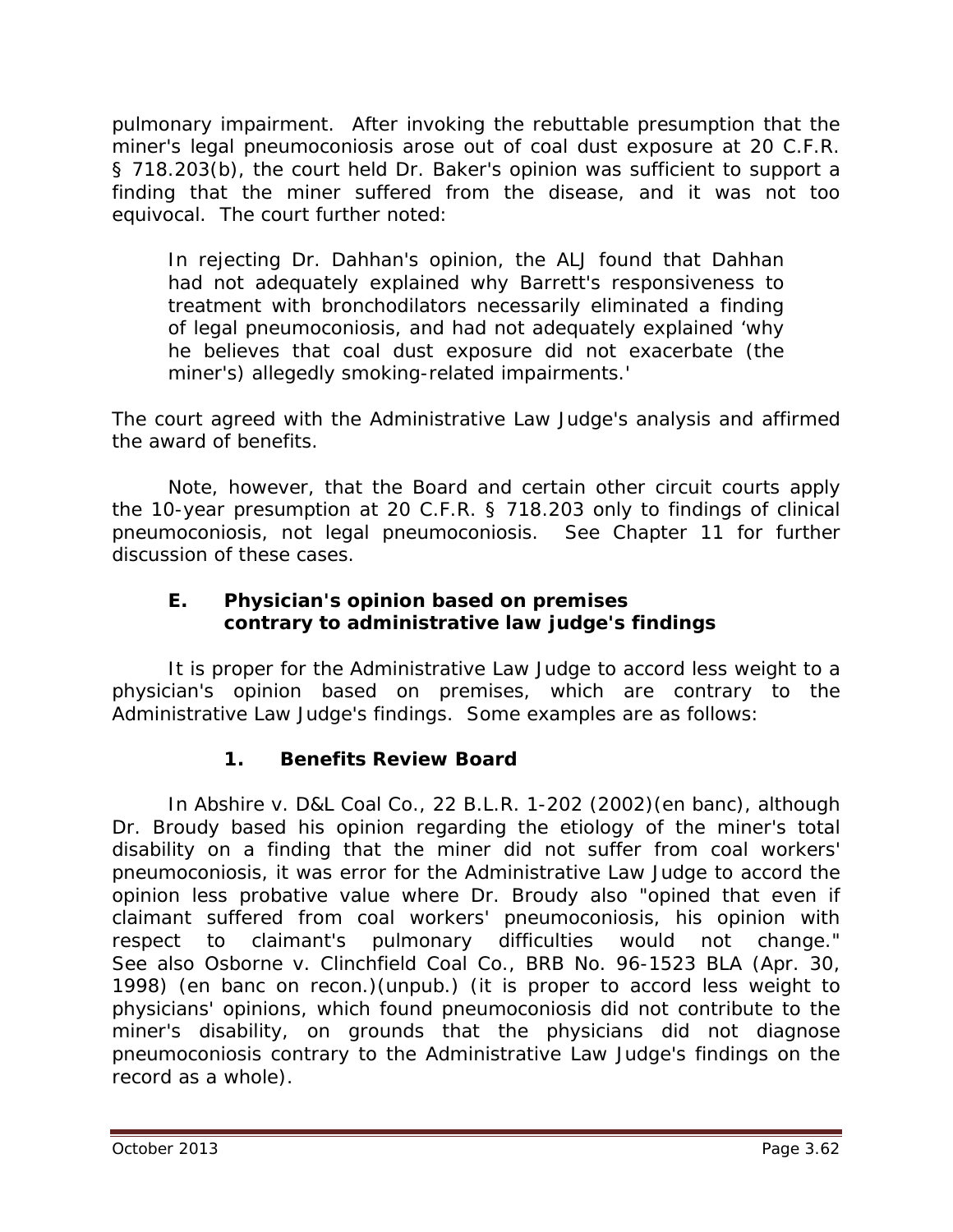In *Furgerson v. Jericol Mining, Inc.*, 22 B.L.R. 1-216 (2002)(en banc), the Administrative Law Judge "did not reconcile (Dr. Baker's) diagnosis of pneumoconiosis, based upon the positive x-ray and the miner's significant duration of coal dust exposure, with the fact that Dr. Baker's positive interpretation was reread as negative by a physician with superior qualifications." Consequently, the Board directed the Administrative Law Judge to "address whether this rereading impacts the physician's opinion and his diagnosis of pneumoconiosis."

*See also Tapley v. Bethenergy Mines, Inc.*, BRB No. 04-0790 BLA (May 26, 2005) (unpub.) (it was proper for the Administrative Law Judge to discredit the opinions of Drs. Crisalli and Zaldivar with regard to disability causation where these physicians concluded the miner did not suffer from either legal or clinical pneumoconiosis contrary to the Administrative Law Judge's findings).

# **2. Third Circuit**

In *Soubik v. Director, OWCP*, 366 F.3d 226 (3rd Cir. 2004), [4](#page-62-0) a physician's failure to diagnose the presence of coal workers' pneumoconiosis had an adverse effect on his or her ability to assess whether a miner's death was due to the disease. The Administrative Law Judge found the evidence established the presence of pneumoconiosis. Dr. Spagnolo concluded the disease was not present and, even if the miner suffered from pneumoconiosis, it would not have hastened his death. The court rejected the opinion:

Common sense suggests that it is usually exceedingly difficult for a doctor to properly assess the contribution, if any, of pneumoconiosis to a miner's death if he/she does not believe it was present. The ALJ did not explain why Dr. Spagnolo's opinion was entitled to such controlling weight despite Dr. Spagnolo's conclusion that Soubik did not have the disease that both parties agreed was present.

## **3. Fourth Circuit**

In *Scott v. Mason Coal Co.*, 289 F.3d 263 (4<sup>th</sup> Cir. 2002), the Administrative Law Judge erroneously accorded greater weight to the opinions of Drs. Castle and Dahhan, who found the miner's disability was not caused by coal workers' pneumoconiosis, because the physicians concluded

 $\overline{a}$ 

<span id="page-62-0"></span><sup>4</sup>  While the case was pending on appeal, the court noted that the widow died and the executor of her estate, John Soubik, was substituted as the appellant.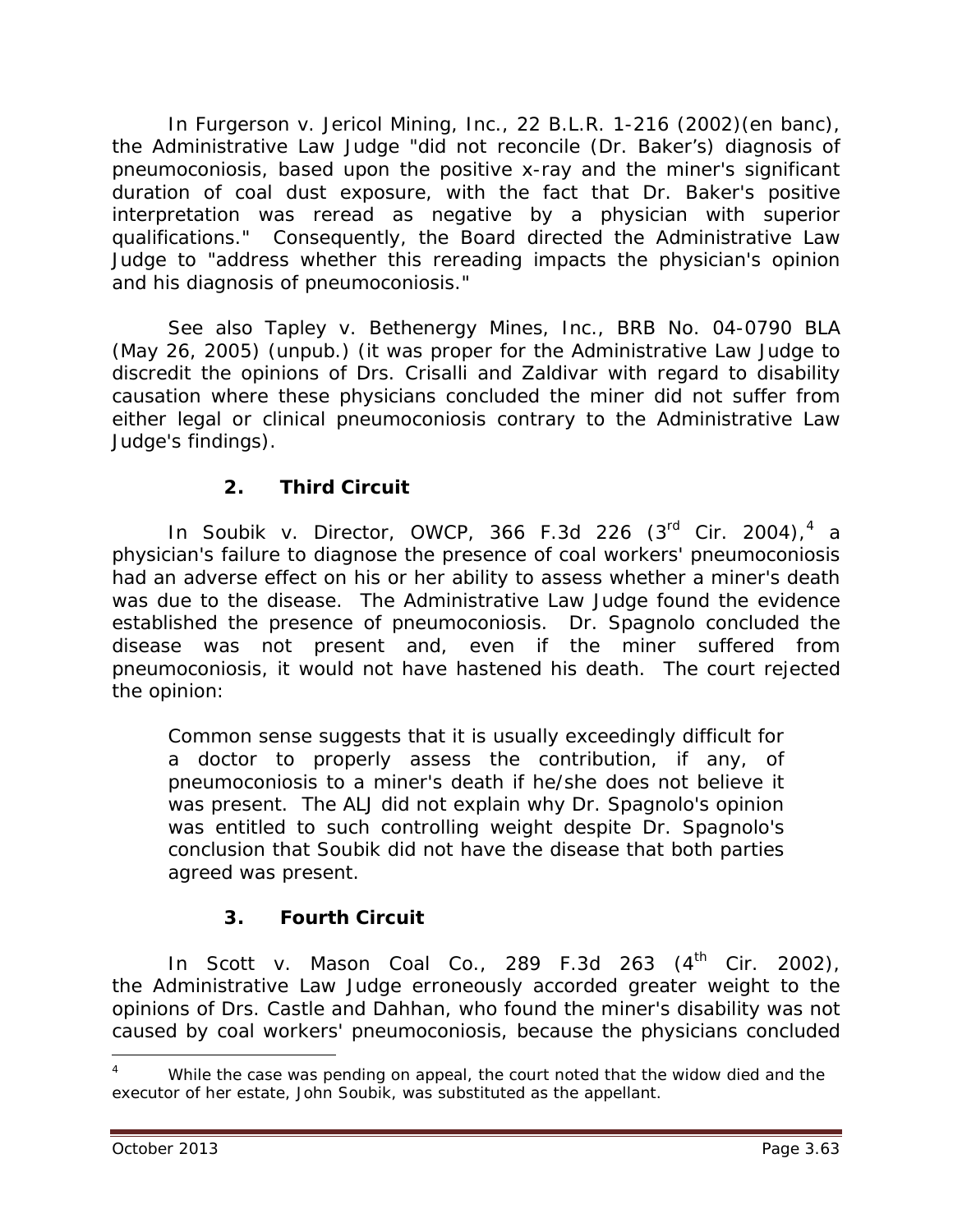that the miner did not suffer from the disease contrary to the Administrative Law Judge's findings. Citing to *Toler v. Eastern Assoc. Coal Co.*, 43 F.3d 109 (4th Cir. 1995) and *Grigg v. Director, OWCP*, 28 F.3d 416 (4th Cir. 1994), the court stated the following:

[A]n ALJ who has found (or has assumed arguendo) that a claimant suffers from pneumoconiosis and has total respiratory disability may not credit a medical opinion that the former did not cause the latter unless the ALJ can and does identify specific and persuasive reasons for concluding that the doctor's judgment on the questions of disability causation does not rest upon her disagreement with the ALJ's finding as to either or both of the predicates in the causal chain.

The fact that Drs. Dahhan and Castle stated that their opinions would not change even if the miner suffered from pneumoconiosis did not alter the court's position that the opinions could carry little weight pursuant to its holding in *Toler*:

Both Dr. Dahhan and Dr. Castle opined that Scott did not have legal or medical pneumoconiosis, did not diagnose any condition aggravated by coal dust, and found no symptoms related to coal dust exposure. Thus, their opinions are in direct contradiction to the ALJ's finding that Scott suffers from pneumoconiosis arising out of his coal mine employment, bringing our requirements in *Toler* into play. Under *Toler*, the ALJ could only give weight to those opinions if he provided specific and persuasive reasons for doing so, and those opinions could carry little weight, at most.

Indeed, the court found the opinions of Drs. Dahhan and Castle could not outweigh a contrary "poorly documented" opinion linking the miner's disability to his pneumoconiosis, because the contrary opinion was based on a finding of coal workers' pneumoconiosis consistent with the Administrative Law Judge's findings. *See also Island Creek Coal Co. v. Compton*, 211 F.3d 203 (4th Cir. 2000); *Hobbs v. Clinchfield Coal Co.*, 45 F.3d 819 (4th Cir. 1995) (the court carefully circumscribed the *Toler* holding to require the fact-finder to distinguish between clinical and legal pneumoconiosis).

# **4. Seventh Circuit**

In *Amax Coal Co. v. Director, OWCP [Chubb]*, 312 F.3d 882 (7<sup>th</sup> Cir. 2002), the Administrative Law Judge properly discounted Dr. Tuteur's opinion that pneumoconiosis did not contribute to the miner's total disability because the opinion was based on a finding that the miner did not suffer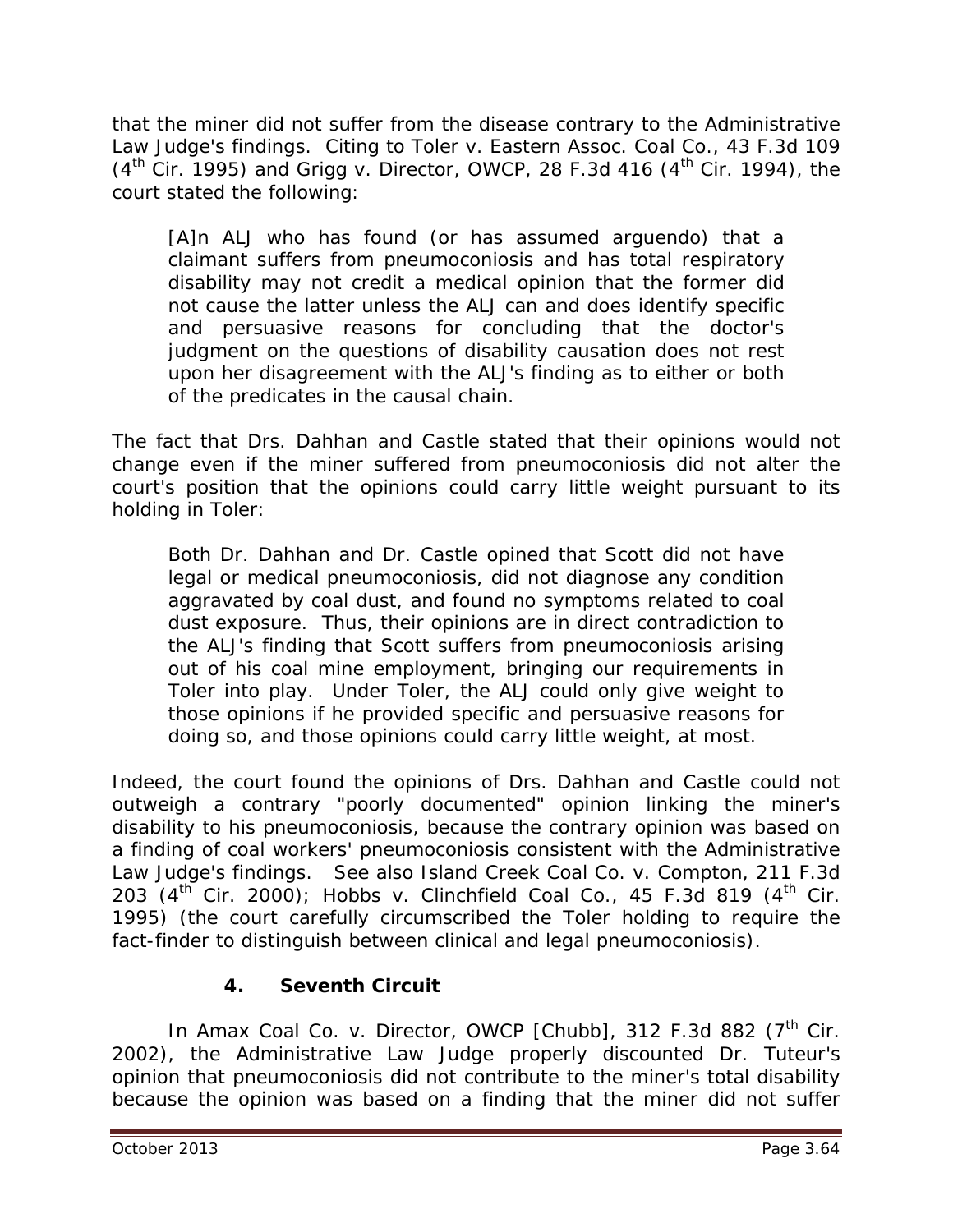from the disease, contrary to the Administrative Law Judge's findings which were supported by substantial evidence.

# **F. Silent opinion**

A physician's report, which is silent as to a particular issue, is not probative of that issue. However, under some circumstances, the report should not be discredited if the physician has provided documented and reasoned opinions relevant to the resolution of other entitlement issues in the claim. *See Drummond Coal Co. v. Freeman*, 17 F.3d 361 (11th Cir. 1994) (an Administrative Law Judge "need not . . . find that a medical opinion is either wholly reliable or wholly unreliable"; rather, the opinion may be divided into the relevant issues of entitlement to determine whether it is reasoned and documented with regard to any particular issue).

# **G. Inconsistent reports**

A report may be given little weight where it is internally inconsistent and inadequately reasoned. *Mabe v. Bishop Coal Co.*, 9 B.L.R. 1-67 (1986).

For example, in *J.L.S. v. Eastern Associated Coal Co.*, BRB No. 08-0146 BLA (Oct. 24, 2008) (unpub.), the Administrative Law Judge properly concluded the evidence of record did not demonstrate the presence of a totally disabling respiratory impairment. Notably, little probative value was accorded to Dr. Rasmussen's finding of total disability on grounds that the physician failed to adequately explain his finding in light of the non-qualifying blood gas testing underlying his report. On the other hand, the Board upheld the Administrative Law Judge's conclusion that Dr. Zaldivar's finding of no total disability was reasoned and documented because "integrates all aspects of the medical and work requirement evidence," including the non-qualifying ventilatory and blood gas testing of record.

Further, it is proper to accord little probative value to a physician's opinion, which is inconsistent with his or her earlier report or testimony. *Hopton v. U.S. Steel Corp.*, 7 B.L.R. 1-12 (1984) (a failure to explain inconsistencies between two reports, which were eight months apart, rendered the physician's conclusions of little probative value); *Surma v. Rochester & Pittsburgh Coal Co.*, 6 B.L.R. 1-799 (1984) (physician's report discredited where he found total disability in an earlier report and then, without explanation, found no total disability in a report issued five years later). *See also Brazzale v. Director, OWCP*, 803 F.2d 934 (8th Cir. 1986) (a physician's opinion may be found unreasoned given inconsistencies in the physician's testimony and other conflicting opinions of record).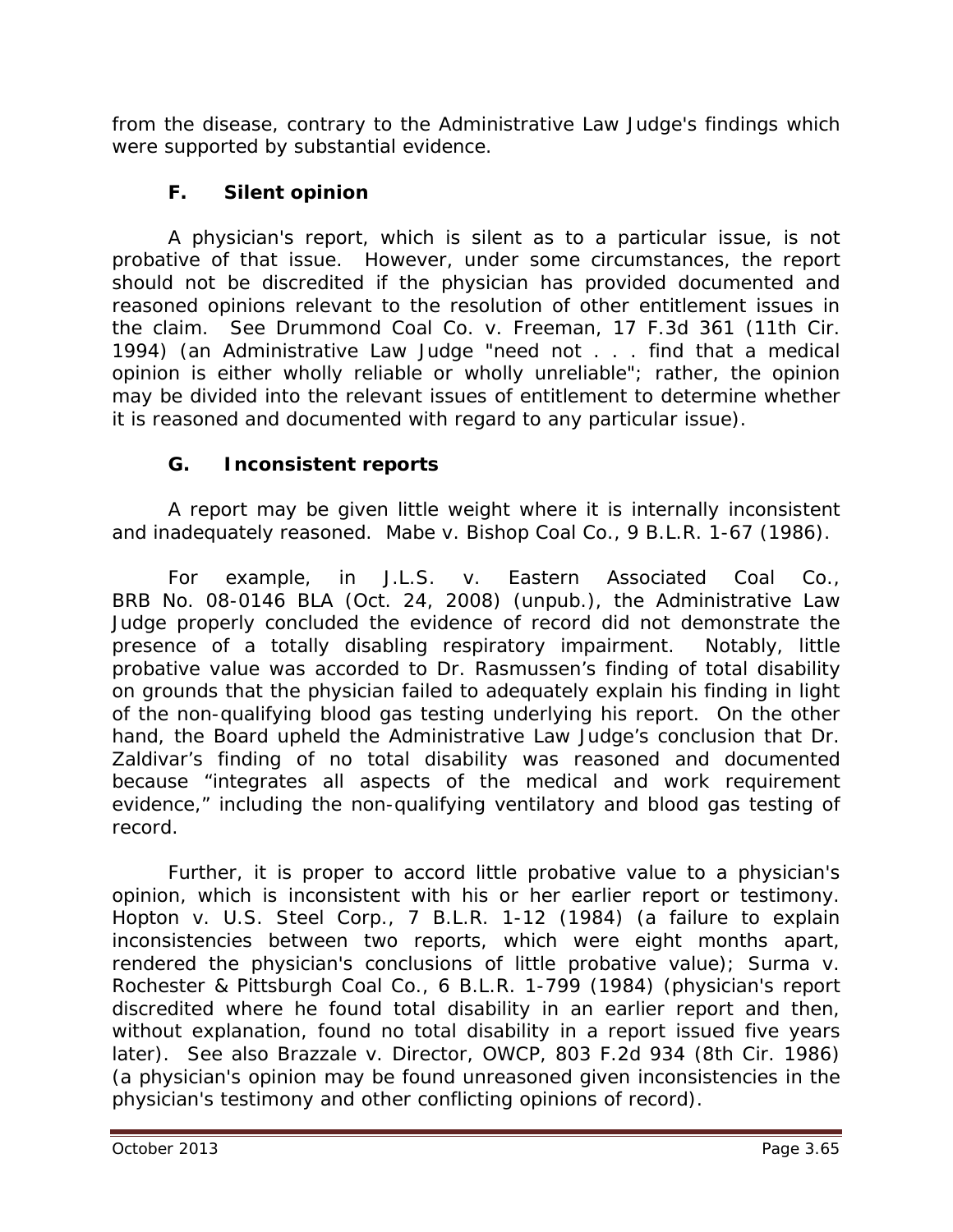## **H. Better supported by objective medical data**

Although a report cannot be discredited simply because a physician did not consider all medical data of record, it is proper to accord greater weight to an opinion that is better supported by the objective medical data of record, *i.e.,* x-ray, blood gas, and ventilatory studies. *Minnich v. Pagnotti Enterprises, Inc*., 9 B.L.R. 1-89, 1-90 n. 1 (1986); *Wetzel v. Director, OWCP*, 8 B.L.R. 1-139 (1985).

### **I. A physician's views regarding the nature of pneumoconiosis are important**

In determining whether an opinion is sufficiently reasoned, the Administrative Law Judge also may consider the views held by the physician regarding the nature of pneumoconiosis, *i.e.* the disease is irreversible, progressive, and may be latent. Here, the Administrative Law Judge seeks to determine whether the physician relies on views that are consistent with (1) the plain language of the regulations, (2) the Department's position in the preamble to the amended regulations, and/or (3) the medical literature cited by the physician.

For example, in *Westmoreland Coal Co. v. Amick*, 289 Fed. Appx. 638 (4th Cir. Aug. 18, 2008) (unpub.), the court upheld the Administrative Law Judge's award of benefits based on a finding that the miner was totally disabled due to coal dust-induced and smoking-induced chronic obstructive pulmonary disease. Under the facts of the case, the miner had a 33-year coal mine employment history as well as a history of smoking one pack of cigarettes per day from 1941 until 1988. A dispute arose among the medical experts regarding whether the miner's chronic obstructive pulmonary disease stemmed solely from his smoking history, or whether it was due both to smoking and coal dust exposure. In affirming the Administrative Law Judge's weighing of the medical opinions, the court concluded it was proper for the Administrative Law Judge to accord greater weight to physicians who recognized and discussed the latent and progressive nature of pneumoconiosis.

 The court held, while the regulations do not require that a physician discuss the latent and progressive nature of pneumoconiosis:

. . . considering that both the black lung regulations as well as numerous, long-standing decisions of the courts of appeals recognize the progressivity of pneumoconiosis, the ALJ was not precluded from considering as more persuasive the opinions of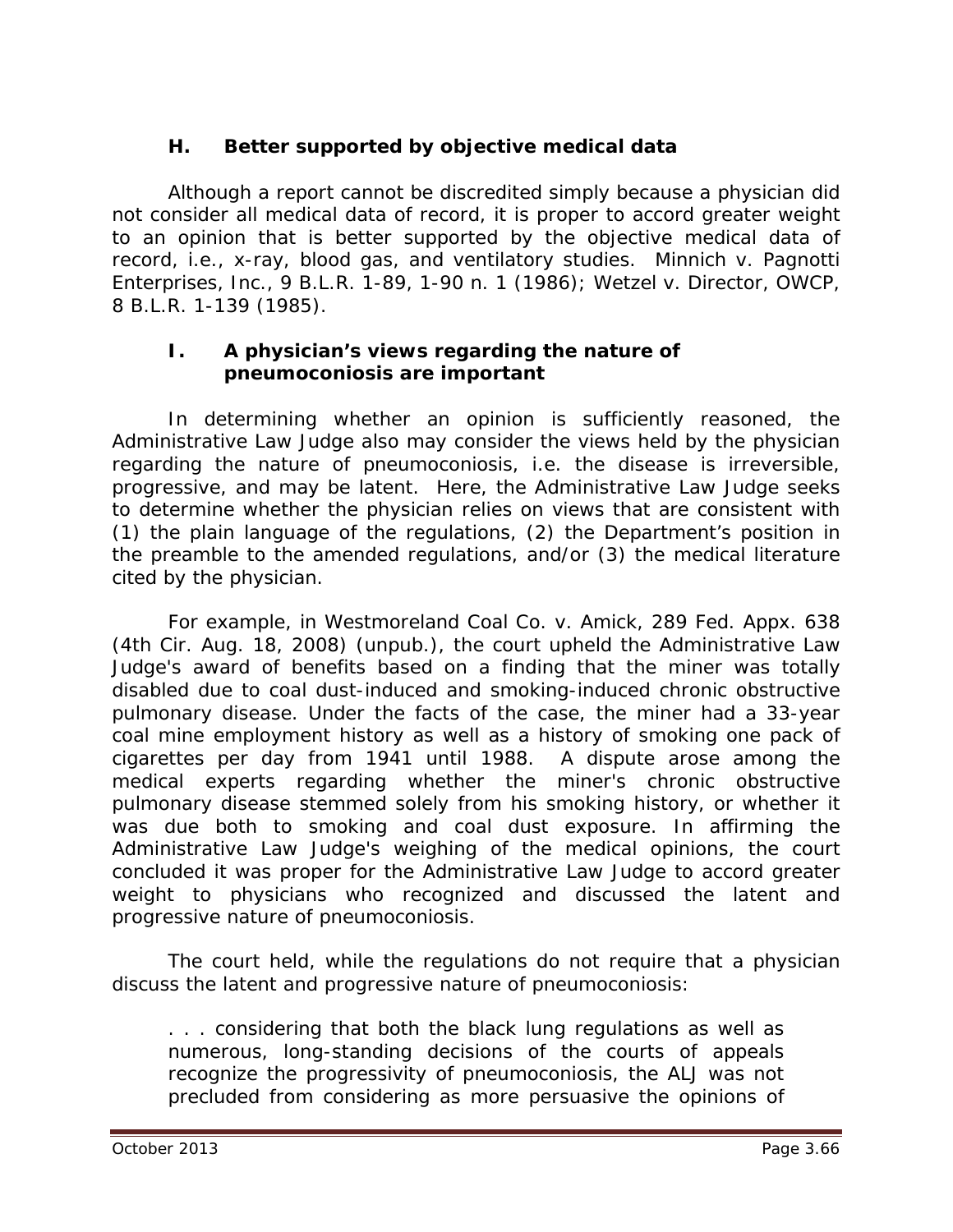those doctors who took that characteristic of pneumoconiosis into account. This is especially true in this case, given that the worsening of (the miner's) symptoms did not occur until eight years after he retired from his coal mining employment.

In resolving conflicting medical literature cited by the medical experts, the Administrative Law Judge properly noted "the Department of Labor already reviewed the medical and scientific literature before promulgating its revised regulations." As a result, the court concluded:

The ALJ's decision to credit Drs. Cohen and Koenig for their thorough discussion of the medical literature was therefore valid, in that it was, as the ALJ and BRB made clear, more consistent with the Department of Labor's findings that pneumoconiosis is latent and progressive and that an obstructive impairment may be 'legal pneumoconiosis.'

In line with this reasoning, the court held the Administrative Law Judge properly discredited the opinions of two of Employer's physicians, who concluded that the miner's impairment could not have been caused by coal dust exposure because the miner stopped working in 1983, and his condition began to deteriorate in 1991.

Also, in *Westmoreland Coal Co. v. Director, OWCP [Cochran]*, 718 F.3d 319  $(4<sup>th</sup>$  Cir. 2013) (Chief Judge Traxler, dissenting), the majority of a threemember panel upheld the Administrative Law Judge's award of benefits. With regard to the Administrative Law Judge's assessment of opinions by Employer's medical experts, Drs. Zaldivar and Hippensteel, Westmoreland argued the Administrative Law Judge improperly utilized, and incorrectly characterized, the preamble to accord less weight to their opinions:

Westmoreland argues that the ALJ misinterpreted the Preamble to mean that smoke-induced and coal mine dust-induced respiratory impairments always are indistinguishable. According to Westmoreland, Dr. Zaldivar and Dr. Hippensteel relied on advancements in science and medicine since the implementation of the Preamble that purportedly facilitate the differentiation of coal mine dust-induced and smoke-induced emphysema, which the ALJ supposedly ignored because of how he interpreted the Preamble. In so arguing, Westmoreland overstates the ALJ's reliance on the Preamble.

Instead, the ALJ did not state that he would not consider Dr. Zaldivar's and Dr. Hippensteel's opinions, nor did he suggest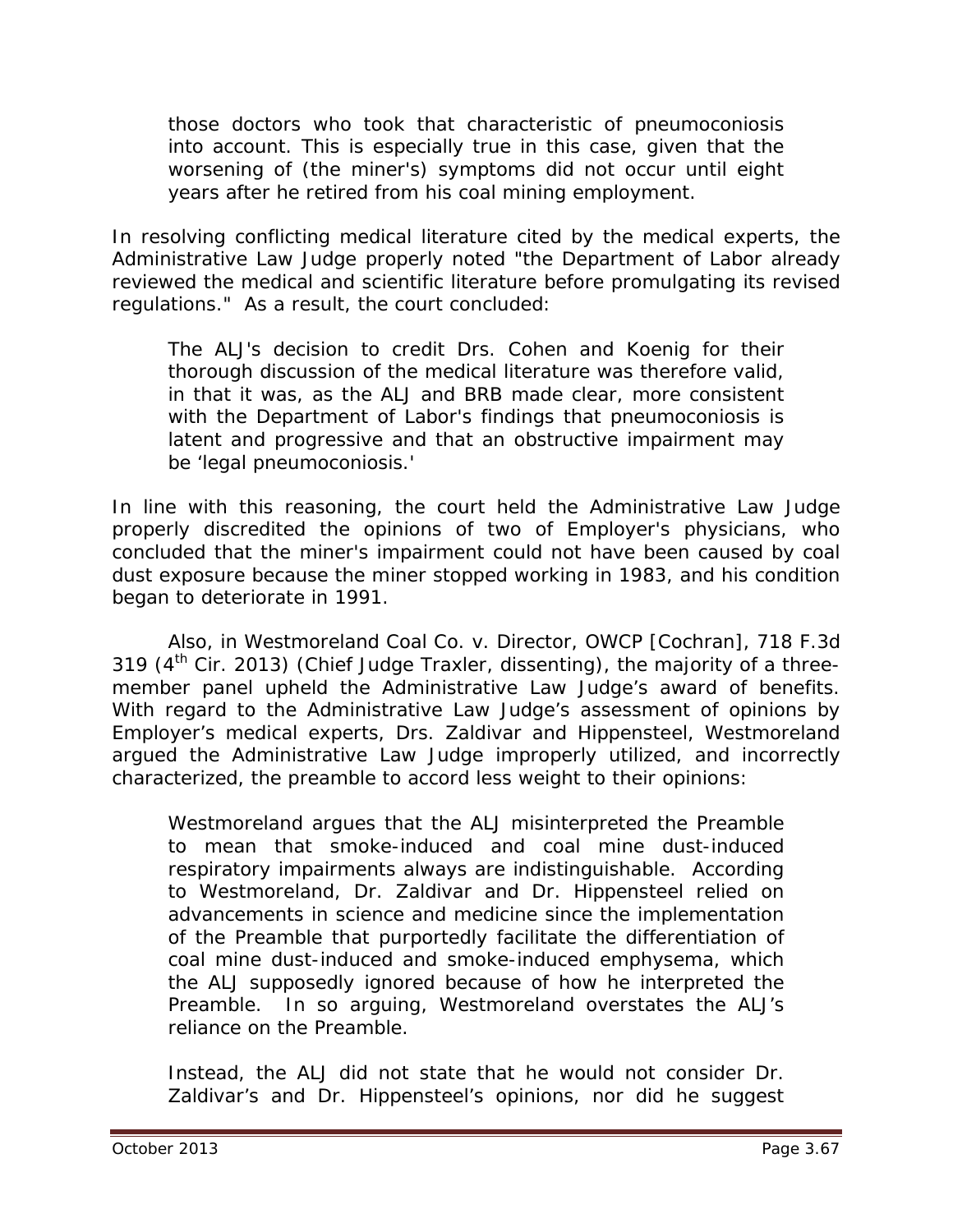that he was obligated to accept the scientific studies in the Preamble over any other evidence. Rather, the ALJ explained that he chose to give Dr. Rasmussen's opinion more weight in part because it aligned with the scientific findings in the Preamble. And neither Dr. Zaldivar nor Dr. Hippensteel testified as to the scientific innovations that archaized or invalidated the science underlying the Preamble. In fact, only Dr. Zaldivar cited literature that post-dates the Preamble—none of which appears to even discuss the effects of coal mine dust exposure on the lungs.

The court also noted the Administrative Law Judge provided additional rationale for according less weight to the opinions of Drs. Zaldivar and Hippensteel, such as their focus on whether the miner suffered from *clinical* pneumoconiosis without sufficiently addressing the presence or absence of *legal* pneumoconiosis.

The Administrative Law Judge may discredit the opinion of a physician whose medical assumptions are contrary to, or in conflict with, the spirit and purposes of the Act. *Wetherill v. Green Construction Co.*, 5 B.L.R. 1-248, 1- 252 (1982). Caution must be used in determining whether an opinion is "hostile-to-the-Act," particularly if the physician couches the opinion in language that does not rule out the possibility of alternatives. For example, a physician who states that simple pneumoconiosis cannot be totally disabling has expressed an opinion that is "hostile-to-the-Act." On the other hand, a physician who states it is "highly unusual" or "unlikely" that simple pneumoconiosis can be totally disabling has not expressed an opinion that is "hostile-to-the-Act." This is because his or her opinion does not foreclose the possibility that the disease can be totally disabling. Some cases involving these concepts are:

### **1. Coal mine employment preserves lung function**

In *Roberts & Schaefer Co. v. Director, OWCP [Williams]*, 400 F.3d 902  $(7<sup>th</sup>$  Cir. 2005), it was proper to accord less weight to a medical opinion "influenced by the physician's 'subjective personal opinions about pneumoconiosis which are contrary to the congressional determinations implicit in the Act's provisions.'" In particular, the court held Dr. Shelby's view that coal mine employment had "preserved" the miner's lung function, and had a "positive effect" on his health, was contrary to the provisions at 20 C.F.R. § 718.201(c) that pneumoconiosis can be latent and progressive.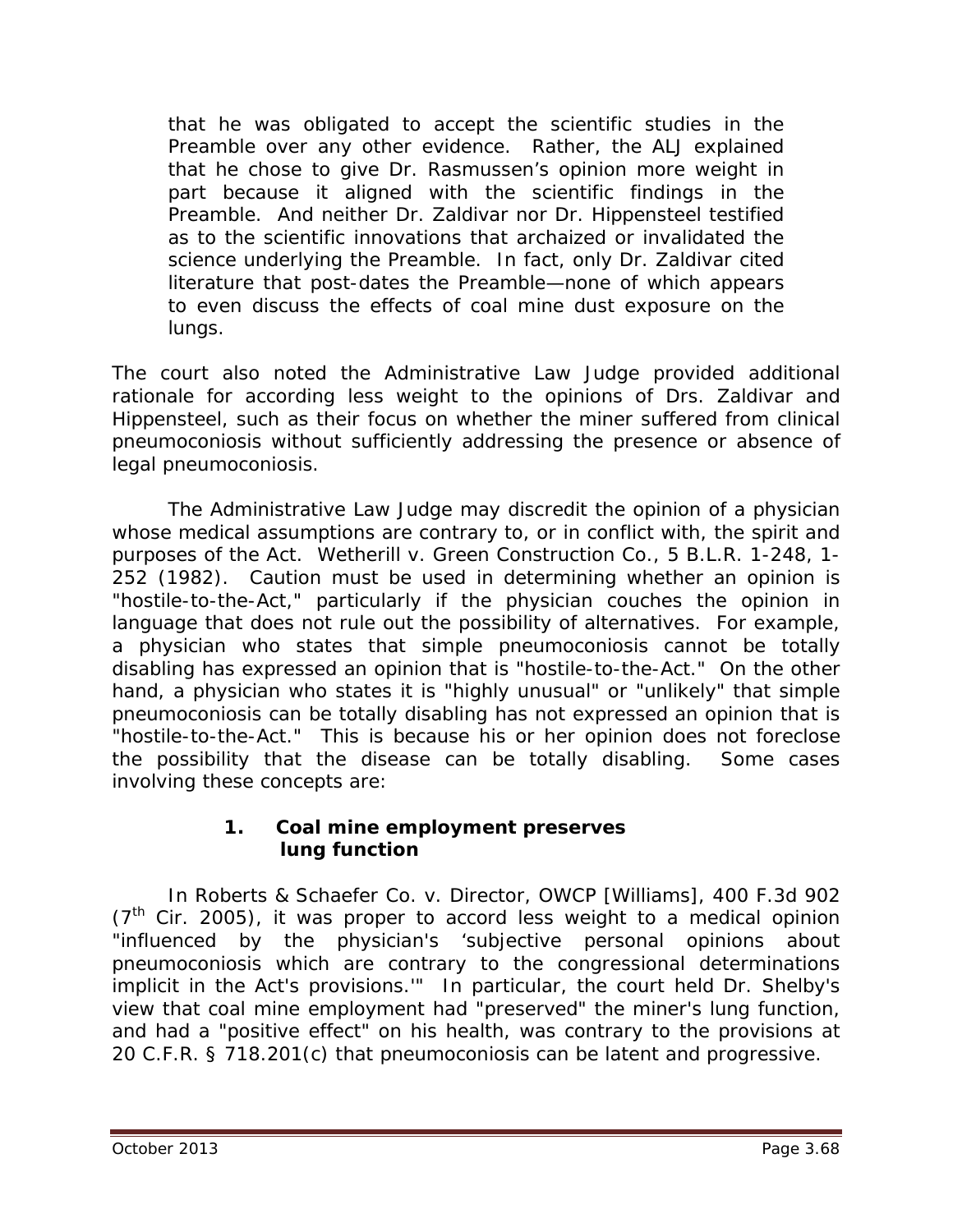### **2. Simple pneumoconiosis cannot be totally disabling**

*Searls v. Southern Ohio Coal Co.*, 11 B.L.R. 1-161 (1988); *Butela v. U.S. Steel Corp.*, 8 B.L.R. 1-48 (1985). *See also Thorn v. Itmann Coal Co.*, 3 F.3d 713  $(4^{th}$  Cir. 1995) (the physician stated "simple pneumoconiosis" does not cause total disability "as a rule" was hostile-to-the-Act); *Penn Allegheny Coal Co. v. Mercatell*, 878 F.2d 106 (3rd Cir. 1989); *Adams v. Peabody Coal Co.*, 816 F.2d 1116 (6<sup>th</sup> Cir. 1987); *Wetherill v. Director*, *OWCP*, 812 F.2d 376 (7th Cir. 1987); *Kaiser Steel Corp. v. Director, OWCP*, 748 F.2d 1426 (10<sup>th</sup> Cir. 1984).

However, in *Chester v. Hi-Top Coal Co.*, BRB No. 00-1000 BLA (July 31, 2001) (unpub.), it was error for the Administrative Law Judge to discredit a physician's opinion as "hostile-to-the-Act" where the physician stated it "would be highly unusual for simple coal workers' pneumoconiosis of major category 1 to cause a measurable ventilatory impairment." In so holding, the Board noted the physician "did not foreclose all possibility that simple pneumoconiosis can be totally disabling."

### **3. No pneumoconiosis based solely on negative x-ray**

A physician stating s/he would not diagnose pneumoconiosis in the absence of a positive x-ray interpretation is hostile-to-the-Act. *Black Diamond Coal Co. v. BRB [Raines]*, 758 F.2d 1532 (11th Cir. 1985). *See also Roberts & Schaefer Co. v. Director, OWCP [Williams]*, 400 F.3d 992  $(7<sup>th</sup>$  Cir. 2005) (Administrative Law Judge's finding of legal coal workers' pneumoconiosis based on medical opinion evidence upheld despite preponderantly negative chest x-rays of record).

In *Harman Mining Co. v. Director, OWCP (Looney)*, 678 F.3d 305  $(4<sup>th</sup>$  Cir. 2012), the Administrative Law Judge's denial of Employer's petition for modification, and the award of benefits in the miner's claim based on her finding of totally disabling legal pneumoconiosis, were affirmed. Notably, the miner demonstrated 17 years of coal mine employment, and a history of smoking cigarettes "for several decades." The Administrative Law Judge properly determined Dr. Sargent's opinion ("pneumoconiosis cannot cause disability in the absence of a positive x-ray") was contrary to the plain language of the regulations at 20 C.F.R. § 718.202(b) ("No claim for benefits shall be denied solely on the basis of a negative chest x-ray").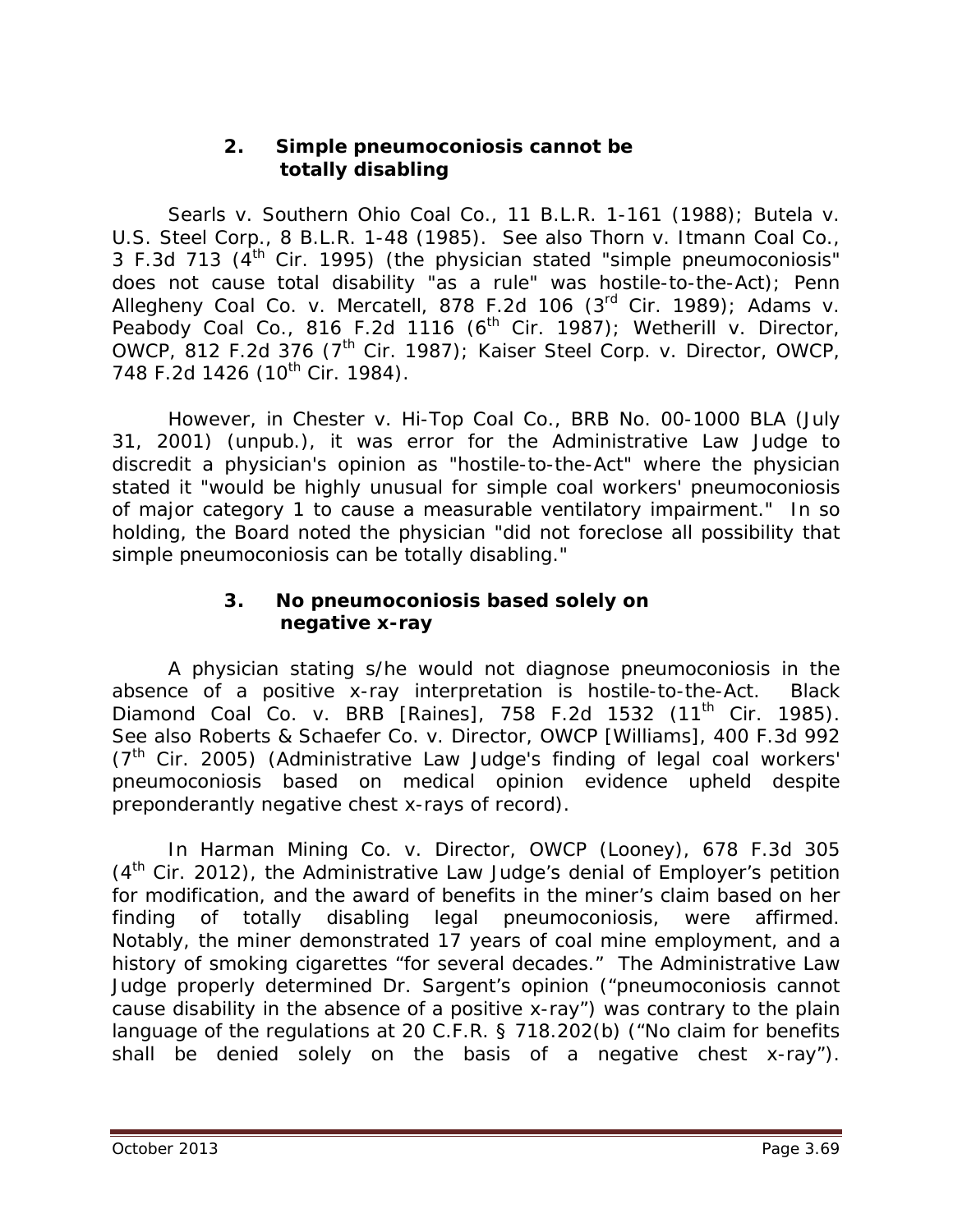Dr. Fino's opinion was less probative for similar reasons, and the court stated:

Because the x-ray, CT-scan, and pathological evidence "showed clinically insignificant coal dust retention . . ., Dr. Fino concluded that coal mine dust was not a clinically significant factor in [the miner's] obstruction." The court held that the Administrative Law Judge properly accorded less weight to Dr. Fino's opinion on grounds that it was premised on views contrary to the plain language of the regulations (distinguishing between clinical and legal pneumoconiosis at 20 C.F.R.  $\S$  718.201(a)(1)-(2)) and providing that "[n]o claim for benefits shall be denied solely on the basis of a negative chest x-ray" at 20 C.F.R. § 718.202(b)). Moreover, the court held it was proper to find Dr. Fino's opinion was premised on a view contrary to the preamble that "coal dust can induce obstructive pulmonary disease independent of clinically significant pneumoconiosis" at 65 Fed. Reg. 79938- 79940 (Dec. 20, 2000).

A similar holding was issued by the Third Circuit in *Helen Mining Co. v. Director, OWCP [Obush]*, 650 F.3d 248 (3rd Cir. 2011), *aff'g. Obush v. Helen Mining Co.*, 24 B.L.R. 1-117 (2009). Here, the court found it proper to accord less weight to the opinion of Dr. Renn, who concluded the miner did not suffer from legal pneumoconiosis, in part, because there was no x-ray evidence of the disease. The Administrative Law Judge found Dr. Renn's opinion was inconsistent with the plain language of the regulations at  $\S$  718.202(a)(4), which allows for a finding of pneumoconiosis "notwithstanding a negative X-ray," and it was inconsistent with the Department's position in the preamble. The court noted, "The ALJ's reference to the preamble to the regulations, 65 Fed. Reg. 79941 (Dec. 20, 2000), unquestionably supports the reasonableness of his decision to assign less weight to Dr. Renn's opinion."

In the underlying *Obush* decision, the Board concluded the Administrative Law Judge "permissibly evaluated (the physician's) opinion in conjunction with the Department's discussion of prevailing medical science in the preamble to the revised regulations." Notably, the Board stated, "The preamble sets forth how the Department of Labor has chosen to resolve questions of scientific fact." Thus, it concluded, "A determination of whether a medical opinion is supported by accepted scientific evidence, as determined by the Department of Labor, is a valid criterion in deciding whether to credit the opinion." In this case, the Administrative Law Judge "correctly noted that the Department of Labor, in the preamble to the revised regulations, recognizes that coal mine dust exposure can be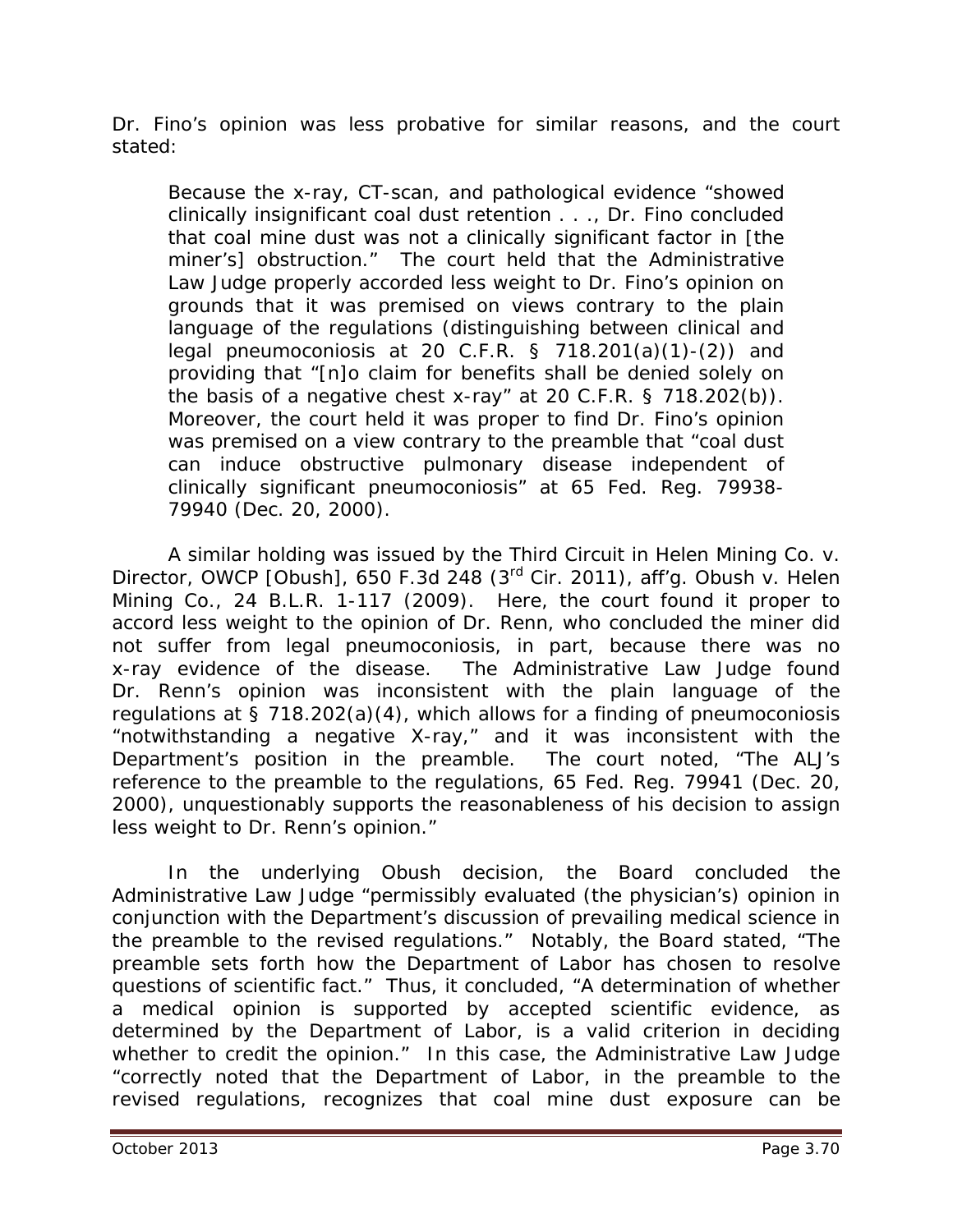associated with significant deficits in lung function in the absence of clinical pneumoconiosis."

See also A&E Coal Co. v. Director, OWCP [Adams], 694 F.3d 39 (6<sup>th</sup> Cir. Sept. 11, 2012); *Cumberland River Coal Co. v. Director, OWCP [Banks]*, 690 F.3d 477 ( $6<sup>th</sup>$  Cir. 2012) (Dr. Jarboe maintained the miner did not suffer from coal dust-induced emphysema because there was not enough coal dust retention shown on the chest x-rays; the Administrative Law Judge properly concluded the regulations provide legal pneumoconiosis may exist even in the absence of clinical pneumoconiosis, *i.e.* negative x-rays and CT scans).

### **4. Pneumoconiosis does not cause, or seldom causes, obstructive impairments**

## **a. Generally "hostile-to-the-Act"**

A physician who states coal dust exposure "never" causes an obstructive lung disease is "hostile-to-the-Act." *Harman Mining Co. v. Director, OWCP (Looney)*, 678 F.3d 305 (4th Cir. 2012) (Dr. Fino's opinion is less probative because it is premised on a view that legal pneumoconiosis "cannot" cause obstructive lung disease; "[c]ourts have long recognized what the 2000 regulations codified—that legal pneumoconiosis includes obstructive lung disease); *Warth v. Southern Ohio Coal Co.*, 60 F.3d 173  $(4<sup>th</sup>$  Cir. 1995) ("Chronic obstructive lung disease . . . is encompassed within the definition of pneumoconiosis for purposes of entitlement to Black Lung benefits"; medical experts "failed to give legitimate reasons for ruling out dust exposure in coal mine employment as a cause or aggravation of that disease"). *But see Stiltner v. Island Creek Coal Co.*, 86 F.3d 337  $(4<sup>th</sup>$  Cir. 1996) (pre-amendment decision).

The amended regulations at 20 C.F.R. § 718.201 define pneumoconiosis as including, but not limited to, "any chronic restrictive or obstructive pulmonary disease." 20 C.F.R. § 718.201(a)(2). And, the courts have upheld the amended regulations on this point. In an early circuit court opinion applying the amended regulations, *Freeman United Coal Mining Co. v. Summers*, 272 F.3d 473 (7th Cir. 2001), the Seventh Circuit affirmed the Administrative Law Judge's determination that Dr. Fino's opinion ("there is no good clinical evidence in the medical literature that coal dust inhalation in and of itself causes obstructive lung disease") was entitled to little weight. As noted by the court:

During a rulemaking proceeding, the Department of Labor considered a similar presentation by Dr. Fino and concluded that his opinions are not in accord with the prevailing view of the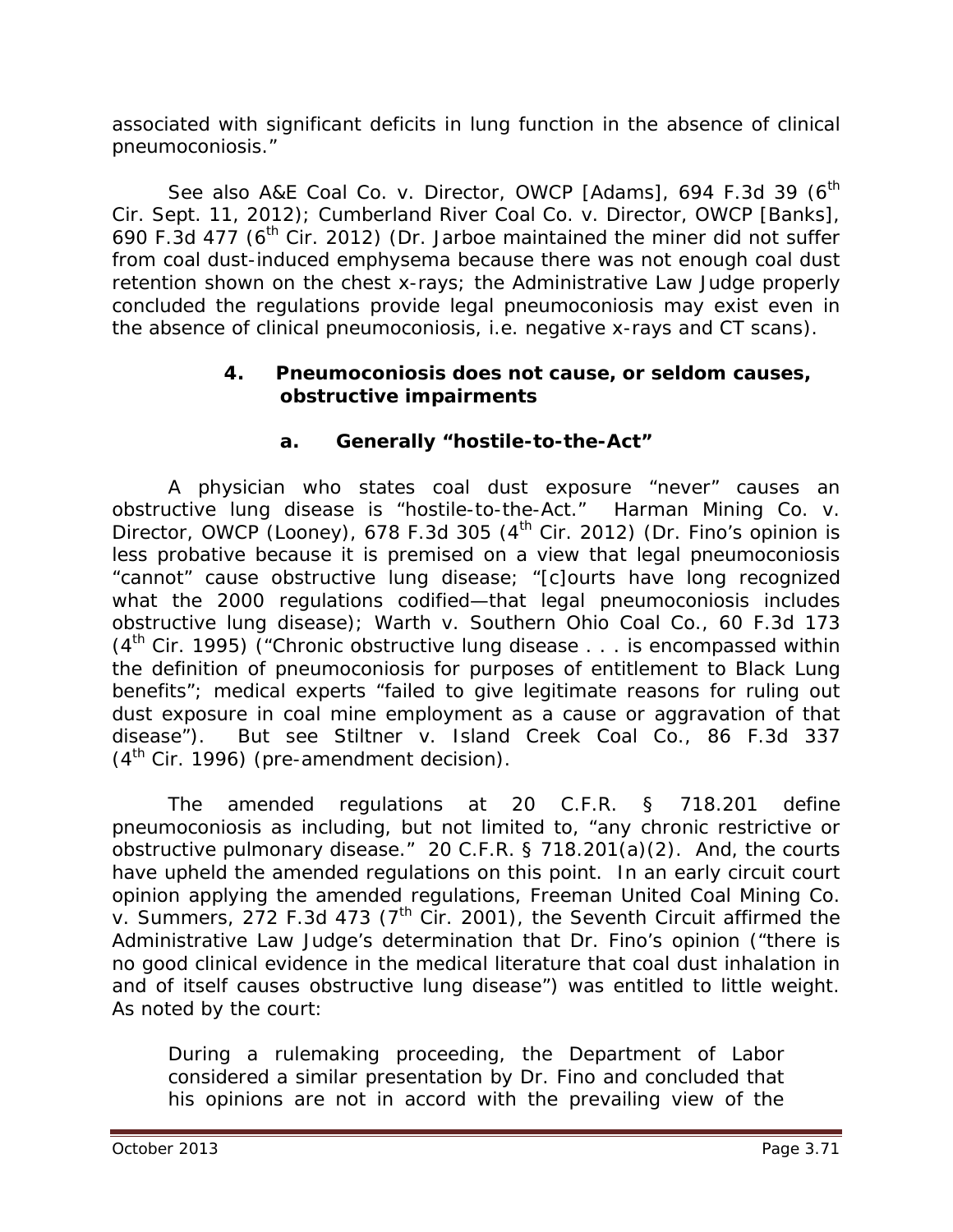medical community or the substantial weight of the medical and scientific literature."

See also Blakley v. Amax Coal Co., 54 F.3d 1313 (7<sup>th</sup> Cir. 1995) (pre-amendment claim involving obstruction).

#### **b. Not "hostile-to-the-Act," but may be less probative**

In some claims, medical experts may not assert that coal dust induced lung disease can *never* produce an obstruction; rather, they assert it is "rare" for it to do so. The Administrative Law Judge may accord less weight to such an opinion because it is based on "generalities" as opposed to the specific medical data in a particular claim.

For example, in *Consolidation Coal Co. v. Director, OWCP [Beeler]*, 521 F.3d 723  $(7<sup>th</sup>$  Cir. 2008), the court affirmed the Administrative Law Judge's award of benefits based on a finding that the miner suffered from totally disabling chronic obstructive pulmonary disease stemming from 13 years of coal mine employment. The court noted:

What complicates this case is that (the miner) was also a smoker. He started smoking cigarettes at age 18 or 19, averaging one to one-half pack per day at varying times. He quit at age 54, after about 35 years of smoking.

The record further revealed, by 2005, the miner was totally dependent on supplemental oxygen, and "was taking three nebulizer treatments a day."

While noting that the regulations recognize the existence of "legal" pneumoconiosis, the court emphasized the miner carried the burden of demonstrating "that his COPD was caused, at least in part, by his work in the mines, and not simply his smoking habit." In this vein, the court cited to medical opinions in the record supporting a finding that coal dust contributed to the miner's COPD, but it also noted the following:

... Dr. Tuteur examined (the miner) ...; he diagnosed severe COPD solely due to smoking. He concluded that coal dust exposure did not cause or contribute to (the miner's disease), noting that miners with no smoking history rarely have COPD, while smokers have a one in five chance of developing a severe obstruction. Dr. Renn reviewed the medical records and issued a report in 2004 where he diagnosed COPD due solely to smoking.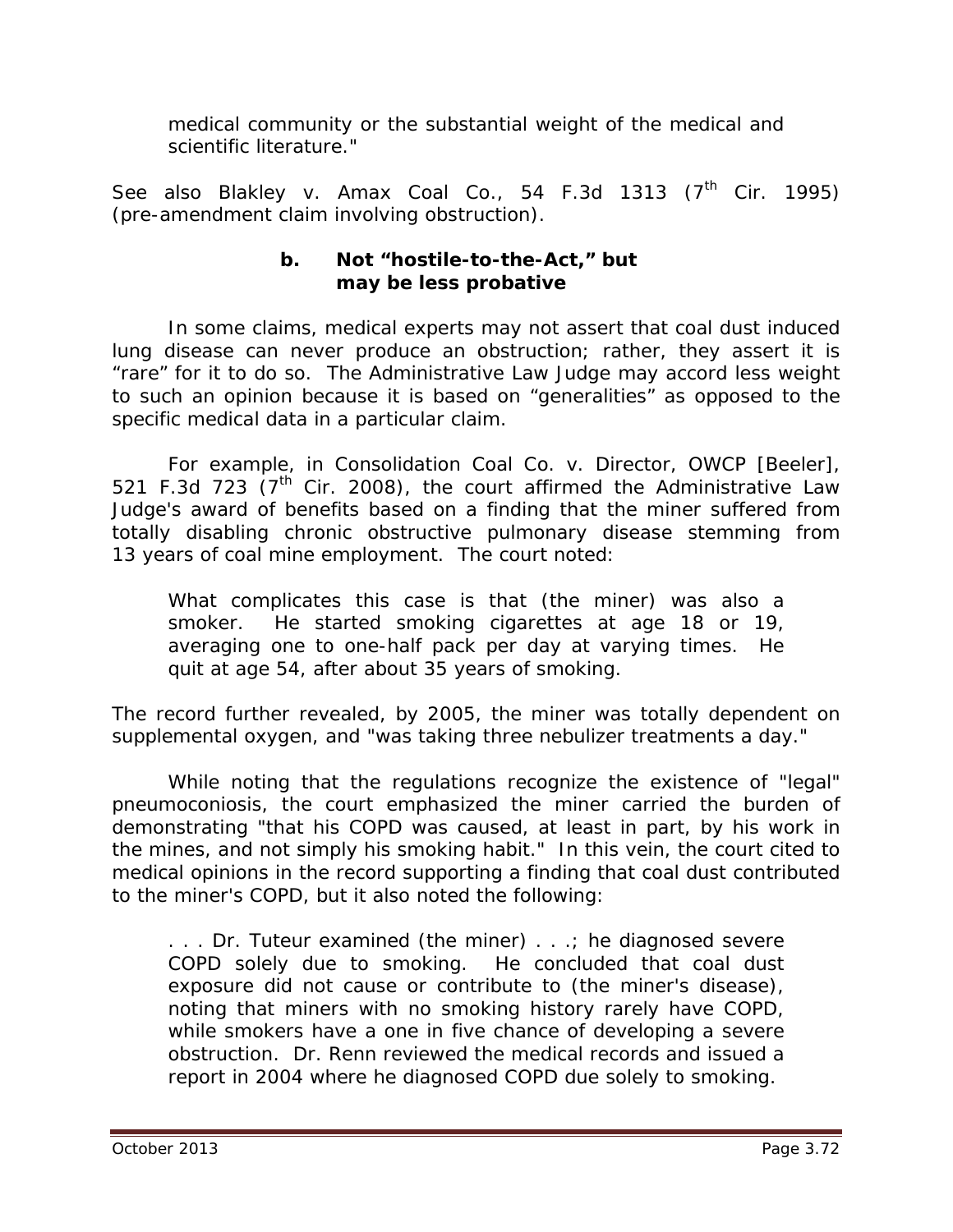The Administrative Law Judge accorded little weight to the opinions of Drs. Tuteur and Renn, and the court agreed:

First, the essence of (Dr. Tuteur's) opinion was a three sentence comment that presented a personal view that (the miner's) condition had to be caused by smoking because miners rarely have clinically significant obstruction from coal-dust-induced lung disease and would not attribute any miner's obstruction, no matter how severe, to coal dust. However, the Department of Labor reviewed the medical literature on this issue and found that there is consensus among scientists and researchers that coal dust-induced COPD is clinically significant. This medical authority indicates that nonsmoking miners develop moderate and severe obstruction at the same rate as smoking miners. 65 Fed. Reg. 79,938. Second, Dr. Tuteur did not rely on information particular to (the miner) to conclude that smoking was the only cause of his obstruction. Third, he did not cite a single article in the medical literature to support his propositions.

The court then rejected Employer's argument that Dr. Tuteur merely states the development of coal dust induced COPD is rare in miners:

. . . the Department of Labor report does not indicate that this causality is merely rare. And even if the causation is rare, Dr. Tuteur does not explain why (the miner) could not be one of these 'rare' cases. This flaw is endemic to the entire opinion, because Dr. Tuteur did not appear to analyze any data or observations specific to (the miner).

On the other hand, the court approved of the Administrative Law Judge's crediting of Dr. Cohen's report, which supported the miner's entitlement to benefits:

First, it was based on objective data and a substantial body of peer-reviewed medical literature that confirms the causal link between coal dust and COPD. Second, he reviewed studies that were even more recent than the aforementioned Department of Labor study. Third, he linked these studies with (the miner's) symptoms, physical examination findings, pulmonary function studies, and arterial blood gas studies. Finally, he explained that (the miner's) pulmonary function studies showed 'minimal reversibility after administration of bronchodilator' and that he had an 'abnormal diffusion capacity,' all of which is consistent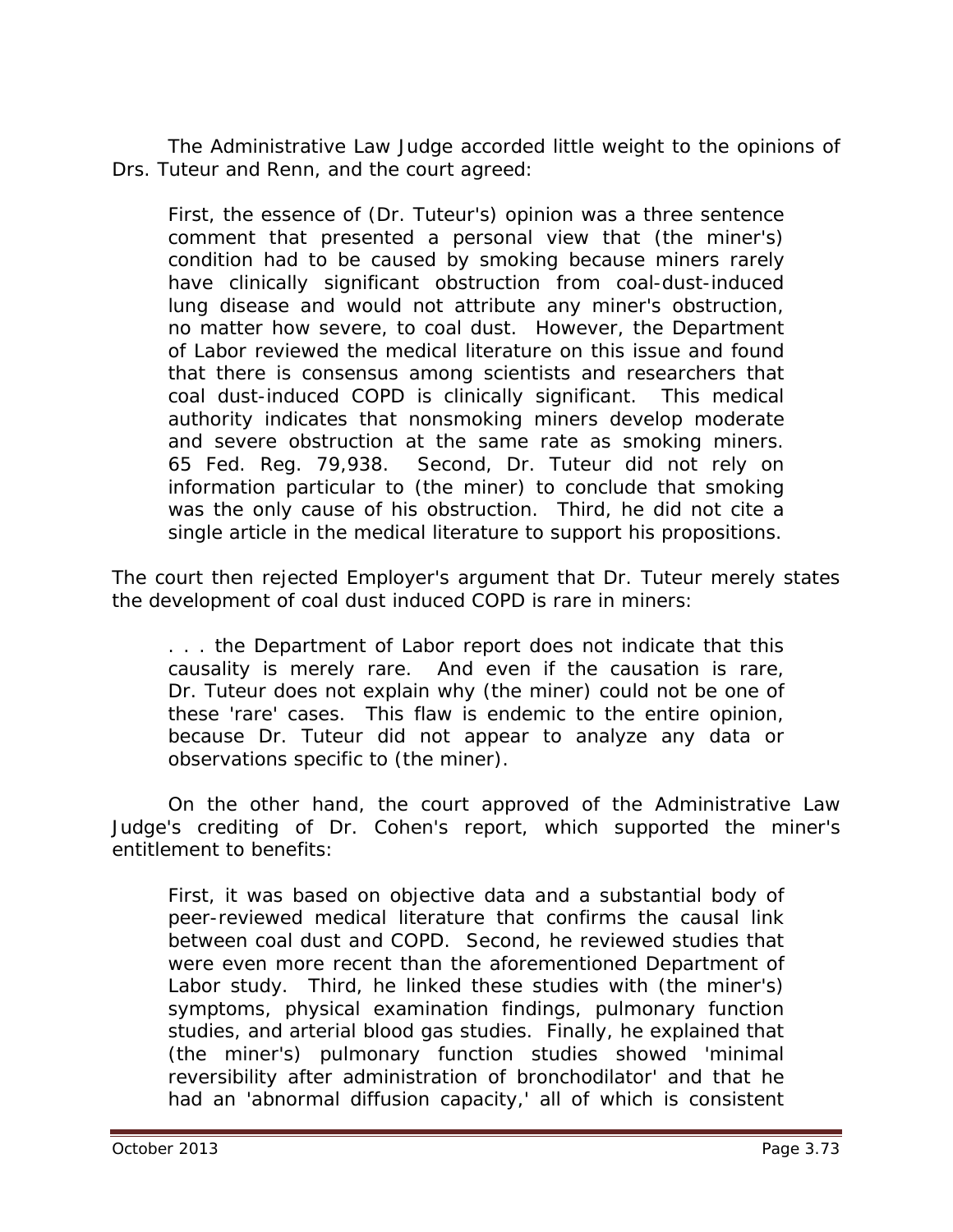with a respiratory condition related to coal dust exposure.

The Seventh Circuit issued a similar holding in *RAG American Coal Co. v. Director, OWCP [Buchanan]*, 576 F.3d 418 (7<sup>th</sup> Cir. 2009). Here, the Administrative Law Judge awarded benefits in the miner's second claim under 20 C.F.R. § 725.309 based on a finding of total disability due to legal coal workers' pneumoconiosis, *i.e.* obstructive lung disease, emphysema, and chronic bronchitis stemming, in part, from the miner's coal dust exposure. The court affirmed the Administrative Law Judge's disagreement with the premises of Drs. Fino, Tuteur, and Renn. The court noted these physicians:

. . . relied on medical studies and literature which indicated that pneumoconiosis seldom arose in an obstructive disease and that in miners who were long-term smokers, any obstructive disease resulted from only tobacco smoke, not coal dust exposure. The ALJ found that this view had been rejected by this court as contrary to the prevailing view of the medical community and substantial weight of the medical and scientific literature . . . .

As a result, the court affirmed the award of benefits in the miner's second claim based on the Administrative Law Judge's finding that the miner's respiratory condition had significantly worsened since denial of the first claim, and he was now totally disabled due to coal workers' pneumoconiosis.

### **5. Pneumoconiosis "not expected" to cause pulmonary impairment**

In *Lane v. Union Carbide Corp.*, 105 F.3d 166 (4<sup>th</sup> Cir. 1997), a physician's opinion was not "hostile-to-the-Act," where the physician concluded that simple pneumoconiosis would "not be expected" to cause a pulmonary impairment. In so holding, the court concluded the physician's opinion was based upon the specific facts of the case unlike the opinion at issue in *Thorn v. Itmann Coal Co.*, 3 F.3d 713 (4th Cir. 1995), where the doctor stated "simple pneumoconiosis" does not cause total disability "as a rule."

#### **6. Pneumoconiosis does not progress after exposure to dust ceases**

In *Greene v. King James Coal Mining, Inc.*, 575 F.3d 628 (6<sup>th</sup> Cir. 2009), the Administrative Law Judge's weighing of the medical evidence was affirmed. With regard to reports by Employer's experts, Drs. Westerfield and Broudy, the Administrative Law Judge found the reports were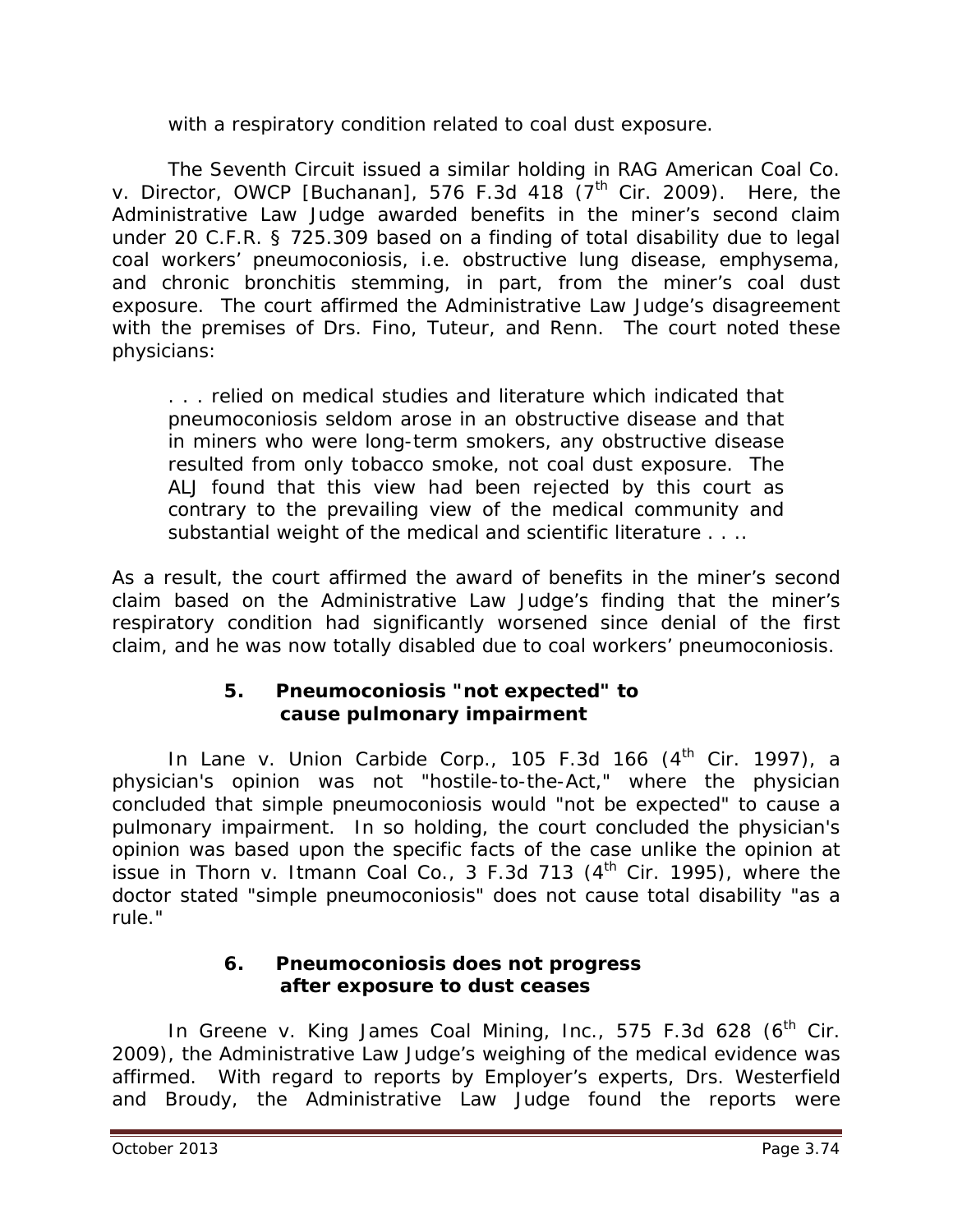inadequately reasoned. In particular, it was determined Dr. Westerfield's opinion was based on views that were hostile-to-the-Act, where he concluded the miner's respiratory impairment did not arise from coal dust exposure because the impairment "arose after (Claimant) stopped working as a coal miner." The court agreed with the Administrative Law Judge that this premise is "clearly contrary to the regulations recognizing that pneumoconiosis is 'a latent and progressive disease which may first become detectable only after the cessation of coal dust exposure.'"

 Similarly, in *Westmoreland Coal Co. v. Amick*, 289 Fed. Appx. 638 (4th Cir. Aug. 18, 2008) (unpub.), the Administrative Law Judge properly awarded benefits based on a finding that the miner was totally disabled due to coal dust-induced and smoking-induced chronic obstructive pulmonary disease. Under the facts of the case, the miner had a 33-year coal mine employment history as well as a history of smoking one pack of cigarettes per day from 1941 until 1988. A dispute arose among the medical experts regarding whether the miner's chronic obstructive pulmonary disease stemmed solely from his smoking history, or whether it was due both to smoking and coal dust exposures.

 In resolving conflicting medical literature cited by the medical experts, the Administrative Law Judge properly noted "the Department of Labor already reviewed the medical and scientific literature before promulgating its revised regulations." As a result, the Administrative Law Judge properly discredited the opinions of two of Employer's physicians who concluded the miner's impairment could not have been caused by coal dust exposure because the miner stopped working in 1983, and his condition began to deteriorate in 1991.

*See also Cumberland River Coal Co. v. Director, OWCP [Banks]*, 690 F.3d 477 ( $6<sup>th</sup>$  Cir. 2012) (Dr. Jarboe cited the length of time that Claimant had stopped working in the mines as a factor against diagnosing coal dust-induced lung disease; the court agreed with the Administrative Law Judge that this constituted an "impermissible factor" to consider because the regulations provide coal dust-induced lung disease "may first become detectable only after the cessation of coal mine dust exposure" under 20 C.F.R. § 718.201(c)).

In *Blake v. Elm Grove Coal Co.,* BRB Nos. 04-0186 BLA and 04-0186 BLA-S (Dec. 28, 2004) (unpub.), *aff'd in part sub. nom.*, *Elm Grove Coal Co. v. Director, OWCP [Blake]*, 480 F.3d 278 (4<sup>th</sup> Cir. 2007), the Administrative Law Judge may "discredit a medical opinion which is premised upon a view inconsistent with the regulations." In particular, the physician opined "only clinical pneumoconiosis is progressive," which the Board concluded was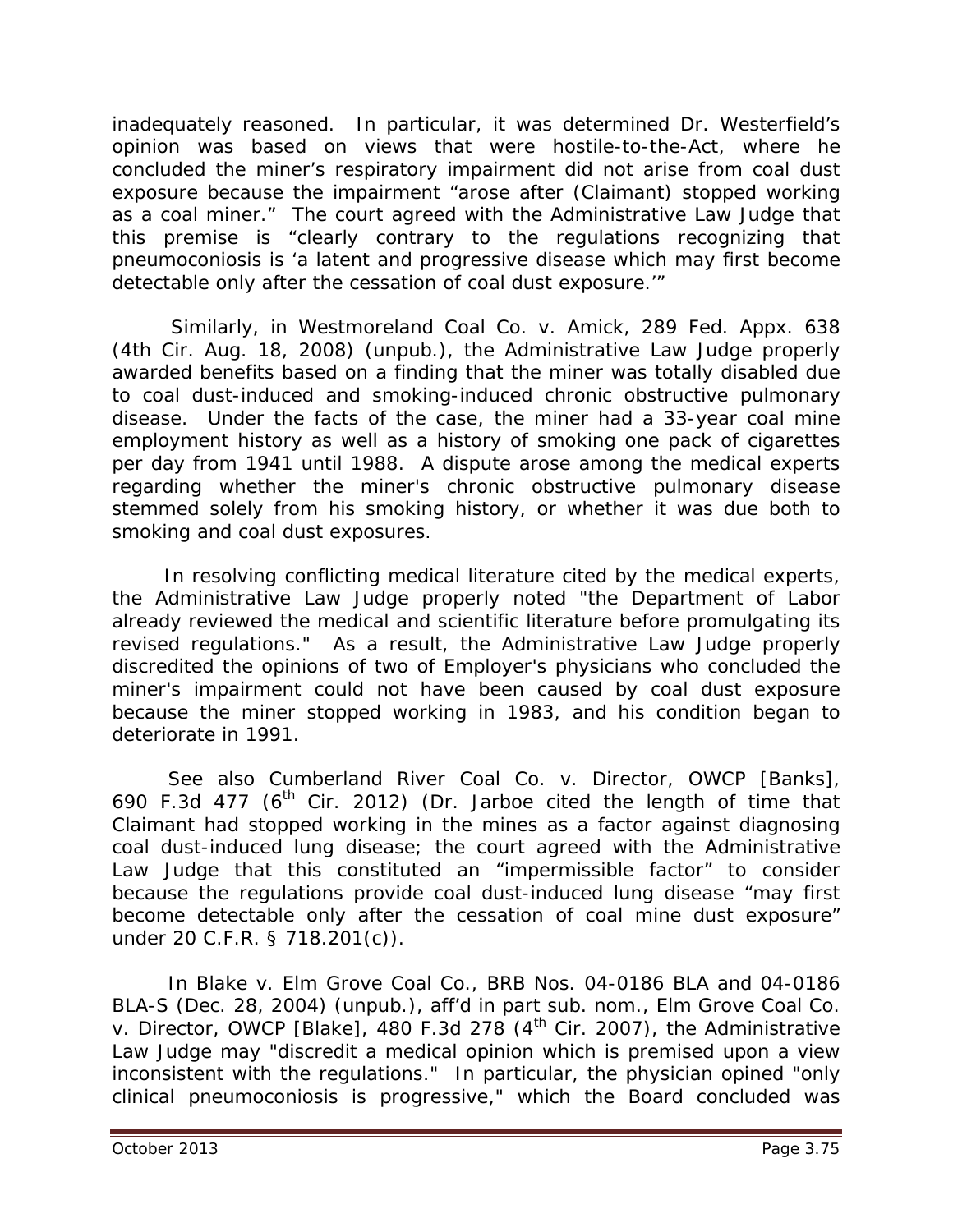"inconsistent with 20 C.F.R. § 718.201 $(c)$ ." As a result, the medical opinion was not well-reasoned based on the following comments to the amended regulations:

[I]t is clear that a miner who may be asymptomatic and without significant impairment at retirement can develop a significant pulmonary impairment after a latent period. Because the legal definition of pneumoconiosis includes impairments that arise from coal mine employment, regardless of whether a miner shows X-ray evidence of pneumoconiosis, this evidence of deterioration of lung function among miners, including miners who did not smoke, is significant. 65 Fed. Reg. 79971 (Dec. 20, 2000).

*Slip op.* at 9.

In *Midland Coal Co. v. Director, OWCP [Shores]*, 358 F.3d 486 (7<sup>th</sup> Cir. 2004), the Administrative Law Judge properly discredited a physician's report, which "referenced parts of the medical literature that deny that coal dust exposure can ever cause pneumoconiosis" and where the physician stressed the absence of chest x-ray evidence of the disease and erroneously relied on "the absence of pulmonary problems at the time of (the miner's) retirement from coal mining." The court held this was contrary to the regulations that pneumoconiosis may be latent and progressive. *See also Freeman United Coal Mining Co. v. Summers*, 272 F.3d 473 (7th Cir. 2001).

#### **7. Pneumoconiosis expected to cause "restriction"**

In *Greene v. King James Coal Mining, Inc.*, 575 F.3d 628 (6<sup>th</sup> Cir. 2009), the Administrative Law Judge's weighing of the medical evidence was affirmed. With regard to reports by Employer's experts, the court noted both Drs. Westerfield and Broudy "indicated their belief that pneumoconiosis generally causes a *restrictive* lung pattern, whereas (Claimant) exhibited chronic *obstructive* lung disease." (emphasis in original). The court concluded this was contrary to the regulations, which define pneumoconiosis to include "any chronic restrictive or obstructive pulmonary disease arising out of coal mine employment." Consequently, the court held it was proper for the Administrative Law Judge to discredit the opinions of Drs. Westerfield and Broudy. Nonetheless, based on other evidence in the record, the court concluded "there was substantial evidence to support the ALJ's decision to deny (the miner's) claim for benefits because (the miner) failed to establish that he had pneumoconiosis."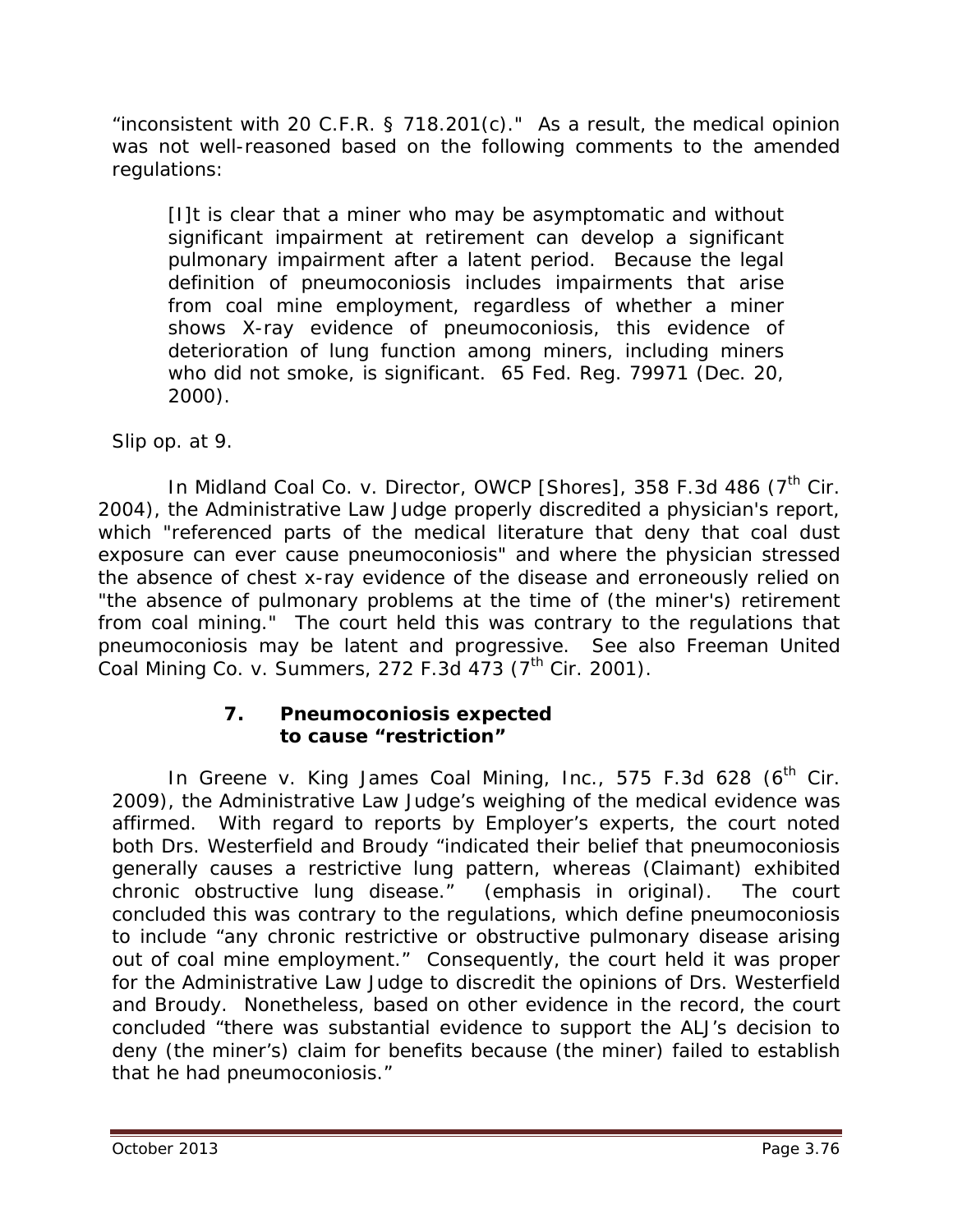*See also Cumberland River Coal Co. v. Director, OWCP [Banks]*, 690 F.3d 477 ( $6<sup>th</sup>$  Cir. 2012) (Dr. Jarboe cited to lack of restriction on the miner's testing to conclude coal dust-induced lung disease was not present; the court agreed with the Administrative Law Judge that, under the regulations, legal pneumoconiosis may constitute an obstructive impairment, without any restrictive component).

## **8.** Average loss of FEV<sub>1</sub>, not probative

In *Harman Mining Co. v. Director, OWCP (Looney)*, 678 F.3d 305  $(4<sup>th</sup>$  Cir. 2012), the Administrative Law Judge properly accorded less weight to the subsequent opinion of Dr. Fino that smoking was the sole cause of the miner's lung disease because "Dr. Fino relied heavily on general statistics rather than particularized facts about" the miner. Dr. Fino relied on the "average loss of FEV1 . . . in coal miners," and his view that the "amount of obstruction caused by coal dust inhalation is directly related to the amount of coal mine dust inhaled and retained within the lung tissue." *See also Freeman United Coal Mining Co. v. Summers*, 272 F.3d 473 (7<sup>th</sup> Cir. 2001).

# **9.** Use of the FEV<sub>1</sub>/FVC ratio

By unpublished decision in *Taylor v. Manalapan Mining Co.*, BRB No. 10-0403 BLA (Mar. 11, 2011)(unpub.), the Board declined to affirm the Administrative Law Judge's weighing of certain medical opinion evidence because he did not consider whether such evidence was inconsistent with the Department's position as set forth in the preamble to the amended regulations. Specifically, the Administrative Law Judge accorded greater weight to the medical opinion of Dr. Rosenberg because "he persuasively links the objective medical data to the medical literature to show that Claimant's reduction in  $FEV<sub>1</sub>/FVC$  ratio is more consistent with a smokinginduced impairment than with a coal-dust-induced impairment."

On appeal, the Director, OWCP argued that Dr. Rosenberg's opinion appeared to be inconsistent with statements in the regulatory preamble "indicating that a reduction in the  $FEV<sub>1</sub>/FVC$  ratio is a marker for obstructive lung disease including that cause[d] by coal mine employment" at 65 Fed. Reg. 79943 (Dec. 20, 2000). The Board agreed and stated:

The administrative law judge's role encompasses a determination of whether medical opinions are supported by the medical literature they cite, and whether they are consistent with the DOL's comments to the regulations. *See Jericol Mining, Inc. v. Napier*, 301 F.3d 703, 22 BLR 2-537 (6<sup>th</sup> Cir. 2002); *Peabody Coal Co. v. Groves*, 227 F.3d 829, 22 BLR 2-230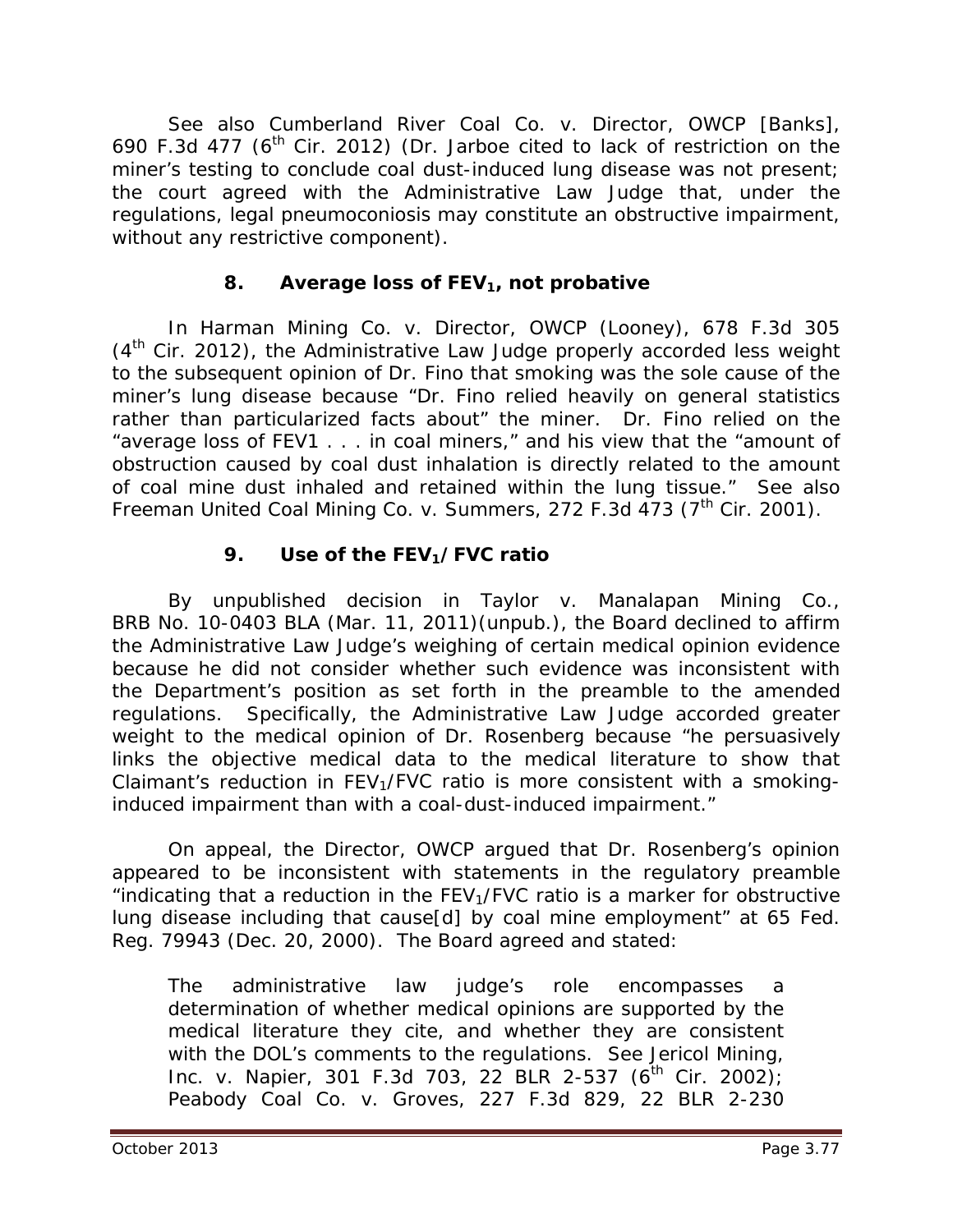$(6<sup>th</sup>$  Cir. 2002). Significantly, the administrative law judge found that Dr. Rosenberg's medical opinion was supported by the 'medical literature' he referenced in his report. Therefore, while we are mindful that an administrative law judge may validly credit a medical opinion despite its flaws, . . . his role as factfinder requires him to recognize and evaluate the strengths and weaknesses of a medical opinion in order to rationally assess credibility and assign probative weight. (citation omitted). Because the regulations recognize that coal dust can cause clinically significant obstructive lung disease in the absence of clinical pneumoconiosis, as shown by a reduced  $FEV<sub>1</sub>/FVC$  ratio, we conclude that the administrative law judge must reconsider Dr. Rosenberg's opinion. *See Roberts & Schaefer Co. v. Director, OWCP [Williams]*, 400 F.3d 992, 999, 23 BLR 2-302, 2-318 ( $7<sup>th</sup>$  Cir. 2005) (administrative law judge may discount a medical opinion that is influenced by the physician's 'subjective personal opinions about pneumoconiosis which are contrary to the congressional determinations implicit in the Act's provisions').

*Slip op.* at 7-8. *See also Miller v. McCoy Caney Coal Co.,* 2013 WL 1400890, BRB No. 12-0391 BLA (Mar. 28, 2013)(unpub.) (the Administrative Law Judge properly accorded less weight to the opinion of an expert who stated the miner's "severely reduced diffusing capacity," and  $FEV<sub>1</sub>/FVC$  ratio, precludes a finding of coal-dust-related lung disease).

# **J. The preamble to the amended regulations**

The Board and circuit courts of appeals have upheld use of the preamble in weighing medical opinion evidence.

### **1. Benefits Review Board**

 In *W.C. v. Aberry Coal Co.*, BRB No. 07-0974 BLA (Sept. 8, 2008) (unpub.), the Board affirmed an Administrative Law Judge's use of the preamble to the December 20, 2000 regulatory amendments in weighing the medical opinion evidence of record. Notably, in a footnote, the Board stated the following:

Employer . . . objects to the administrative law judge's citation to 65 Fed. Reg. 79937-79945, asserting that, in quoting from comment (f) to 65 Fed. Reg. 79938, she omitted comments (d) and (k) respecting claimant's affirmative burden of proof. Decision and Order at 20-21. However, employer does not assert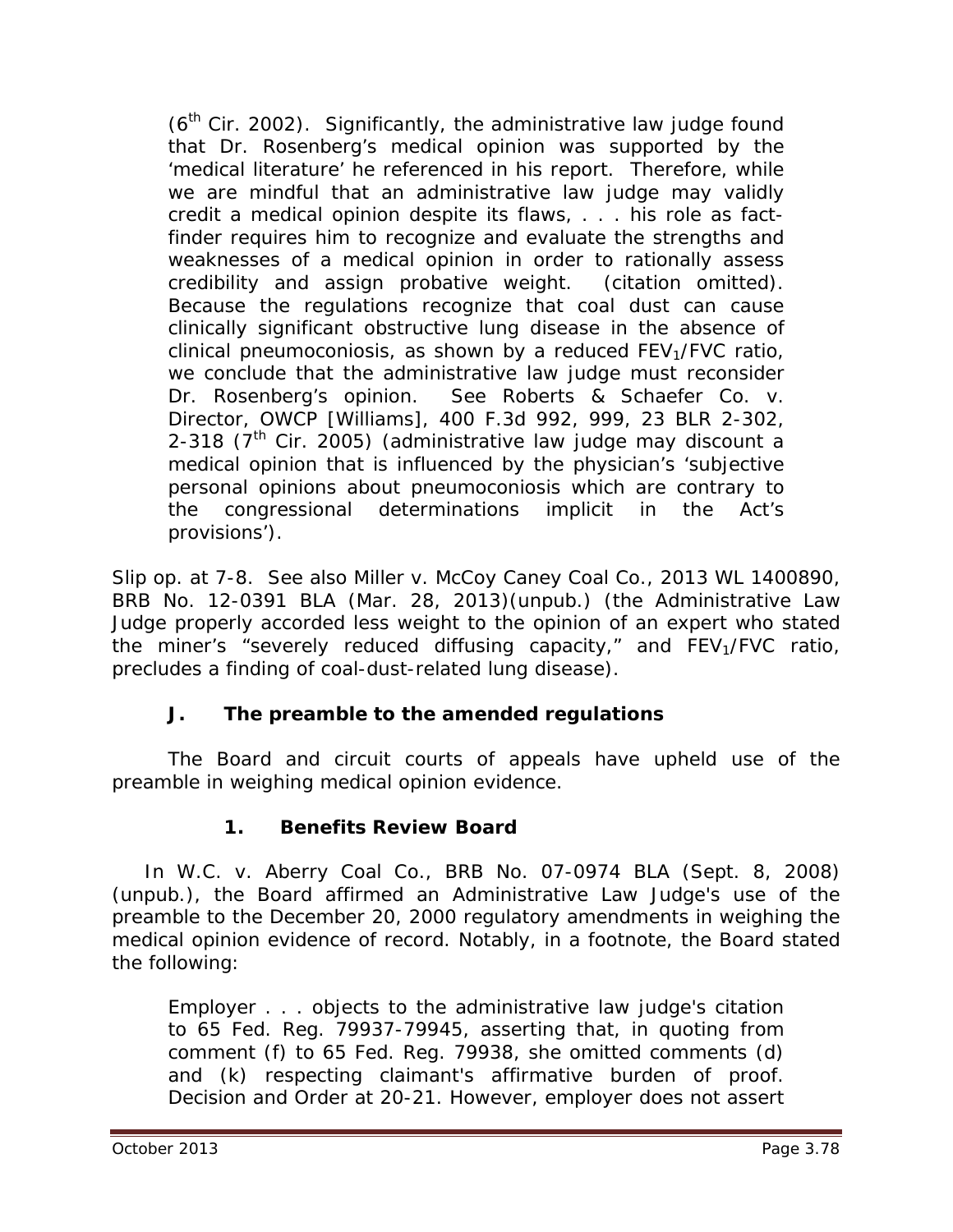that the administrative law judge either misquoted or misinterpreted any specific regulation or comment. Rather, the administrative law judge related the Department of Labor's position that '[e]ven in the absence of smoking, coal mine dust exposure is clearly associated with clinically significant airways obstruction and chronic bronchitis . . . . [t]he risk is additive with smoking,' and that medical literature 'supports the theory that dust-related emphysema and smoke-induced emphysema occur through similar mechanisms.' *See* Decision and Order at 20-21, citing 65 Fed. Reg. 79940, 79943 (Dec. 21, 2000). She further remarked that 'medical opinions which are based on the premise that coal dust-related obstructive disease is completely distinct from smoking-related disease, or that it is not clinically significant, are, therefore, contrary to the premises underlying the regulations.' (citation omitted). In discussing the regulatory framework of the Act in the context of evaluating the conflicting medical evidence of record, the administrative law judge's remarks were entirely proper.

*Slip op.* at 7, n. 8.

### **2. Third Circuit**

In *Helen Mining Co. v. Director, OWCP [Obush]*, 650 F.3d 248 (3rd Cir. 2011), *aff'g. Obush v. Helen Mining Co.*, 24 B.L.R. 1-117 (2009), the circuit court affirmed the Administrative Law Judge's weighing of the medical opinion evidence. Notably, the court found it proper to accord less weight to the opinion of Dr. Renn, who concluded the miner did not suffer from legal pneumoconiosis, in part, because there was no x-ray evidence of the disease. The Administrative Law Judge found Dr. Renn's opinion was inconsistent with the plain language of the regulations at 20 C.F.R. § 718.202(a)(4), which allows for a finding of pneumoconiosis "notwithstanding a negative X-ray," and it was inconsistent with the Department's position in the preamble. The court noted, "The ALJ's reference to the preamble to the regulations, 65 Fed. Reg. 79941 (Dec. 20, 2000), unquestionably supports the reasonableness of his decision to assign less weight to Dr. Renn's opinion."

 In the underlying *Obush* decision, the Board concluded the Administrative Law Judge "permissibly evaluated (the physician's) opinion in conjunction with the Department's discussion of prevailing medical science in the preamble to the revised regulations." Notably, the Board stated, "The preamble sets forth how the Department of Labor has chosen to resolve questions of scientific fact." Thus, it concluded, "A determination of whether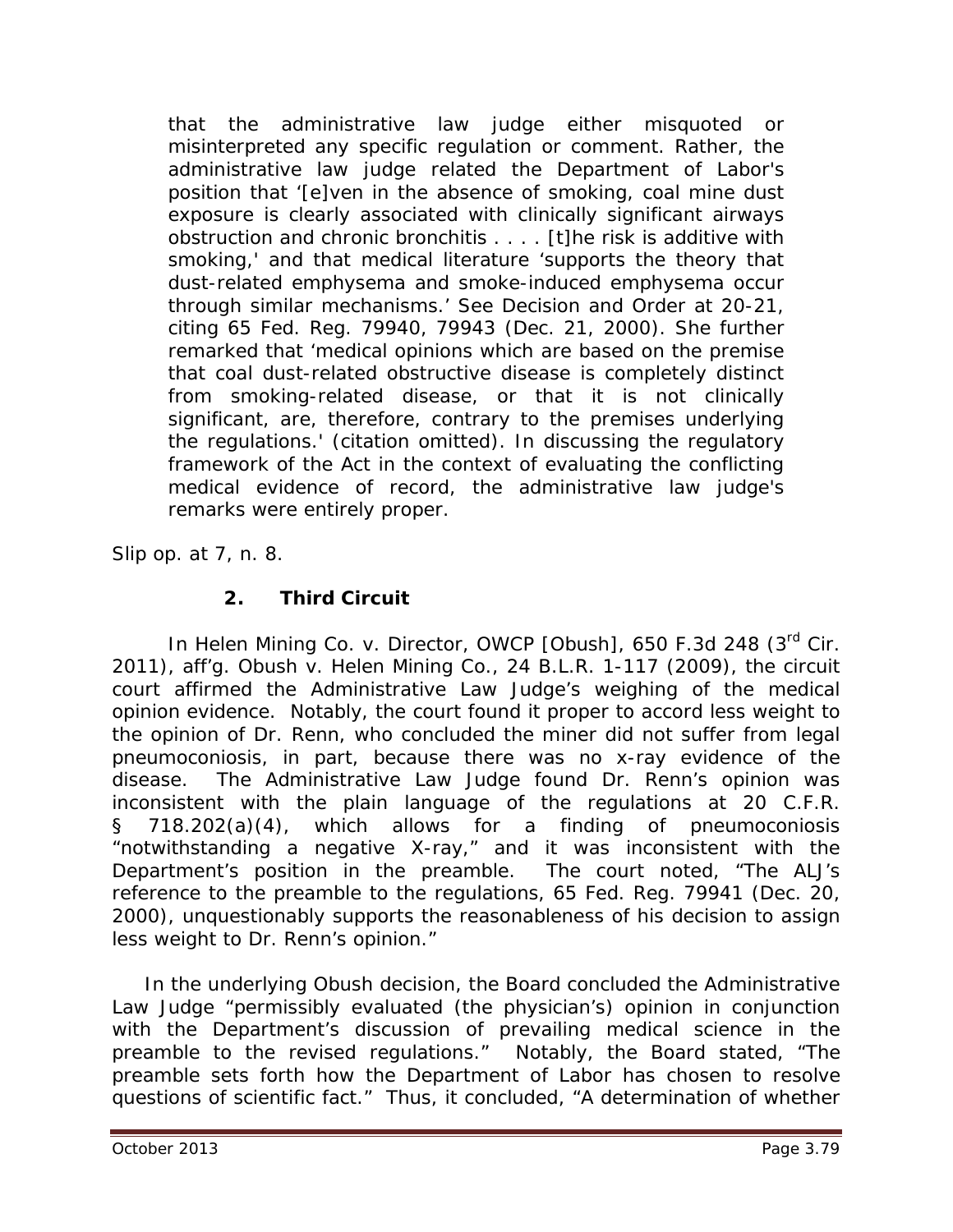a medical opinion is supported by accepted scientific evidence, as determined by the Department of Labor, is a valid criterion in deciding whether to credit the opinion." In this case, the Administrative Law Judge "correctly noted that the Department of Labor, in the preamble to the revised regulations, recognizes that coal mine dust exposure can be associated with significant deficits in lung function in the absence of clinical pneumoconiosis."

### **3. Fourth Circuit**

In *Harman Mining Co. v. Director, OWCP (Looney)*, 678 F.3d 305  $(4<sup>th</sup>$  Cir. 2012), Employer challenged the Administrative Law Judge's use of the preamble in weighing the various medical opinions, and the court stated the following:

Primarily, Harman objects to the ALJ's and the Board's invocation of the preamble in the 2000 regulations, spilling much ink in its briefs on why this reference violates the APA.

. . .

Harman contends that the ALJ violated the APA by finding Dr. Fino's opinion to be less credible because his views conflicted with the Department's position set forth in the preamble that legal pneumoconiosis in the form of obstructive pulmonary disease, can exist independently of clinical pneumoconiosis. We can find no support for this argument. Although the ALJ did not need to look to the preamble in assessing the credibility of Dr. Fino's views, we conclude that the ALJ was entitled to do so and the Board did not err in affirming her opinion.

We note that the only other circuits to address the question have upheld the ALJ's invocation of the same preamble. *See Helen Mining Co. v. Dir., O.W.C.P.,* 650 F.3d 248 (3d Cir. 2011) (noting that 'the ALJ gave less weight' to the opinions of an employer's expert because it was 'inconsistent with 20 C.F.R. § 718.202(a)(1-4) and with the preamble to the regulations'); *Consolidation Coal Co. v. Dir., O.W.C.P.*, 521 F.3d 723, 726  $(7<sup>th</sup>$  Cir. 2008) (describing as 'sensible' the ALJ's decision to give little weight to the opinion of employer's expert because, in part, it conflicted with the preamble's statements on the clinical significance of coal dust induced COPD).

*Id.* at 314-315.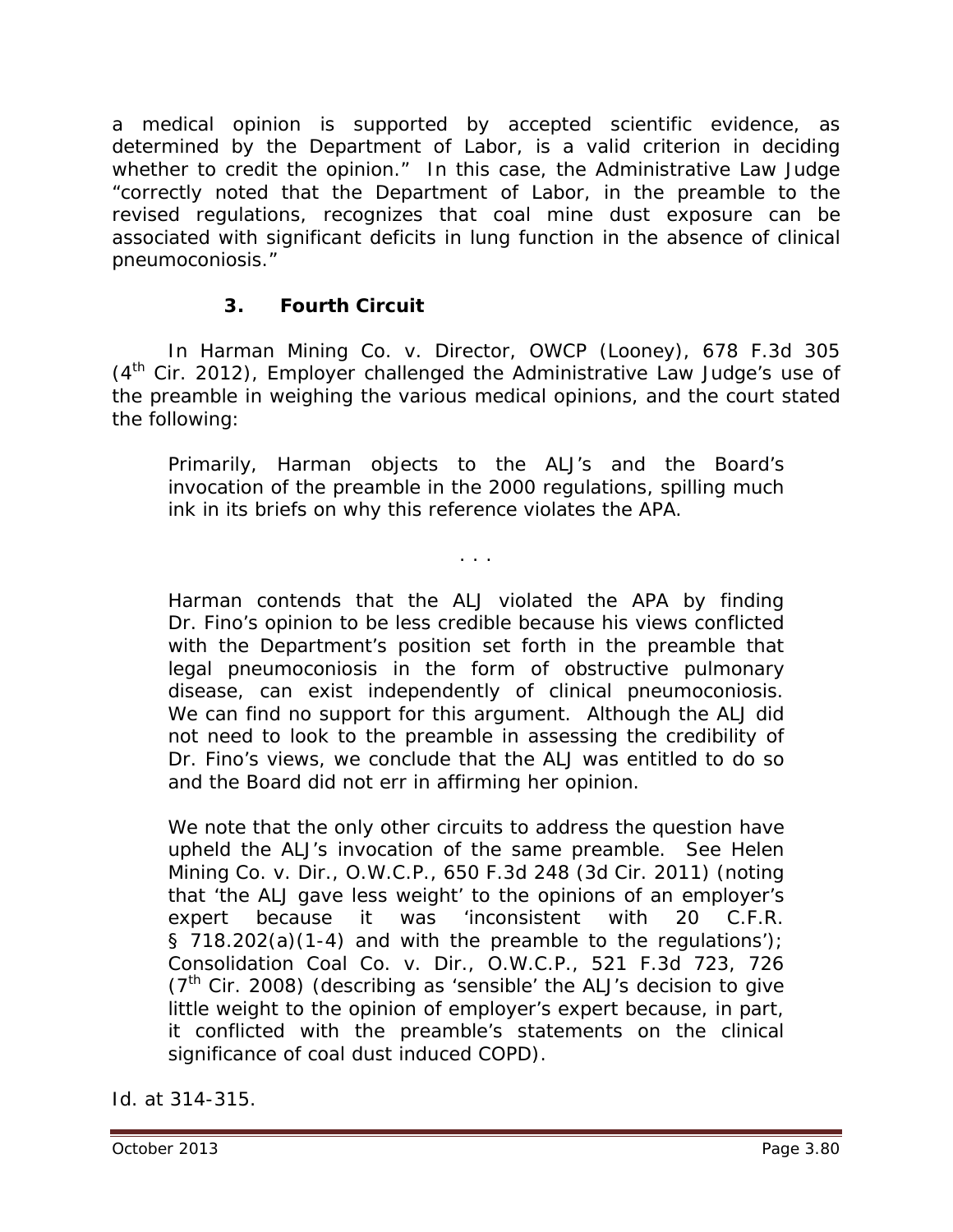The court dismissed Employer's arguments that use of the preamble in black lung adjudications violates the APA noting:

The ALJ cited the preamble not to imbue it with the force of law or to transform it into a legislative rule, but simply as a source of explanation as to the Department's rationale in amending the regulations. *Cf. Wy. Outdoor Council v. U.S. Forest Srvc.*, 165 F.3d 43, 53 (D.C. Cir. 1999) ('Although the preamble does not control the meaning of the regulation, it may serve as a source of evidence concerning contemporaneous agency intent'). Because the ALJ found Dr. Fino's views conflicted with that rationale, it was well within her discretion to find his opinion less persuasive. So too the Board did not err in concluding that the ALJ 'permissibly referenced the preamble in making her credibility determination about Dr. Fino's opinion.'

In so concluding, the court found the preamble constitutes a "public law document" such that, contrary to Employer's assertion, it does not need to be "made part of the administrative record" in order for a fact-finder to rely on it.

Finally, the court rejected Employer's argument that the Administrative Law Judge did not sufficiently explain her rationale for awarding benefits. The court noted "even Harman recognizes that the APA does not impose a 'duty of long-windedness' on the ALJ." To that end, the court stated the Administrative Law Judge "conscientiously (and repeatedly) weighed the expert opinions and resolved the conflicts in favor of Looney." The court further stated, "Even if we might have weighed the evidence at issue differently than the ALJ, on review, we defer to her evaluation of the appropriate weight to accord these conflicting medical opinions."

 In *Westmoreland Coal Co. v. Amick*, 289 Fed. Appx. 638 (4th Cir. Aug. 18, 2008) (unpub.), in resolving conflicting medical literature cited by the medical experts, the Administrative Law Judge properly noted "the Department of Labor already reviewed the medical and scientific literature before promulgating its revised regulations." As a result, the court concluded:

The ALJ's decision to credit Drs. Cohen and Koenig for their thorough discussion of the medical literature was therefore valid, in that it was, as the ALJ and BRB made clear, more consistent with the Department of Labor's findings that pneumoconiosis is latent and progressive and that an obstructive impairment may be 'legal pneumoconiosis.'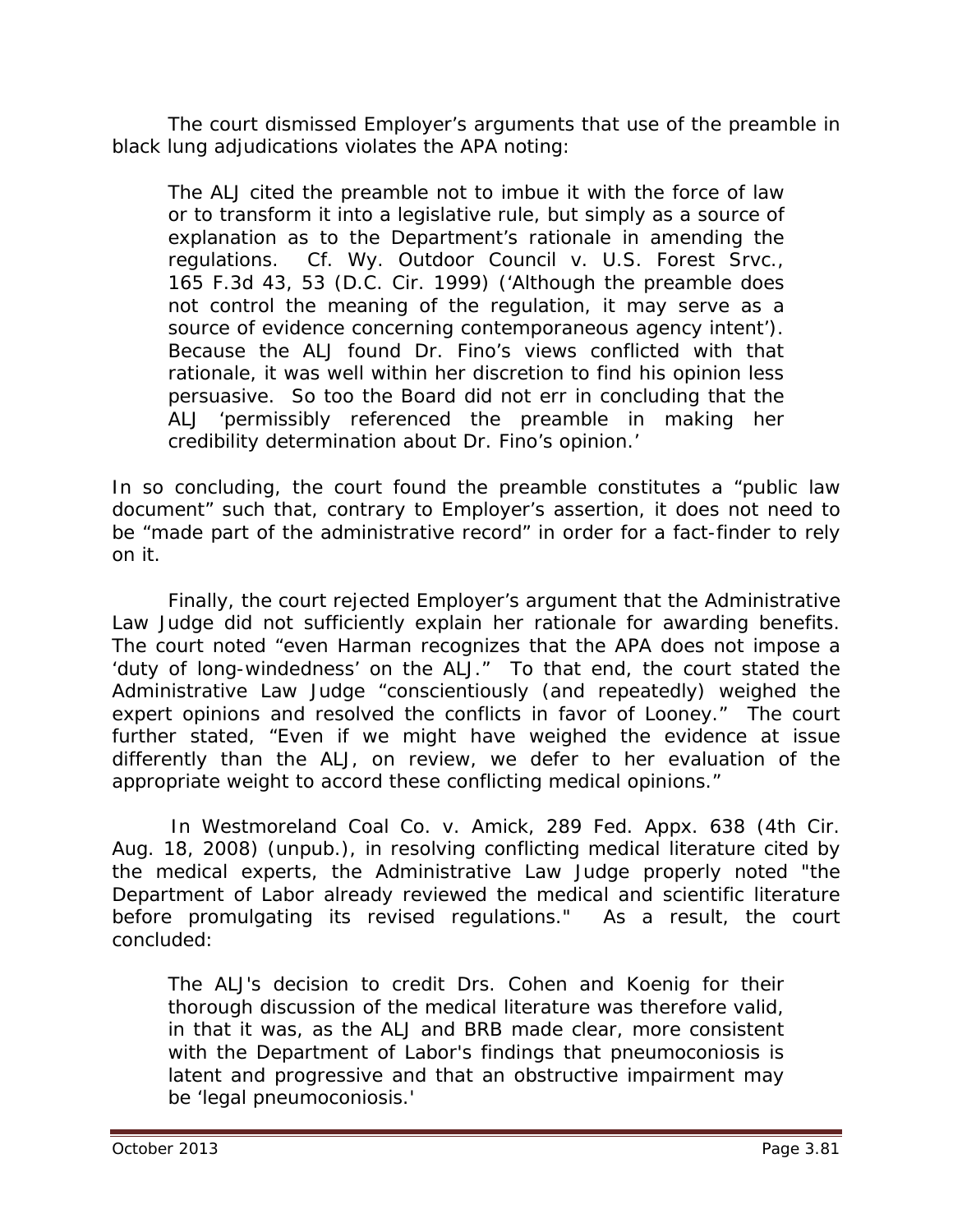### **4. Sixth Circuit**

By unpublished decision in *Little David Coal Co. v. Director, OWCP*   $[Collins]$ , Case No. 11-3574  $(6<sup>th</sup>$  Cir. July 23, 2012) (unpub.), the court upheld the Administrative Law Judge's use of the preamble in weighing conflicting medical opinions. To that end, the court noted:

It was the ALJ's duty to consider the conflicting evidence and assign it weight as he saw fit based on the record as a whole. That record included the DOL regulations, which, in turn, include the preamble. Thus, it was permissible for the ALJ to turn to the preamble for guidance when determining the relative weight to assign two conflicting medical opinions. Although not binding authority, the preamble, much like the 'rulings, interpretations and opinions' of an agency, 'constitute[s] a body of experience and informed judgment to which courts and litigants may properly resort for guidance.' (citation omitted). The preamble is an instructive resource that explains the DOL's evaluation of conflicting medical and scientific literature on the same complex issues with which the ALJ in this case was confronted. In the fact of conflicting opinions from two credible sources, it was reasonable for the ALJ to give greater weight to the testimony of the medical expert whose opinion was supported by the prevailing view of the medical and scientific community as reflected in the regulatory preamble.

*Slip op.* at 7. The court further stated:

If Little David had proof, as it now claims, that the medical and scientific support for this premise (coal mine dust exposure can cause legal pneumoconiosis) is faulty, it had every incentive and opportunity to present such proof . . ..

. . .

Whatever Little David's reason, strategic or otherwise, for not presenting such proof, we decline to characterize that decision as error on the part of the ALJ. We find that the ALJ's alleged 'failure to give notice' that it would consider the preamble in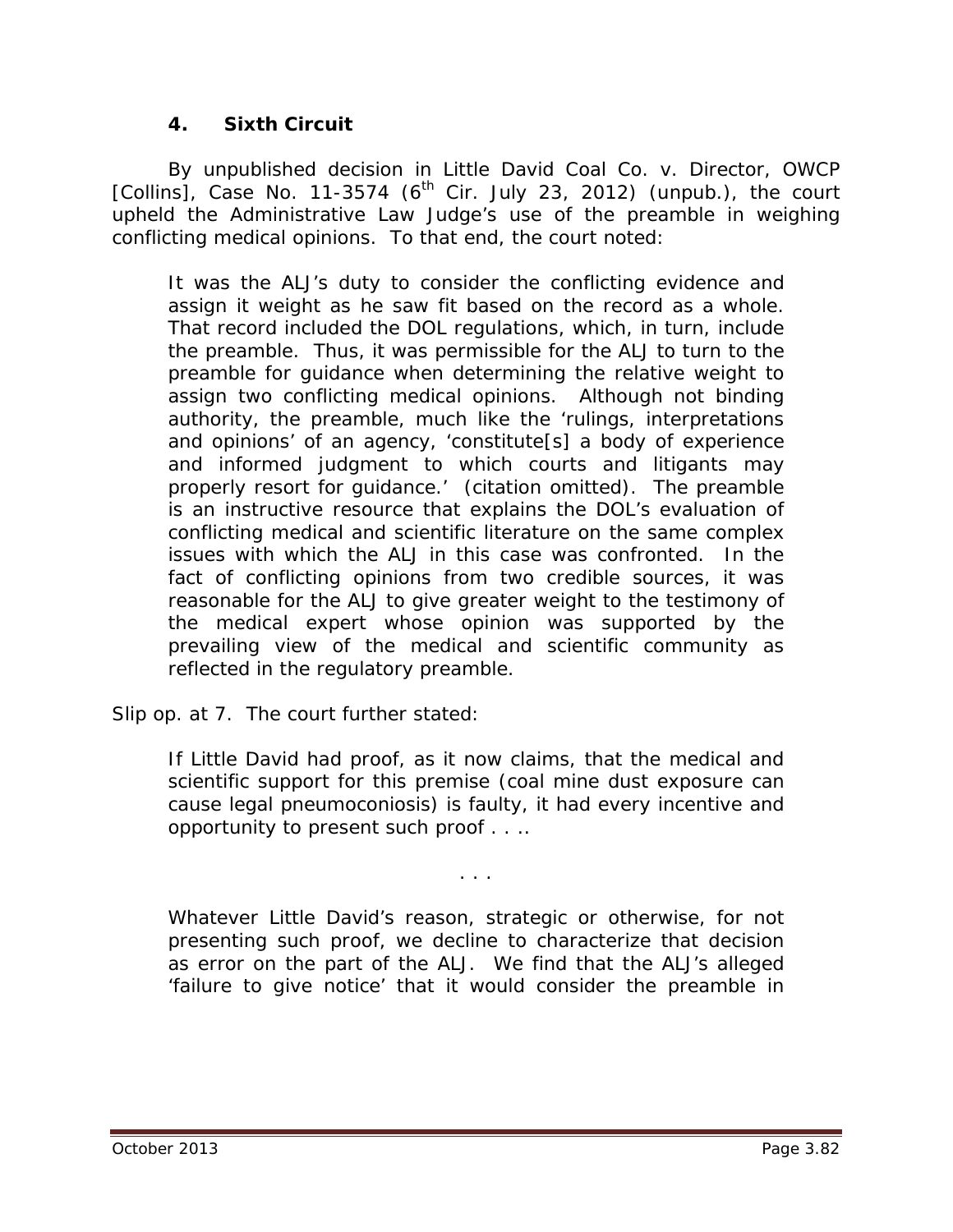weighing the evidence did not result in a denial of due process.

*Slip op.* at 6.

Similarly, in *A&E Coal Co. v. Director, OWCP [Adams]*, 694 F.3d 798  $(6<sup>th</sup>$  Cir. 2012), the court affirmed the Administrative Law Judge's award of benefits based on a finding of total disability due to legal coal workers' pneumoconiosis. For a miner with 17 years of coal mine employment and a 25 pack year smoking history, the court held it is within the discretion of the Administrative Law Judge to consider the preamble to the regulations in weighing expert medical opinions:

[T]he preamble merely explains why the regulations were amended. It does not expand their reach. Although the ALJ was not required to look at the preamble to assess the doctors' credibility, we agree with the Fourth Circuit that the ALJ was entitled to do so and the Board did not err in affirming [his] opinion.

The court noted, "In the preamble to the amended regulations, the Department explained the medical and scientific premises for the changes" to the regulations. And, contrary to Employer's argument, the court held public documents, such as the regulations and preamble, do not need to be made part of the formal record in order for the ALJ to rely on them. The court stated the Administrative Procedures Act "imposes on the ALJ a duty to accurately and specifically to reference the evidence supporting his decision." In the end, the court affirmed the Administrative Law Judge's decision to accord Dr. Jarboe's opinion less weight on grounds that he cited to a lack of x-ray changes to conclude that legal pneumoconiosis was not present, and his view that the miner's respiratory condition was "too severe" to be caused by coal dust exposure.

# **5. Seventh Circuit**

In *Freeman United Coal Mining Co. v. Summers*, 272 F.3d 473 (7<sup>th</sup> Cir. 2001), the court concluded that the Administrative Law Judge properly gave less weight to the opinions of Dr. Fino ("there is no good clinical evidence in the medical literature that coal dust inhalation in and of itself causes significant lung disease") because:

During a rulemaking proceeding, the Department of Labor considered a similar presentation by Dr. Fino and concluded that his opinions 'are not in accord with the prevailing view of the medical community or the substantial weight of the medical and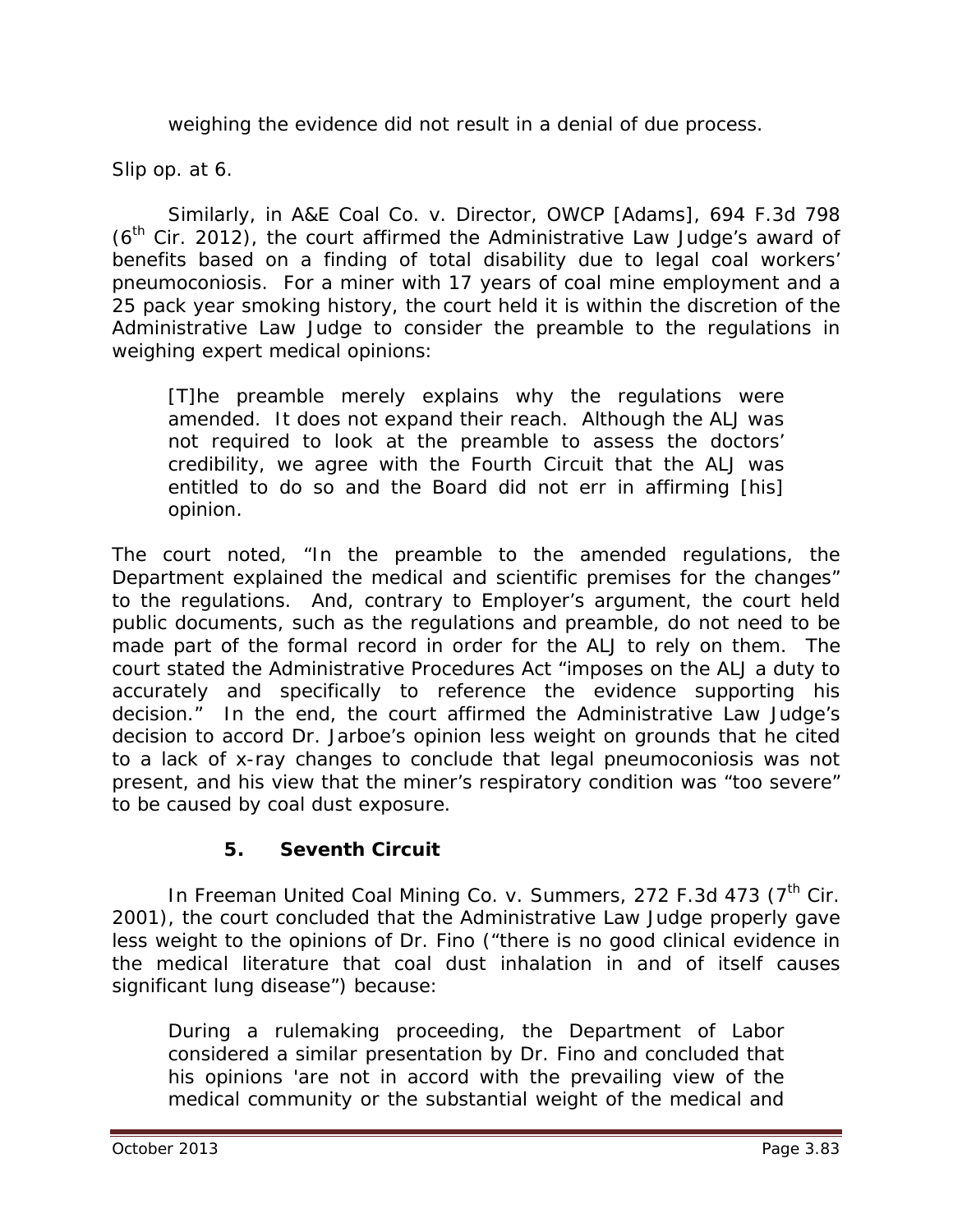scientific literature.'

## **K. Citation to medical literature**

## **1. Generally**

 At times, a medical expert may cite to medical literature in support of his or her opinions. The Administrative Law Judge should review the medical literature in assessing the probative value of the expert opinions offered. For example, in *R.D.O. v. Peabody Coal Co.*, BRB No. 08-0402 BLA (Feb. 24, 2009)(unpub.), one of the issues addressed by the Board was proper consideration of medical literature. The Board stated:

With respect to the conflict among the medical opinions regarding the medical literature cited by Dr. James, the administrative law judge is permitted to review the medical literature admitted into the record for the purposes of determining whether Dr. James has accurately characterized the literature and whether the criticisms that employer's experts have raised have merit. (citation omitted). As the administrative law judge indicated, however, he cannot interpret the clinical data set forth in the medical literature.

*Slip op.* at 5-6. In a footnote, the Board stated, because the Administrative Law Judge's findings were vacated under 20 C.F.R. § 718.202(a)(4), the Board "need not reach claimant's argument that the administrative law judge was required to consider the extent to which the views of the medical literature conform to the position adopted by the Department of Labor when promulgating the revised definition of pneumoconiosis set forth in 20 C.F.R. § 718.201(a)."

As another example, in *J.P. v. Peabody Coal Co.*, BRB No. 08-0256 BLA (Dec. 23, 2008) (unpub.), the Board upheld the Administrative Law Judge's award of benefits based, in part, on an opinion by Dr. Cohen that was supported by "medical and scientific studies confirming a link between occupational exposure to coal dust and obstructive lung disease and emphysema." In this vein, the Board noted the Administrative Law Judge "explained how Dr. Cohen integrated the medical and scientific studies with claimant's medical record to conclude that coal dust exposure contributed to his obstructive lung disease." The Administrative Law Judge further noted that Dr. Cohen's diagnosis was supported by Claimant's objective test results, *i.e.* pulmonary function testing revealing severe obstructive lung disease and blood gas testing revealing abnormal gas exchange, and the premises for his diagnosis was consistent with the position of the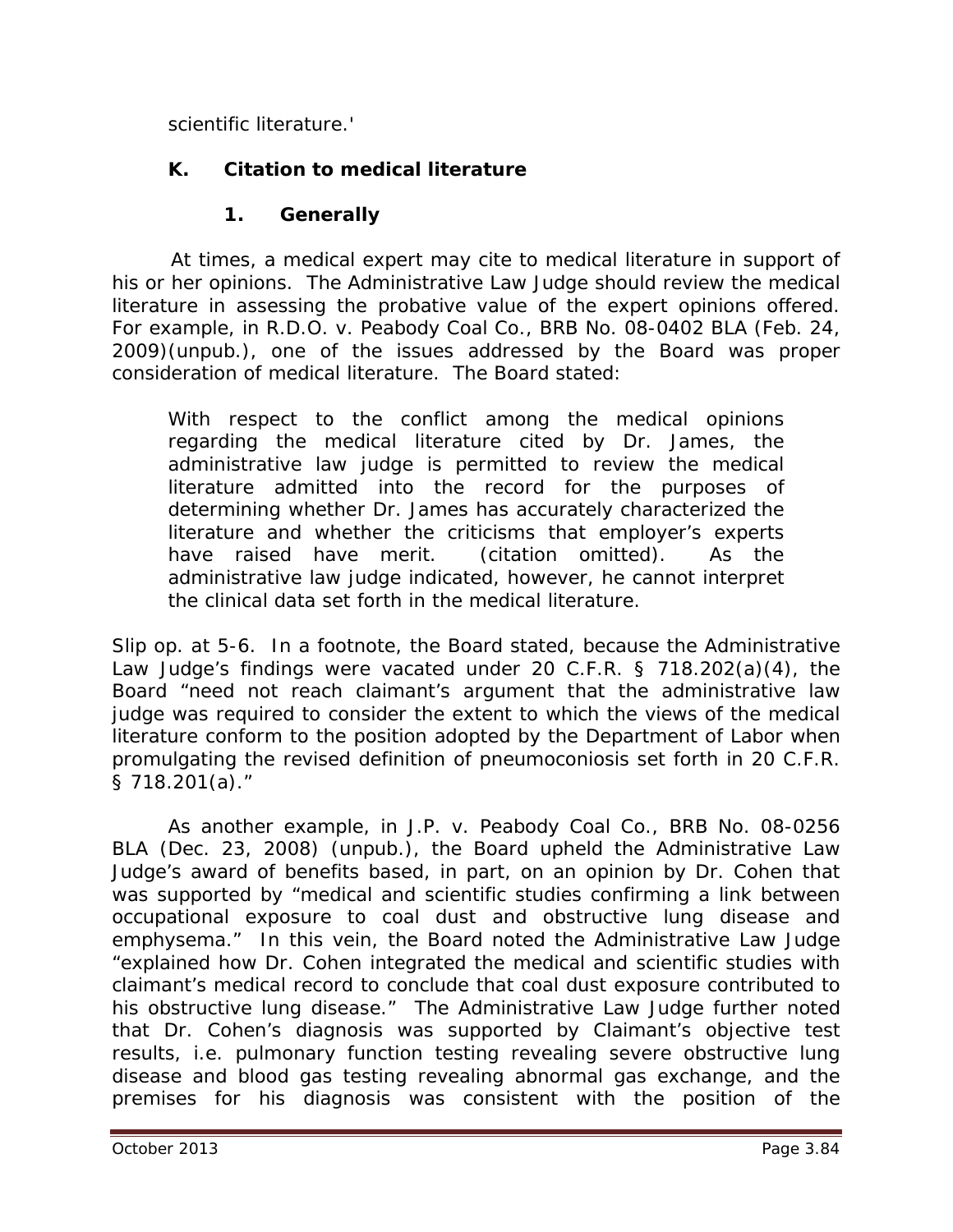Department of Labor. Dr. Cohen attributed the miner's COPD to coal dust exposure based partly on the "fact that claimant's lung function continued to decline significantly after he stopped smoking."

On the other hand, the Board held the Administrative Law Judge properly accorded less weight to the opinions of Drs. Tuteur and Repsher because the premises of these physicians' opinions were contrary to prevailing medical opinion, and statistical data relied upon by Dr. Tuteur had "no basis in the medical literature" according to Dr. Cohen. The Board found the Administrative Law Judge "properly found that Dr. Tuteur's opinion, like that of Dr. Repsher, was based on views about the relationship between chronic obstructive pulmonary disease and coal dust exposure which 'are not in accord with the prevailing view of the medical community or the substantial weight of the medical and scientific literature.'"

The Fourth Circuit also recognized the importance of considering medical literature cited in a claim. By unpublished decision in *Bethenergy Mines, Inc. v. Director, OWCP [Rowan]*, Case No. 01-2148 (4<sup>th</sup> Cir. Sept. 4, 2002) (unpub.), it was proper for the Administrative Law Judge to accord greater weight to Dr. Rasmussen's opinion that the miner's centrilobular emphysema was caused, or aggravated, by coal dust exposure:

The ALJ explained that he found Dr. Rasmussen's testimony most persuasive because Dr. Rasmussen offered extensive research to support his opinion. Dr. Rasmussen cited seven articles from medical journals and six epidemiologic studies to support his position. No other doctor offered such extensive research.

In his opinion, ALJ Burke offered concrete reasons for discounting the opinions of other doctors who were critical of Dr. Rasmussen. He noted that Dr. Renn's testimony lacked the 'definitiveness to outweigh the better reasoned and better supported report of Dr. Rasmussen.' Dr. Kleinerman's disagreement with the medical experts Dr. Rasmussen cited, were 'in the most general of terms.' Dr. Kleinerman did not 'critique any particular study or any specific data behind a study.'

Furthermore, the ALJ found that Dr. Fino's criticisms of studies cited by Dr. Rasmussen are 'insufficient to dismiss the studies that support Dr. Rasmussen's opinion,' because while Dr. Fino disputed the 'underlying data' of studies offered by Dr. Rasmussen, he did not specify which studies of Dr. Ruckley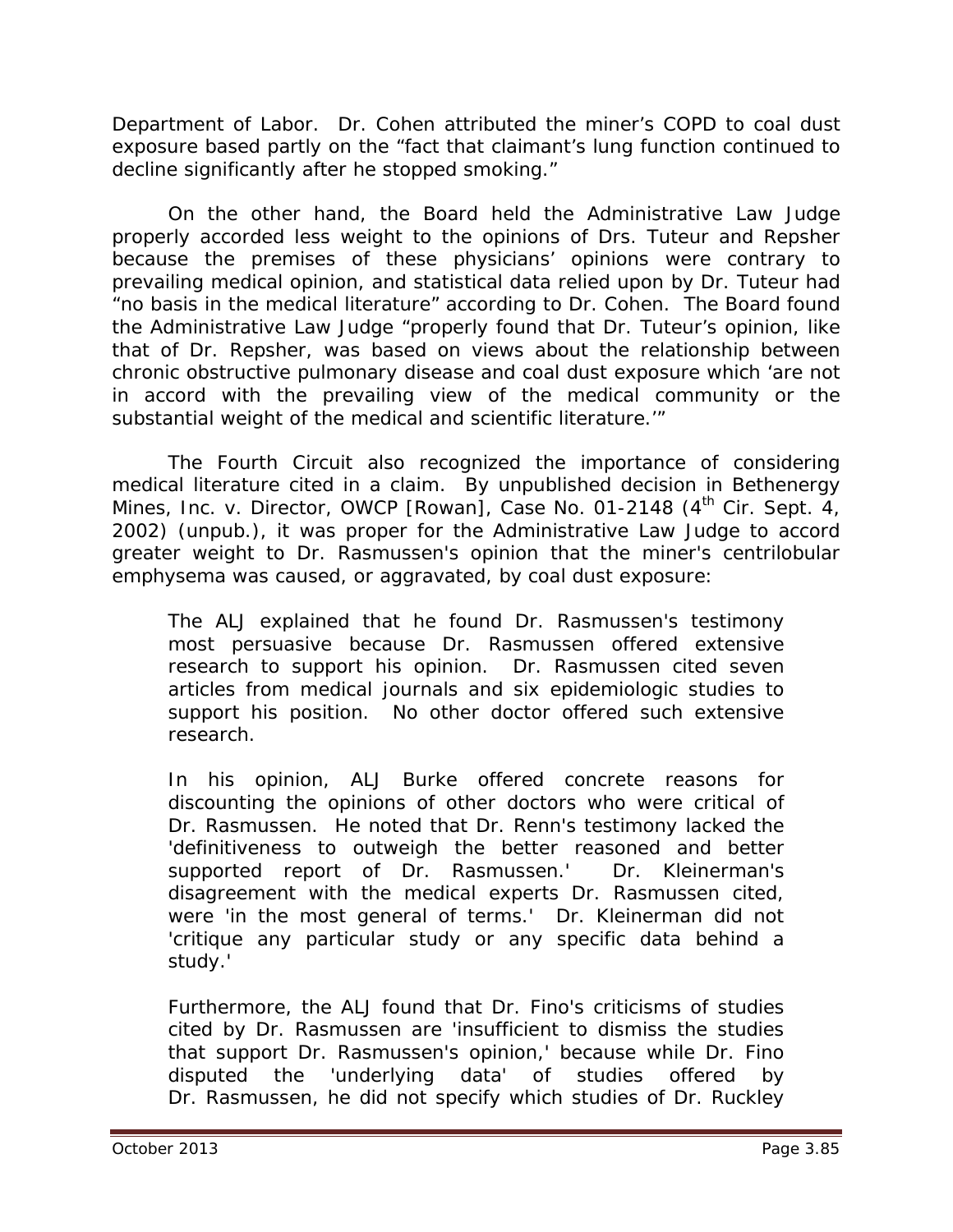had evidentiary problems. Further, the ALJ stated that 'Dr. Fino doesn't contend that Dr. Rasmussen is incorrect in his interpretation of a study . . . supporting the relationship between coal dust exposure and centrilobular emphysema.' While Dr. Fino discussed a more recent study that purported to support his position, he did not 'identify the study by title or author.'

*Slip op.* at 8.

# **2. The Surgeon General's report**

In *LaBelle Processing Co. v. Swarrow*, 72 F.3d 308 (3rd Cir. 1996), the court rejected Employer's reliance on the Surgeon General's report that coal workers' pneumoconiosis does not progress in the absence of continued exposure. While the Third Circuit noted the report states that "[s]imple (coal workers' pneumoconiosis) does not progress in the absence of further exposure," it concluded the report "addressed only the progressive nature of clinical pneumoconiosis." (emphasis in original). In this vein, the court stated the legal definition of pneumoconiosis is broader, and includes chronic pulmonary diseases such as chronic bronchitis. With regard to chronic bronchitis, the court found, "Significantly, the Surgeon General's Report discusses chronic bronchitis caused by coal dust exposure but at no point suggests that industrial chronic bronchitis cannot progress in the absence of continuing dust exposure." *See also Peabody Coal Co. v. Spese*, 117 F.3d 1001 (7<sup>th</sup> Cir. 1997) (the Seventh Circuit accepted the Benefits Review Board's rejection of the Surgeon General's report as supportive of the proposition that coal workers' pneumoconiosis does not progress in the absence of continued exposure).

### **3. Checklist for consideration of medical literature**

Central to adjudicating a claim for federal black lung benefits is determining whether the medical evidence demonstrates total disability (or death) due to coal workers' pneumoconiosis. One significant area of conflict among medical experts in these claims involves the diagnosis of "legal" coal workers' pneumoconiosis. More specifically, the issue of whether a miner's chronic obstructive pulmonary disease, emphysema, or other chronic lung disease is due to coal dust exposure, smoking, cardiac disease, or some combination of these and other factors is a common point of contention.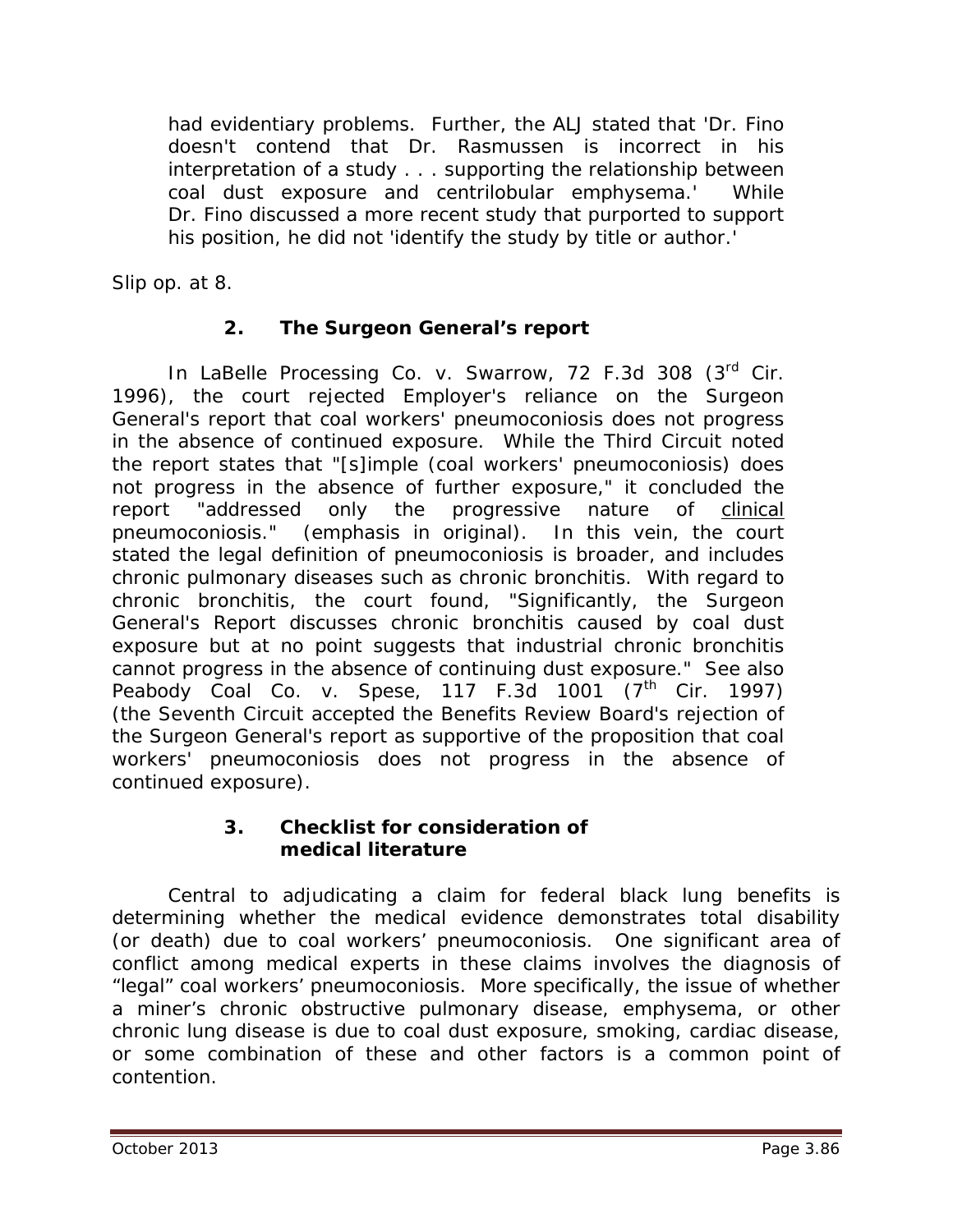Increasingly, medical experts cite to medical literature, studies, or publications in their reports and testimony. Some Administrative Law Judges delve into this cited literature in the process of weighing the medical opinion evidence, whereas other Administrative Law Judges have declined to engage in such analysis.

While each claim must be decided within the four corners of its record, the Sixth Circuit's observation regarding an expert's reference to literature in a black lung claim in *Mountain Clay, Inc. v. Collins*, 256 Fed. Appx. 757  $(6<sup>th</sup>$  Cir. 2007) (unpub.) merits attention:

. . . the doctors' analyses of the evidence were predicated on the studies they cited, these studies formed the prism through which the doctor's saw and understood the evidence.

*Id.* at 760*.*

Medical literature cited by an expert must be (1) relevant, and (2) reliable. The following are some criteria that an Administrative Law Judge may consider when assessing the value of medical literature:

**√** Quantity of literature is not dispositive. In *Jones v. Badger Coal Co.*, 21 B.L.R. 1-102 (1998) (en banc), the Board stated:

We . . . reject employer's argument that Dr. Renn's opinion was entitled to greater weight because he cited to 22 articles in support of his conclusions, whereas Dr. Arnett was supplied with medical literature by claimant's counsel and did not perform his own in-depth literature search. The method of obtaining medical literature in support of a physician's opinion and the quantity of such literature does not necessarily impact upon the validity of a physician's conclusions.

*Id.* at 1-108, n. 7.

**√** Literature cited by experts from both sides must be treated consistently by the Administrative Law Judge. In *Westmoreland Coal Co. v. Russell*, 217 F.3d 843 (4th Cir. 2000) (unpub.), the court held, where the Administrative Law Judge relied on Dr. Rasmussen's citation to medical literature as a basis for crediting his opinion, then the judge "should, consistent with his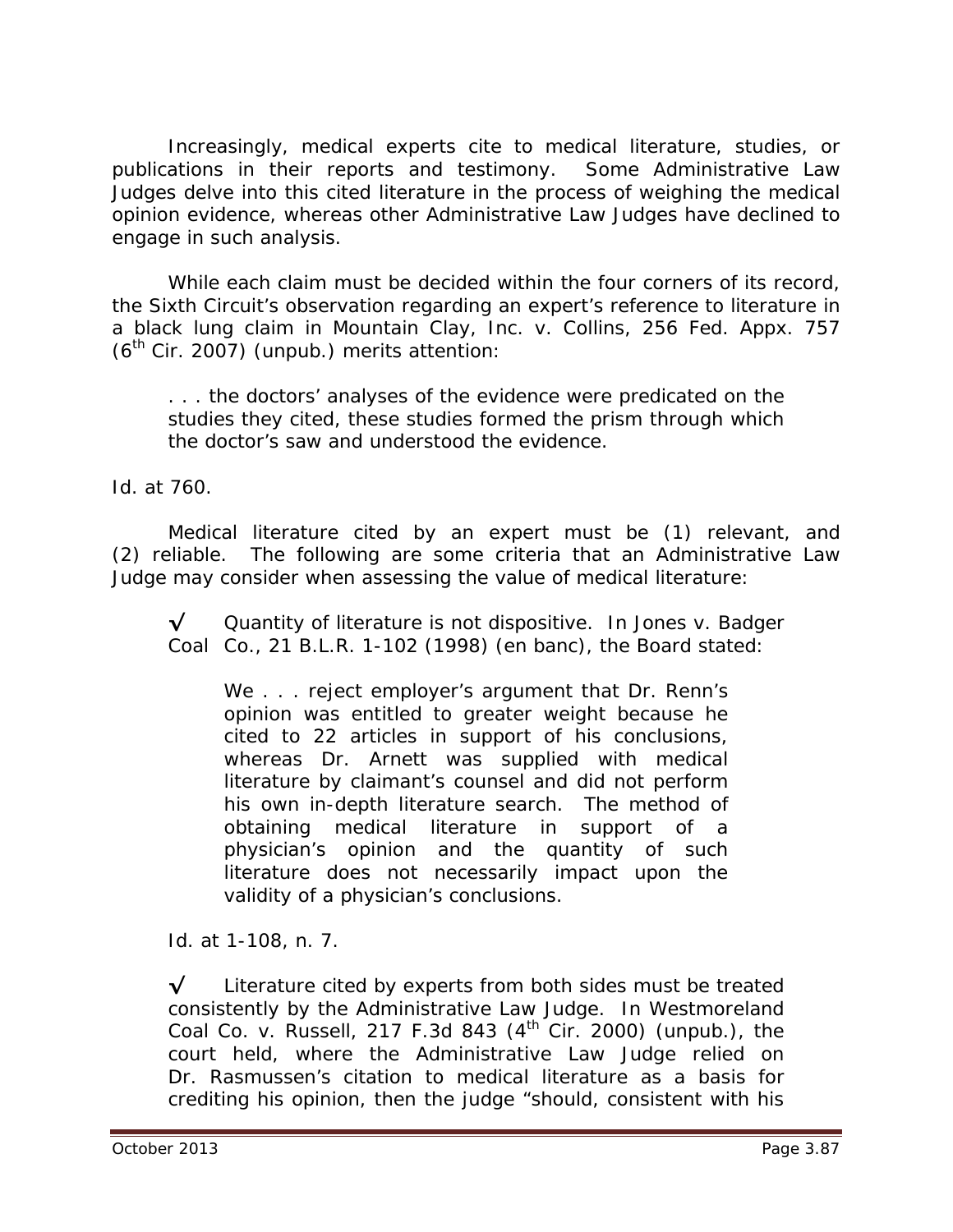obligation to consider all relevant evidence, also consider employer's evidence tending to undercut the positions taken in the literature on which Dr. Rasmussen relied." Likewise, in *B.C. v. Little David Coal Co.*, 2008 WL 5101191, BRB No. 07-0696 BLA (Nov. 26, 2008), the Administrative Law Judge improperly assessed medical literature cited by opposing experts:

The administrative law judge's analysis . . . makes an impermissible assumption that Dr. Rasmussen's opinion is correct, and does not require Dr. Rasmussen to explain why he disagrees with Dr. Hippensteel's opinion. We find that the administrative law judge erred in finding Dr. Hippensteel's opinion to be unexplained in light of the medical literature cited by Dr. Rasmussen without first addressing whether Dr. Rasmussen adequately explained how the medical literature supported his opinion.

*Slip op.* at 5-6.

**√** Literature may be less probative if it is inconsistent with the Act and implementing regulations. In *Midland Coal Co. v. Director, OWCP [Shores]*, 358 F.3d 486 (7<sup>th</sup> Cir. 2004), the court noted the amended regulations were promulgated "using full notice-and-comment procedures" such that mine operators carry a "heavy burden" under *Chevron U.S.A., Inc. v. Natural Resources Defense Council, Inc.*, 467 U.S. 837 (1984) to demonstrate that "the agency was not entitled to use its delegated authority to resolve the scientific question" at issue (in this case, the fact that pneumoconiosis may be latent and is progressive). As a result, Claimant was "fully entitled to rely on the rule without the need to prop it up by introducing yet more independent scientific evidence tending to show that (the rule) is scientifically valid." *See also Elm Grove Coal Co. v. Director, OWCP*, 480 F.3d 278 (4<sup>th</sup> Cir. 2007) (the amended regulations are entitled to *Chevron* deference); *Nat'l. Mining Ass'n. v. Dep't. of Labor*, 292 F.3d 849 (D.C. Cir. 2002); *Zeigler Coal Co. v. Director, OWCP [Griskell], 490 F.3d 609 (7<sup>th</sup> Cir. 2007) ("a* claimant is not required to prove that he suffers from the specific varieties of pneumoconiosis the medical literature has found to be progressive and latent").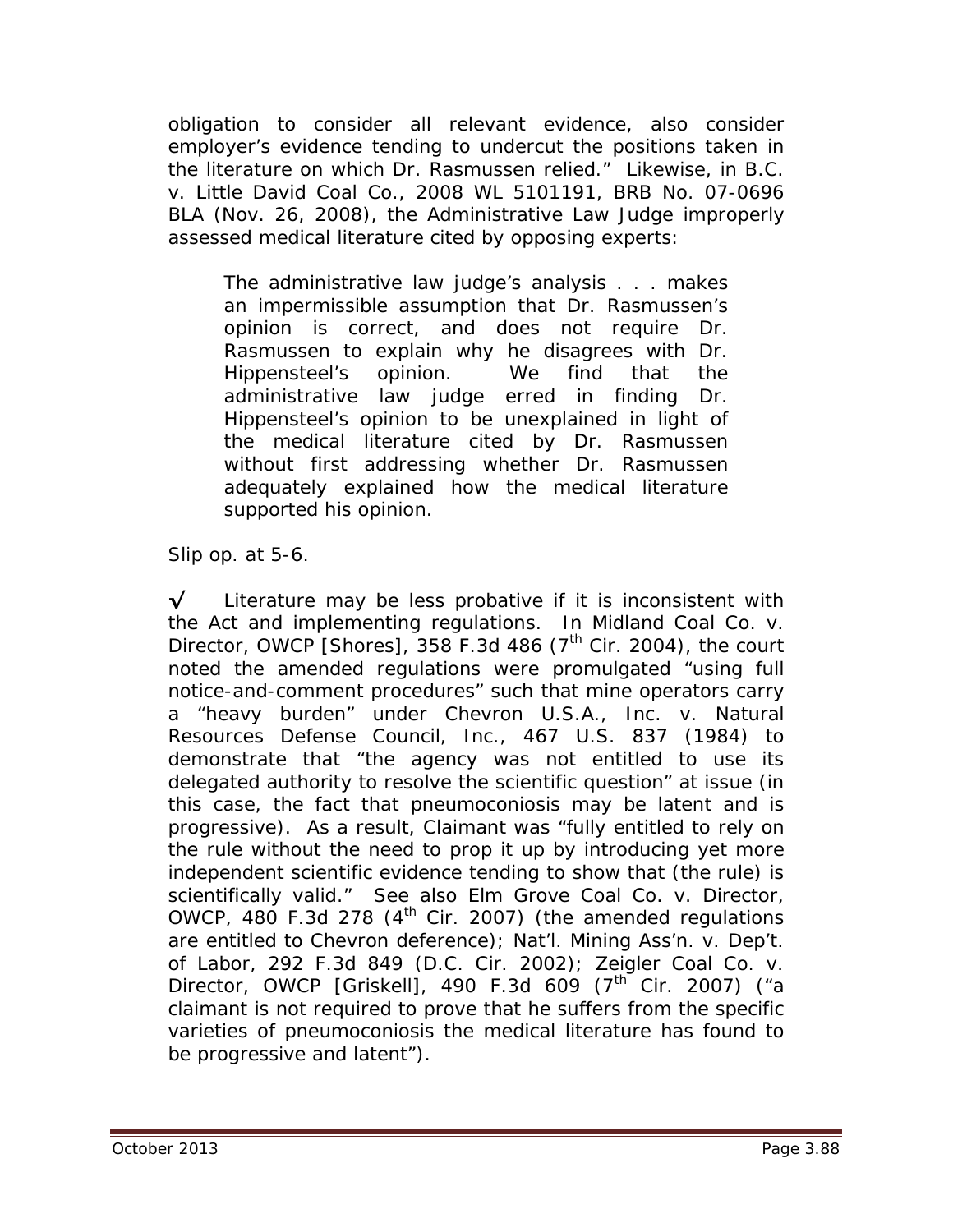**√** Consideration of the preamble to the amended regulations is acceptable when considering the views upon which a medical expert's opinion is based. However, the Administrative Law Judge must base his or her decision on the particular facts of the claim, and the preamble cannot be used in isolation to establish (or defeat) entitlement. In *Harlan v. Peabody Coal Co.*, 2012 WL 893985, BRB No. 11-0417 BLA (Feb. 15, 2012)(unpub.), the Board held that "it was within the administrative law judge's discretion to consult the preamble as an authoritative statement of medical principles offered by DOL, and to consider the preamble to the revised regulations in assessing the credibility of certain medical experts' opinions in this case." Specifically, in *Martin v. Eastern Assoc. Coal Corp.*, 2011 WL 5508710, BRB No. 11-0184 BLA (Oct. 27, 2011)(unpub.), the Board held that it was proper for the Administrative Law Judge to accord less weight to the opinions of Drs. Crisalli and Zaldivar because these experts "relied on the absence of x-ray evidence of clinical pneumoconiosis to exclude coal dust exposure as a cause of claimant's COPD" and "this view is contrary to the scientific literature upon which DOL relied in amending the definition of legal pneumoconiosis." In this vein, the Board rejected Employer's argument that using the preamble in "measuring the credibility of a medical opinion" violates the Administrative Procedure Act.

It is improper for Administrative Law Judge to merely state, without discussion, that a physician's opinion is premised on views, which are consistent (or inconsistent) with those of the Department in the amended regulations or preamble. For example, in *M.F. Brenda Coal, Inc.*, 2008 WL 4824178, BRB No. 08-0153 BLA (Oct. 30, 2008) (unpub.), the Administrative Law Judge accorded less weight to the opinion of Dr. Repsher on grounds that medical studies cited by him were contrary to those relied upon by the Department in support of its amended regulations. The Board held this was error because the "administrative law judge did not explain how the studies relied upon by Dr. Repsher conflict with the studies cited by DOL, nor did he explain how Dr. Repsher's opinion conflicts with DOL's view that coal dust exposure may cause obstructive lung disease."

On the other hand, if the Administrative Law Judge adequately explains in his/her decision how medical literature cited by an expert is consistent (or inconsistent) with the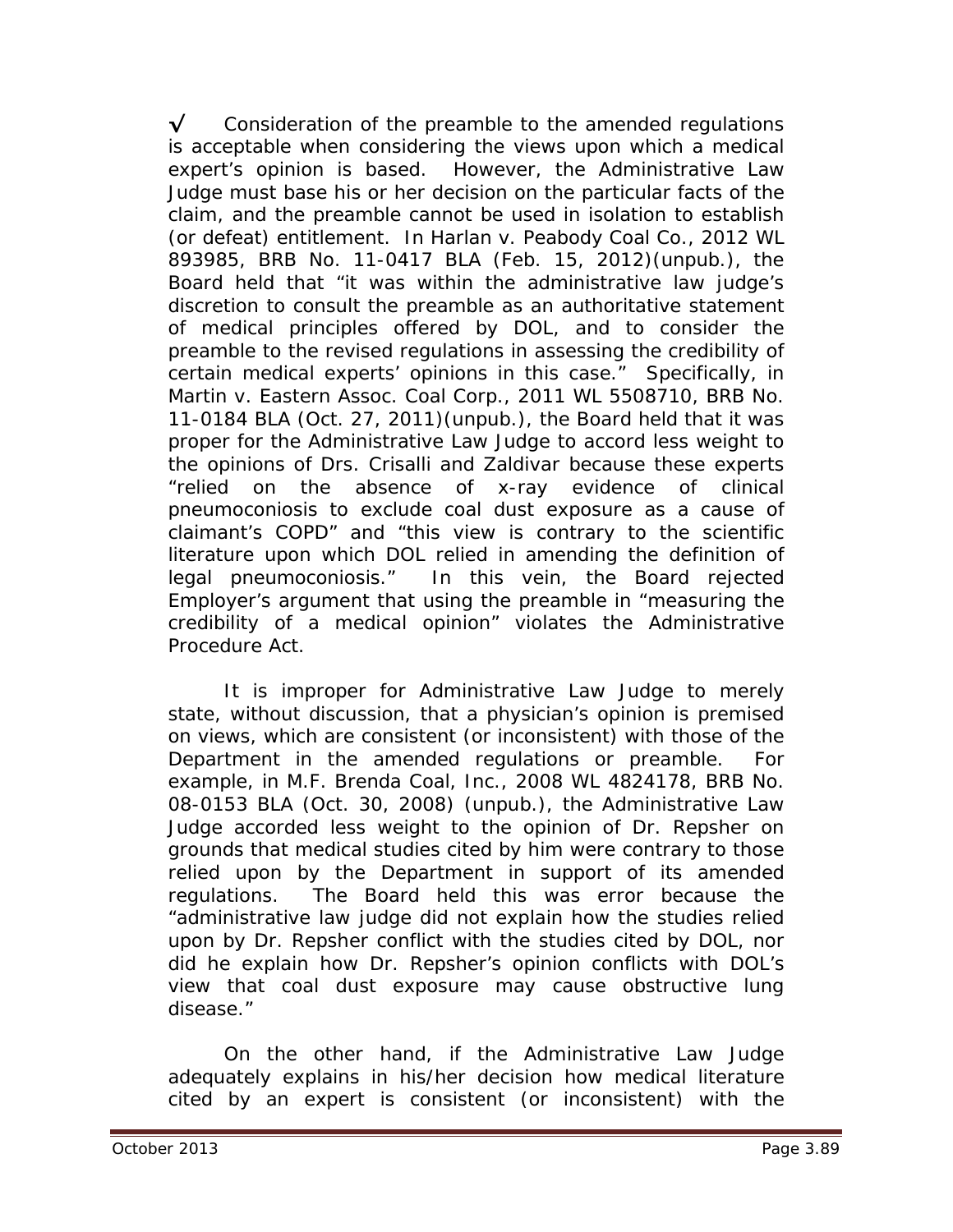implementing regulations or the Department's position in the preamble, then the decision will be upheld. In *C.C. v. Westmoreland Coal Co.*, 2008 WL 2897055, BRB No. 07-0359 BLA (May 29, 2008) (unpub.), the Board rejected Employer's arguments that the Administrative Law Judge erred in "crediting Dr. Rasmussen's opinion as well-supported by the medical literature without resolving the conflicting opinions of Drs. Fino and Renn as to the import of that medical literature." The Board held:

Contrary to employer's arguments, the administrative law judge recognized that, in contrast to employer's experts, Dr. Rasmussen's opinion, and the medical literature upon which he relied were consistent with the medical literature cited by the Department of Labor when it adopted the revised regulations.

*Slip op.* at 7.

**√** The preamble to the amended regulations is based on the Department's consideration of literature dated prior to January 6, 2000, which is the date the comment period for the amended regulations closed. Therefore, the Administrative Law Judge may consider whether cited medical literature is dated before, or after, January 6, 2000 in assessing its probative value. In *Consolidation Coal Co. v. Director, OWCP [Beeler]*, 521 F.3d 723  $(7<sup>th</sup>$  Cir. 2008), the court affirmed the Administrative Law Judge's award of benefits for coal dust induced COPD in a miner with 13 years of coal mine employment and a 35 pack year smoking history. Notably, the court approved of the administrative law judge's crediting of Dr. Cohen's report, which supported the miner's entitlement to benefits:

First, it was based on objective data and a substantial body of peer-reviewed medical literature that confirms the causal link between coal dust and COPD. Second, he reviewed studies that were even more recent than the aforementioned Department of Labor study. Third, he linked these studies with (the miner's) symptoms, physical examination findings, pulmonary function studies, and arterial blood gas studies. Finally, he explained that (the miner's) pulmonary function studies showed 'minimal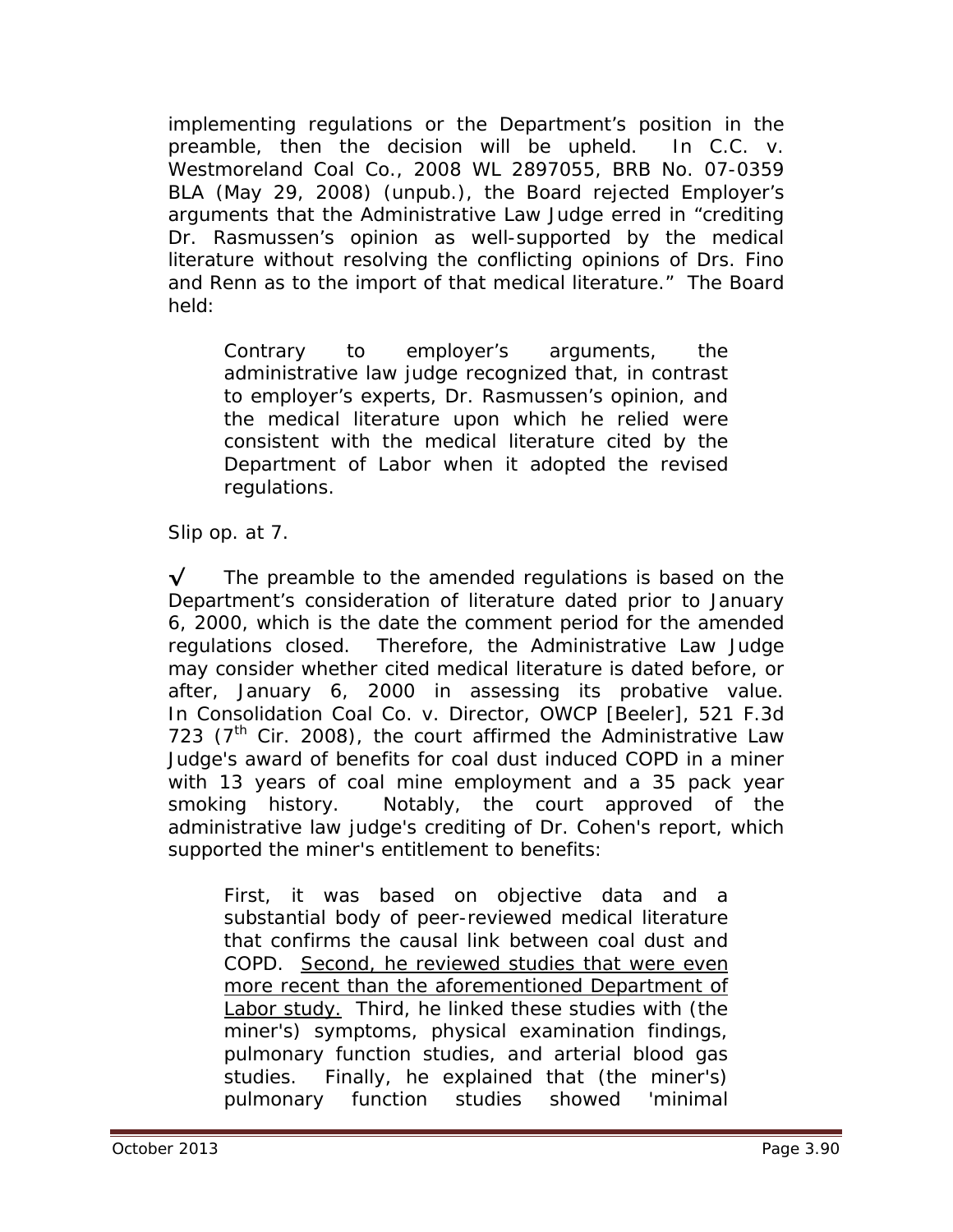reversibility after administration of bronchodilator' and that he had an 'abnormal diffusion capacity,' all of which is consistent with a respiratory condition related to coal dust exposure.

*Id.* at 726-27 (emphasis added). On the other hand, if a physician cites to more recent literature, it should be properly identified and admitted as evidence in the claim. *Bethenergy Mines, Inc. v. Director, OWCP [Rowan]*, 50 Fed. Appx. 578  $(4<sup>th</sup>$  Cir. 2002) (unpub.) ("[w]hile Dr. Fino discussed a more recent study that purported to support his position, he did not 'identify the study by title or author").

**√** If a physician relies on a particular piece of medical literature, but the medical literature has not been admitted as evidence, then the Administrative Law Judge will be unable to review the literature to determine whether the expert accurately characterized the literature. For example, in *L.R.P. v. Eastern Associated Coal Corp.*, 2008 WL 4592150, BRB No. 07-1012 BLA (Sept. 22, 2008) (unpub.), the judge noted that literature cited by Drs. Rasmussen, Zaldivar, and Crisalli was not of record such that he "permissibly considered the qualifications of the physicians, and their experience with regard to pneumoconiosis, in resolving the credibility to be accorded the scientific explanations they provided."

With regard to an expert's representation of the contents of medical literature, the judge must review relevant portions of the cited literature to ensure that the expert's representation is accurate. For example, in *Consolidation Coal Co. v. Latusek*, 187 F.3d 628, 1999 WL 592051 (4<sup>th</sup> Cir. Aug. 6, 1999) (unpub.), the court rejected a judge's decision to credit conclusions drawn by Drs. Rose and Jennings that a miner's interstitial pulmonary fibrosis (IPF) was related to coal dust exposure. Although the court stated that the physicians' impressive qualifications were important factors to consider in weighing the medical opinions, the underlying medical literature cited by Drs. Rose and Jennings provided "weak support" for their medical conclusions. The court noted that there was "no evidence in the record regarding the reputation of the authors of two of the three articles" relied upon by Drs. Rose and Jennings. Moreover, citing to the Supreme Court's opinion in *Daubert*, the court stated that the fact that the cited articles were published "and subjected to some amount of peer review (did) not indicate that they were necessarily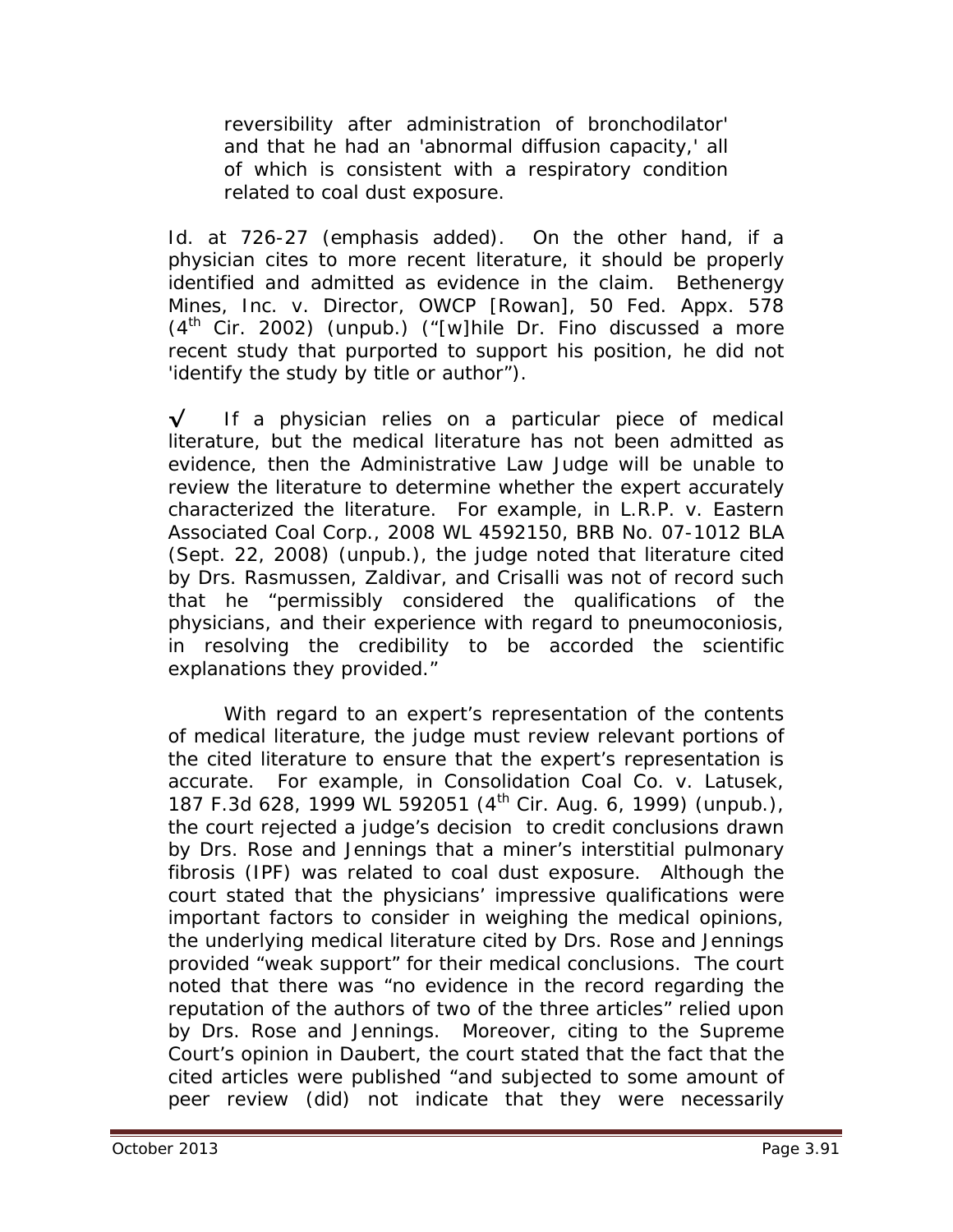reliable." To the contrary, the court reiterated that "publication" is only one factor to consider in assessing the probative value of medical literature.

**√** The reliability of the cited literature should be considered (*i.e.* Is the literature peer-reviewed and published?) *See Bethenergy Mines, Inc. v. Director, OWCP [Rowan]*, 50 Fed. Appx. 578 (4<sup>th</sup> Cir. 2002) (unpub.); *Westmoreland Coal Co. v. Amick*, 2008 WL 3850836, Case No. 06-2172 (4th Cir. Aug. 18, 2008) (unpub.).

**√** Medical experts cannot rely solely on medical literature in rendering their opinions; rather, the experts must consider the specific data generated in a particular claim. In *Bolen v. Director, OWCP*, 151 F.3d 1028 (4<sup>th</sup> Cir. June 5, 1998) (unpub.), the court found that the judge properly discredited Dr. Rasmussen's opinion that the miner suffered from "legal" pneumoconiosis on grounds that the report "was generic, citing only to articles discussing the potential connections between coal dust exposure and various respiratory problems, but not explaining how *Bolen's* specific symptoms or test results supported the conclusion that coal dust exposure contributed to his specific respiratory ailments" (italics in original). *See also Consolidation Coal Co. v. Director, OWCP [Beeler]*, 521 F.3d 723 (7th Cir. 2008); *J.P. v. Peabody Coal Co.*, 2008 WL 2907390, BRB No. 09-0256 BLA (Dec. 23, 2008) (unpub.); *C.S. v. Consolidation Coal Co.*, 2008 WL 2907234, BRB No. 07-0559 BLA (Mar. 27, 2008) (unpub.); *W.C. v. Aberry Coal Co.*, 2008 WL 4592140, BRB No. 07-0974 BLA (Sept. 8, 2008) (unpub.)

### **L. Reliance on non-qualifying or non-conforming testing**

# **1. Generally**

It is error to discredit a physician's finding regarding disability solely because of his or her reliance on non-qualifying testing *where the physician also relied on other factors such as* a physical examination, work and medical histories, and symptoms of the miner. *Baize v. Director, OWCP*, 6 B.L.R. 1-730 (1984); *Wike v. Bethlehem Mines Corp.*, 7 B.L.R. 1-593 (1984); *Coen v. Director, OWCP*, 7 B.L.R. 1-30 (1984); *Sabett v. Director, OWCP*, 7 B.L.R. 1-299 (1984).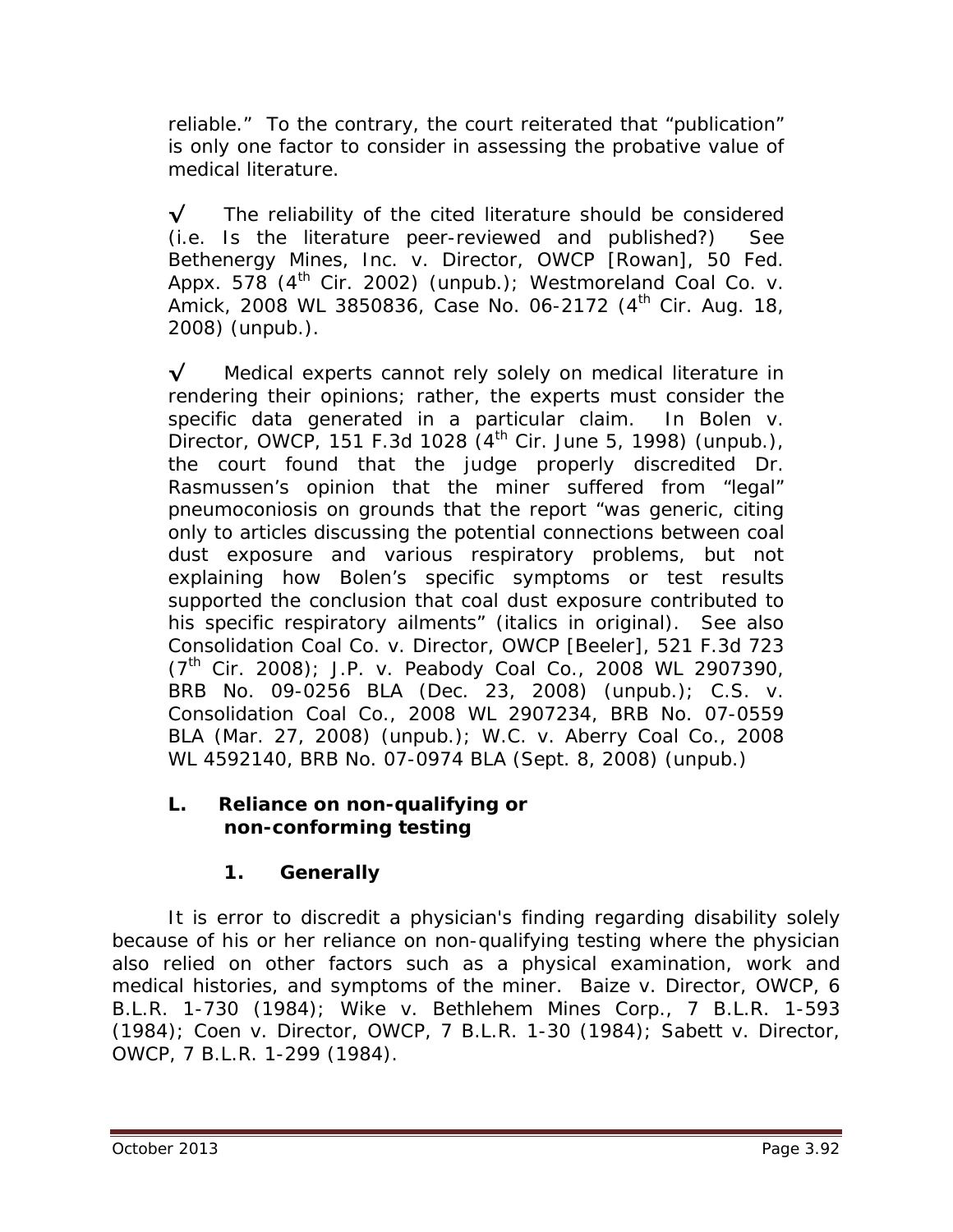## **2. Benefits Review Board**

In *Arnoni v. Director, OWCP*, 6 B.L.R. 1-423 (1983), an Administrative Law Judge properly discredited a physician's opinion, which was based on an x-ray study later interpreted as negative for existence of the disease by a Breader as well as a ventilatory study that was later found to be nonconforming. However, in *Winters v. Director, OWCP*, 6 B.L.R. 1-877 (1984), it was improper to discredit a physician's opinion merely because the underlying x-ray and pulmonary function studies were outweighed by other studies of record. *See also Fitch v. Director, OWCP*, 9 B.L.R. 1-45, 1-47 n. 2 (1986) (physician's report may not be discredited as undocumented and unreasoned only on grounds that it was based on an x-ray interpretation, which was outweighed by the other interpretations of record).

In *Church v. Eastern Assoc. Coal Corp.*, 21 B.L.R. 1-51 (1997), *rev'g in part and aff'g in part on recon.*, 20 B.L.R. 1-8 (1996), the Administrative Law Judge properly analyzed the medical evidence under 20 C.F.R. § 718.202(a)(4) in crediting physicians' opinions that were better supported by the objective testing. However, the Board cautioned "an administrative law judge may not discredit an opinion solely on the ground that it is based, in part, upon an x-ray reading which is at odds with the administrative law judge's finding with respect to the x-ray evidence of record." In so holding, the Board noted the physician also based his finding on observations gathered during the time he physically examined the miner.

# **3. Fourth Circuit**

In *Island Creek Coal Co. v. Compton*, 211 F.3d 203 (4th Cir. 2000), the Administrative Law Judge concluded the miner did not establish pneumoconiosis through chest x-ray evidence under 20 C.F.R. § 718.202(a)(1), but he did find pneumoconiosis established via medical opinion evidence at 20 C.F.R. § 718.202(a)(4). The Fourth Circuit held the Administrative Law Judge erred in crediting a physician's finding of pneumoconiosis that was based *solely* on the positive interpretation of an x-ray study, where the Administrative Law Judge found the x-ray evidence of record did not establish pneumoconiosis. On the other hand, the Administrative Law Judge properly credited another physician's report, which was based upon the miner's medical history, a physical examination, and a pulmonary function test.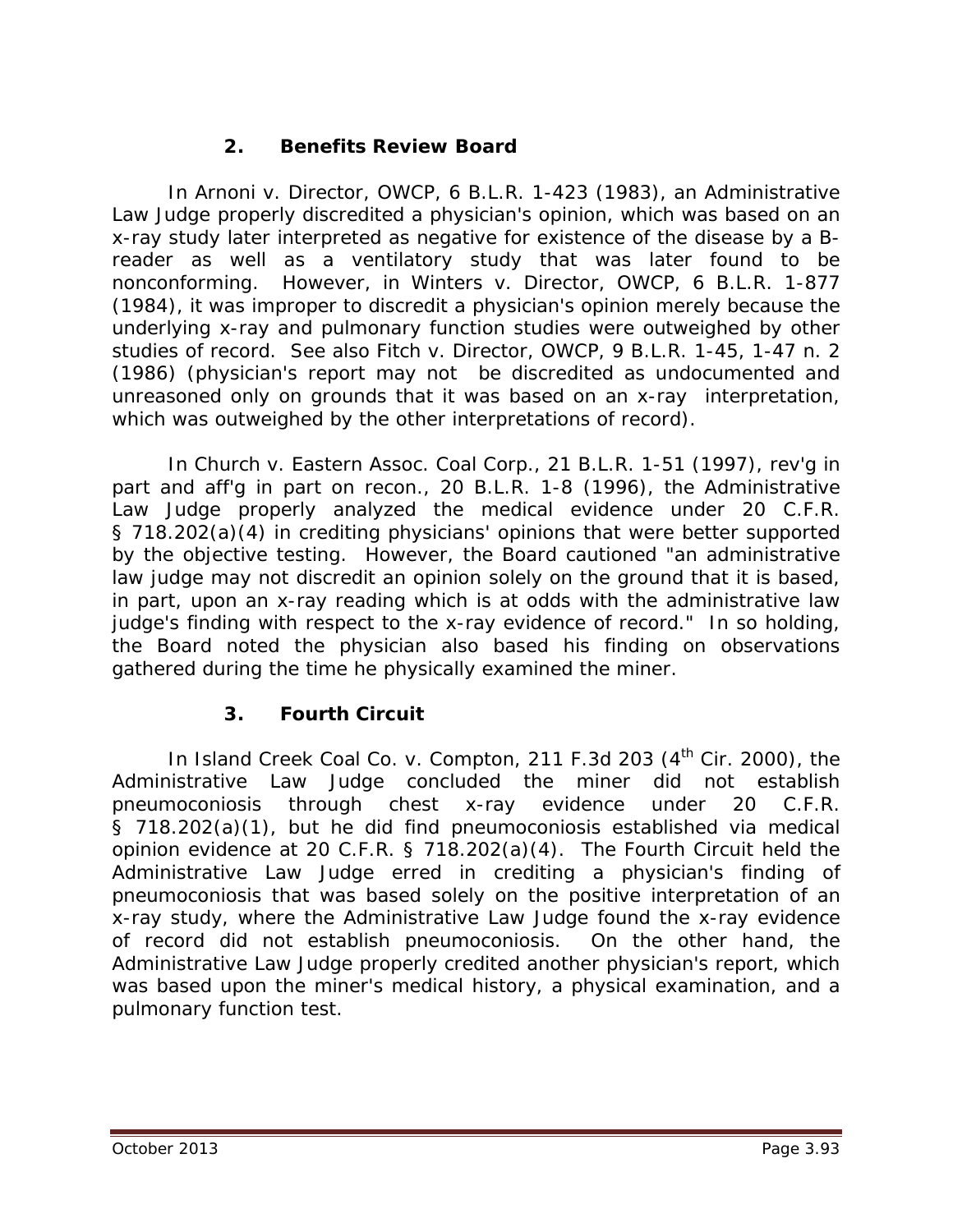## **4. Sixth Circuit**

In *Cornett v. Benham Coal, Inc.*, 227 F.3d 569 (6<sup>th</sup> Cir. 2000), the court held it "is clearly an inappropriate reason to reject a physician's opinion" based on non-qualifying pulmonary function study values "as the regulations explicitly provide (that) a doctor can make a reasoned medical judgment that a miner is totally disabled even 'where pulmonary function tests and/or blood-gas studies are medically contraindicated.' 20 C.F.R. § 718.204(c)(4)." *See also* the pre-amendments case of *Jonida Trucking,*  Inc. v. Hunt, 124 F.3d 739 (6<sup>th</sup> Cir. 1997) ("[a]lthough DelVecchio and Garson relied on pulmonary tests exhibiting levels of impairment below that required to establish total disability under section 718.204(c)(1), these tests did demonstrate some impairment and can form a basis, along with other evidence, for a reasoned medical decision establishing total disability under Section 718.204(c)(1)").

In *Clonch v. Southern Ohio Coal Co.*, 2006 WL 3409880, Case No. 05-3133 ( $6<sup>th</sup>$  Cir. Nov. 27, 2006) (unpub.), a physician's opinion that the miner suffered from a moderately severe respiratory impairment under 20 C.F.R. § 718.204(b)(2)(iv) could not be discredited because the pulmonary function study underlying the opinion yielded non-qualifying results. The court reasoned the purpose of subsection (b)(2)(iv) (addressing medical opinions) is "clear," and is designed "to provide a more flexible approach than is otherwise allowed under paragraphs (b)(2)(i)-(iii)" (addressing blood gas and pulmonary function studies).

### **5. Seventh Circuit**

In *Arnold v. Peabody Coal Co.*, 41 F.3d 1203 (7<sup>th</sup> Cir. 1994), it was improper for the Administrative Law Judge to discredit a physician's finding of total disability where the miner's ventilatory and blood gas studies produced non-qualifying results, but the physician also relied on the miner's medical history and "significant physical symptoms and limitations."

### **M. Extensive medical data versus limited data**

Greater weight may be accorded an opinion supported by more extensive documentation over an opinion supported by limited medical data. *Sabett v. Director, OWCP*, 7 B.L.R. 1-299 (1984). *See also Midland Coal Co. v. Director, OWCP [Shores]*, 358 F.3d 486 (7<sup>th Cir. 2004) (proper to accord</sup> greater weight to a physician who "integrated all of the objective evidence").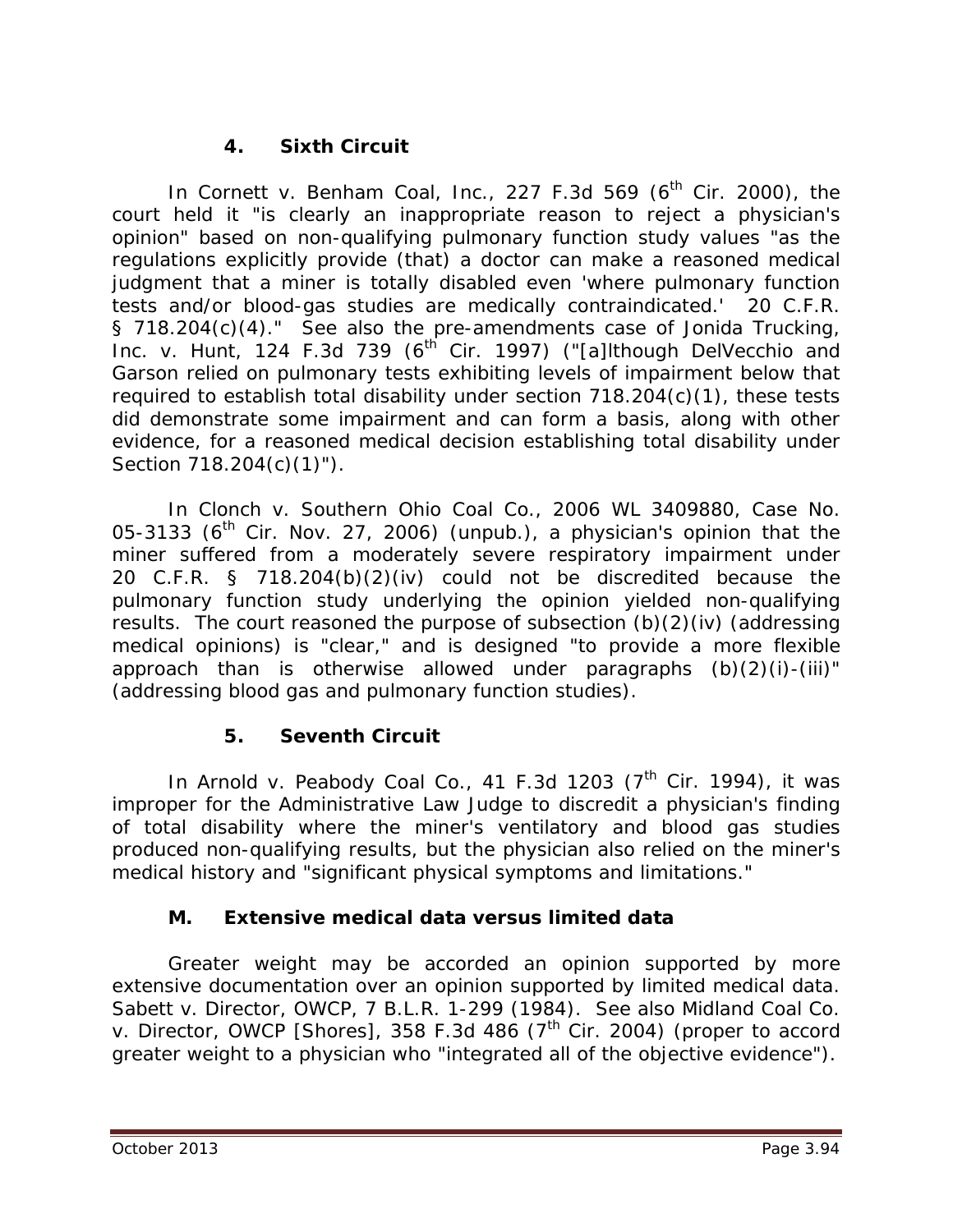### **1. Extensive data considered, report probative**

In *Church v. Eastern Assoc. Coal Corp.*, 20 B.L.R. 1-8 (1996), *aff'd in relevant part on recon.*, 21 B.L.R. 1-51 (1997), the Administrative Law Judge correctly assigned greater weight to a treating physician's opinion whose diagnosis was based on "'extensive medical information gathered over a period of many years.'" As a result, the Board rejected Employer's argument that an Administrative Law Judge is compelled to discredit a physician's opinion that the miner suffered from pneumoconiosis where the physician based his findings, in part, upon x-ray evidence, which the Administrative Law Judge ultimately concluded did not support a finding of the disease. In so holding, the Board noted the physician also based his finding upon observations gathered during the time he physically examined Claimant.

#### **2. Incomplete data considered, report less probative**

An opinion may be given less weight where the physician did not have a complete picture of the miner's condition. *Stark v. Director, OWCP*, 9 B.L.R. 1-36 (1986). *See also Cranor v. Peabody Coal Co.*, 22 B.L.R. 1-1 (1999) (en banc on recon.) (it is proper to give less weight to a physician's report based on a CT-scan not of record, where the physician did not have the benefit of reviewing the two most recent qualifying pulmonary function studies).

# **N. Physical limitations contained in medical report**

In *Scott v. Mason Coal Co.*, 14 B.L.R. 1-37 (1990)(en banc) and *McMath v. Director, OWCP*, 12 B.L.R. 1-6 (1988), it is for the fact-finder to determine whether statements made in a physician's report constitute his or her assessment of physical limitations, which must be compared to the exertional requirements of the miner's last coal mine employment, or whether such statements are merely a narrative of the miner's assertions and are insufficient to demonstrate total disability. *See also Parsons v. Director, OWCP*, 6 B.L.R. 1-273, 1-276 and 1-277 (1983).

In *DeFelice v. Consolidation Coal Co.*, 5 B.L.R. 1-275 (1982), the Administrative Law Judge relied on a physician's discussion, which set forth a medical assessment of the claimant's limited abilities to walk, climb, lift, and carry. The Board held, on the basis of these exertional limits, it was proper for an Administrative Law Judge to conclude Claimant's physical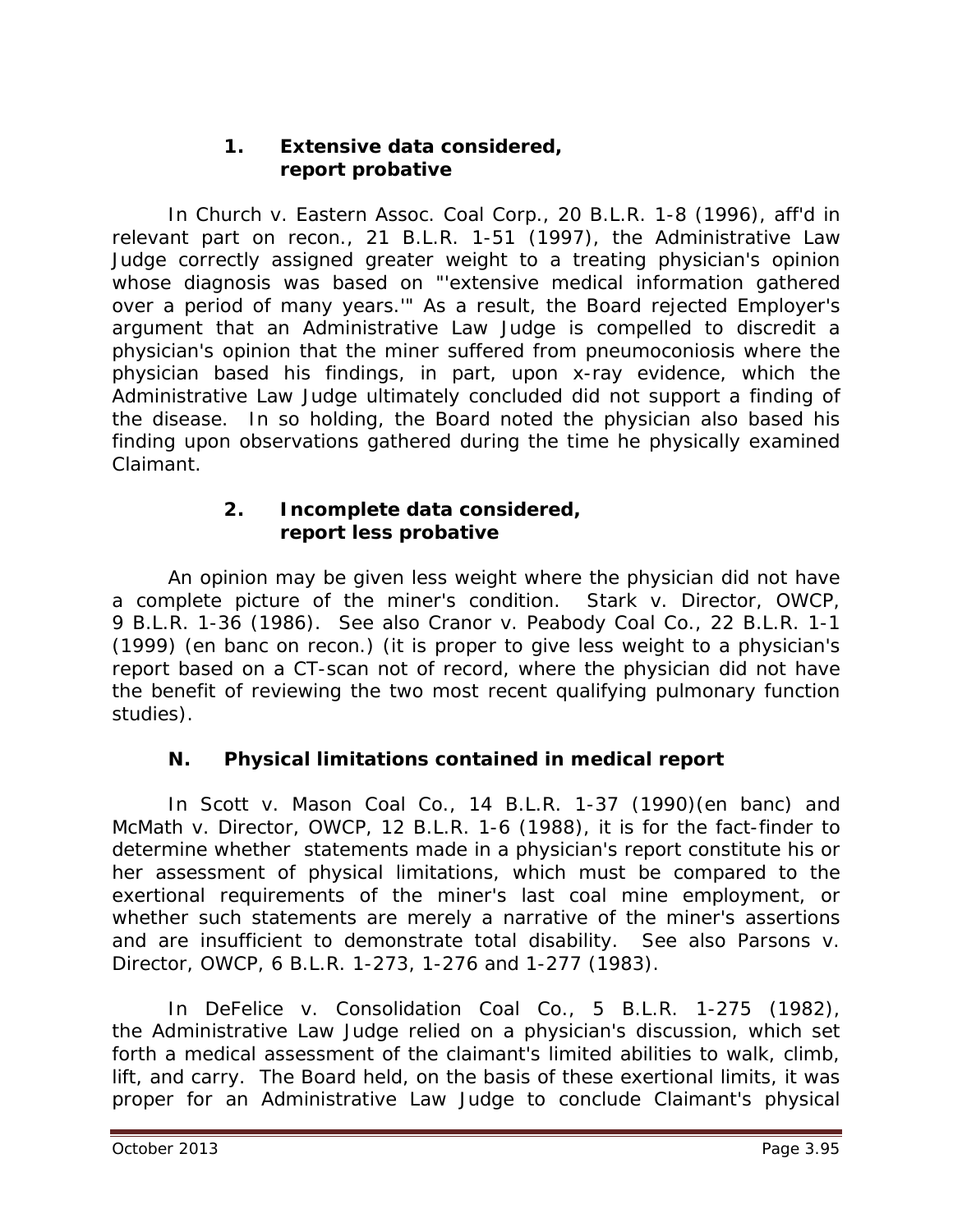abilities were severely limited, and would effectively rule out all types of work. This case is distinguishable from Board decisions holding that a narrative of symptoms in the "Medical Assessment" section of the Department of Labor examination form is not the equivalent of a diagnosis of total disability. *Heaton v. Director, OWCP*, 6 B.L.R. 1-2222 (1984); *Parsons v. Director, OWCP*, 6 B.L.R. 1-212 (1983). Similarly, a physician's opinion that a miner's respiratory or pulmonary disease prevents him from engaging in gainful activity because of one block dyspnea does not establish total disability. *Parino v. Old Ben Coal Co.*, 6 B.L.R. 1-104 (1983).

The Third, Fourth, and Eleventh Circuit Courts hold an Administrative Law Judge cannot conclude, without specific evidence in support thereof, the notations in a physician's report of limitations as to walking, climbing, carrying, and lifting, constitute a mere recitation of a miner's subjective complaints as opposed to an assessment by the physician. *Scott v. Mason Coal Co.*, 60 F.3d 1138 (4th Cir. 1995); *Kowalchick v. Director, OWCP*, 893 F.2d 615, 623 (3rd Cir. 1990); *Jordan v. Benefits Review Bd.*, 876 F.2d 1455, 1460 (11<sup>th</sup> Cir. 1989).

# **O. Death certificates**

A death certificate, in and of itself, is an unreliable report of the miner's condition, and it is error for an Administrative Law Judge to accept conclusions contained in a death certificate where the record provides no indication that the individual signing the death certificate (1) possessed any relevant qualifications, or (2) personal knowledge of the miner upon which to assess the cause of death. *Smith v. Camco Mining, Inc.*, 13 B.L.R. 1-17 (1989); *Addison v. Director, OWCP*, 11 B.L.R. 1-68 (1988). However, a physician's opinion expressed on a death certificate in addition to his testimony may be sufficient to establish the cause of the miner's death. *Dillon v. Peabody Coal Co.*, 11 B.L.R. 1-113 (1988).

Similarly, in *Lango v. Director, OWCP*, 104 F.3d 573 (3d Cir. 1997), the Third Circuit adopted the Eighth Circuit's holding in *Risher v. Office of Workers' Compensation Programs*, 940 F.2d 327, 331 (8th Cir. 1991), stating "the mere fact that a death certificate refers to pneumoconiosis cannot be viewed as a reasoned medical finding, particularly if no autopsy has been performed." *See also Bill Branch Coal Co. v. Sparks*, 213 F.3d 186  $(4<sup>th</sup>$  Cir. 2000) (a death certificate stating pneumoconiosis contributed to the miner's death, without some further explanation, is insufficient); *Hill v. Peabody Coal Co.*, Case No. 03-3321 (6<sup>th</sup> Cir. Apr. 7, 2004) (unpub.) (a physician's conclusory statement on a death certificate, without further elaboration, is insufficient to meet Claimant's burden as to the cause of death).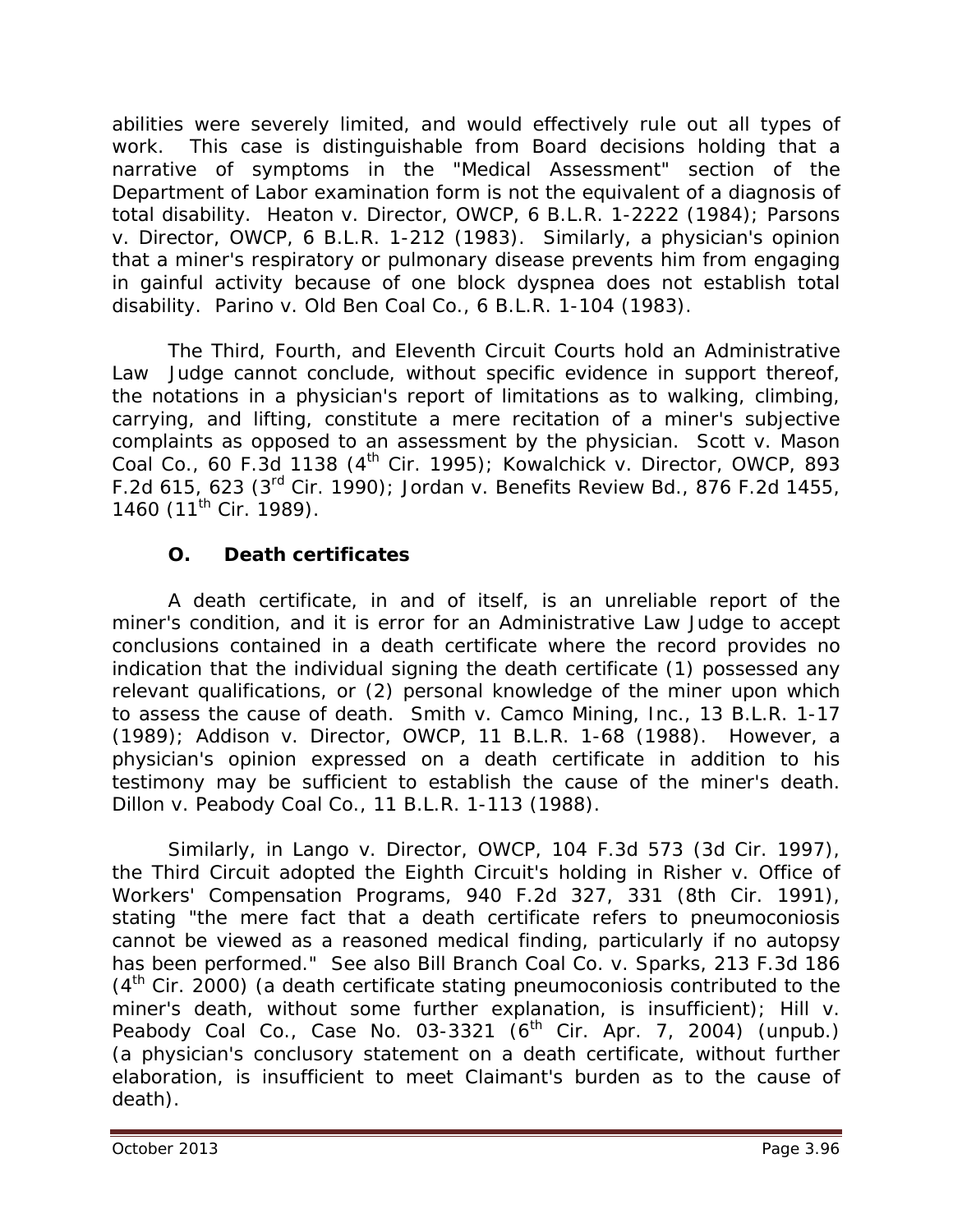## **P. Determinations by other agencies**

A general disability determination by the Social Security Administration is not binding on the Department of Labor with regard to a claim filed under Part C; rather, the determination may be used as some evidence of disability, or rejected as irrelevant at the discretion of the fact-finder. The only exception to this rule is a final determination where the miner is found totally disabled under Section 223 of the Social Security Act, 42 U.S.C. § 423, as the result of coal workers' pneumoconiosis. 20 C.F.R. § 410.470; *Tackett v. Director, OWCP*, 7 B.L.R. 1-703 (1985); *Reightnouer v. Director, OWCP*, 2 B.L.R. 1-334 (1979).

Likewise, a state or other agency determination may be relevant, but is not binding on the Administrative Law Judge. *Schegan v. Waste Management & Processors, Inc.*, 18 B.L.R. 1-41 (1994); *Miles v. Central Appalachian Coal Co.*, 7 B.L.R. 1-744 (1985); *Stanley v. Eastern Associated Coal Corp.*, 6 B.L.R. 1-1157 (1984) (opinion by the West Virginia Occupational Pneumoconiosis Board of a "15% pulmonary functional impairment" is relevant to disability, but not binding).

### **Q. Weighing "other evidence" under 20 C.F.R. § 718.107**

**1. CT-scans**

### **a. Should not be weighed under 20 C.F.R. § 718.202(a)(1) or 20 C.F.R. § 718.304(a)**

CT-scan evidence should be weighed separately from the analog chest x-rays. *Melnick v. Consolidation Coal Co.*, 16 B.L.R. 1-31 (1991)(en banc).

CT-scan evidence is weighed with hospitalization and treatment records, "other evidence" as defined at 20 C.F.R. § 718.107, and medical opinion reports under 20 C.F.R. § 718.202(a)(4) or, in cases involving complicated pneumoconiosis, under 20 C.F.R. § 718.304(c). *Webber v. Peabody Coal Co*, 23 B.L.R. 1-123 (2006)(en banc) (J. Boggs, concurring).

### **b. Not** *per se* **more probative than chest x-ray evidence**

In *Consolidation Coal Co. v. Director, OWCP [Stein]*, 294 F.3d 885  $(7<sup>th</sup>$  Cir. 2002), the Seventh Circuit upheld the Administrative Law Judge's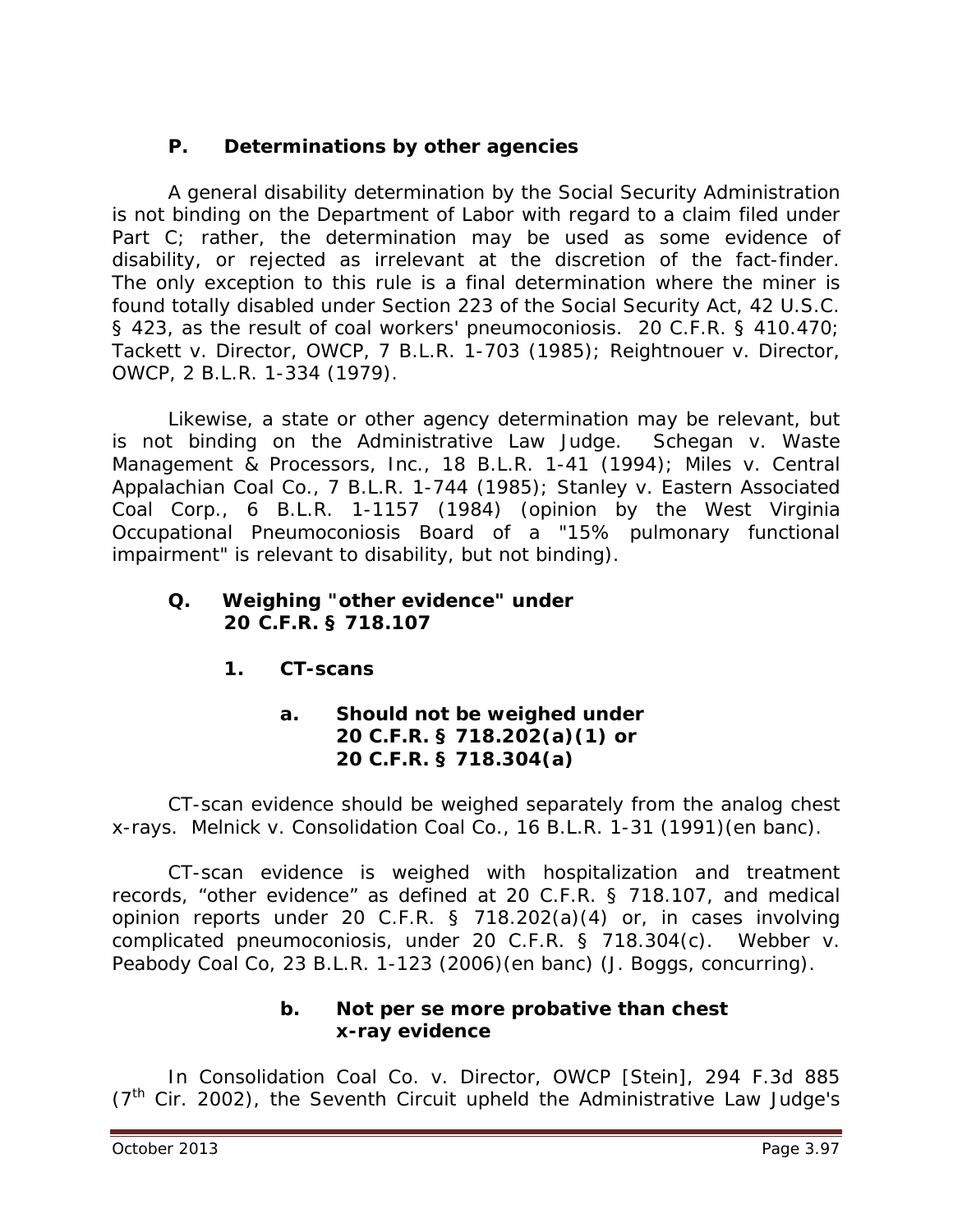award of benefits. In reaching this determination, the court rejected Employer's argument that, "[d]espite the fact that two qualified B-readers (including a board certified radiologist) determined that Stein's x-rays were positive, . . . Dr. Bruce's negative reading of Stein's CT scan (is) conclusive because it ostensibly is the most 'sophisticated and sensitive diagnostic test' available." Citing to comments underlying the amended regulations, the court noted the Department rejected the view that a CT-scan, by itself, "is sufficiently reliable that a negative result effectively rules out the existence of pneumoconiosis." 65 Fed. Reg. 79,920, 79,945 (Dec. 20, 2000).

The Administrative Law Judge reasonably accorded less weight to the negative CT-scan interpretation by a physician without any radiological qualifications as compared to the positive chest x-ray interpretations by physicians who are B-readers, and one physician who is also a boardcertified radiologist.

#### **2. Digital x-rays, not be weighed under 20 C.F.R. § 718.202(a)(1) or 20 C.F.R. § 718.304(a)**

In *Harris v. Old Ben Coal Co.*, 23 B.L.R. 1-273 (2007) (en banc on recon.) (J. McGranery and J. Hall, concurring and dissenting), *aff'g.*, 23 B.L.R. 1-98 (2006) (en banc), the Board affirmed its prior decision, and reiterated certain holdings. First, the Board held interpretations of digital x-rays must be considered under 20 C.F.R. § 718.107, and "an administrative law judge must consider whether the readings of the digital x-ray that a party seeks to admit are 'medically acceptable and relevant to establishing or refuting a claimant's entitlement to benefits' pursuant to Section 718.107(b)." The Board declined to modify this holding despite Claimant's argument that "the digital x-ray was recorded on film." The Board also rejected Employer's argument that "digital film technology is not in dispute" such that a fact-finder need not be required to determine its reliability on a case-by-case basis. The Board found Employer's argument unpersuasive:

. . . in light of the fact that the National Institute of Occupational Safety and Health has not approved the use of digital x-rays to diagnose pneumoconiosis, as quality standards applicable to this technology have not yet been developed by the International Labor Organization.

The Board reiterated these holdings in *Webber v. Peabody Coal Co*, 23 B.L.R. 1-123 (2006)(en banc) (J. Boggs, concurring). Here, the Board adopted the Director's position, and held digital x-ray interpretations are not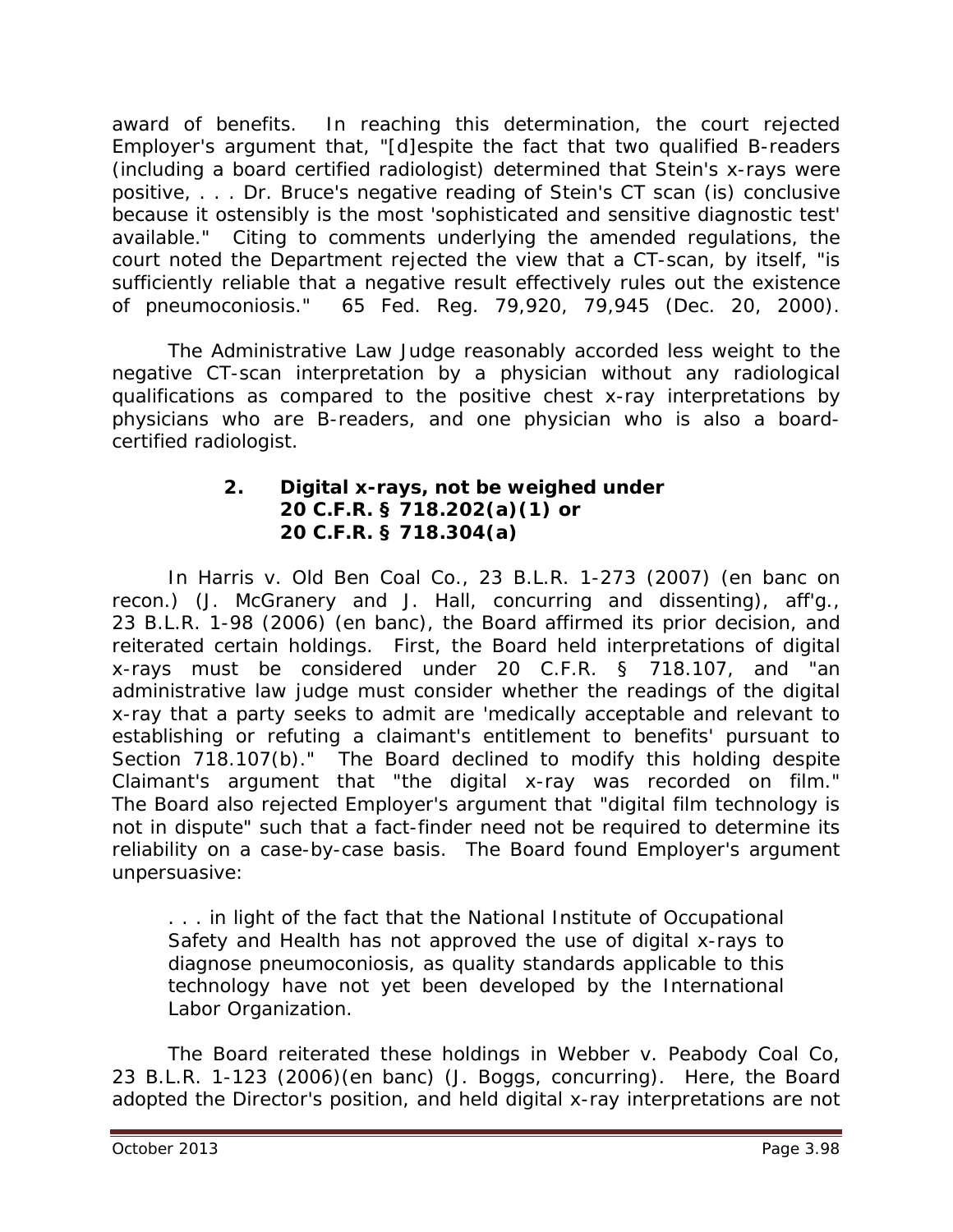considered "chest x-ray" evidence under 20 C.F.R. §§ 718.101(b), 718.102, 718.202(a)(1), and Appendix A to Part 718 as they do not satisfy the quality standards at Appendix A. As a result, the Board held digital chest x-rays are "properly considered under 20 C.F.R. § 718.107, where the administrative law judge must determine, on a case-by-case basis, pursuant to 20 C.F.R. § 718.107(b), whether the proponent of the digital x-ray evidence has established that it is "medically acceptable and relevant to entitlement."

Therefore, digital x-rays are weighed with hospitalization and treatment records and medical opinion reports under 20 C.F.R. § 718.202(a)(4) or, in cases involving complicated pneumoconiosis, the digital x-rays are weighed under 20 C.F.R. § 718.304(c). It is incumbent on the parties to notify the Administrative Law Judge if a particular study is digital, as opposed to analog.

At the time of revision of this chapter of the *Benchbook*, new quality standards for conducting and interpreting digital x-rays were issued. Specifically, on September 13, 2012, the U.S. Department of Health and Human Services (HHS) issued a final rule amending 42 C.F.R. Part 37 titled, "Specifications for Medical Examinations of Underground Coal Miners." As noted by HHS in its summary:

The revised standards modify the requirements to permit the use of film-based radiography systems and add a parallel set of standards permitting use of digital radiography systems.

Currently, interpretations of analog chest x-rays are weighed under 20 C.F.R. §§ 718.202(a)(1) and 718.304(a), whereas digital x-ray interpretations are weighed as "other evidence" under 20 C.F.R. §§ 718.107, 718.202(a)(4), and 718.304(c). *Webber v. Peabody Coal Co*, 23 B.L.R. 1-123 (2006)(en banc) (J. Boggs, concurring).

As the HHS correctly notes, the impact of its rulemaking is that "[t]he U.S. Department of Labor (DOL) will likely amend its Black Lung Benefits Act (BLBA) program regulations to correspond to this final rule." However, until the black lung regulations are amended, Administrative Law Judges may wish to consider continuing to weigh digital x-rays in accordance with the Board's guidance in *Webber* and *Harris*.

## **VII. Autopsy reports**

Autopsy evidence generally is the most reliable evidence of the existence of pneumoconiosis. *Terlip v. Director, OWCP*, 8 B.L.R. 1-363 (1985) (the Administrative Law Judge's deference to autopsy evidence over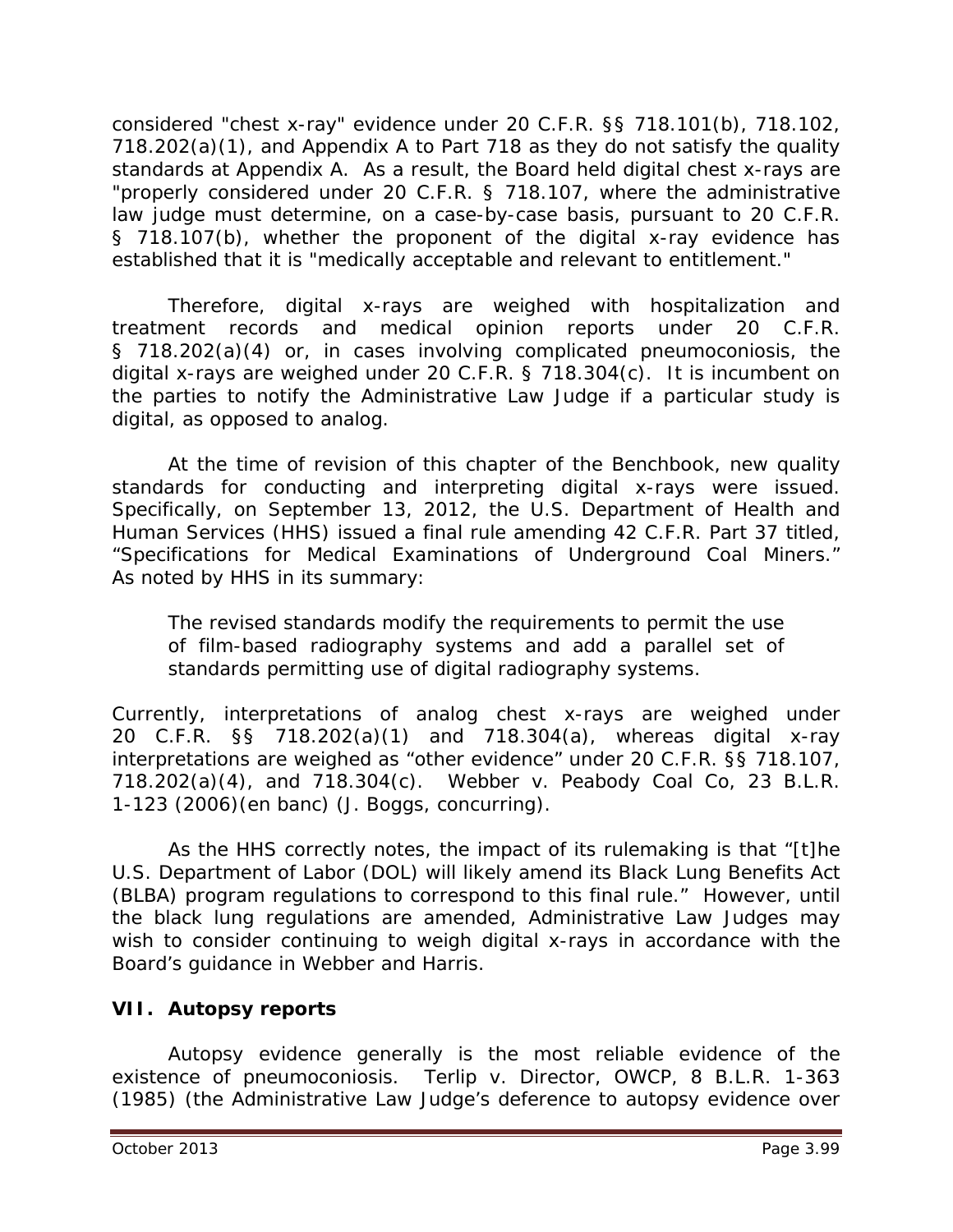x-ray evidence was reasonable because "autopsy evidence is the most reliable evidence of the existence of pneumoconiosis"). *See also Peabody Coal Co. v. McCandless*, 255 F.3d 465 (7th Cir. 2001); *Energy West Mining Co. v. Director, OWCP [Jones]*, Case No. 03-9575 (10th Cir. July 9, 2004) (unpub.) (harmless error not to weigh lifetime medical opinions as decision was based on more probative autopsy evidence). However, with regard to diagnosing complicated pneumoconiosis under 20 C.F.R. § 718.304, the Fourth Circuit has held that chest x-ray evidence is the most probative. *Eastern Associated Coal Corp. v. Director, OWCP [Scarbro]*, 220 F.3d 250  $(4<sup>th</sup>$  Cir. 2000). For further discussion of diagnosing simple or complicated pneumoconiosis using autopsy evidence, *see* Chapter 11.

As with weighing medical opinion evidence, the fact-finder should consider the qualifications of the physicians when weighing the autopsy evidence of record. For example, in *Livermore v. Amax Coal Co.*, 297 F.3d 668 ( $7<sup>th</sup>$  Cir. 2002), the Seventh Circuit upheld the Administrative Law Judge's finding that coal workers' pneumoconiosis did not hasten the miner's death based on autopsy evidence because "the ALJ reviewed all the opinions, qualifications of the experts, and resolved the conflicting reports in a thorough and logical manner."

## **A. Principles of weighing autopsy evidence**

# **1. Performing the autopsy versus review of the slides**

#### **a. Greater weight to prosector's report, held proper**

For many years, the Board held greater weight may be accorded the opinion of a physician who performs the autopsy (the prosector) over a pathologist who reviews the autopsy slides. *Similia v. Bethlehem Mines Corp.*, 7 B.L.R.1-535 (1984); *Cantrell v. U.S. Steel Corp.*, 6 B.L.R. 1-1003 (1984); *Gruller v. Bethenergy Mines, Inc.*, 16 B.L.R. 1-3 (1991) (a case involving complicated pneumoconiosis). Indeed, the Board held the prosector's report must be accorded significant probative value regarding the existence and degree of pneumoconiosis because s/he sees the entire respiratory system as well as other body systems. *Fetterman v. Director, OWCP*, 7 B.L.R. 1-688, 1-691 (1985).

Some circuit courts agreed with the Board's position. *See Northern Coal Co. v. Director, OWCP*, 100 F.3d 871 (10<sup>th</sup> Cir. 1996) (it was proper for the Administrative Law Judge to accord greater weight to the opinion of an autopsy prosector over the opinions of reviewing pathologists); *U.S. Steel Corp. v. Oravetz*, 686 F.2d 197 (3rd Cir. 1982).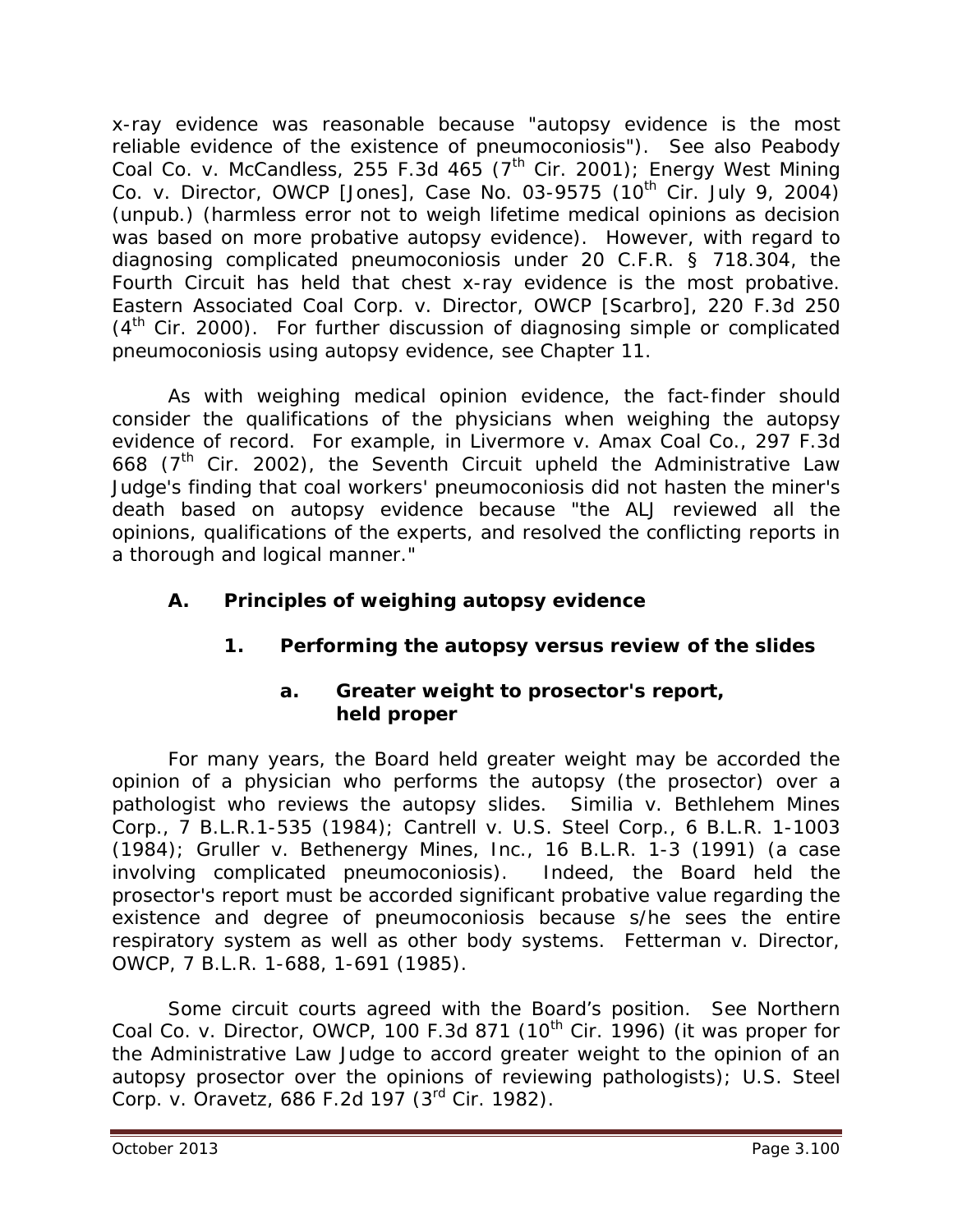#### **b. Greater weight to prosector's report, held improper**

In recent years, however, some circuit courts reassessed this position. Now, they conclude that it is error to accord greater weight to a prosector's opinion over the opinions of a reviewing pathologist simply because the prosector examined the whole body at the time of death. Some examples are:

#### **Fourth Circuit**

It is error to credit a prosector's opinion over those opinions of reviewing pathologists solely on the basis that the prosector examined the miner's whole body at the time of death. *Bill Branch Coal Corp. v. Sparks*, 213 F.3d 186 (4th Cir. 2000). In so holding, the court cited to a decision by the Seventh Circuit in *Freeman United Coal Mining Co. v. Stone*, 957 F.2d 360, 362-63 ( $7<sup>th</sup>$  Cir. 1992) ("[n]othing in the record suggests that access to the body enhances the accuracy of diagnoses based on autopsy evidence"; it was error to credit the prosector's report over the reports of reviewing physicians solely because the prosector had access to the whole body).

#### **Seventh Circuit**

It is error to accord more weight to a prosector's opinion over the opinion of a reviewing pathologist. In *Peabody Coal Co. v. McCandless*, 255 F.3d 465  $(7<sup>th</sup>$  Cir. 2001), the Administrative Law Judge accorded greater weight to the opinion of an autopsy prosector, who found anthracotic pigment with reactive fibrosis, and diagnosed the presence of pneumoconiosis, over the contrary opinions of reviewing pathologists. While the Seventh Circuit held autopsy evidence was the most probative evidence of the presence of pneumoconiosis, it disagreed with the Administrative Law Judge's weighing of such evidence and stated the following:

A scientific dispute must be resolved on scientific grounds, rather than by declaring whoever examines the cadaver dictates the outcome. (citation omitted). If there were a medical reason to believe that visual scrutiny of gross attributes is more reliable than microscopic examination of tissue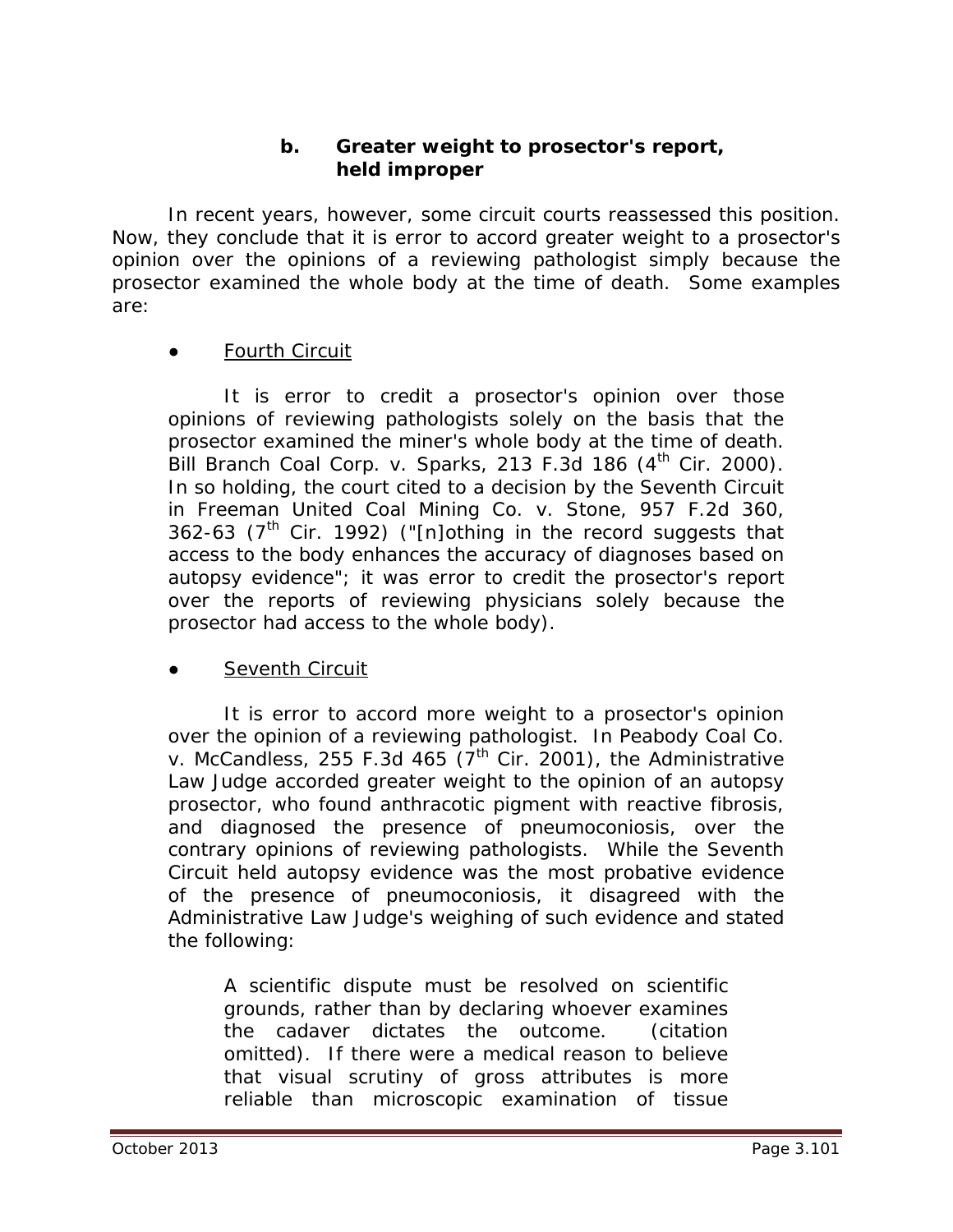samples as a way to diagnose pneumoconiosis, then relying on the conclusions of the prosector would be sensible. But neither the ALJ nor the BRB made such a finding. The mine operator contends-and on this record we have no reason to doubt-that examining tissue samples under a microscope and testing them for silica, is the best way to diagnose black lung disease. What we have, therefore, is a conflict among physicians based on their analysis of tissue samples. Bockelman's visual examination of the whole lung played little or no role.

The court stated, "Bad science is bad science, even if offered by the first expert to express a view," and it is incumbent on the

Administrative Law Judge to use his or her expertise to evaluate technical evidence.

### **2. Opinion of autopsy prosector versus review of findings**

It is reasonable to assign greater weight to the opinion of the physician who performs the autopsy over the opinions of others who review his or her findings without reviewing the slides. *Terlip v. Director, OWCP*, 8 B.L.R. 1-363 (1985); *Fetterman v. Director, OWCP*, 7 B.L.R. 1-688 (1985).

# **B. Quality standards**

The quality standards for autopsy evidence at 20 C.F.R. § 718.106(a) require that the prosector's report contain a description of macroscopic (gross) findings as well as microscopic findings. Moreover, an autopsy report should be in compliance with the quality standards, unless there is good cause to believe that the autopsy report is not accurate or that the condition of the miner is being fraudulently represented. *McLaughlin v. Jones & Laughlin Steel Corp.*, 2 B.L.R. 1-103, 1-108 (1979). *See* 20 C.F.R. § 718.106.

In *Consolidation Coal Co. v. Director, OWCP [Kramer]*, 305 F.3d 203  $(3<sup>rd</sup>$  Cir. 2002),<sup>[5](#page-101-0)</sup> the court upheld the Administrative Law Judge's award of

<span id="page-101-0"></span><sup>5</sup> As noted by the court, the parties stipulated in briefs before the Administrative Law Judge that the miner was last employed in the coal mines in West Virginia, which falls within the jurisdiction of the Fourth Circuit. However, Employer appealed in the Third Circuit based on Claimant's previous coal mine employment in Pennsylvania. The Third Circuit considered the appeal on the merits, but cited to Fourth Circuit, as well as its own, case law.  $\overline{a}$